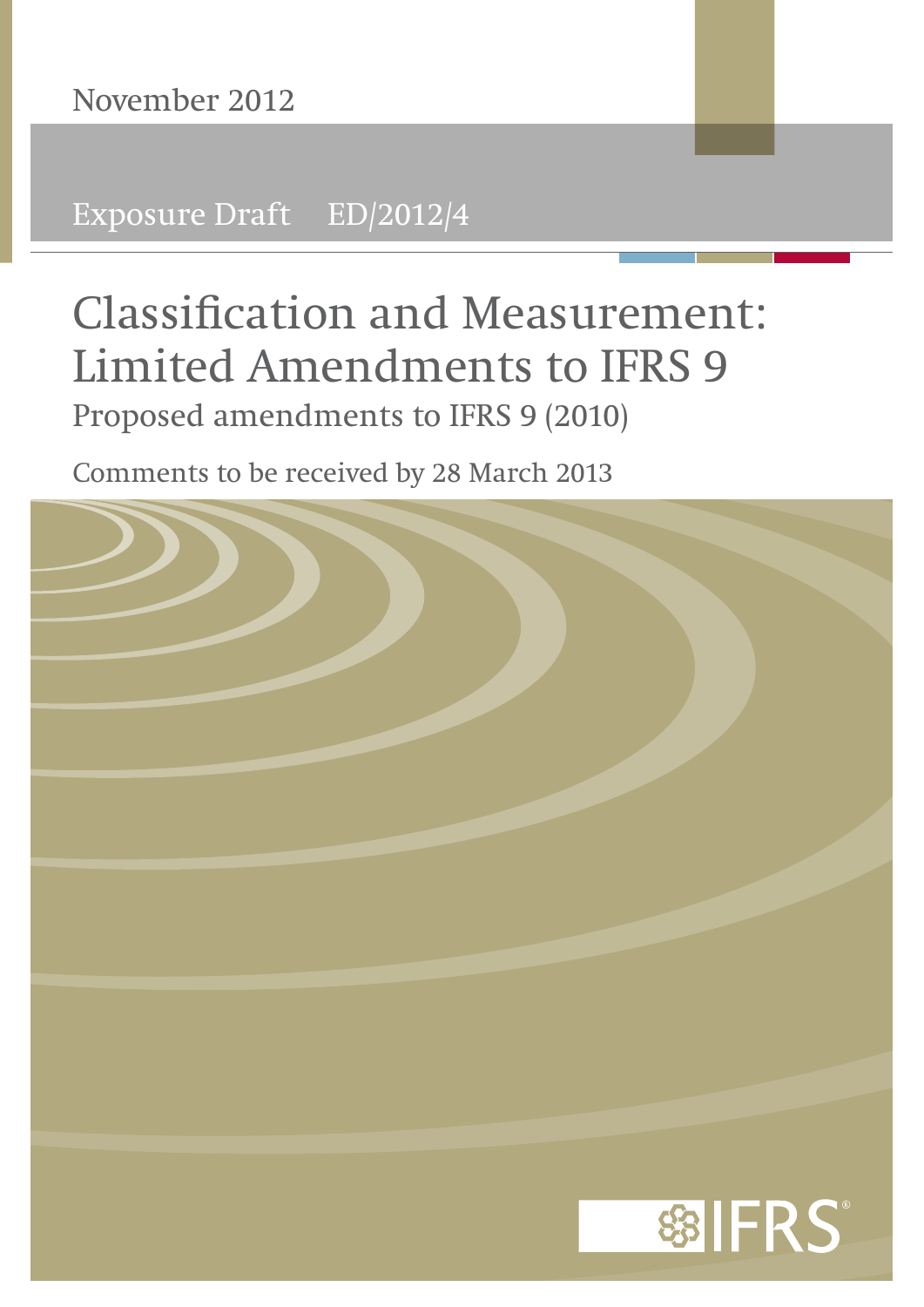# **Classification and Measurement: Limited Amendments to IFRS 9**

# **(Proposed amendments to IFRS 9 (2010))**

*Comments to be received by 28 March 2013*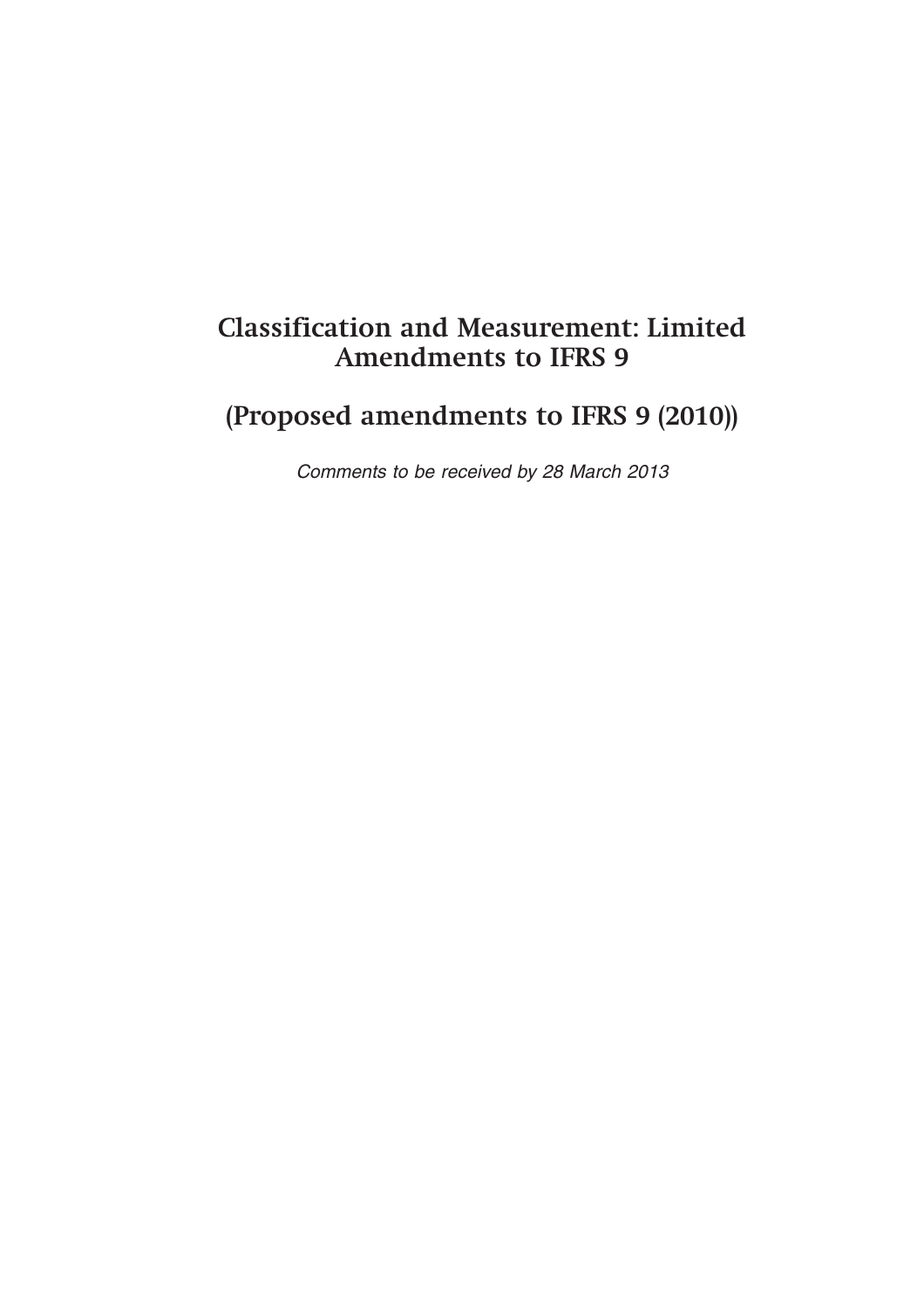Exposure Draft ED/2012/4 *Classification and Measurement: Limited Amendments to IFRS 9* (Proposed amendments to IFRS 9 (2010)) is published by the International Accounting Standards Board (IASB) for comment only. The proposals may be modified in the light of the comments received before being issued in final form as amendments to IFRSs. Comments on the Exposure Draft and the Basis for Conclusions should be submitted in writing so as to be received by **28 March 2013**. Respondents are asked to send their comments electronically to the IASB website (www.ifrs.org), using the 'Comment on a proposal' page.

All responses will be put on the public record unless the respondent requests confidentiality. However, such requests will not normally be granted unless supported by good reason, such as commercial confidence.

The IASB, the IFRS Foundation, the authors and the publishers do not accept responsibility for loss caused to any person who acts or refrains from acting in reliance on the material in this publication, whether such loss is caused by negligence or otherwise.

Copyright © 2012 IFRS Foundation®

#### ISBN: 978-1-907877-73-5

International Financial Reporting Standards (including International Accounting Standards and SIC and IFRIC Interpretations), Exposure Drafts, and other IASB publications are copyright of the IFRS Foundation. The approved text of International Financial Reporting Standards and other IASB publications is that published by the IASB in the English language. Copies may be obtained from the IFRS Foundation. Please address publications and copyright matters to:

IFRS Foundation Publications Department, 1st Floor, 30 Cannon Street, London EC4M 6XH, United Kingdom. Tel: +44 (0)20 7332 2730 Fax: +44 (0)20 7332 2749 Email: publications@ifrs.org Web: www.ifrs.org

All rights reserved. Copies of the draft amendments and the accompanying documents may be made for the purpose of preparing comments to be submitted to the IASB, provided such copies are for personal or intra-organisational use only and are not sold or disseminated and provided each copy acknowledges the IFRS Foundation's copyright and sets out the IASB's address in full. Otherwise, no part of this publication may be translated, reprinted or reproduced or utilised in any form either in whole or in part or by any electronic, mechanical or other means, now known or hereafter invented, including photocopying and recording, or in any information storage and retrieval system, without prior permission in writing from the IFRS Foundation.



The IFRS Foundation logo/the IASB logo/'Hexagon Device', 'IFRS Foundation', 'eIFRS', 'IAS', 'IASB', 'IASC Foundation', 'IASCF', 'IFRS for SMEs', 'IASs', 'IFRIC', 'IFRS', 'IFRSs', 'International Accounting Standards', 'International Financial Reporting Standards' and 'SIC' are Trade Marks of the IFRS Foundation.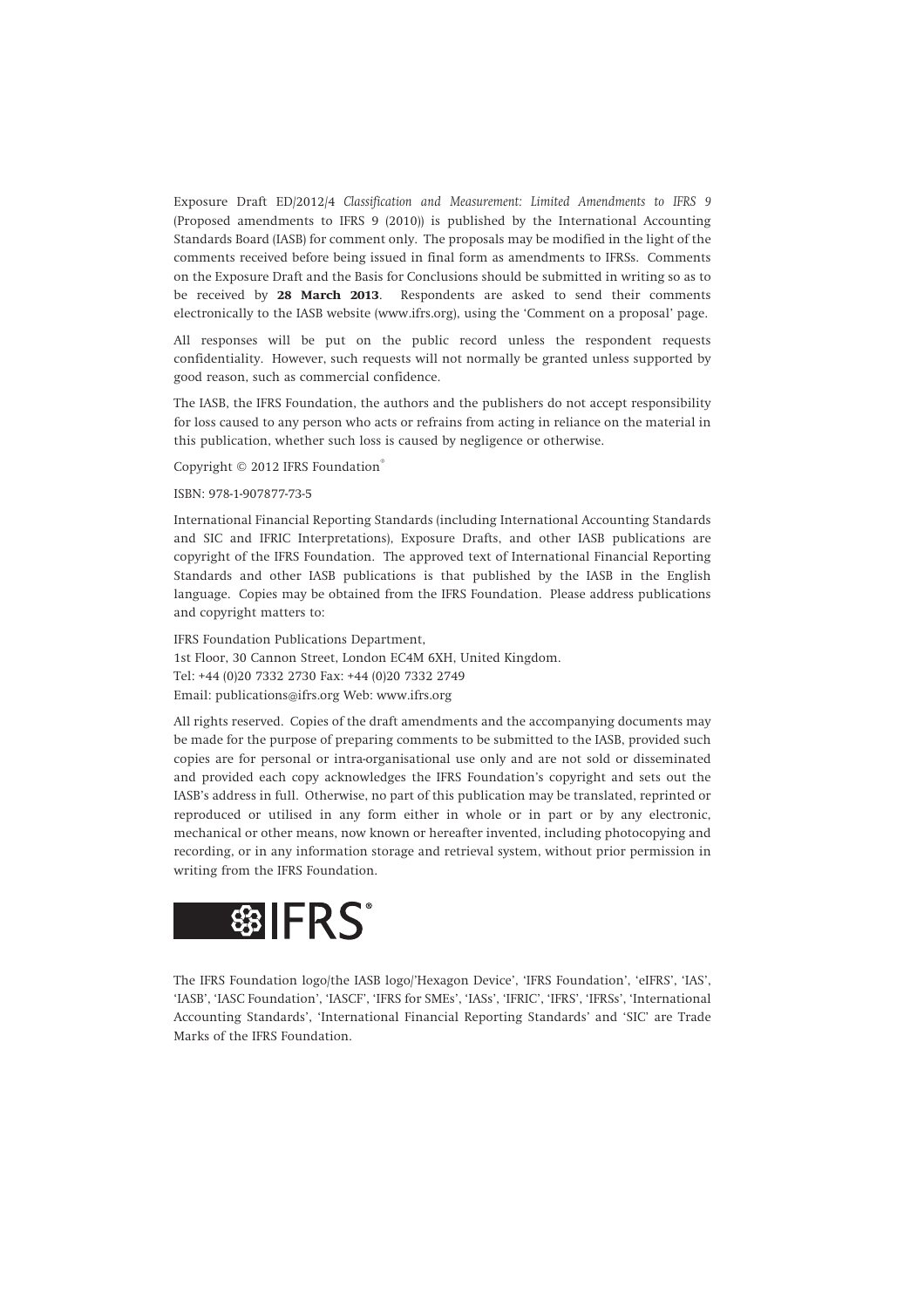# **CONTENTS**

|                                                                                                                   | from paragraph  |
|-------------------------------------------------------------------------------------------------------------------|-----------------|
| <b>INTRODUCTION AND INVITATION TO COMMENT</b>                                                                     | IN <sub>1</sub> |
| [DRAFT] CLASSIFICATION AND MEASUREMENT: LIMITED<br>AMENDMENTS TO IFRS 9 (PROPOSED AMENDMENTS TO<br>IFRS 9 (2010)) |                 |
| Changes to:<br>CLASSIFICATION OF FINANCIAL ASSETS<br>SUBSEQUENT MEASUREMENT OF FINANCIAL ASSETS                   | 4.1.1<br>5.2.1  |

| RECLASSIFICATION OF FINANCIAL ASSETS    | 5.6.1 |
|-----------------------------------------|-------|
| GAINS AND LOSSES                        | 5.7.1 |
| EFFECTIVE DATE                          | 7.1.1 |
| <b>TRANSITION</b>                       | 7.2.1 |
| WITHDRAWAL OF IFRIC 9 AND IFRS 9 (2009) | 7.3.2 |
| <b>APPENDICES</b>                       |       |
| B Application guidance                  |       |

C Amendments to other IFRSs **APPROVAL BY THE BOARD OF** *CLASSIFICATION AND MEASUREMENT: LIMITED AMENDMENTS TO IFRS 9* **(PROPOSED AMENDMENTS TO IFRS 9**

**(2010))**

**BASIS FOR CONCLUSIONS**

**ALTERNATIVE VIEWS ON EXPOSURE DRAFT**

**[DRAFT] AMENDMENTS TO THE ILLUSTRATIVE EXAMPLE OF IFRS 9** *FINANCIAL INSTRUMENTS* **(2010)**

**[DRAFT] APPENDIX Amendments to the guidance on other IFRSs**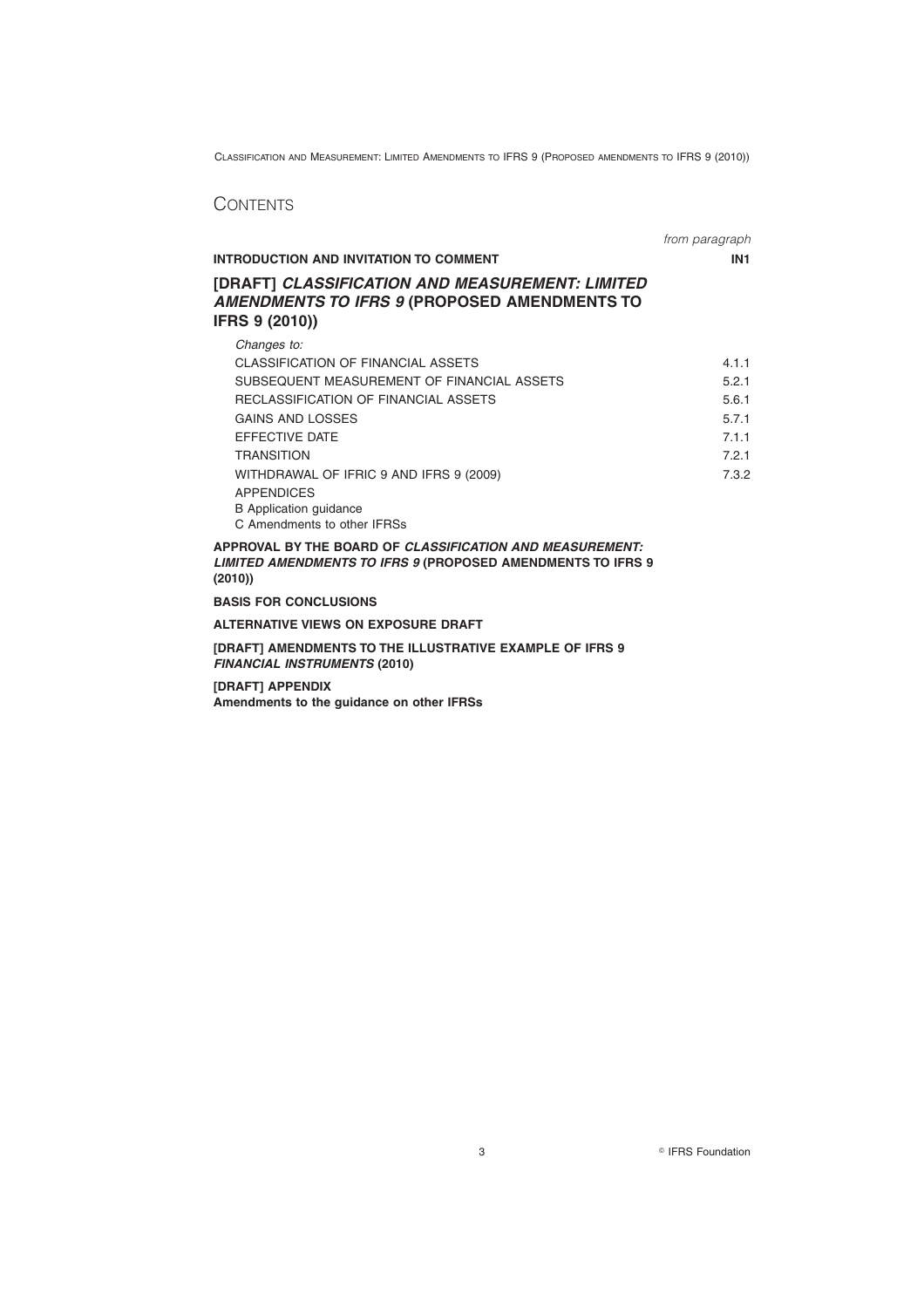# **Introduction**

- IN1 The International Accounting Standards Board (IASB) has published this Exposure Draft of proposed amendments to IFRS 9 *Financial Instruments* (issued October 2010)—referred to as IFRS 9 (2010)—to:
	- (a) address specific application questions raised by interested parties;
	- (b) take into account the interaction of the classification and measurement model for financial assets with the IASB's Insurance Contracts project; and
	- (c) reduce key differences with the US Financial Accounting Standards Board's (FASB) tentative classification and measurement model for financial instruments.
- IN2 Accordingly, this Exposure Draft proposes limited amendments to IFRS 9 (2010) to clarify the existing classification and measurement requirements and to introduce a fair value through other comprehensive income (OCI) measurement category for particular financial assets that contain contractual cash flows that are solely payments of principal and interest. This Exposure Draft also proposes that once all chapters of IFRS 9 are completed and the completed version of IFRS 9 is issued, only that version of IFRS 9 would be available for early application, with one exception. That is, the Exposure Draft proposes to permit early application of the requirements issued in October 2010 for the presentation in other comprehensive income of gains or losses attributable to changes in a liability's credit risk for financial liabilities designated under the fair value option.
- IN3 The IASB noted that many interested parties have either already applied IFRS 9 early or dedicated significant resources in preparation for its initial application. The IASB is mindful of the extent of change to IFRS 9 and is seeking to minimise the cost and disruption to interested parties. Accordingly, the IASB proposes limited amendments to IFRS 9. The IASB also proposes that the prohibition to newly apply previous versions of IFRS 9 only becomes effective six months after the completed version of IFRS 9 is issued.

# **Next steps**

IN4 The IASB will consider the comments it receives on the proposals and will decide whether to proceed with amendments to IFRS 9 (2010).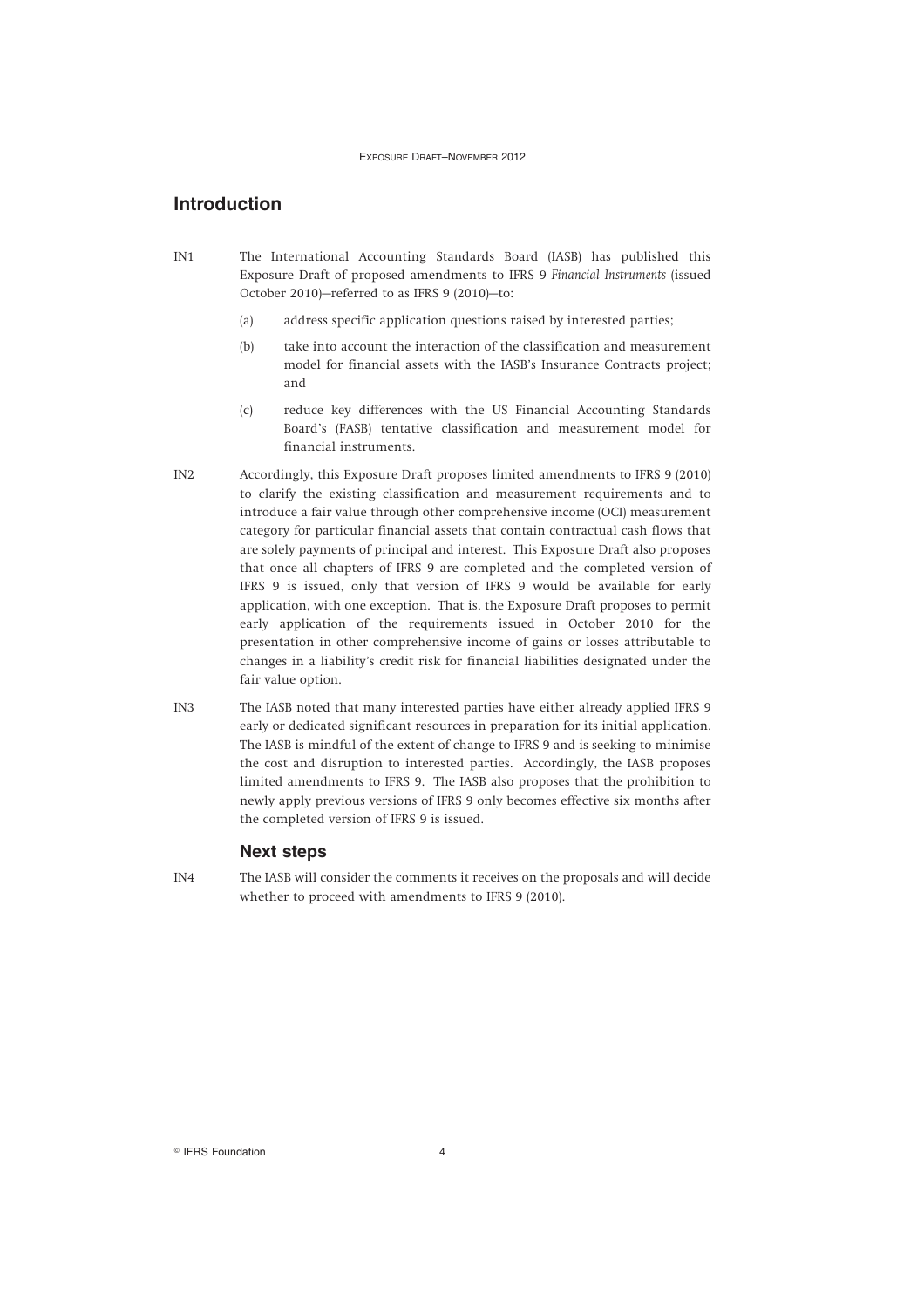# **Invitation to comment**

The IASB invites comments on the proposals in this Exposure Draft, particularly on the questions set out below. Comments are most helpful if they:

- (a) comment on the questions as stated;
- (b) indicate the specific paragraph or group of paragraphs to which they relate;
- (c) contain a clear rationale; and
- (d) include any alternative the IASB should consider, if applicable.

In this Exposure Draft, the IASB is not requesting comments on matters in IFRS 9 (2010) that are not addressed in the Exposure Draft.

Comments should be submitted in writing so as to be received no later than **28 March 2013**.

# **Contractual cash flow characteristics assessment: a modified economic relationship between principal and consideration for the time value of money and the credit risk**

The IASB has received questions about the application of the contractual cash flow characteristics assessment to some financial assets. In particular, questions have been raised about financial assets that contain interest rate mismatch features (ie the interest rate is reset but the frequency of the reset does not match the tenor of the interest rate).

Accordingly, this Exposure Draft proposes an amendment to the application guidance in IFRS 9 to clarify that if contractual cash flows on a financial asset include only payments related to principal and consideration for the time value of money and the credit risk, but the economic relationship between those components is modified due to an interest rate mismatch feature or leverage ('a modified economic relationship'), an entity shall assess that modification to determine whether the contractual cash flows represent solely payments of principal and interest. In assessing a modified economic relationship, an entity considers the cash flows of a financial asset that is identical in all respects (including reset dates) other than not containing the modification in the economic relationship ('benchmark cash flows'). If the modification could result in contractual cash flows that are more than insignificantly different from the benchmark cash flows, the contractual cash flows are not solely payments of principal and interest.

# **Question 1**

Do you agree that a financial asset with a modified economic relationship between principal and consideration for the time value of money and the credit risk could be considered, for the purposes of IFRS 9, to contain cash flows that are solely payments of principal and interest? Do you agree that this should be the case if, and only if, the contractual cash flows could not be more than insignificantly different from the benchmark cash flows? If not, why and what would you propose instead?

# **Question 2**

Do you believe that this Exposure Draft proposes sufficient, operational application guidance on assessing a modified economic relationship? If not, why? What additional guidance would you propose and why?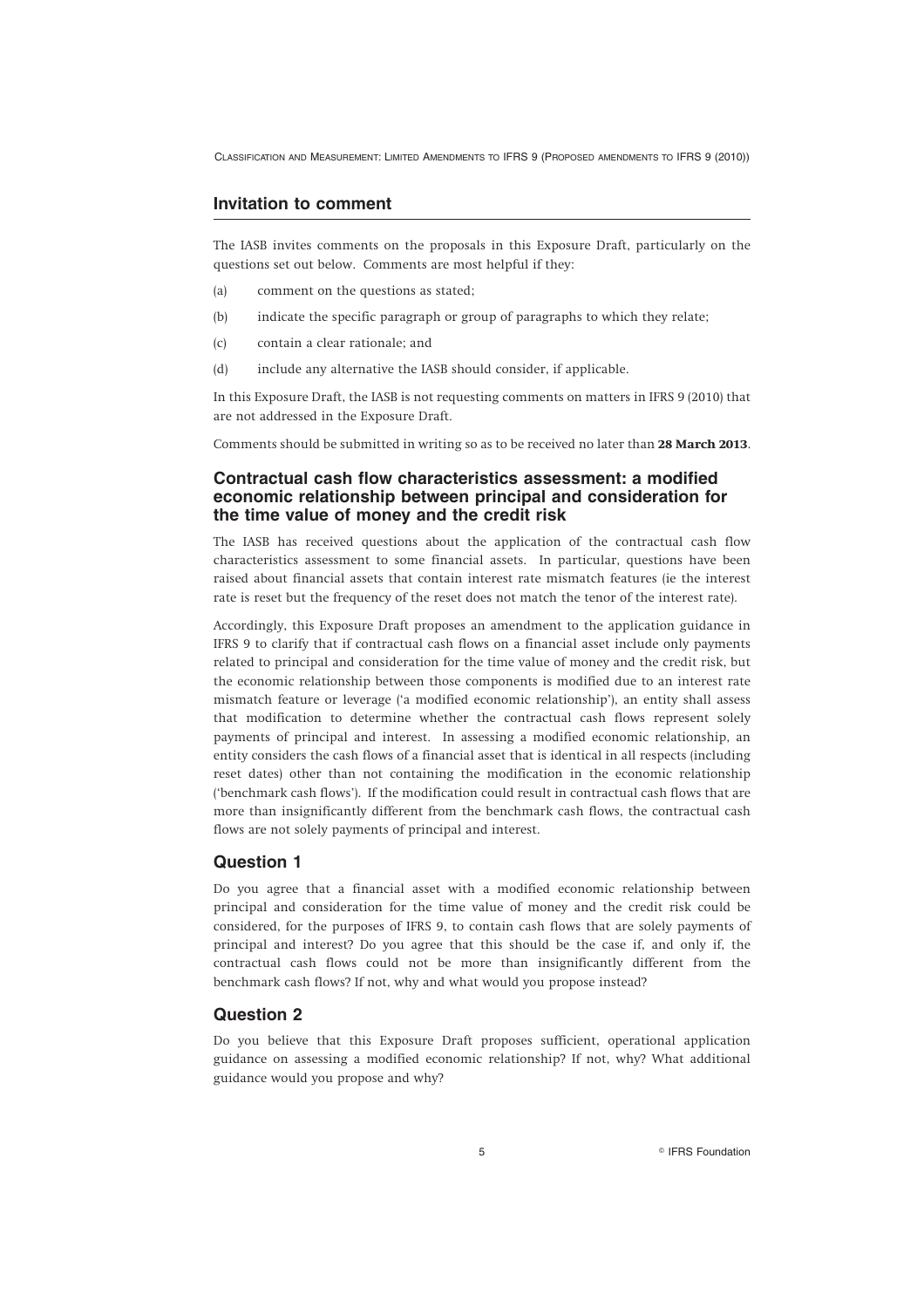# **Question 3**

Do you believe that this proposed amendment to IFRS 9 will achieve the IASB's objective of clarifying the application of the contractual cash flow characteristics assessment to financial assets that contain interest rate mismatch features? Will it result in more appropriate identification of financial assets with contractual cash flows that should be considered solely payments of principal and interest? If not, why and what would you propose instead?

# **Business model assessment: the 'fair value through other comprehensive income' measurement category for financial assets that contain contractual cash flows that are solely payments of principal and interest**

The Exposure Draft proposes that some financial assets should be mandatorily measured at fair value through OCI $<sup>1</sup>$  specifically, financial assets held within a business model in which</sup> assets are managed both in order to collect contractual cash flows and for sale (subject to the contractual cash flow characteristics assessment; ie these are debt instruments). Under the proposals, interest revenue, credit impairment and any gain or loss on derecognition would be recognised in profit or loss; all other gains or losses (ie the difference between these items and the total change in fair value) would be recognised in OCI.

Interest income and credit impairment would be computed and recognised in the same manner as for financial assets measured at amortised cost.<sup>2</sup> Cumulative gain or loss recognised in OCI would be reclassified to profit or loss when the financial asset is derecognised. That would result in amortised cost information being provided in profit or loss and fair value information being provided in the statement of financial position.

The Exposure Draft proposes application guidance on how to determine whether the business model is to manage assets both to collect contractual cash flows and to sell.

In addition, the Exposure Draft proposes clarifications to the application guidance in IFRS 9 on what is a 'hold to collect' business model.

# **Question 4**

Do you agree that financial assets that are held within a business model in which assets are managed both in order to collect contractual cash flows and for sale should be required to be measured at fair value through OCI (subject to the contractual cash flow characteristics assessment) such that:

- (a) interest revenue, credit impairment and any gain or loss on derecognition are recognised in profit or loss in the same manner as for financial assets measured at amortised cost; and
- (b) all other gains and losses are recognised in OCI?

If not, why? What do you propose instead and why?

<sup>1</sup> This is different from the irrevocable option in IFRS 9 to present fair value gains and losses on an equity instrument that is not held for trading in OCI.

<sup>2</sup> For the purpose of recognising foreign exchange gains and losses under IAS 21 *The Effect of Changes in Foreign Exchange Rates*, a financial asset classified at the proposed 'fair value through OCI' category is treated as if it were measured at amortised cost in the foreign currency. Accordingly, exchange differences resulting from changes in amortised cost are recognised in profit or loss.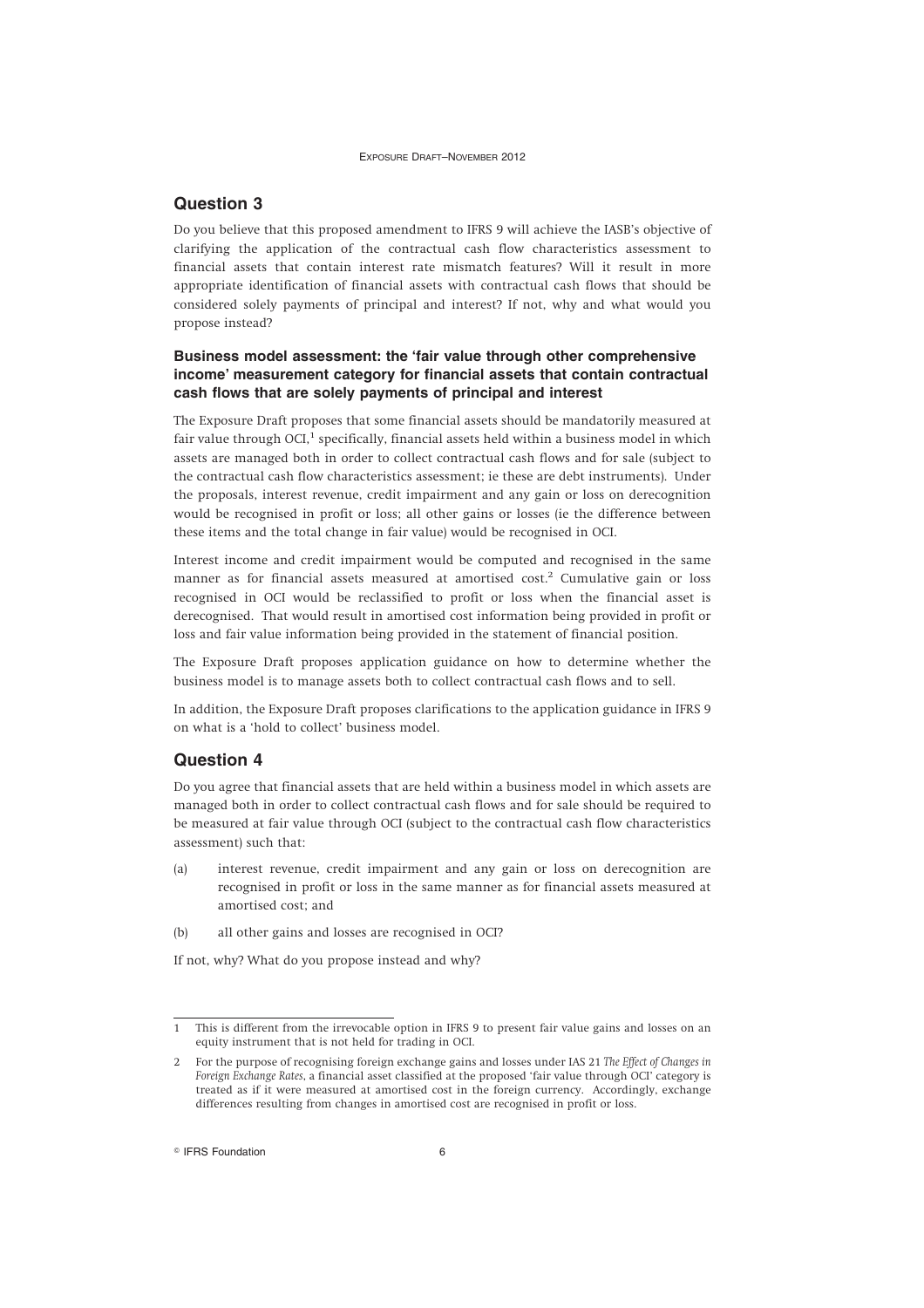# **Question 5**

Do you believe that the Exposure Draft proposes sufficient, operational application guidance on how to distinguish between the three business models, including determining whether the business model is to manage assets both to collect contractual cash flows and to sell? Do you agree with the guidance provided to describe those business models? If not, why? What additional guidance would you propose and why?

The Exposure Draft proposes that the existing fair value option in IFRS 9 should be available for financial assets that would otherwise be mandatorily measured at fair value through OCI. That is, the Exposure Draft proposes that an entity would be permitted to designate such a financial asset as measured at fair value through profit or loss if, and only if, such a designation eliminates or significantly reduces a measurement or recognition inconsistency (sometimes referred to as an 'accounting mismatch'). In accordance with the existing fair value option in IFRS 9 such designation would be performed at initial recognition and would be irrevocable.

#### **Question 6**

Do you agree that the existing fair value option in IFRS 9 should be extended to financial assets that would otherwise be mandatorily measured at fair value through OCI? If not, why and what would you propose instead?

#### **Early application**

At present, more than one version of IFRS 9 can be applied early: that is, an entity is permitted to apply either the classification and measurement requirements for financial assets only (ie IFRS 9 issued in 2009) or to apply the classification and measurement requirements for both financial liabilities and financial assets (ie IFRS 9 issued in 2010). The Exposure Draft proposes that only the completed version of IFRS 9 (ie including Classification and Measurement, Impairment and General Hedge Accounting chapters) can be newly applied prior to the mandatory effective date (except as described in question 8 below).<sup>3</sup> This proposed amendment would become effective six months after the completed version of IFRS 9 is issued.

# **Question 7**

Do you agree that an entity that chooses to early apply IFRS 9 after the completed version of IFRS 9 is issued should be required to apply the completed version of IFRS 9 (ie including all chapters)? If not, why? Do you believe that the proposed six-month period between the issuance of the completed version of IFRS 9 and when the prohibition on newly applying previous versions of IFRS 9 becomes effective is sufficient? If not, what would be an appropriate period and why?

#### **Presentation of 'own credit' gains or losses on financial liabilities**

Notwithstanding the proposed transition requirement above, once IFRS 9 is completed, an entity will be permitted to early apply only the 'own credit' provisions in IFRS 9, which require an entity to present in other comprehensive income fair value gains or losses

<sup>3</sup> Entities that have already applied an earlier version of IFRS 9 by the time these proposed transition provisions become effective will be permitted to continue to apply that version until the mandatory effective date of IFRS 9 or until the entity chooses to early apply the completed version of IFRS 9.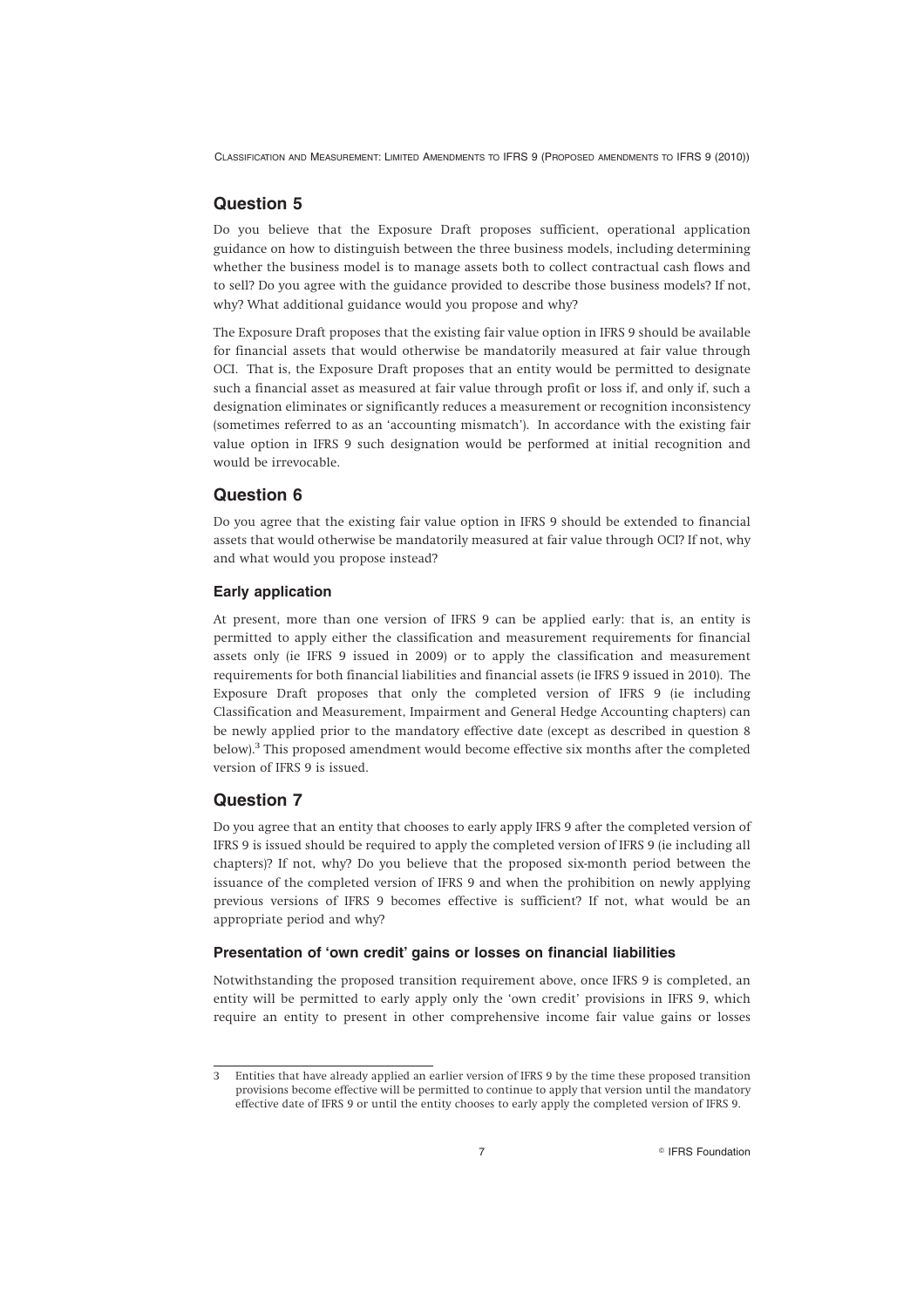attributable to changes in the credit risk of financial liabilities designated as measured at fair value through profit or loss, without otherwise changing the classification and measurement of financial instruments.

# **Question 8**

Do you agree that entities should be permitted to choose to early apply only the 'own credit' provisions in IFRS 9 once the completed version of IFRS 9 is issued? If not, why and what do you propose instead?

# **First-time adoption**

This Exposure Draft does not propose any specific changes to IFRS 1 *First-time Adoption of International Financial Reporting Standards* for first-time adopters of IFRS. However, to make sure that first-time adopters are given sufficient lead time to apply IFRS 9 and are not at a disadvantage in comparison to existing preparers, the IASB intends to consider the transition to IFRS 9 for first-time adopters when these proposals are redeliberated.

# **Question 9**

Do you believe there are considerations unique to first-time adopters that the IASB should consider for the transition to IFRS 9? If so, what are those considerations?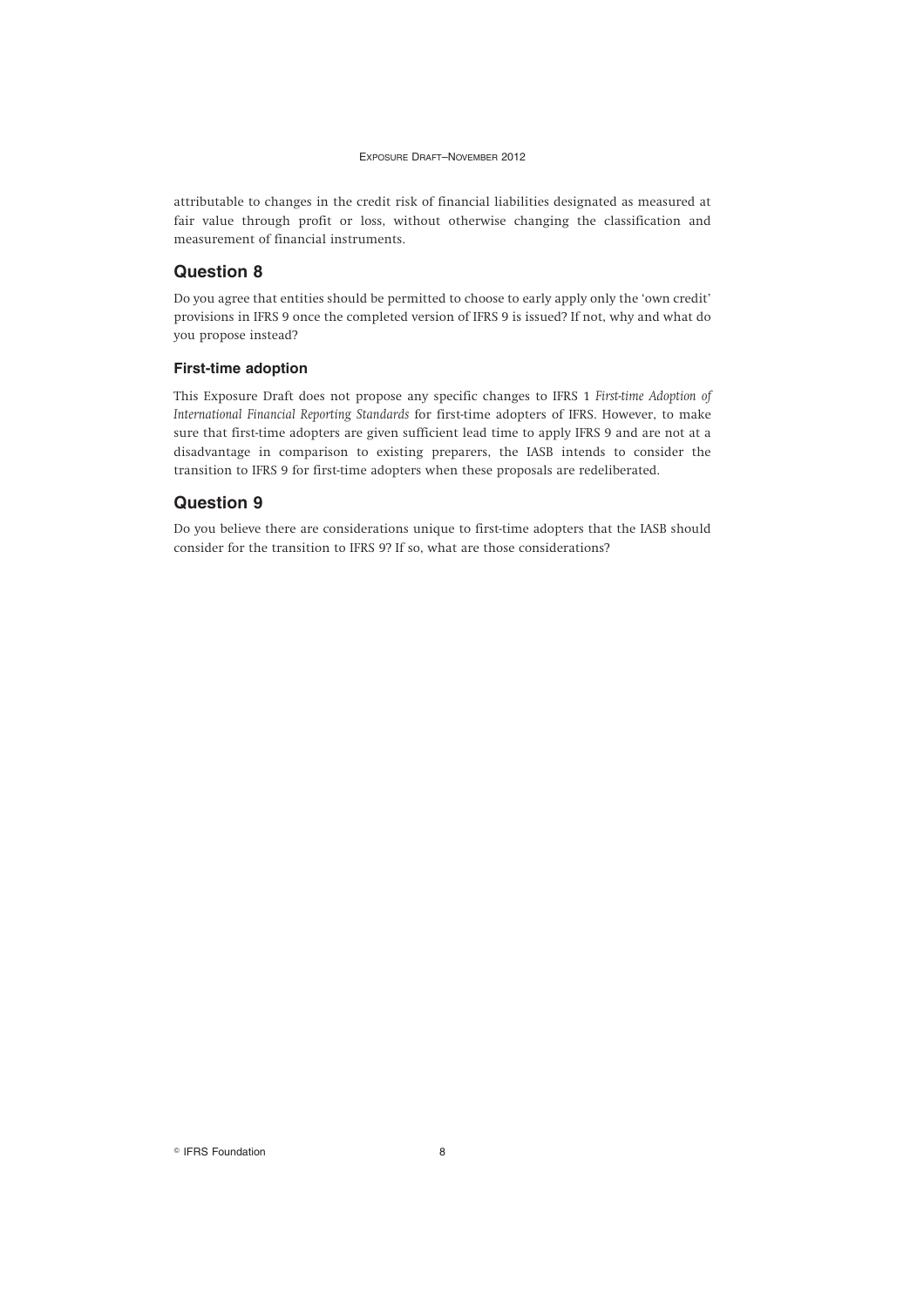# **[Draft] Amendments to International Financial Reporting Standard 9** *Financial Instruments* **(2010)**

*[Please note: footnotes are included as context to the proposals and will not be included in the final text.]*

Paragraphs 4.1.1 and 4.1.3–4.1.4 are amended. Paragraph 4.1.2A is added. New text is underlined and deleted text is struck through. Paragraph 4.1.2 is shown for reference only and is not proposed for amendment.

# **4.1 Classification of financial assets**

- **4.1.1 Unless paragraph 4.1.5 applies, an entity shall classify financial assets as subsequently measured at either amortised cost, fair value through other comprehensive income or fair value through profit or loss on the basis of both:**
	- **(a) the entity's business model for managing the financial assets and**
	- **(b) the contractual cash flow characteristics of the financial asset.**
- **4.1.2 A financial asset shall be measured at amortised cost if both of the following conditions are met:**
	- **(a) The asset is held within a business model whose objective is to hold assets in order to collect contractual cash flows.**
	- **(b) The contractual terms of the financial asset give rise on specified dates to cash flows that are solely payments of principal and interest on the principal amount outstanding.**

**Paragraphs B4.1.1–B4.1.26 provide guidance on how to apply these conditions.**

- **4.1.2A A financial asset shall be measured at fair value through other comprehensive income if both of the following conditions are met:**
	- **(a) The asset is held in a business model in which assets are managed both in order to collect contractual cash flows and for sale.**
	- **(b) The contractual terms of the financial asset give rise on specified dates to cash flows that are solely payments of principal and interest on the principal amount outstanding.**

**Paragraphs B4.1.1–B4.1.26 provide guidance on how to apply these conditions.**

**4.1.3 For the purpose of applying paragraphs 4.1.2(b) and 4.1.2A(b), interest is consideration for the time value of money and for the credit risk associated with the principal amount outstanding during a particular period of time.**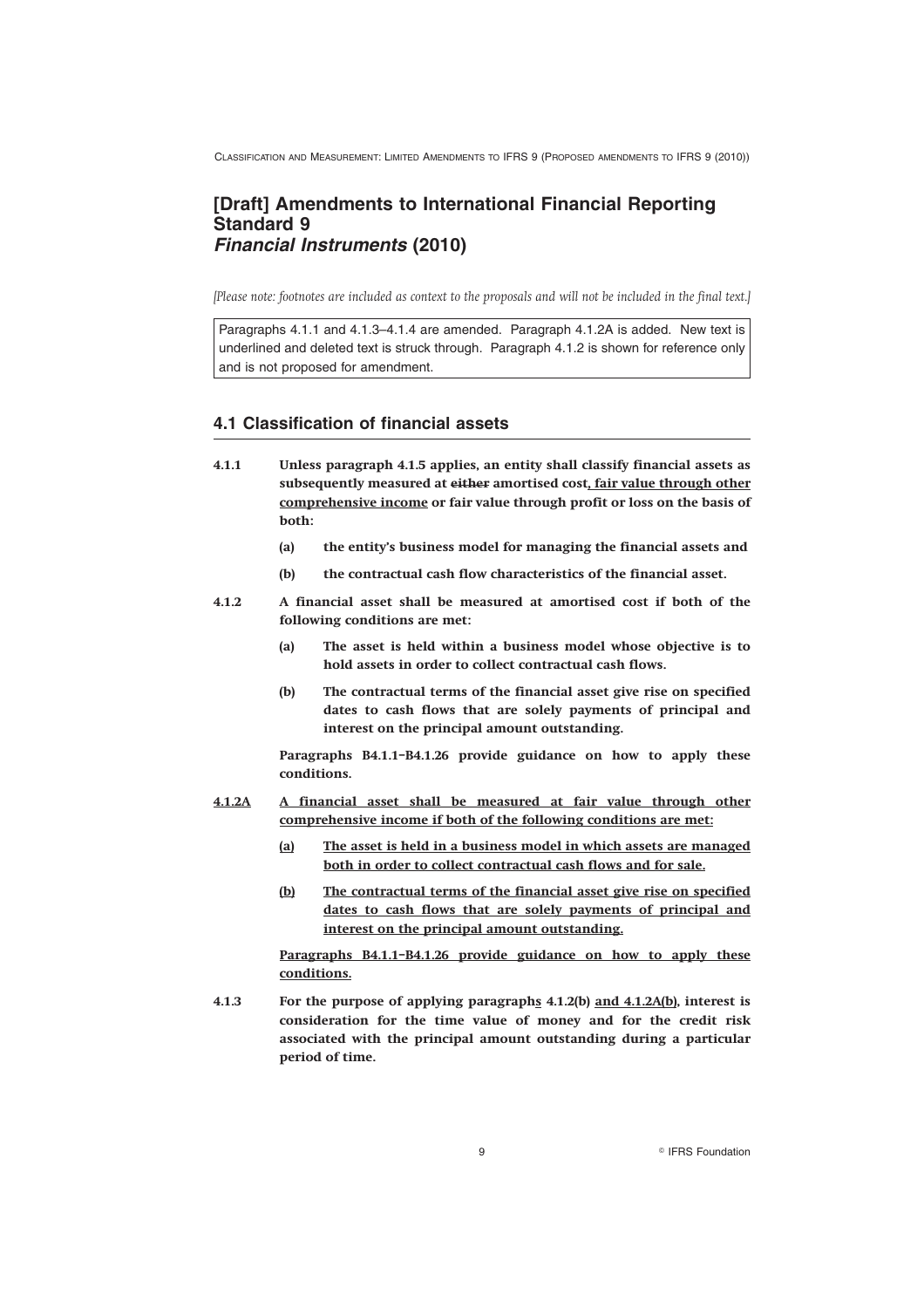**4.1.4 A financial asset shall be measured at fair value through profit or loss unless it is measured at amortised cost in accordance with paragraph 4.1.2 or at fair value through other comprehensive income in accordance with paragraph 4.1.2A. However an entity may make an irrevocable election for particular financial assets in this measurement category to present in other comprehensive income subsequent changes in fair value (refer to paragraph 5.7.5).**

Paragraphs 5.2.1–5.2.2 are amended. New text is underlined and deleted text is struck through.

# **5.2 Subsequent measurement of financial assets**

- **5.2.1 After initial recognition, an entity shall measure a financial asset in accordance with paragraphs 4.1.1–4.1.5 at fair value or:**
	- **(a) amortised cost (see paragraphs 9 and AG5–AG8 of IAS 39<sup>4</sup> );**
	- **(b) fair value through other comprehensive income (refer to paragraph 5.7.1A); or**
	- **(c) fair value through profit or loss.**
- **5.2.2 An entity shall apply the impairment requirements in paragraphs X-X<sup>5</sup> 58–65 and AG84–AG93 of IAS 39 to financial assets measured at amortised cost in accordance with paragraph 4.1.2 and financial assets measured at fair value through other comprehensive income in accordance with paragraph 4.1.2A.**

Paragraphs 5.6.2–5.6.3 are amended. New text is underlined and deleted text is struck through. Paragraph 5.6.1 is included for reference only and is not proposed for amendment.

# **5.6 Reclassification of financial assets**

- **5.6.1 If an entity reclassifies financial assets in accordance with paragraph 4.4.1, it shall apply the reclassification prospectively from the** *reclassification date***. The entity shall not restate any previously recognised gains, losses or interest.**
- **5.6.2 If, in accordance with paragraph 4.4.1, an entity reclassifies a financial asset out of the amortised cost measurement category and so that it is**

<sup>4</sup> References to the requirements in IAS 39 will be replaced by references to the relevant paragraphs in this Standard when this Standard is completed.

<sup>5</sup> The references in this paragraph will be inserted when the IASB finalises the expected loss impairment model and incorporates those requirements in this Standard. The IASB has tentatively decided that the same impairment model will be applied to both financial assets in the amortised cost measurement category and the fair value through other comprehensive income measurement category.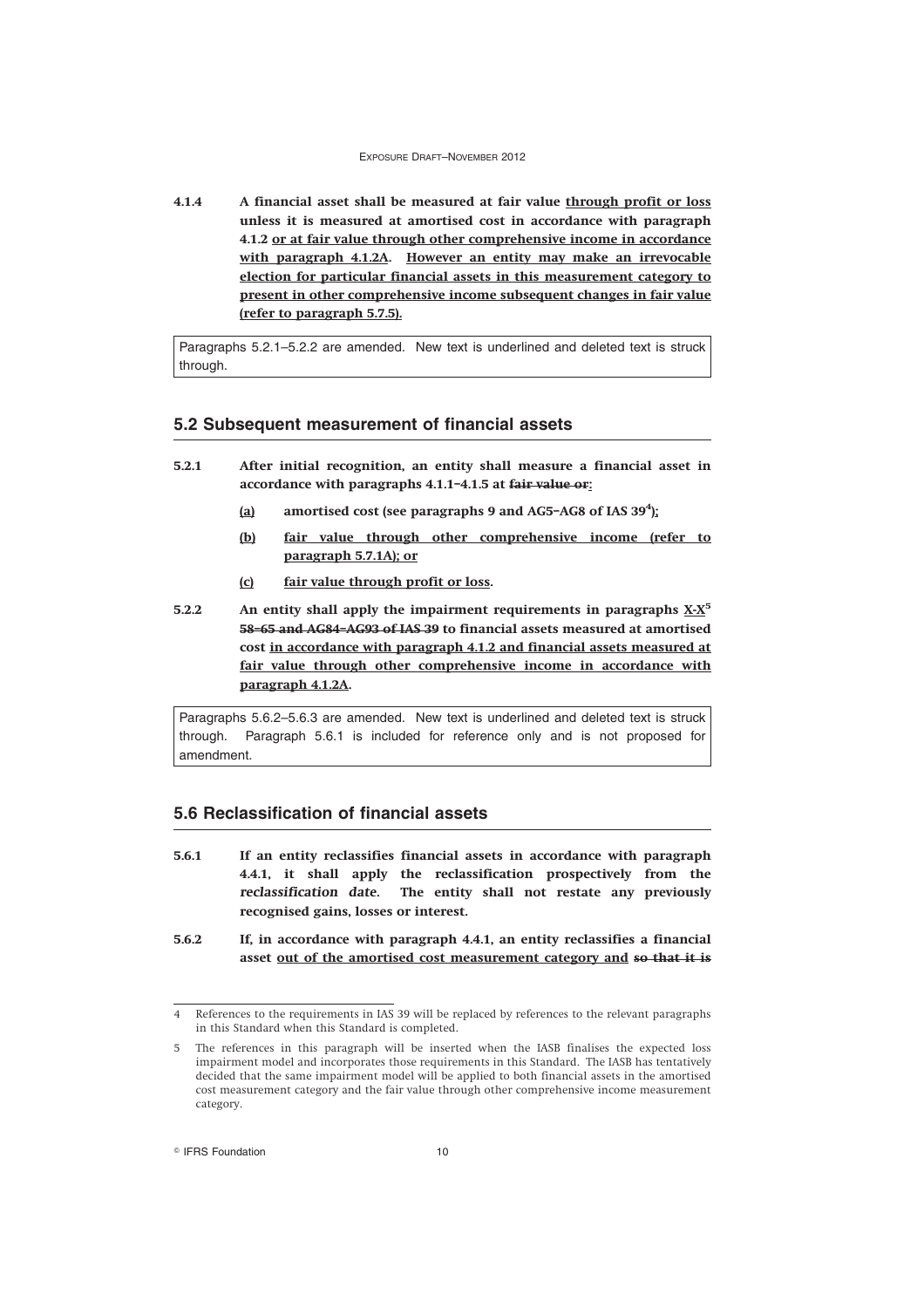**measured at into the fair value through profit or loss measurement category, its fair value is determined at the reclassification date. Any gain or loss arising from a difference between the previous carrying amount and fair value is recognised in profit or loss.**

**5.6.3 If, in accordance with paragraph 4.4.1, an entity reclassifies a financial asset out of the fair value through profit or loss measurement category and so that it is measured at into the amortised cost measurement category, its fair value at the reclassification date becomes its new carrying amount.**

Paragraphs 5.6.4–5.6.7 are added.

- **5.6.4 If, in accordance with paragraph 4.4.1, an entity reclassifies a financial asset out of the amortised cost measurement category and into the fair value through other comprehensive income measurement category, its fair value is determined at the reclassification date. Any gain or loss arising from a difference between the previous carrying amount and fair value is recognised in other comprehensive income. The effective interest rate is not adjusted as a result of the reclassification.**
- **5.6.5 If, in accordance with paragraph 4.4.1, an entity reclassifies a financial asset out of the fair value through other comprehensive income measurement category and into the amortised cost measurement category, the financial asset is reclassified at its fair value at the reclassification date. However, the cumulative gain or loss previously recognised in other comprehensive income is removed from equity and adjusted against the fair value of the financial asset at the reclassification date. This adjustment affects other comprehensive income but does not affect profit or loss and is therefore not a reclassification adjustment (see IAS 1** *Presentation of Financial Statements***). The effective interest rate is not adjusted as a result of the reclassification.**
- **5.6.6 If, in accordance with paragraph 4.4.1, an entity reclassifies a financial asset out of the fair value through profit or loss measurement category and into the fair value through other comprehensive income measurement category, its fair value at the reclassification date becomes its new carrying amount.**
- **5.6.7 If, in accordance with paragraph 4.4.1, an entity reclassifies a financial asset out of the fair value through other comprehensive income measurement category and into the fair value through profit or loss measurement category, its fair value at the reclassification date becomes its new carrying amount. The cumulative gain or loss previously recognised in other comprehensive income is reclassified from equity to profit or loss as a reclassification adjustment (see IAS 1) at the reclassification date.**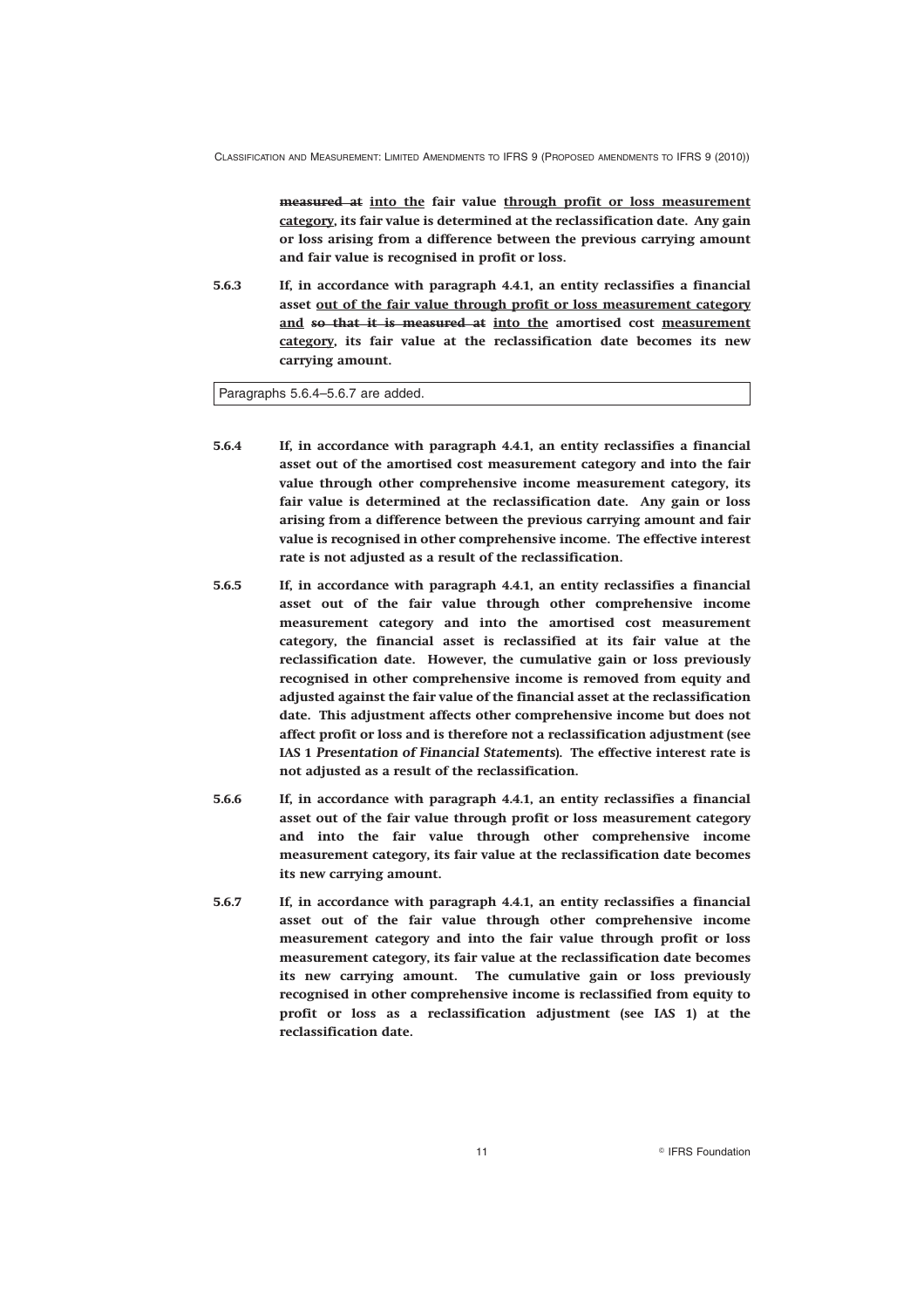Paragraphs 5.7.1 and 5.7.4 are amended. Paragraph 5.7.1A is added. New text is underlined and deleted text is struck through.

# **5.7 Gains and losses**

- **5.7.1 A gain or loss on a financial asset or financial liability that is measured at fair value and is not part of a hedging relationship (see paragraphs 89–102 of IAS 39)<sup>6</sup> shall be recognised in profit or loss unless:**
	- **(a) it is part of a hedging relationship (see paragraphs 89–102 of IAS 39); [deleted]**
	- **(b) it is an investment in an** *equity instrument* **and the entity has elected to present gains and losses on that investment in other comprehensive income in accordance with paragraph 5.7.5; or**
	- **(c) it is a financial liability designated as at fair value through profit or loss and the entity is required to present the effects of changes in the liability's** *credit risk* **in other comprehensive income in accordance with paragraph 5.7.7; or.**
	- **(d) it is a financial asset classified at fair value through other comprehensive income in accordance with paragraph 4.1.2A and the entity is required to recognise particular changes in fair value in other comprehensive income in accordance with paragraph 5.7.1A.**
- **5.7.1A A gain or loss on a financial asset measured at fair value through other comprehensive income in accordance with paragraph 4.1.2A shall be recognised in other comprehensive income, except for impairment losses (see paragraph 5.2.2) and foreign exchange gains and losses (see paragraphs B5.7.2–B5.7.3), until the financial asset is derecognised or reclassified out of the fair value through other comprehensive income measurement category (see paragraph 4.4.1). When the financial asset is derecognised the cumulative gain or loss previously recognised in other comprehensive income is reclassified from equity to profit or loss as a reclassification adjustment (see IAS 1). If the financial asset is reclassified out of the fair value through other comprehensive income measurement category the entity shall account for the cumulative gain or loss previously recognised in other comprehensive income in accordance with paragraphs 5.6.5 and 5.6.7. Interest calculated using the effective interest method (see paragraphs 9 and AG5–AG8 of IAS 39<sup>7</sup> ) is recognised in profit or loss (see IAS 18).**

<sup>©</sup> IFRS Foundation 12

...

<sup>6</sup> The references will ultimately be updated be updated to reflect [draft] Chapter 6 Hedge Accounting.

References to the requirements in IAS 39 will be replaced by references to the relevant paragraphs in this Standard when this Standard is completed.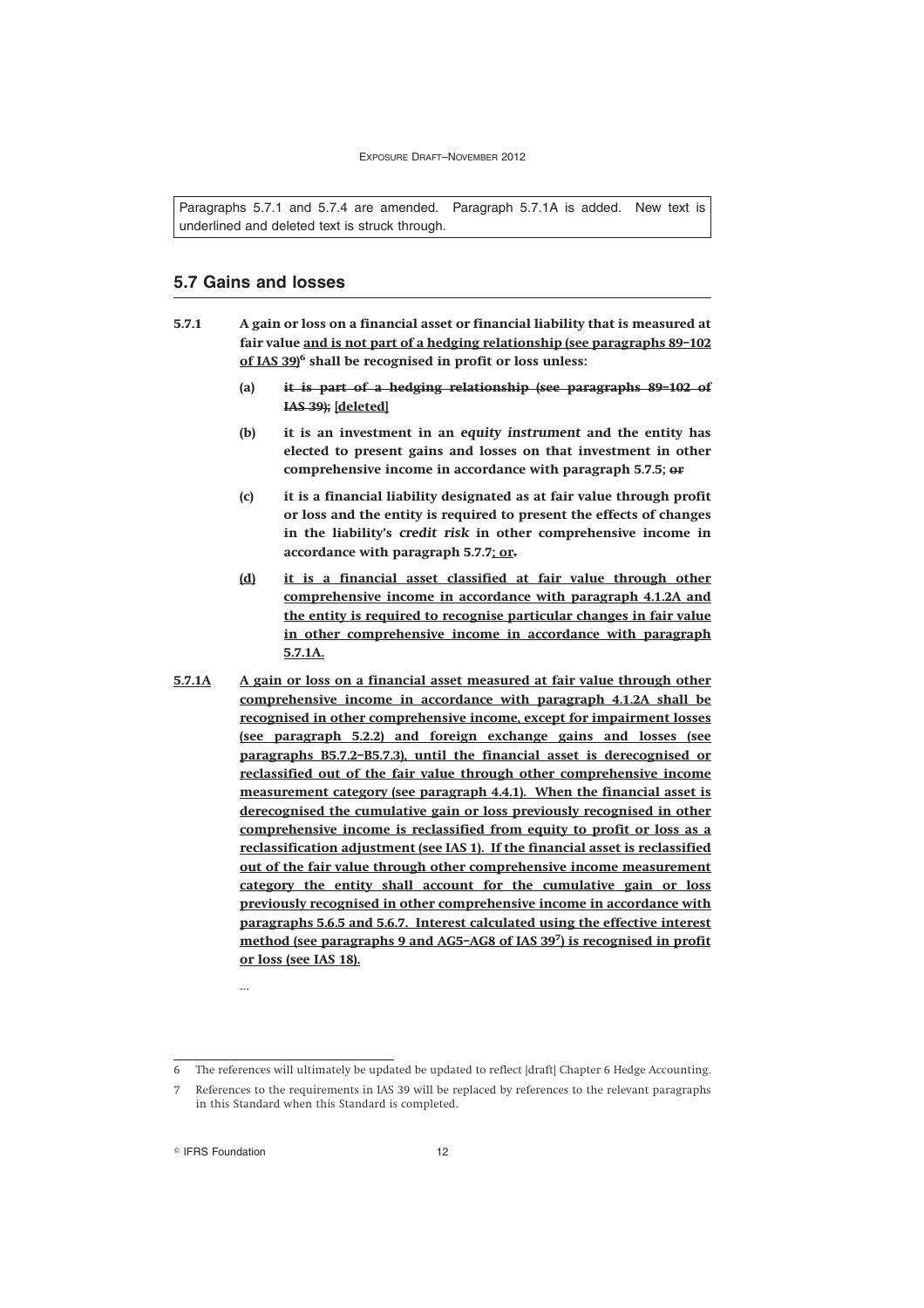**5.7.4 If an entity recognises financial assets using settlement date accounting (see paragraph 3.1.2 and paragraphs B3.1.3 and B3.1.6), any change in the fair value of the asset to be received during the period between the trade date and the settlement date is not recognised for assets measured at amortised cost (other than impairment losses). For assets measured at fair value, however, the change in fair value shall be recognised in profit or loss or in other comprehensive income, as appropriate under paragraphs 5.7.1–5.7.1A.**

Paragraph 7.1.1 is amended and paragraphs 7.1.1A–7.1.1B are added. New text is underlined and deleted text is struck through.

# **7.1 Effective date**

- 7.1.1 An entity shall apply this IFRS for annual periods beginning on or after 1 January 2015. Earlier application is permitted. However, if an entity elects to apply this IFRS early and has not already applied IFRS 9 issued in 2009, it must apply all of the requirements in this IFRS at the same time (but see also paragraph 7.3.2). If an entity applies this IFRS in its financial statements for a period beginning before 1 January 2015, it shall disclose that fact and must apply all of the requirements in this IFRS.<sup>8</sup> Aat the same time it shall apply the amendments in Appendix C (but see also paragraphs 7.1.1A–7.1.1B).
- 7.1.1A *Classification and Measurement: Limited Amendments to IFRS 9* (Proposed amendments to IFRS 9 (2010)) issued on [date to be inserted after exposure]:
	- (a) amended paragraphs 4.1.1 and 4.1.3–4.1.4, 5.2.1–5.2.2, 5.6.2–5.6.3, 5.7.1 and 5.7.4, 7.1.1, 7.2.1–7.2.2, 7.2.4, 7.2.5–7.2.6, 7.2.14, 7.2.16, 7.3.2, B3.1.6, B4.1.1, B4.1.3–B4.1.4, B4.1.5–B4.1.7, B4.1.9, B4.1.12–B4.1.13, B4.1.26, B4.1.29–B4.1.30, B4.1.36, B4.3.1, the heading before paragraph B4.4.1, B5.1.1, B5.2.1–B5.2.2, B5.7.3 and B7.2.1;
	- (b) added paragraphs 4.1.2A, 5.6.4–5.6.7, 5.7.1A, 7.1.1A–7.1.1B, 7.2.4A, 7.2.17, B4.1.2A–B4.1.2B, B4.1.4A–B4.1.4B, B4.1.8A, B4.1.9A–B4.1.9E, B4.1.21A, B5.6.1–B5.6.2, B5.7.1A and B5.7.2A; and
	- (c) deleted paragraph 7.2.3

of IFRS 9 (2010) effective [date to be inserted after exposure].<sup>9</sup> If an entity applied IFRS 9 (issued in 2009), IFRS 9 (issued in 2010) or IFRS 9 incorporating [draft] Chapter 6 Hedge Accounting before [date to be inserted after exposure], $^{10}$  the entity is not required to apply these amendments until the first annual period beginning on or after 1 January 2015.

7.1.1B Notwithstanding the requirements in paragraph 7.1.1, an entity may elect to early apply the requirements for the presentation in other comprehensive

<sup>8</sup> This includes the requirements for impairment and general hedge accounting, which will be added to this Standard when they are finalised.

<sup>9</sup> The date that is six months after the completed version of IFRS 9 is issued.

<sup>10</sup> The date that is six months after the completed version of IFRS 9 is issued.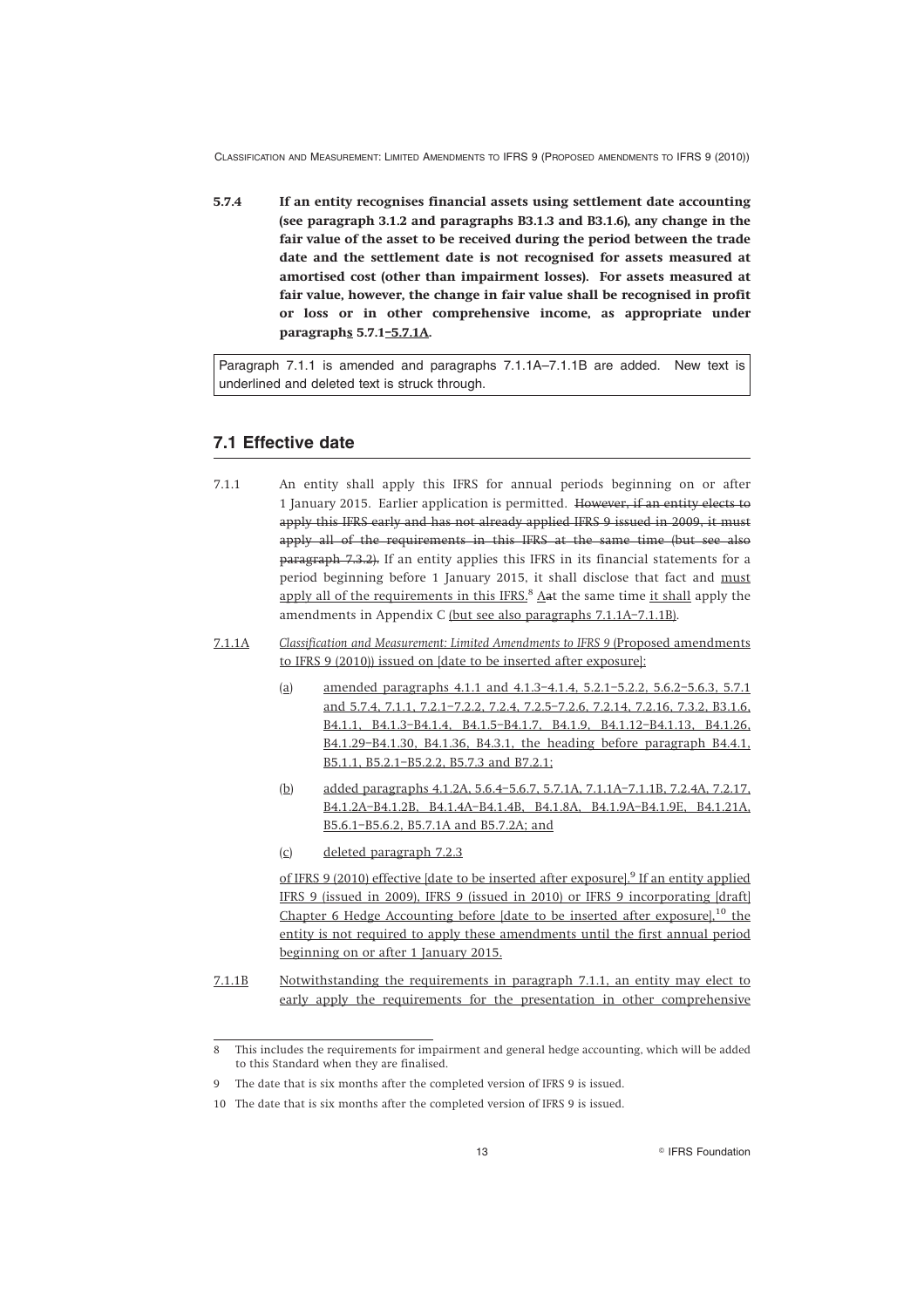income of gains or losses attributable to changes in a liability's credit risk for financial liabilities designated under the fair value option (paragraphs 5.7.1(c), 5.7.7–5.7.9, 7.2.13 and B5.7.5–B5.7.20) without early applying the other requirements of this IFRS. If an entity has elected to early apply these paragraphs, it shall disclose that fact and apply paragraphs 10 and 10A of IFRS 7 at the same time.

Paragraphs 7.2.1–7.2.2, 7.2.4, 7.2.5–7.2.6, 7.2.14 and 7.2.16 are amended. Paragraphs 7.2.4A and 7.2.17 are added. Paragraph 7.2.3 is deleted. New text is underlined and deleted text is struck through.

# **7.2 Transition**

- 7.2.1 An entity shall apply this IFRS retrospectively, in accordance with IAS 8 *Accounting Policies, Changes in Accounting Estimates and Errors*, except as specified in paragraphs 7.2.4–<del>7.2.15</del>7.2.17. This IFRS shall not be applied to items that have already been derecognised at the date of initial application.
- 7.2.2 For the purposes of the transition provisions in paragraphs 7.2.1 and 7.2.3–7.2.16 7.2.4–7.2.17, the date of initial application is the date when an entity first applies the requirements of this IFRS. The date of initial application shall may be:
	- (a) any date between the issue of this IFRS and 31 December 2010, for entities initially applying this IFRS before 1 January 2011; or
	- (b) the beginning of the first reporting period in which the entity adopts this IFRS, for entities initially applying this IFRS on or after 1 January 2011.
- 7.2.3 If the date of initial application is not at the beginning of a reporting period, the entity shall disclose that fact and the reasons for using that date of initial application. [Deleted]
- 7.2.4 At the date of initial application, an entity shall assess whether a financial asset meets the conditions in paragraph 4.1.2(a) or in paragraph 4.1.2A(a) on the basis of the facts and circumstances that exist at the date of initial application. The resulting classification shall be applied retrospectively irrespective of the entity's business model in prior reporting periods.
- 7.2.4A If it is impracticable (as defined in IAS 8) for an entity to retrospectively assess a modified economic relationship between the principal and the consideration for the time value of money and the credit risk as required by paragraphs B4.1.9A–B4.1.9E of this IFRS, an entity shall retrospectively assess the contractual cash flow characteristics of the relevant financial assets notwithstanding the requirements listed in paragraphs B4.1.9A–B4.1.9E.
- 7.2.5 If an entity measures a hybrid contract at fair value in accordance with paragraph 4.1.2A, paragraph 4.1.4 or paragraph 4.1.5 but the fair value of the hybrid contract had not been measured in comparative reporting periods, the fair value of the hybrid contract in the comparative reporting periods shall be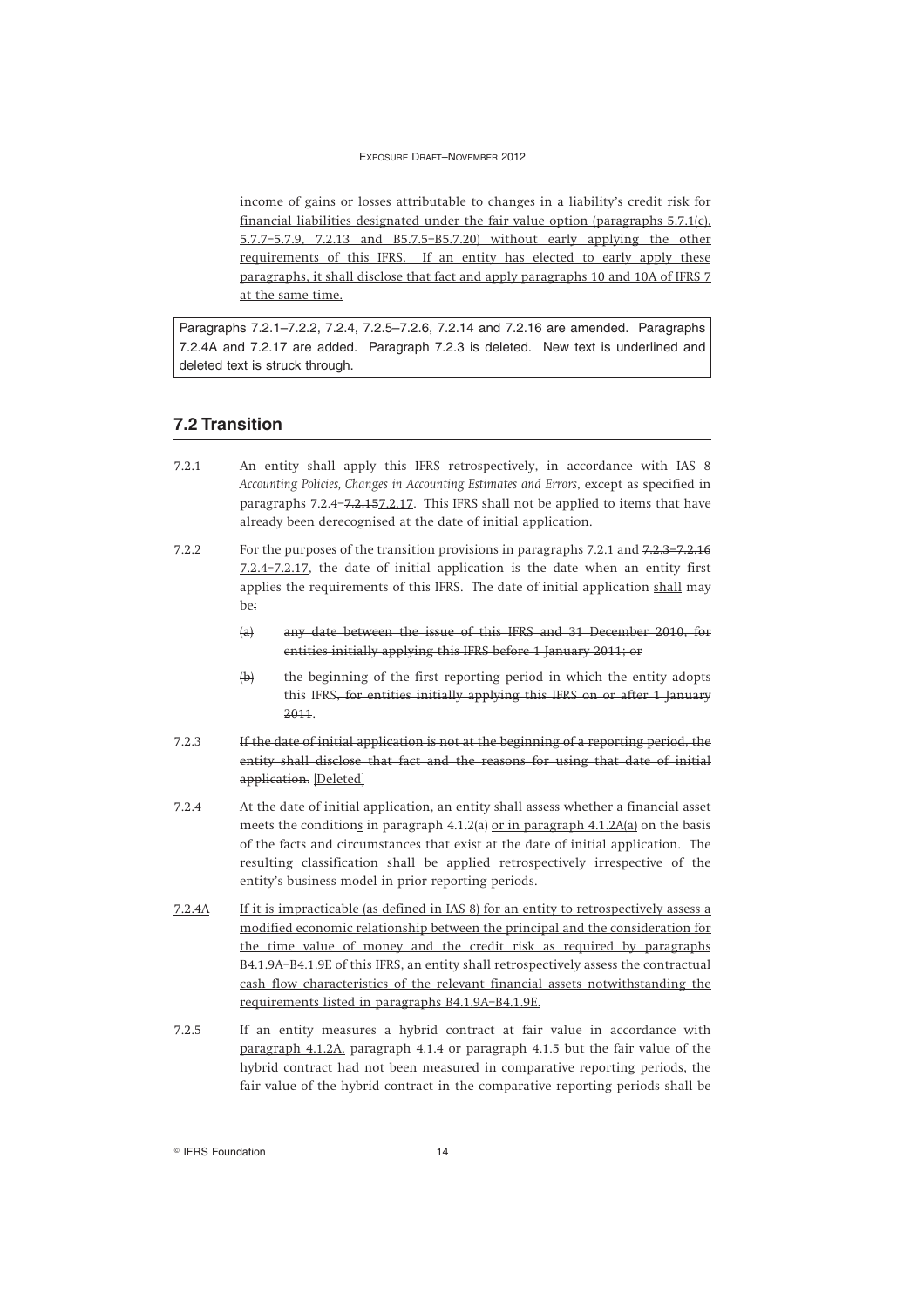the sum of the fair values of the components (ie the non-derivative host and the embedded derivative) at the end of each comparative reporting period if the entity restates prior periods (see paragraph 7.2.14).

- 7.2.6 At the date of initial application an entity shall recognise any difference between the fair value of the entire hybrid contract at the date of initial application and the sum of the fair values of the components of the hybrid contract at the date of initial application:
	- $(a)$  in the opening retained earnings (or other component of equity, as appropriate) of the reporting period of initial application. if the entity initially applies this IFRS at the beginning of a reporting period, or
	- (b) in profit or loss if the entity initially applies this IFRS during a reporting period.
- 7.2.14 Despite the requirement in paragraph 7.2.1, an entity that adopts the classification and measurement requirements of this IFRS for reporting periods:
	- (a) beginning before 1 January 2012 need not restate prior periods and is not required to provide the disclosures set out in paragraphs 44S–44W of IFRS 7;
	- (b) beginning on or after 1 January 2012 and before 1 January 2013 shall elect either to provide the disclosures set out in paragraphs 44S–44W of IFRS 7 or to restate prior periods; and
	- (c) beginning on or after 1 January 2013 shall provide the disclosures set out in paragraphs 44S–44W of IFRS 7 but. The entity need not restate prior periods. The entity may restate prior periods if, and only if, this is possible without the use of hindsight.

If an entity does not restate prior periods, the entity shall recognise any difference between the previous carrying amount and the carrying amount at the beginning of the annual reporting period that includes the date of initial application in the opening retained earnings (or other component of equity, as appropriate) of the annual reporting period that includes the date of initial application. However, if an entity restates prior periods, the restated financial statements must reflect all of the requirements in this IFRS.

...

...

# **Entities that have applied early IFRS 9 issued in 2009, IFRS 9 issued in 2010 or [draft] IFRS 9 incorporating Chapter 6 Hedge Accounting issued in [year] before** [date to be inserted after exposure]

7.2.16 An entity shall apply the transition requirements in paragraphs 7.2.1–7.2.15 at the relevant date of initial application. In other words, an entity shall apply paragraphs 7.2.4–7.2.11 if it applies IFRS 9 (issued in 2009) or, not having done so, when it applies IFRS 9 (issued in 2010) in its entirety or, not having done so,

<sup>11</sup> The date that is six months after the completed version of IFRS 9 is issued.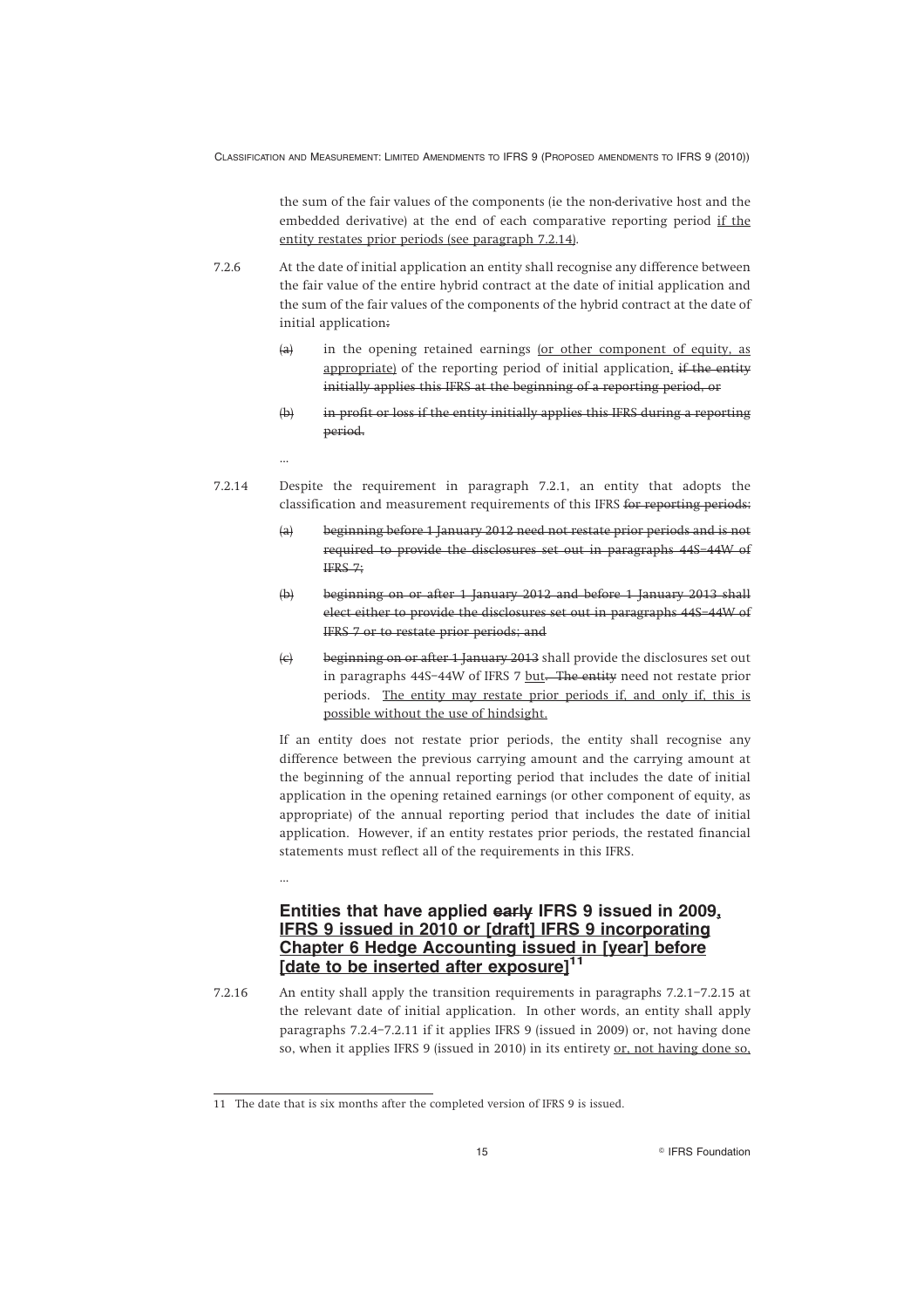when it applies [draft] IFRS 9 incorporating Chapter 6 Hedge Accounting. An entity is not permitted to apply those paragraphs more than once except as specified in paragraph 7.2.17.

- 7.2.17 An entity that applied IFRS 9 (issued in 2009), IFRS 9 (issued in 2010) or [draft] IFRS 9 incorporating Chapter 6 Hedge Accounting before [date to be inserted after exposure<sup>[12</sup> and subsequently applies the amendments to IFRS 9 (2010) listed in paragraph 7.1.1A:
	- (a) shall revoke its previous designation of a financial asset as measured at fair value through profit or loss if such a designation was previously made in accordance with the condition in paragraph 4.1.5 but that condition is no longer satisfied as a result of the application of those amendments;
	- (b) may designate a financial asset as measured at fair value through profit or loss if such a designation would not have previously satisfied the condition in paragraph 4.1.5 but that condition is now satisfied as a result of the application of those amendments;
	- (c) shall revoke its previous designation of a financial liability as measured at fair value through profit or loss if such a designation was previously made in accordance with the condition in paragraph 4.2.2(a) but that condition is no longer satisfied as a result of the application of those amendments; and
	- (d) may designate a financial liability as measured at fair value through profit or loss if such a designation would not have previously satisfied the condition in paragraph 4.2.2(a) but that condition is now satisfied as a result of the application of those amendments.

Such a designation and revocation shall be made on initial application of the amendments to IFRS 9 (2010) listed in paragraph 7.1.1A. That classification shall be applied retrospectively.

Paragraph 7.3.2 is amended. Deleted text is struck through.

# **7.3 Withdrawal of IFRIC 9 and IFRS 9 (2009)**

7.3.2 This IFRS supersedes IFRS 9 issued in 2009. However, for annual periods beginning before 1 January 2015, an entity may elect to apply IFRS 9 issued in 2009 instead of applying this IFRS.

<sup>©</sup> IFRS Foundation 16

...

<sup>12</sup> The date that is six months after the completed version of IFRS 9 is issued.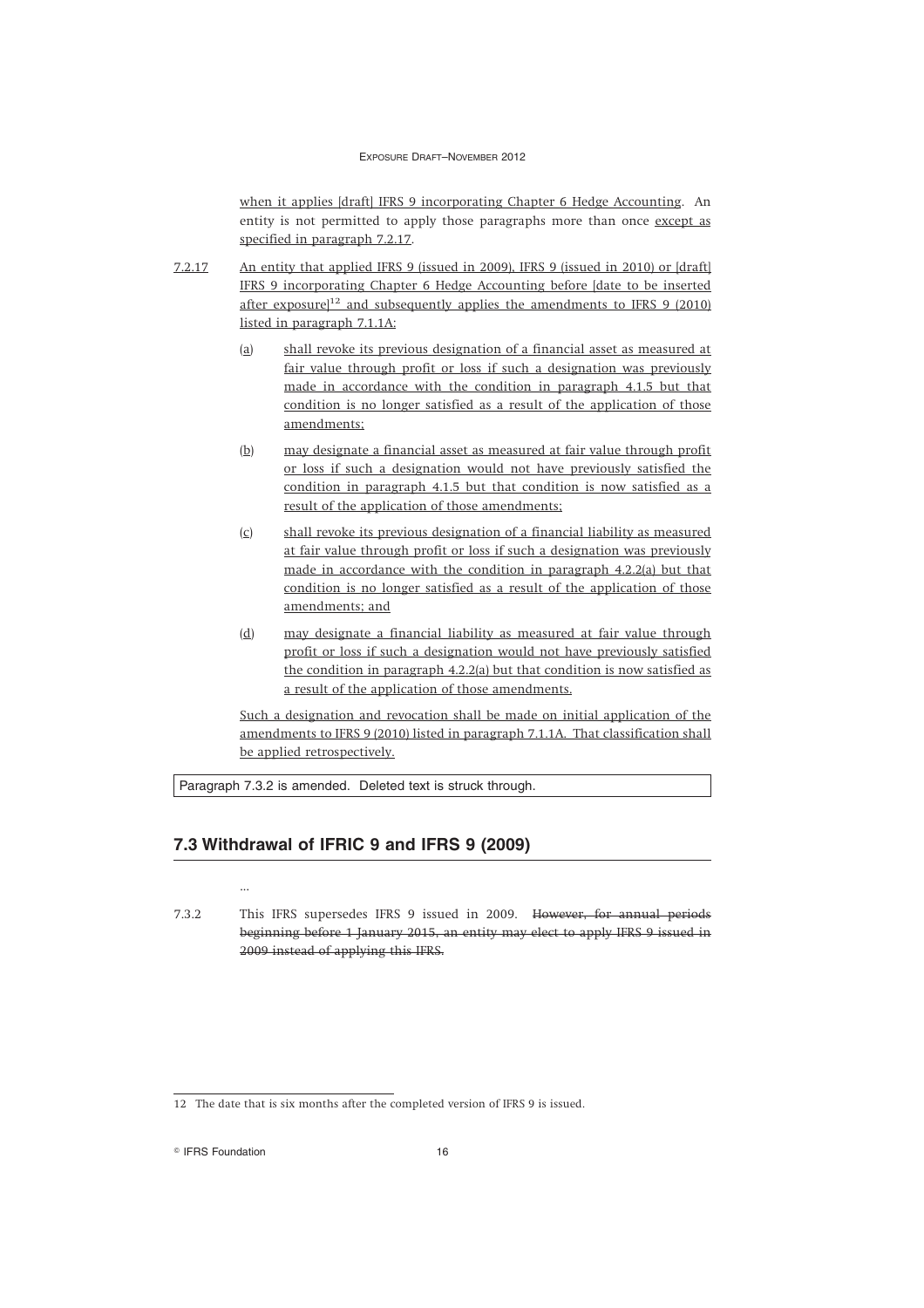# **Appendix B Application guidance**

...

*This appendix is an integral part of the IFRS.*

Paragraph B3.1.6 is amended. New text is underlined.

# **Recognition and derecognition (chapter 3)**

#### **Regular way purchase or sale of financial assets**

B3.1.6 The settlement date is the date that an asset is delivered to or by an entity. Settlement date accounting refers to (a) the recognition of an asset on the day it is received by the entity, and (b) the derecognition of an asset and recognition of any gain or loss on disposal on the day that it is delivered by the entity. When settlement date accounting is applied, an entity accounts for any change in the fair value of the asset to be received during the period between the trade date and the settlement date in the same way as it accounts for the acquired asset. In other words, the change in value is not recognised for assets measured at amortised cost; it is recognised in profit or loss for assets classified as financial assets measured at fair value through profit or loss; and it is recognised in other comprehensive income for assets classified as financial assets measured at fair value through other comprehensive income in accordance with paragraph 4.1.2A and investments in equity instruments accounted for in accordance with paragraph 5.7.5.

Paragraphs B4.1.1 and B4.1.3–B4.1.4 are amended. Paragraphs B4.1.2A–B4.1.2B are added. Paragraph B4.1.2 is included for reference only and is not proposed for change. New text is underlined and deleted text is struck through.

# **Classification (chapter 4)**

# **Classification of financial assets (section 4.1)**

# **The entity's business model for managing financial assets**

- B4.1.1 Paragraph 4.1.1(a) requires an entity (unless paragraph 4.1.5 applies) to classify financial assets as subsequently measured at amortised cost or fair value on the basis of the entity's business model for managing the financial assets. An entity assesses whether its financial assets meet this the condition in paragraph 4.1.2(a) or in paragraph 4.1.2A(a) on the basis of the objective of the business model as determined by the entity's key management personnel (as defined in IAS 24).
- B4.1.2 The entity's business model does not depend on management's intentions for an individual instrument. Accordingly, this condition is not an instrument-by-instrument approach to classification and should be determined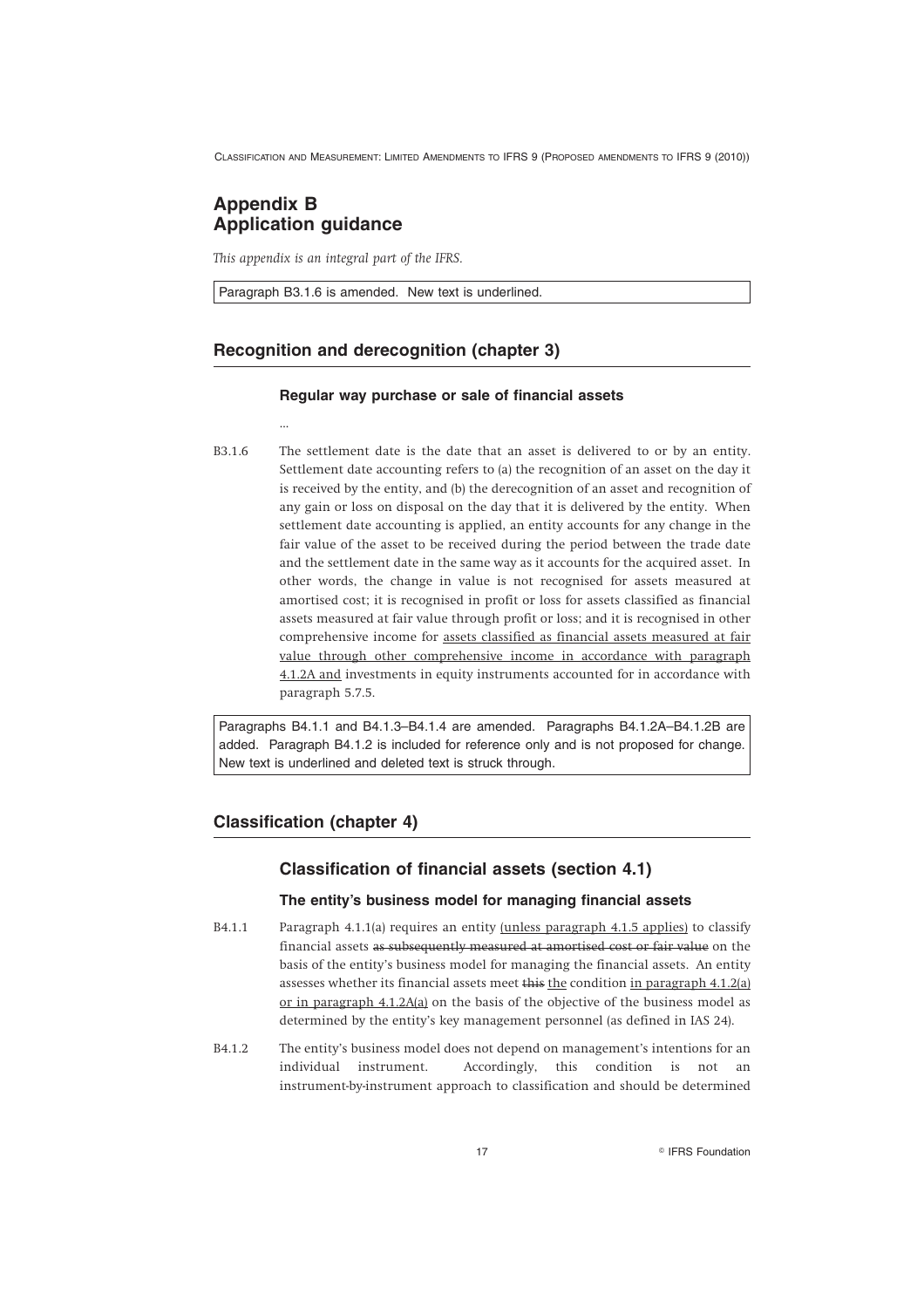on a higher level of aggregation. However, a single entity may have more than one business model for managing its financial instruments. Therefore, classification need not be determined at the reporting entity level. For example, an entity may hold a portfolio of investments that it manages in order to collect contractual cash flows and another portfolio of investments that it manages in order to trade to realise fair value changes.

- B4.1.2A The entity's business model for managing the financial assets is a matter of fact that can be observed by the way the business is managed and its performance is evaluated by the entity's key management personnel. The entity's business model for managing the financial assets determines the entity's likely future cash flows from the financial assets.
- B4.1.2B The determination of the business model for managing the financial assets is not driven by a single factor. Rather, all objective evidence that is relevant to assessing the entity's business model must be considered. Such evidence includes, but is not limited to:
	- (a) how the performance of the business is reported to the entity's key management personnel;
	- (b) how managers of the business are compensated (for example, whether the compensation is based on the fair value of the assets managed); and
	- (c) the frequency, timing and volume of sales in prior periods, why such sales have occurred and expectations about the sales activity in the future.
- B4.1.3 In determining whether cash flows are expected to be collected from contractual cash flows, the level of sales activity, as well as the reason for any sales, must be considered. Although the objective of an entity's business model may be to hold financial assets in order to collect contractual cash flows, the entity need not hold all of those instruments until maturity. Thus an entity's business model can be to hold financial assets to collect contractual cash flows even when sales of financial assets occur. For example, the entity may sell a financial asset if:
	- (a) the financial asset the credit quality of the financial asset has deteriorated such that it no longer meets the entity's documented investment policy. (eg the credit rating of the asset declines below that required by the entity's investment policy);
	- (b) an insurer adjusts its investment portfolio to reflect a change in expected duration (ie the expected timing of payouts); or
	- (c) an entity needs to fund capital expenditures. Such sales are not inconsistent with the objective to hold financial assets to collect contractual cash flows because the credit quality of financial assets is relevant to the entity's ability to collect contractual cash flows. No longer meeting the entity's documented investment policy is not the only evidence that the credit quality of the financial asset has deteriorated such that a sale is necessary. However, in the absence of such a policy, it may be difficult for an entity to demonstrate that the sale is necessary as a result of the deterioration in the asset's credit quality.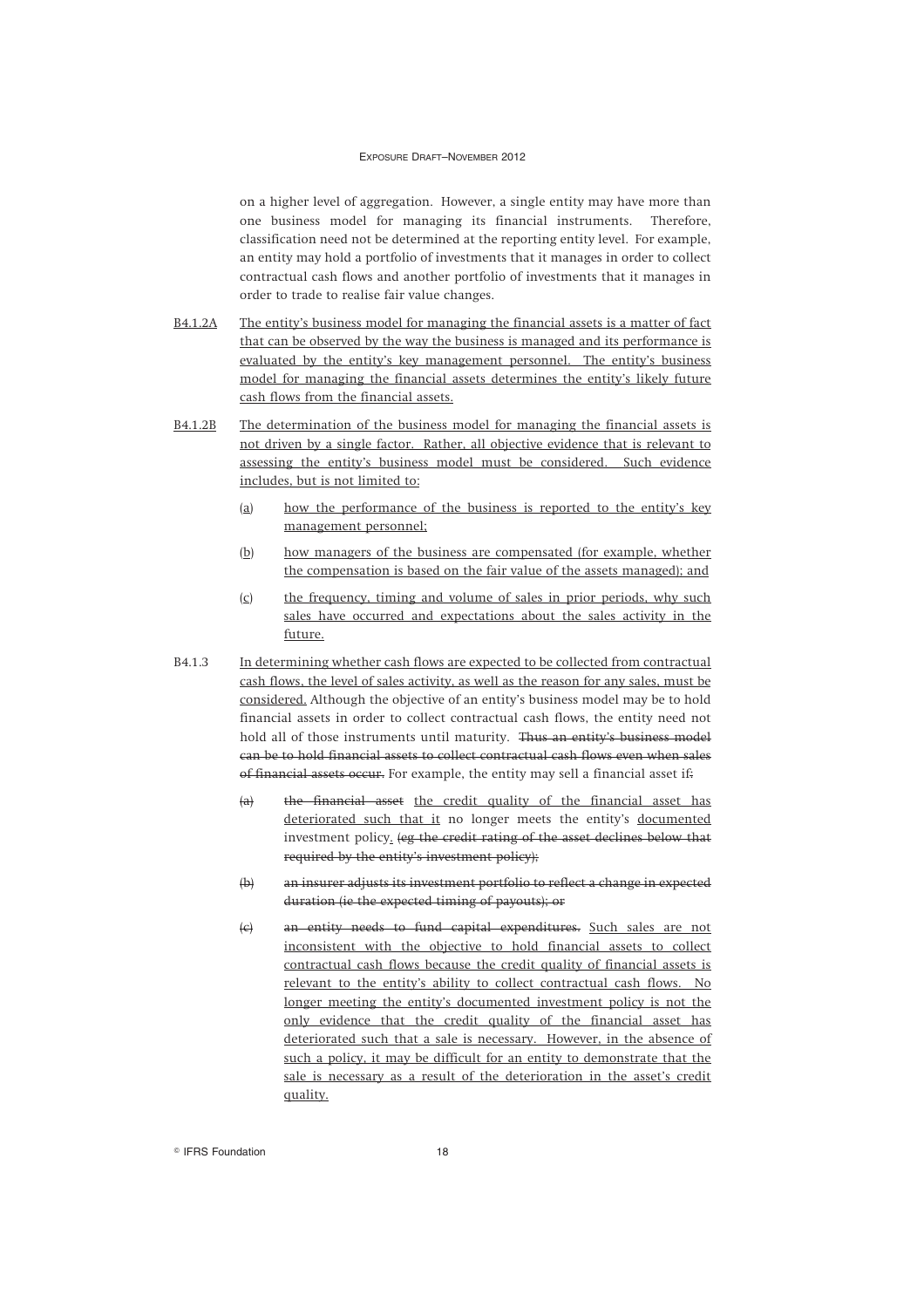Sales that occur for other reasons may also be consistent with a business model whose objective is to hold financial assets in order to collect contractual cash flows if such sales are infrequent (even if significant) or insignificant both individually and in aggregate (even if frequent). However, if more than an infrequent number of sales are made out of a portfolio, the entity needs to assess whether and how such sales are consistent with an objective of collecting contractual cash flows. Sales of financial assets may be consistent with the objective of collecting contractual cash flows if the sales are made close to the maturity of the financial assets and the proceeds from the sales approximate the collection of the remaining contractual cash flows.

B4.1.4 The following are examples of when the objective of an entity's business model may be to hold financial assets to collect the contractual cash flows. This list of examples is not exhaustive. The examples are not intended to discuss all factors that may be relevant to the assessment of the entity's business model nor specify the relative importance of the factors.

| <b>Example</b>                                                                                                                                                                                                                                                                                                                                                                                                                                                                                                                                                                                 | <b>Analysis</b>                                                                                                                                                                                                                                                                                                                                                                  |
|------------------------------------------------------------------------------------------------------------------------------------------------------------------------------------------------------------------------------------------------------------------------------------------------------------------------------------------------------------------------------------------------------------------------------------------------------------------------------------------------------------------------------------------------------------------------------------------------|----------------------------------------------------------------------------------------------------------------------------------------------------------------------------------------------------------------------------------------------------------------------------------------------------------------------------------------------------------------------------------|
| <b>Example 1</b><br>An non-financial entity holds<br>investments to collect their<br>contractual cash flows but would sell<br>an investment in particular<br>circumstances. The funding needs of<br>the entity are predictable and the                                                                                                                                                                                                                                                                                                                                                         | Although an entity may consider,<br>among other information, the<br>financial assets' fair values from a<br>liquidity perspective (ie the cash<br>amount that would be realised if the<br>entity needs to sell assets), the<br>entity's objective is to hold the                                                                                                                 |
| maturity of its financial assets is<br>matched to its estimated funding<br>needs.<br>In the past, sales have typically<br>occurred when the credit quality of<br>the financial assets has deteriorated<br>such that the assets no longer meet<br>the entity's documented investment<br>policy. In addition, infrequent sales<br>have occurred as a result of<br>unanticipated funding needs.<br>Reports to key management<br>personnel focus on the credit quality<br>of the financial assets. The entity<br>also monitors fair values of the<br>financial assets, among other<br>information. | financial assets and collect the<br>contractual cash flows. Some sales<br>Sales in response to deterioration in<br>the assets' credit quality such that<br>they no longer meet the entity's<br>documented investment policy or<br>infrequent sales resulting from<br>unanticipated funding needs, even if<br>such sales are significant, would not<br>contradict that objective. |

*continued...*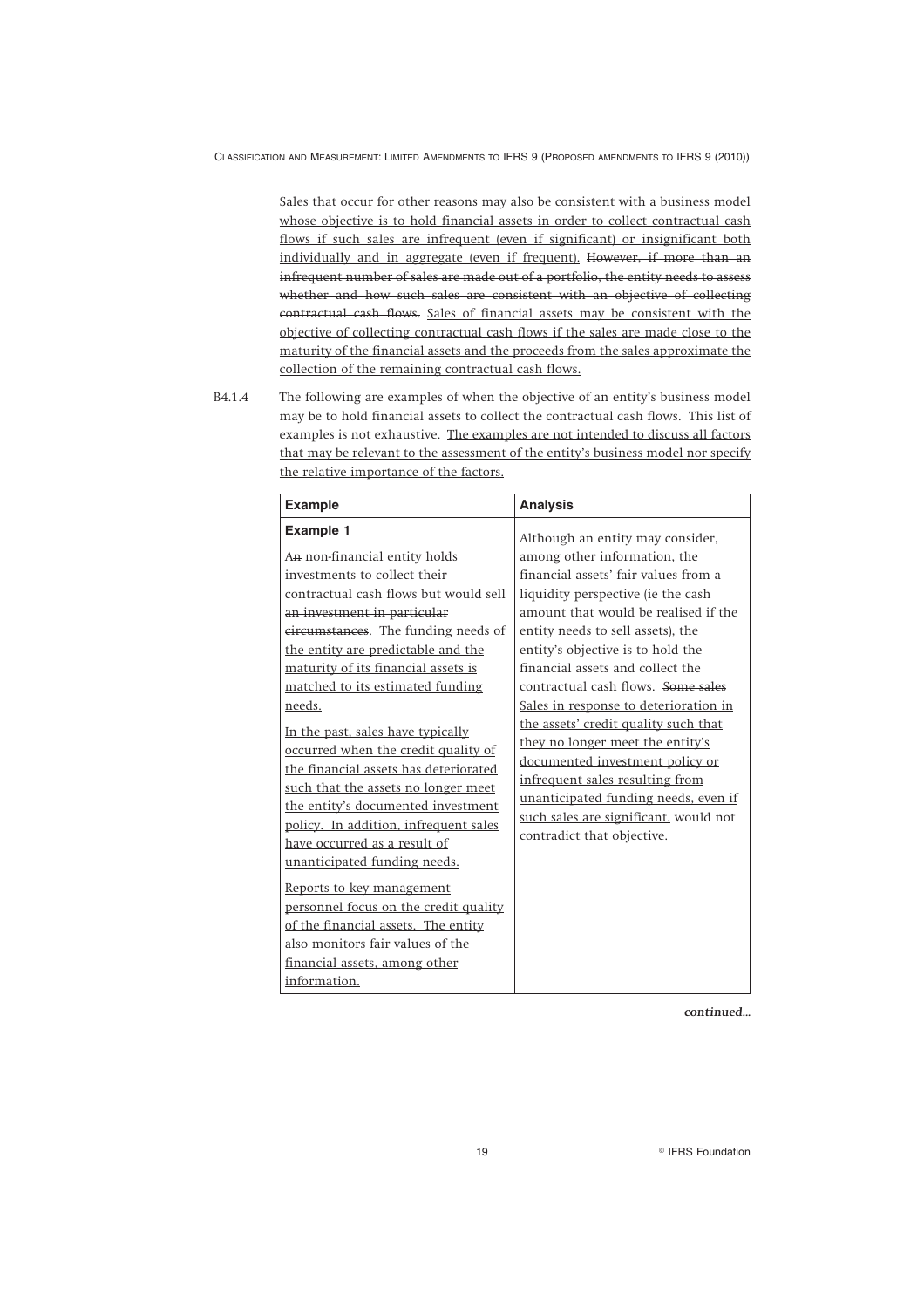| continued |  |
|-----------|--|
|           |  |

| <b>Example</b>                                                                                                                                                                                                                                                                                                                                                                                                                                                                                                                                                                                                                                                         | <b>Analysis</b>                                                                                                                                                                                                                                                                                                                                                                                                                                                                                                                                                                                                                                                                                                                                                                      |
|------------------------------------------------------------------------------------------------------------------------------------------------------------------------------------------------------------------------------------------------------------------------------------------------------------------------------------------------------------------------------------------------------------------------------------------------------------------------------------------------------------------------------------------------------------------------------------------------------------------------------------------------------------------------|--------------------------------------------------------------------------------------------------------------------------------------------------------------------------------------------------------------------------------------------------------------------------------------------------------------------------------------------------------------------------------------------------------------------------------------------------------------------------------------------------------------------------------------------------------------------------------------------------------------------------------------------------------------------------------------------------------------------------------------------------------------------------------------|
| <b>Example 2</b><br>An entity's business model is to<br>purchase portfolios of financial<br>assets, such as loans. Those portfolios<br>may or may not include financial<br>assets with incurred credit losses. If<br>payment on the loans is not made on<br>a timely basis, the entity attempts to<br>extract the contractual cash flows<br>through various means-for example,<br>by making contact with the debtor by<br>mail, telephone or other methods.<br>In some cases, the entity enters into<br>interest rate swaps to change the<br>interest rate on particular financial<br>assets in a portfolio from a floating<br>interest rate to a fixed interest rate. | The objective of the entity's business<br>model is to hold the financial assets<br>and collect the contractual cash<br>flows. The entity does not purchase<br>the portfolio to make a profit by<br>selling them.<br>The same analysis would apply even<br>if the entity does not expect to<br>receive all of the contractual cash<br>flows (eg some of the financial assets<br>have incurred credit losses).<br>Moreover, the fact that the entity has<br>entered into derivatives to modify the<br>cash flows of the portfolio does not in<br>itself change the entity's business<br>model. Consequently, If the portfolio<br>is not managed on a fair value basis,<br>the objective of the business model<br>could be to hold the assets to collect<br>the contractual cash flows. |
| .                                                                                                                                                                                                                                                                                                                                                                                                                                                                                                                                                                                                                                                                      | $\cdots$                                                                                                                                                                                                                                                                                                                                                                                                                                                                                                                                                                                                                                                                                                                                                                             |
| Example 4<br>A financial institution holds financial<br>assets to meet liquidity needs in a<br>'stress case' scenario (for example, a<br>run on the bank's deposits). The<br>entity does not anticipate selling<br>these assets except in such scenarios.<br>The entity monitors the credit quality<br>of the financial assets and its<br>objective in managing the financial<br>assets is to collect contractual cash<br>flows.                                                                                                                                                                                                                                       | The objective of the entity's business<br>model is to hold the financial assets<br>to collect contractual cash flows.<br>The analysis would not change even<br>if during a previous stress case<br>scenario the entity had significant<br>sales of these financial assets in order<br>to meet its liquidity needs. Similarly,<br>recurring insignificant sales activity<br>(for example, to maintain the desired<br>maturity profile of these financial<br>assets) is not inconsistent with<br>holding financial assets to collect<br>contractual cash flows.                                                                                                                                                                                                                        |

*continued...*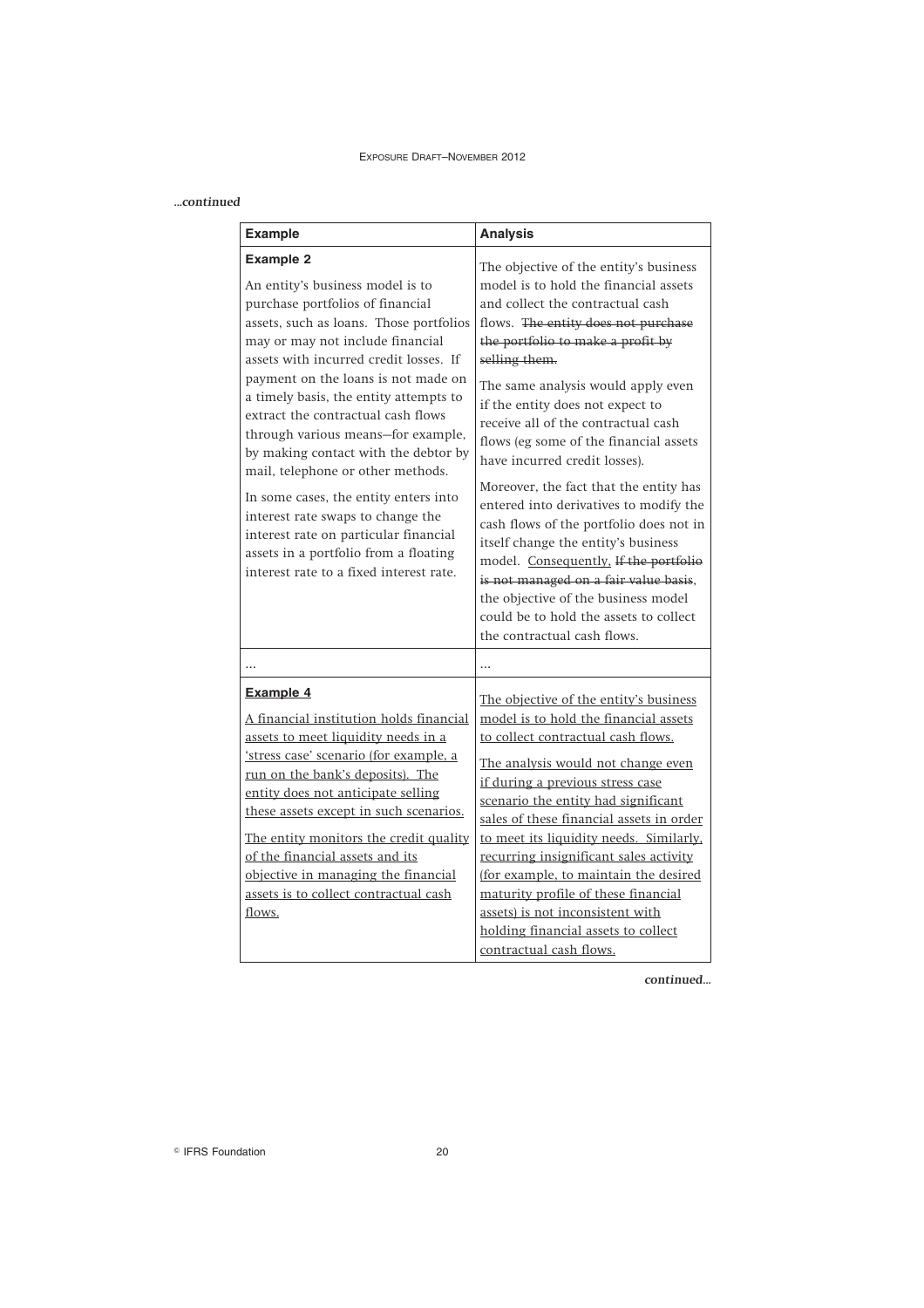#### *...continued*

| <b>Example</b>                                                                                                                                                                                                                                                                                               | <b>Analysis</b>                                                                                                                                                                                                                                                                                                                                                                                                                                                                                                                                                                                                                                                                                                                                                    |
|--------------------------------------------------------------------------------------------------------------------------------------------------------------------------------------------------------------------------------------------------------------------------------------------------------------|--------------------------------------------------------------------------------------------------------------------------------------------------------------------------------------------------------------------------------------------------------------------------------------------------------------------------------------------------------------------------------------------------------------------------------------------------------------------------------------------------------------------------------------------------------------------------------------------------------------------------------------------------------------------------------------------------------------------------------------------------------------------|
| However, the entity also monitors the<br>fair value of the financial assets from<br>a liquidity perspective to ensure that<br>the cash amount that would be<br>realised if the entity needed to sell<br>the assets would be sufficient to meet<br>the entity's liquidity needs in a stress<br>case scenario. | In contrast, if an entity holds<br>financial assets to meet its everyday<br>liquidity needs and that involves<br>recurring and significant sales<br>activity, the objective of the entity's<br>business model is not to hold the<br>financial assets to collect contractual<br>cash flows.<br>Similarly, if the entity is required by<br>its regulator to routinely sell<br>significant volumes of financial assets<br>to demonstrate that the assets are<br>liquid, the entity's business model is<br>not to hold financial assets to collect<br>contractual cash flows. The fact that<br>the requirement to sell the financial<br>assets is imposed by a third party<br>rather than being at the discretion of<br>the entity is not relevant to the<br>analysis. |

# Paragraphs B4.1.4A–B4.1.4B are added.

- B4.1.4A The entity's business model for managing the financial assets may be to manage assets both to collect contractual cash flows and to sell. In other words, the entity's key management personnel has made a decision that both collecting contractual cash flows and selling are fundamental to achieving the objective of the business model within which the financial assets are held. Compared to the business model whose objective is to hold financial assets to collect contractual cash flows, this business model will typically involve greater frequency and volume of sales. This is because selling financial assets is integral to achieving the business model's objective rather than only incidental to it.
- B4.1.4B The following are examples of when the entity's business model may be to manage assets both to collect contractual cash flows and to sell. This list of examples is not exhaustive. The examples are not intended to describe all factors that may be relevant to the assessment of the entity's business model nor specify the relative importance of the factors.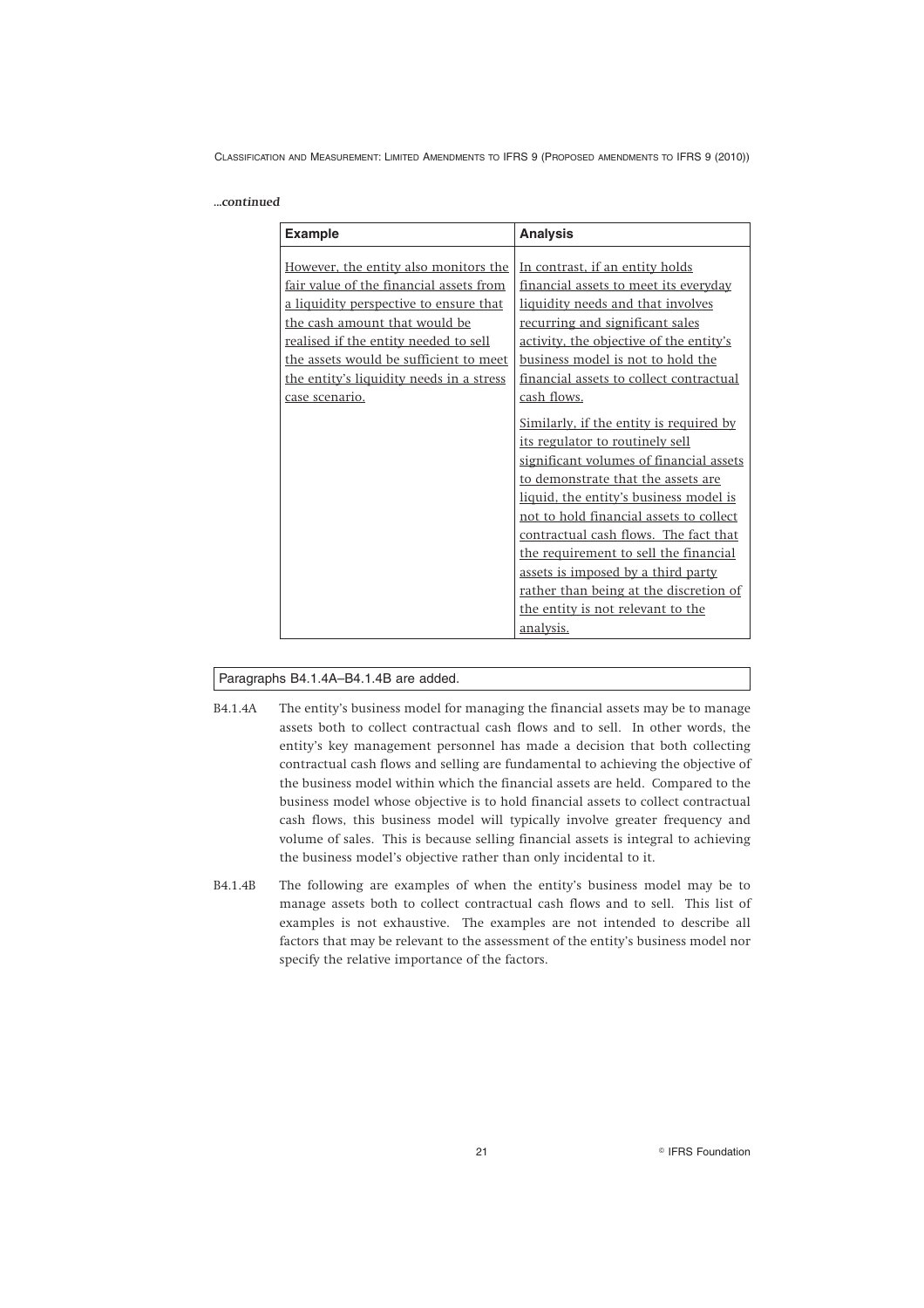| <b>Example</b>                                                                                                                                                                                                                                                                                                                                                                   | <b>Analysis</b>                                                                                                                                                                                                                                                                                                                                                                                                                                                                                                                                                                                                                                                                                                                                     |
|----------------------------------------------------------------------------------------------------------------------------------------------------------------------------------------------------------------------------------------------------------------------------------------------------------------------------------------------------------------------------------|-----------------------------------------------------------------------------------------------------------------------------------------------------------------------------------------------------------------------------------------------------------------------------------------------------------------------------------------------------------------------------------------------------------------------------------------------------------------------------------------------------------------------------------------------------------------------------------------------------------------------------------------------------------------------------------------------------------------------------------------------------|
| <b>Example 1</b><br>A non-financial entity anticipates<br>capital expenditure in a few years.<br>The entity invests its excess cash in<br>financial assets in order to fund the<br>expenditure when the need arises.<br>The entity's objective for managing<br>the financial assets is to maximise<br>the return on those financial assets.<br>Accordingly, the entity will sell | The entity's business model is to<br>manage assets both to collect<br>contractual cash flows and to sell.<br>The entity will make decisions on an<br>ongoing basis about whether<br>collecting contractual cash flows or<br>selling financial assets will maximise<br>the return on the financial assets<br>until the need for the invested cash<br>arises.                                                                                                                                                                                                                                                                                                                                                                                         |
| financial assets and re-invest the cash<br>in financial assets with a higher yield<br>when an opportunity arises.<br>The managers responsible for the<br>portfolio are remunerated based on<br>the return generated by the financial<br>assets.                                                                                                                                  | In contrast, consider an entity that<br>anticipates a cash outflow in five<br>years to fund capital expenditure and<br>invests excess cash in short-term<br>financial assets with the objective of<br>holding them to collect contractual<br>cash flows. When the investments<br>mature, the entity will reinvest the<br>cash into new short-term financial<br>assets. The entity follows this<br>strategy until the funds are needed,<br>at which time it uses the proceeds<br>from the maturing financial assets to<br>fund most of the capital expenditure.<br>Only insignificant sales occur before<br>maturity. Such a business model is<br>consistent with the objective of<br>holding financial assets to collect<br>contractual cash flows. |

*continued...*

IFRS Foundation 22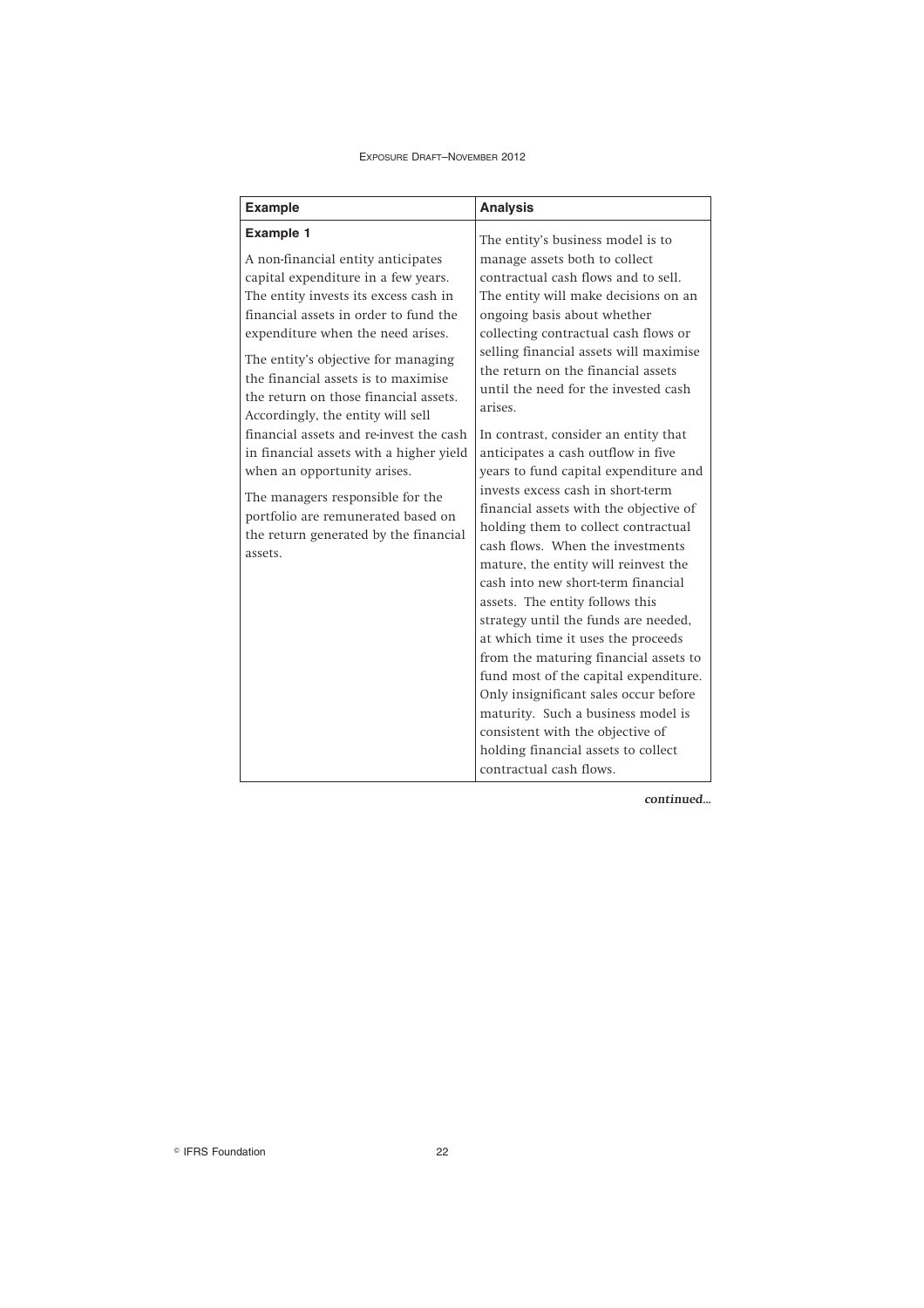# *...continued*

| <b>Example</b>                                                                                                                                                                                                                                                                                                                                                                                                                                                                                                                                                                                                                                                                | <b>Analysis</b>                                                                                                                                                                                                                                                                                                                                                                                                                         |
|-------------------------------------------------------------------------------------------------------------------------------------------------------------------------------------------------------------------------------------------------------------------------------------------------------------------------------------------------------------------------------------------------------------------------------------------------------------------------------------------------------------------------------------------------------------------------------------------------------------------------------------------------------------------------------|-----------------------------------------------------------------------------------------------------------------------------------------------------------------------------------------------------------------------------------------------------------------------------------------------------------------------------------------------------------------------------------------------------------------------------------------|
| <b>Example 2</b><br>A financial institution holds financial<br>assets to meet its everyday liquidity<br>needs. The entity seeks to minimise<br>the costs of managing its liquidity<br>needs and therefore actively manages<br>the contractual yield on the financial<br>assets. The entity monitors the<br>contractual yield and would hold<br>some financial assets to collect<br>contractual cash flows and sell other<br>financial assets to reinvest in higher<br>yielding financial assets or to better<br>match the duration of liabilities.<br>This strategy has resulted in<br>significant recurring sales activity in<br>the past, which is expected to<br>continue. | The entity's business model is to<br>manage assets both to collect<br>contractual cash flows and to sell.<br>Both holding and selling the financial<br>assets are integral to the objective of<br>maximising the yield on the financial<br>assets while meeting the everyday<br>liquidity needs.                                                                                                                                        |
| <b>Example 3</b><br>An insurer holds financial assets in<br>order to fund insurance contracts<br>liabilities. The insurer uses the<br>proceeds from the contractual cash<br>flows on the financial assets to settle<br>insurance contracts liabilities as they<br>come due. The insurer also<br>undertakes significant buying and<br>selling activity to rebalance the<br>portfolio of financial assets on a<br>regular basis as estimates of the<br>expected cash flows needed to fulfil<br>the insurance contracts liabilities<br>change to ensure that the contractual<br>cash flows from the financial assets<br>are sufficient to settle those<br>liabilities.           | The insurer's objective is to fund<br>insurance contracts liabilities. Both<br>collecting contractual cash flows to<br>fund liabilities as they come due and<br>selling financial assets to maintain<br>the desired profile of the asset<br>portfolio are integral to achieving<br>this objective. Accordingly, the<br>insurer's business model is to manage<br>financial assets both to collect<br>contractual cash flows and to sell. |

Paragraphs B4.1.5–B4.1.7 and B4.1.9 are amended. Paragraph B4.1.8A is added. Paragraph B4.1.8 is included for reference only and is not proposed for amendment. New text is underlined and deleted text is struck through.

B4.1.5 Financial assets must be measured at fair value through profit or loss if they are not held within a business model whose objective is to hold assets to collect contractual cash flows or a business model in which assets are managed both in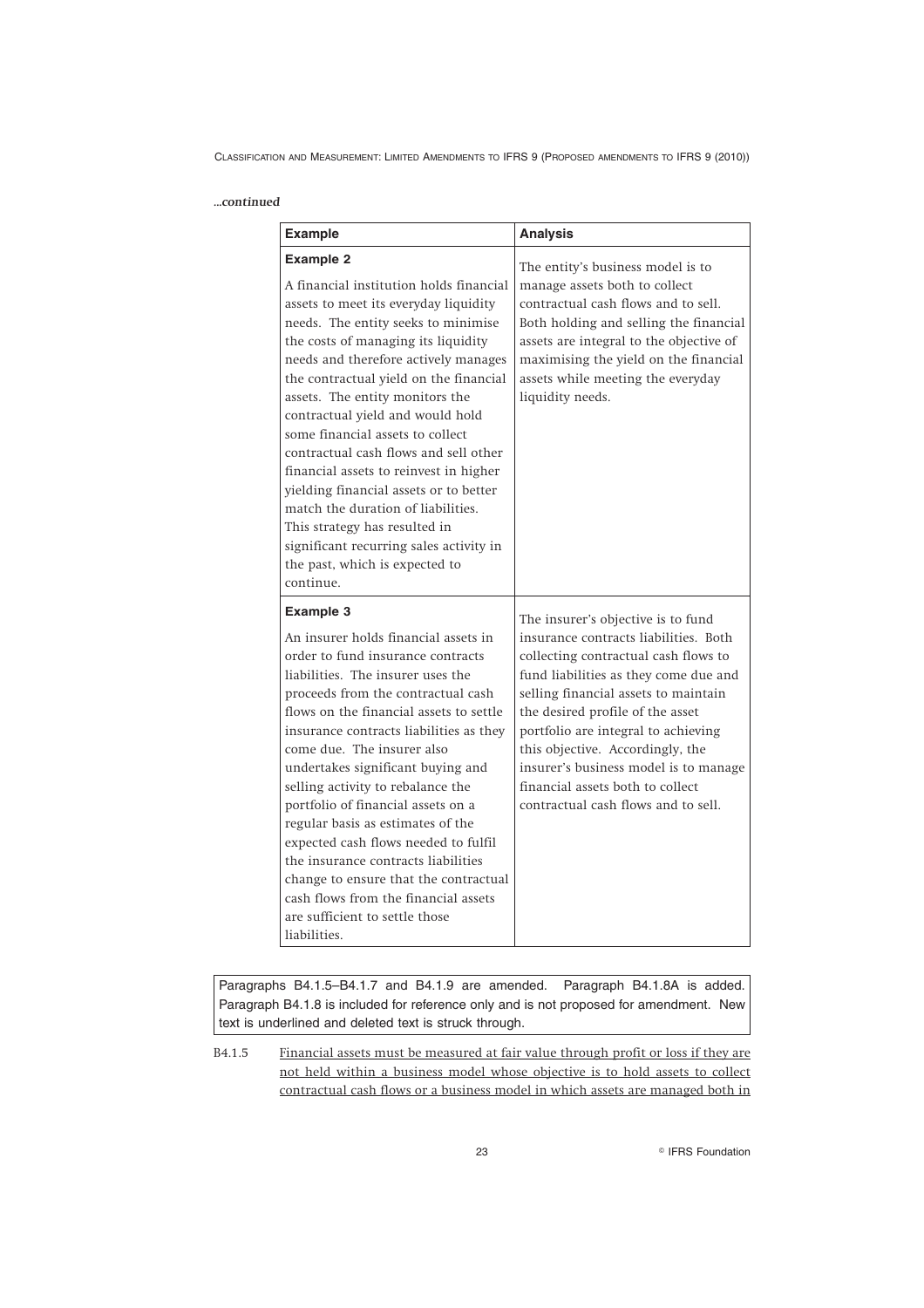order to collect contractual cash flows and for sale. One business model in which the objective is not to hold instruments to collect the contractual cash flows is if an entity One such business model is if an entity manages the performance of a portfolio of financial assets with the objective of realising maximising cash flows through the sale of the assets. For example, if an entity actively manages a portfolio of assets in order to realise fair value changes arising from changes in credit spreads and yield curves, its business model is not to hold those assets to collect the contractual cash flows. In this case, the entity's objective will typically results in active buying and selling and the entity is managing the instruments to realise fair value gains rather than to collect the contractual cash flows. Even though the entity will collect contractual cash flows while it holds the financial assets, such a business model is not to manage assets both to collect contractual cash flows and to sell. This is because the collection of contractual cash flows is not integral to achieving the business model's objective but rather is only incidental to it.

B4.1.6 A portfolio of financial assets that is managed and whose performance is evaluated on a fair value basis (as described in paragraph 4.2.2(b)) is neither not held to collect contractual cash flows nor managed both to collect contractual cash flows and to sell assets. Also, a portfolio of financial assets that meets the definition of held for trading is not held to collect contractual cash flows nor is it managed both to collect contractual cash flows and to sell assets. For such portfolios, the collection of contractual cash flows is only incidental to achieving the business model's objective. Such portfolios of instruments must be measured at fair value through profit or loss.

# **Contractual cash flows that are solely payments of principal and interest on the principal amount outstanding**

- B4.1.7 Paragraph 4.1.1(b) requires an entity (unless paragraph 4.1.5 applies) to classify a financial asset as subsequently measured at amortised cost or fair value on the basis of its the contractual cash flow characteristics of the financial asset that is in a group of financial assets managed for the collection of the contractual cash flows.
- B4.1.8 An entity shall assess whether contractual cash flows are solely payments of principal and interest on the principal amount outstanding for the currency in which the financial asset is denominated (see also paragraph B5.7.2).
- B4.1.8A If the contractual cash flows include payments that are unrelated to principal, the time value of money and the credit risk, the contractual cash flows do not represent solely payments of principal and interest. Accordingly, such financial assets must be measured at fair value through profit or loss.
- B4.1.9 Leverage is a contractual cash flow characteristic of some financial assets. Leverage modifies the economic relationship between principal and the consideration for the time value of money and the credit risk. More than insignificant leverage Leverage increases the variability of the contractual cash flows with the result that they do not have the economic characteristics of interest. Stand-alone option, forward and swap contracts are examples of financial assets that include such leverage. Thus such contracts do not meet the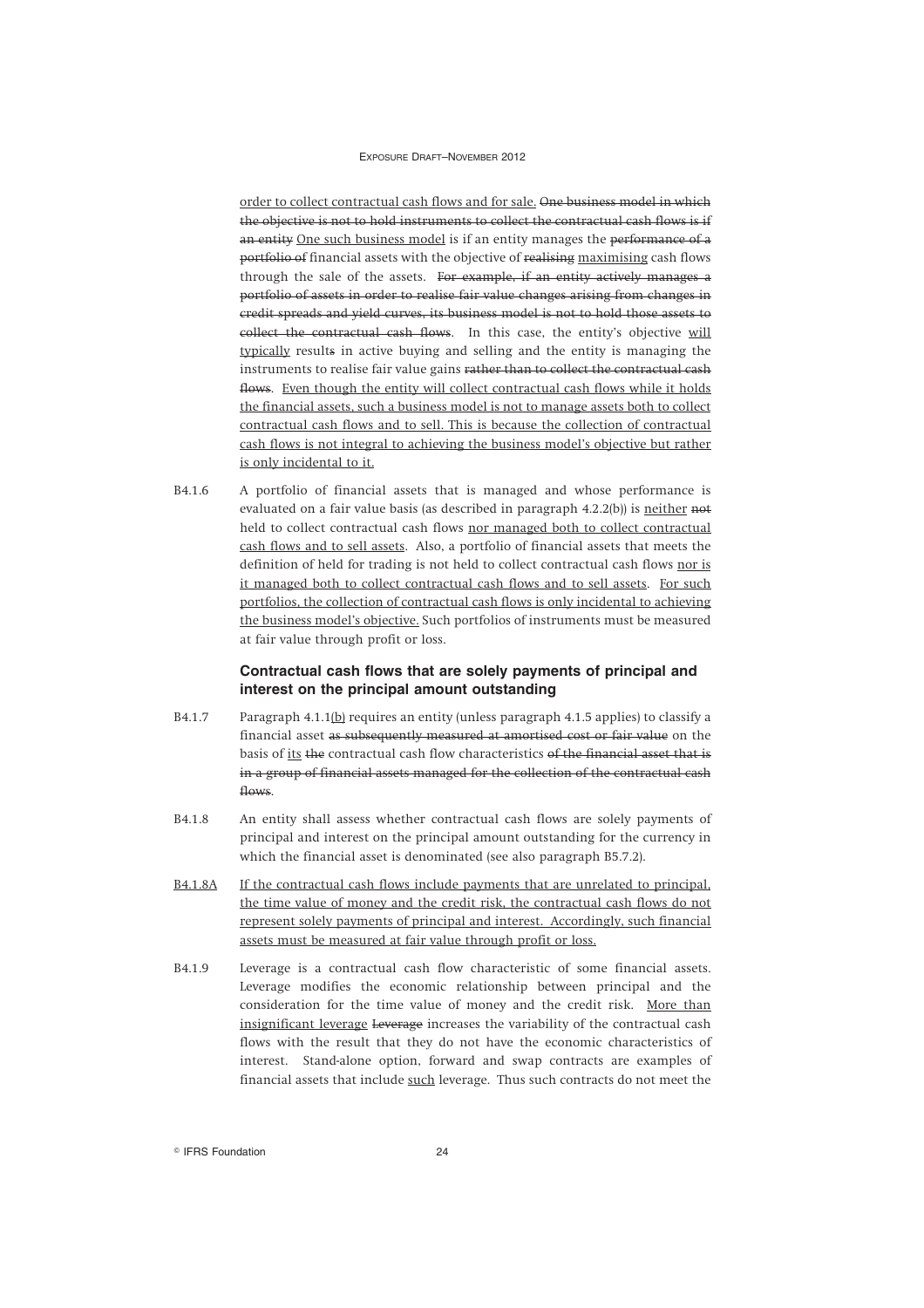condition in paragraphs  $4.1.2(b)$  and  $4.1.2A(b)$  and cannot be subsequently measured at amortised cost or at fair value through other comprehensive income.

#### Paragraphs B4.1.9A–B4.1.9E are added.

- B4.1.9A In other cases, the economic relationship between principal and the consideration for the time value of money and the credit risk in a financial asset may be modified by an interest rate reset feature (ie an interest rate that is reset where the frequency of the reset does not match the tenor of the interest rate). In such cases and in the case of leverage (collectively referred to as 'a modified economic relationship'), an entity shall assess the modification to determine whether the contractual cash flows represent solely payments of principal and interest on the principal amount outstanding.
- B4.1.9B Unless paragraph B4.1.9E applies, when assessing a modified economic relationship, an entity shall consider cash flows on a comparable financial asset that does not contain the modification (benchmark cash flows). The appropriate comparable financial asset is a contract of the same credit quality and with the same contractual terms (including, when relevant, the same reset periods), except for the contractual term under evaluation. For example, if the financial asset under assessment contains a variable interest rate that is reset monthly to a three-month interest rate, the appropriate benchmark would be a financial asset with the identical contractual terms and the identical credit quality except that the variable interest rate is reset monthly to a monthly interest rate. An entity may consider either an actual or a hypothetical financial asset as the basis for the assessment.
- B4.1.9C If the modification could result in cash flows that are more than insignificantly different from the benchmark cash flows, the financial asset does not meet the condition in paragraphs 4.1.2(b) and 4.1.2A(b). The reason for the rate being set in this way is not relevant to the analysis. For example, the conclusion would be unchanged whether the rate is required to be set in this way to provide consumer protection or is included in a bespoke structured product to achieve a particular economic outcome.
- B4.1.9D When assessing a modified economic relationship in a financial asset, an entity shall consider variables that could affect future cash flows. For example, if an entity is assessing a constant maturity bond with a five-year term and a variable rate that is reset semi-annually to a five-year rate, and the interest rate curve at the time of the assessment is such that the difference between a five-year rate and a semi-annual rate is not more than insignificant, that in itself does not enable the entity to conclude that the contractual cash flows are solely payments of principal and interest. The entity shall also consider whether the relationship between the five-year rate and the semi-annual rate could change over the life of the instrument such that the contractual cash flows over the life of the instrument could be more than insignificantly different from the benchmark cash flows. However, an entity shall only consider reasonably possible scenarios rather than every possible scenario. If an entity is unable to conclude that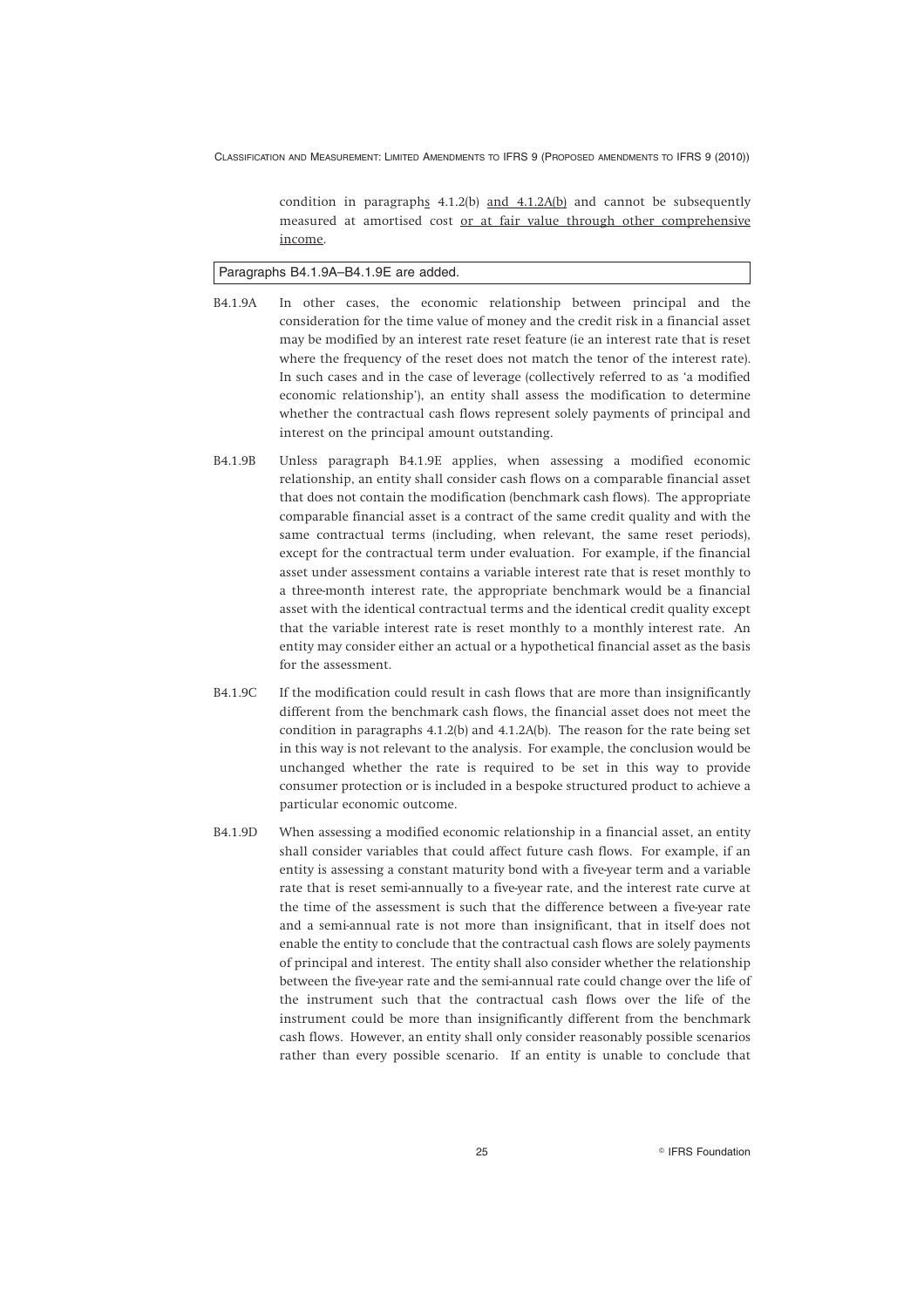contractual cash flows could not be more than insignificantly different from the benchmark cash flows, the financial asset shall be measured at fair value through profit or loss.

B4.1.9E If it is clear, with little or no analysis, whether the cash flows on the financial asset under the assessment could or could not be more than insignificantly different from the benchmark cash flows, an entity need not perform a detailed assessment.

Paragraphs B4.1.12–B4.1.13 are amended. New text is underlined and deleted text is struck through.

- B4.1.12 A contractual term that changes the timing or amount of payments of principal or interest does not result in contractual cash flows that are solely principal and interest on the principal amount outstanding unless it:
	- (a) is a variable interest rate that is consideration for the time value of money and the credit risk (which the consideration for credit risk may be determined at initial recognition only, and so may be fixed) associated with the principal amount outstanding; and
	- (b) if the contractual term is a prepayment option, meets the conditions in paragraph B4.1.10; or
	- (c) if the contractual term is an extension option, meets the conditions in paragraph B4.1.11.
- B4.1.13 The following examples illustrate contractual cash flows that are solely payments of principal and interest on the principal amount outstanding. This list of examples is not exhaustive.

| <b>Instrument</b>                                                                                                                                                                                                                                                                                                              | <b>Analysis</b>                                                                                                                                                                                                                                                                                                                                                                                                              |
|--------------------------------------------------------------------------------------------------------------------------------------------------------------------------------------------------------------------------------------------------------------------------------------------------------------------------------|------------------------------------------------------------------------------------------------------------------------------------------------------------------------------------------------------------------------------------------------------------------------------------------------------------------------------------------------------------------------------------------------------------------------------|
| <b>Instrument A</b><br>Instrument A is a bond with a stated<br>maturity date. Payments of principal<br>and interest on the principal amount<br>outstanding are linked to an<br>inflation index of the currency in<br>which the instrument is issued. The<br>inflation link is not leveraged and<br>the principal is protected. | The contractual cash flows are solely<br>payments of principal and interest on<br>the principal amount outstanding.<br>Linking payments of principal and<br>interest on the principal amount<br>outstanding to an unleveraged<br>inflation index resets the time value<br>of money to a current level. In other<br>words, the interest rate on the<br>instrument reflects 'real' interest.<br>Thus, the interest amounts are |
|                                                                                                                                                                                                                                                                                                                                |                                                                                                                                                                                                                                                                                                                                                                                                                              |
|                                                                                                                                                                                                                                                                                                                                | consideration for the time value of<br>money on the principal amount                                                                                                                                                                                                                                                                                                                                                         |
|                                                                                                                                                                                                                                                                                                                                | outstanding.                                                                                                                                                                                                                                                                                                                                                                                                                 |

*continued...*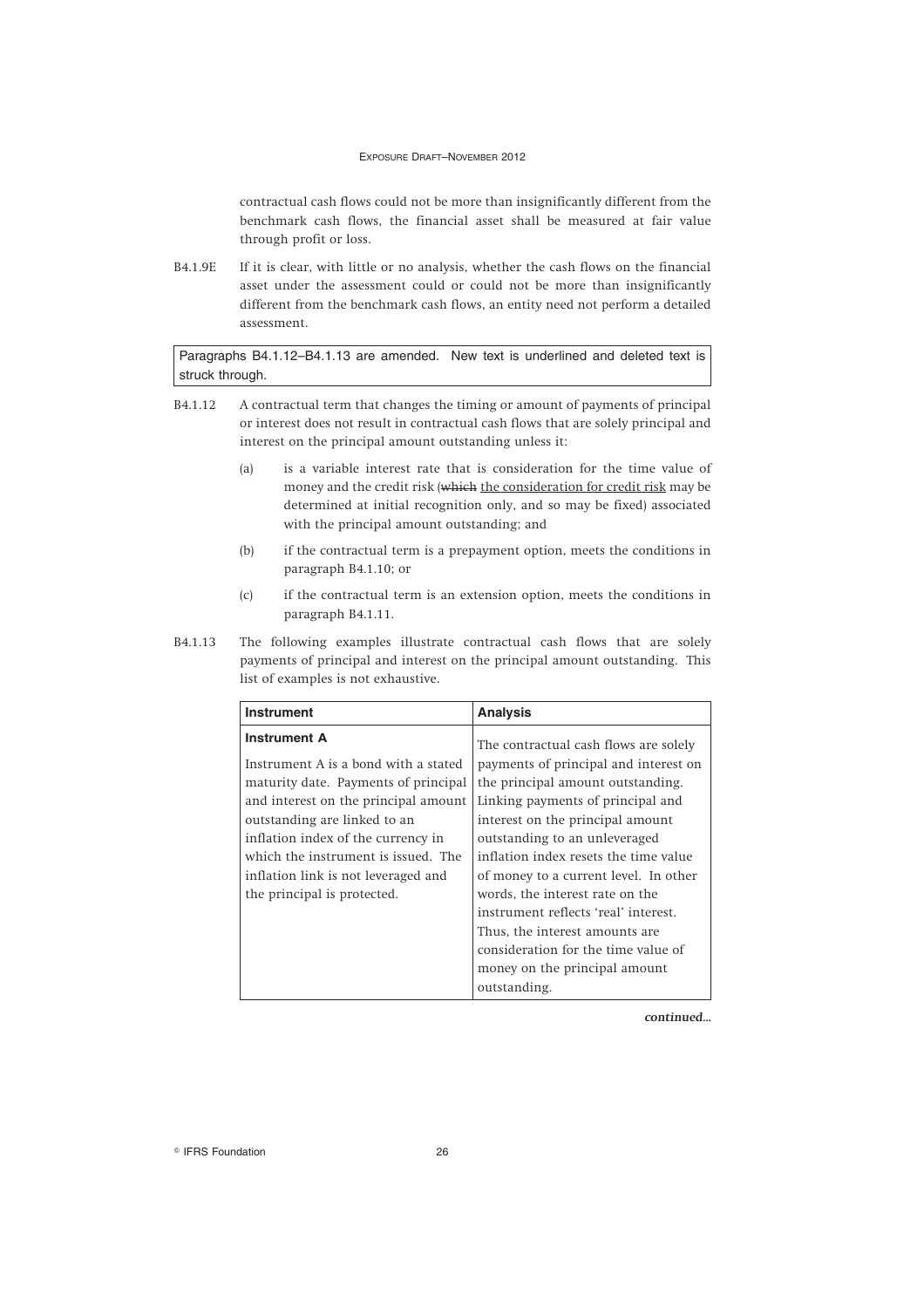# *...continued*

| <b>Instrument</b>                                                                                                                                                                                                                                                                                                                                           | <b>Analysis</b>                                                                                                                                                                                                                                                                                                                                                                                                                                                                                                                                                                                                                                                                                                                                                                                                                                        |
|-------------------------------------------------------------------------------------------------------------------------------------------------------------------------------------------------------------------------------------------------------------------------------------------------------------------------------------------------------------|--------------------------------------------------------------------------------------------------------------------------------------------------------------------------------------------------------------------------------------------------------------------------------------------------------------------------------------------------------------------------------------------------------------------------------------------------------------------------------------------------------------------------------------------------------------------------------------------------------------------------------------------------------------------------------------------------------------------------------------------------------------------------------------------------------------------------------------------------------|
|                                                                                                                                                                                                                                                                                                                                                             | However, if the interest payments<br>were indexed to another variable such<br>as the debtor's performance (eg the<br>debtor's net income) or an equity<br>index, the contractual cash flows are<br>not payments of principal and<br>interest on the principal amount<br>outstanding (unless the indexing to<br>the debtor's performance results in an<br>adjustment that only compensates for<br>changes in the credit quality of the<br>instrument, such that contractual<br>cash flows will only represent<br>payments for principal and interest).<br>That is because the interest payments<br>are not consideration for the time<br>value of money and for credit risk<br>associated with the principal amount<br>outstanding. There is variability in<br>the contractual interest payments<br>that is inconsistent with market<br>interest rates. |
| <b>Instrument B</b>                                                                                                                                                                                                                                                                                                                                         | The contractual cash flows are solely                                                                                                                                                                                                                                                                                                                                                                                                                                                                                                                                                                                                                                                                                                                                                                                                                  |
| Instrument B is a variable interest<br>rate instrument with a stated<br>maturity date that permits the<br>borrower to choose the market<br>interest rate on an ongoing basis.<br>For example, at each interest rate<br>reset date, the borrower can choose<br>to pay three-month LIBOR for a<br>three-month term or one-month<br>LIBOR for a one-month term | payments of principal and interest on<br>the principal amount outstanding as<br>long as the interest paid over the life<br>of the instrument reflects<br>consideration for the time value of<br>money and for the credit risk<br>associated with the instrument. The<br>fact that the LIBOR interest rate is<br>reset during the life of the instrument<br>does not in itself disqualify the<br>instrument.                                                                                                                                                                                                                                                                                                                                                                                                                                            |

*continued...*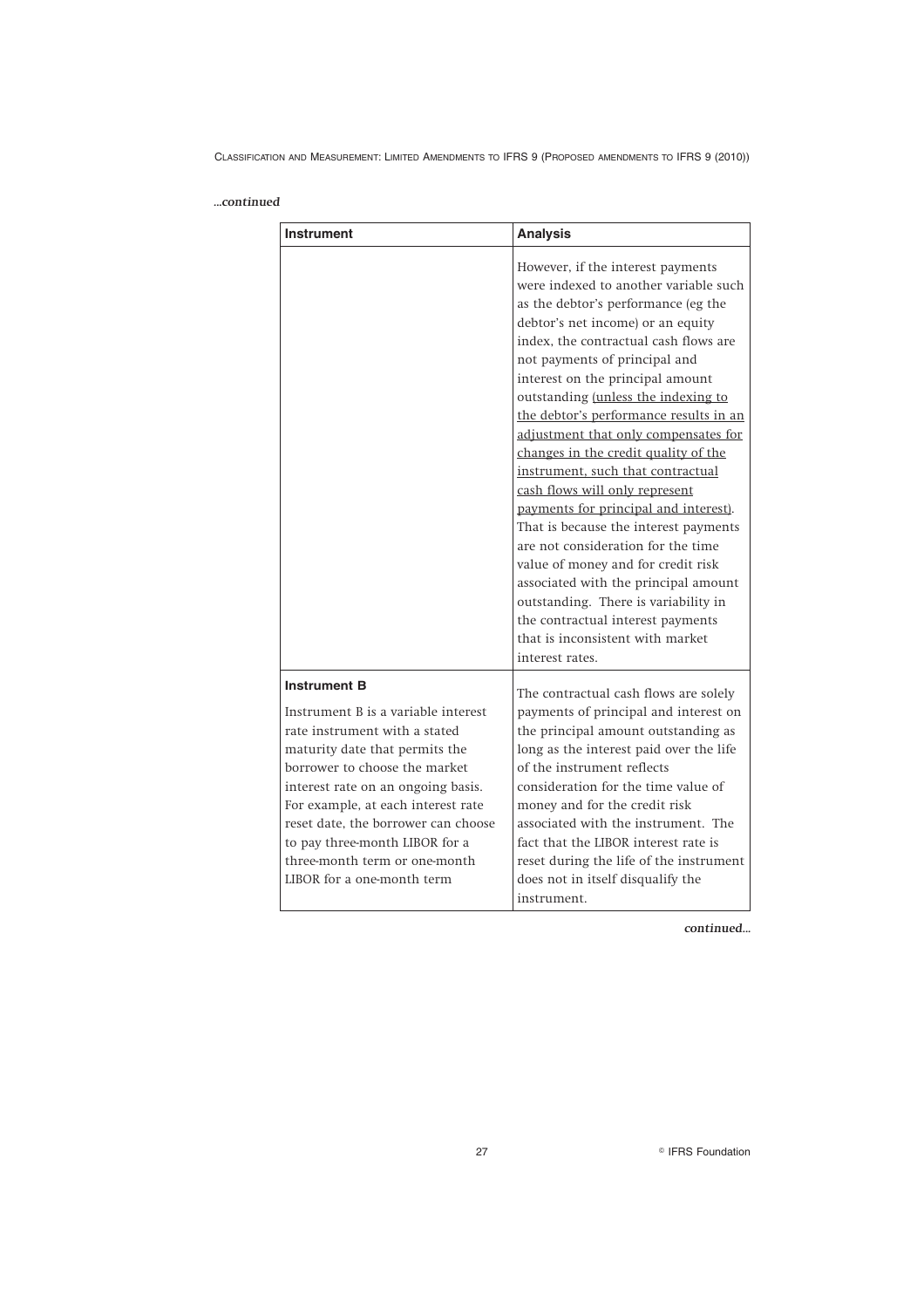# *...continued*

| <b>Instrument</b> | <b>Analysis</b>                                                                                                                                                                                                                                                                                                                                                                                                                                                                                                                                                                           |
|-------------------|-------------------------------------------------------------------------------------------------------------------------------------------------------------------------------------------------------------------------------------------------------------------------------------------------------------------------------------------------------------------------------------------------------------------------------------------------------------------------------------------------------------------------------------------------------------------------------------------|
|                   | However, if the borrower is able to<br>choose to pay one-month LIBOR for<br>three months and that one-month<br>LIBOR is not reset each month, the<br>contractual cash flows are not<br>payments of principal and interest.                                                                                                                                                                                                                                                                                                                                                                |
|                   | The same analysis would apply if the<br>borrower is able to choose between<br>the lender's published one-month<br>variable interest rate and the lender's<br>published three-month variable<br>interest rate.                                                                                                                                                                                                                                                                                                                                                                             |
|                   | However, if the borrower is able to<br>choose to pay a one-month interest<br>rate that is reset every three months,<br>the interest rate is reset with a<br>frequency that does not match the<br>tenor of the interest rate and this is<br>therefore a modified economic<br>relationship. Likewise, if the an<br>instrument has a contractual interest<br>rate that is based on a term that<br>exceeds the instrument's remaining<br>life (such as where an instrument<br>with a five-year maturity pays a<br>variable rate that is reset periodically<br>but always reflects a five year |
|                   | maturity), its contractual cash flows<br>the economic relationship is<br>modified. That is because the interest<br>payable in each period is<br>disconnected from both the term of<br>the instrument (except at origination<br>in the latter case) and the time value<br>of money over that period.                                                                                                                                                                                                                                                                                       |

*continued...*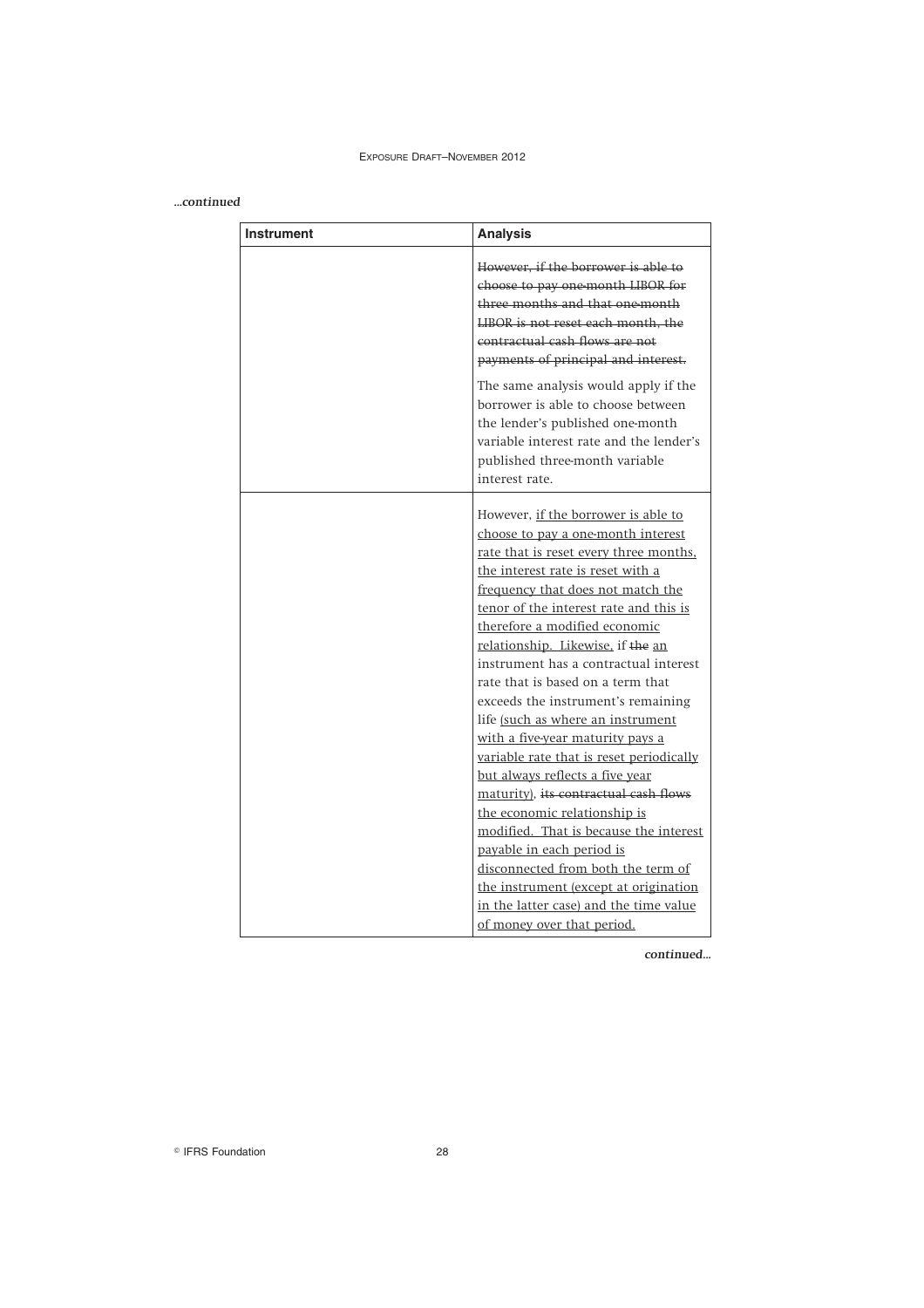#### *...continued*

| In such cases, the entity must assess<br>the contractual cash flows against the<br>cash flows on an instrument that is |
|------------------------------------------------------------------------------------------------------------------------|
|                                                                                                                        |
|                                                                                                                        |
|                                                                                                                        |
| identical in all respects except for the                                                                               |
| tenor of the interest rate to determine                                                                                |
| if the are not payments represent                                                                                      |
| solely of principal and interest on the                                                                                |
| principal amount outstanding. For                                                                                      |
|                                                                                                                        |
| example, in assessing a constant                                                                                       |
| maturity bond with a five-year term                                                                                    |
| that pays a variable rate that is reset                                                                                |
| semi-annually periodically but always                                                                                  |
| reflects a five-year maturity does not                                                                                 |
| result in contractual cash flows that                                                                                  |
| are payments of principal and interest                                                                                 |
| on the principal amount outstanding.                                                                                   |
| That is because the interest payable in                                                                                |
| each period is disconnected from the                                                                                   |
| term of the instrument (except at                                                                                      |
| origination). an entity considers the                                                                                  |
| contractual cash flows on an                                                                                           |
| instrument that resets semi-annually                                                                                   |
| to a semi-annual interest rate but is                                                                                  |
|                                                                                                                        |
|                                                                                                                        |

Paragraph B4.1.21A is added. Paragraph B4.1.26 is amended. New text is underlined.

*Contractually linked instruments*

...

...

- B4.1.21A A tranche is deemed to satisfy B4.1.21(a) if it would otherwise have payments that are solely principal and interest but is prevented from meeting this requirement solely because it is prepayable contingent on a prepayment occurring in the underlying pool.
- B4.1.26 If the holder cannot assess the conditions in paragraph B4.1.21 at initial recognition, the tranche must be measured at fair value through profit or loss. If the underlying pool of instruments can change after initial recognition in such a way that the pool may not meet the conditions in paragraphs B4.1.23 and B4.1.24, the tranche does not meet the conditions in paragraph B4.1.21 and must be measured at fair value through profit or loss. However, if the underlying pool includes instruments that are collateralised by assets that do

29 **IFRS Foundation**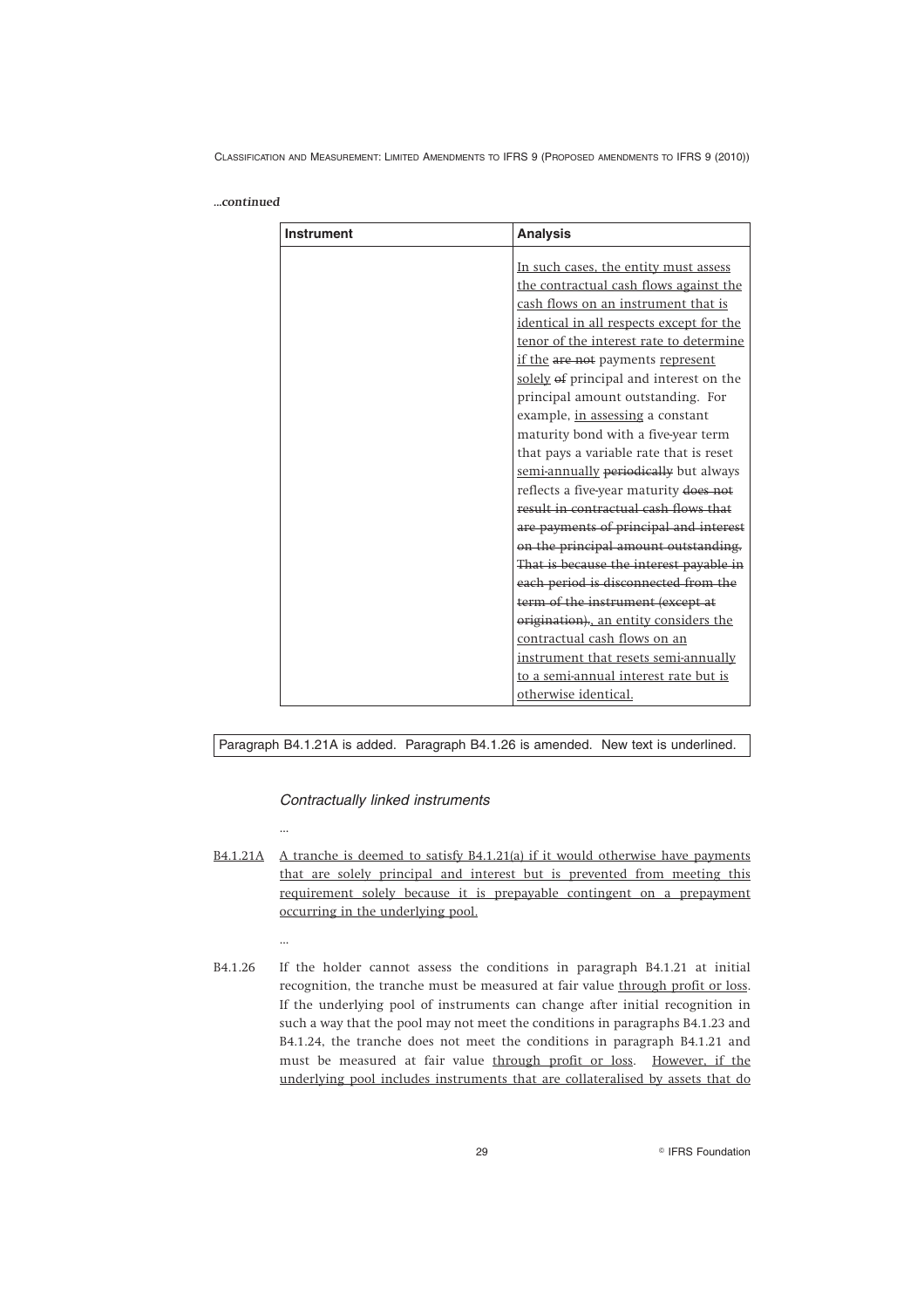not meet the conditions in paragraphs B4.1.23–B4.1.24, the collateral shall be disregarded for the purposes of applying this paragraph.

Paragraphs B4.1.29–B4.1.30 are amended. New text is underlined and deleted text is struck through.

# **Designation eliminates or significantly reduces an accounting mismatch**

- B4.1.29 Measurement of a financial asset or financial liability and classification of recognised changes in its value are determined by the item's classification and whether the item is part of a designated hedging relationship. Those requirements can create a measurement or recognition inconsistency (sometimes referred to as an 'accounting mismatch') when, for example, in the absence of designation as at fair value through profit or loss, a financial asset would be classified as subsequently measured at fair value through profit or loss and a liability the entity considers related would be subsequently measured at amortised cost (with changes in fair value not recognised). In such circumstances, an entity may conclude that its financial statements would provide more relevant information if both the asset and the liability were measured as at fair value through profit or loss.
- B4.1.30 The following examples show when this condition could be met. In all cases, an entity may use this condition to designate financial assets or financial liabilities as at fair value through profit or loss only if it meets the principle in paragraph 4.1.5 or 4.2.2(a).
	- (a) An entity has liabilities under insurance contracts whose measurement incorporates current information (as permitted by IFRS 4, paragraph 24), and financial assets it considers related that would otherwise be measured at amortised cost fair value through other comprehensive income.
	- ...

Paragraphs B4.1.36 is amended. New text is underlined and deleted text is struck through.

# **A group of financial liabilities or financial assets and financial liabilities is managed and its performance is evaluated on a fair value basis**

- ...
- B4.1.36 Documentation of the entity's strategy need not be extensive but should be sufficient to demonstrate compliance with paragraph 4.2.2(b). Such documentation is not required for each individual item, but may be on a portfolio basis. For example, if the performance management system for a department—as approved by the entity's key management personnel—clearly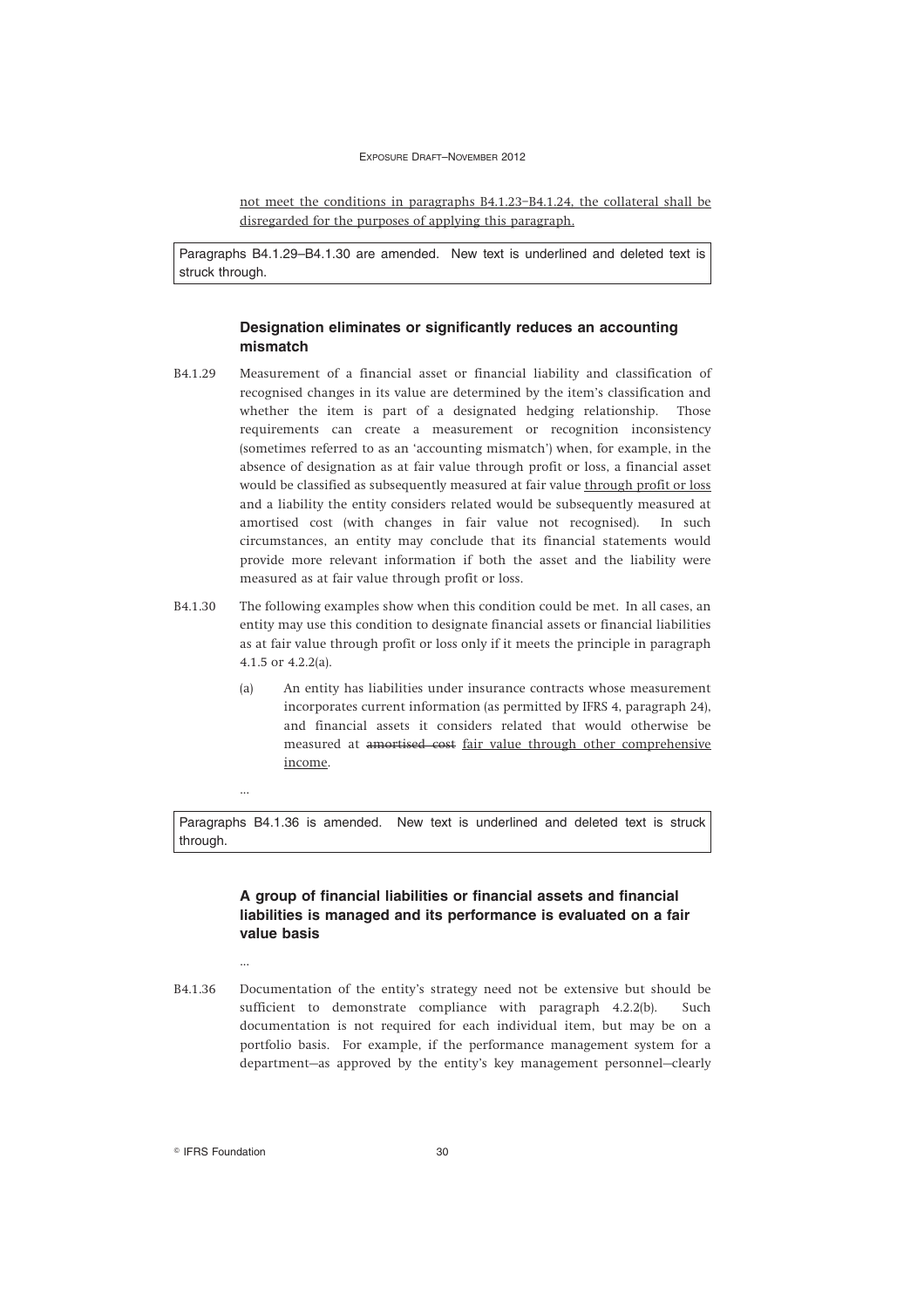demonstrates that its performance is evaluated on a fair value basis a total return basis, no further documentation is required to demonstrate compliance with paragraph 4.2.2(b).

Paragraph B4.3.1 is amended. New text is underlined.

# **Embedded derivatives (section 4.3)**

B4.3.1 When an entity becomes a party to a hybrid contract with a host that is not an asset within the scope of this IFRS, paragraph 4.3.3 requires the entity to identify any embedded derivative, assess whether it is required to be separated from the host contract and, for those that are required to be separated, measure the derivatives at fair value at initial recognition and subsequently at fair value through profit or loss.

The heading before paragraph B4.4.1 is amended. Deleted text is struck through. Paragraph B4.4.1 is included for reference only and is not proposed for amendment.

#### **Reclassification of financial assets (section 4.4)**

B4.4.1 Paragraph 4.4.1 requires an entity to reclassify financial assets if the objective of the entity's business model for managing those financial assets changes. Such changes are expected to be very infrequent. Such changes must be determined by the entity's senior management as a result of external or internal changes and must be significant to the entity's operations and demonstrable to external parties. Examples of a change in business model include the following:

Paragraph B5.1.1 is amended. New text is underlined.

# **Measurement (chapter 5)**

# **Initial measurement (section 5.1)**

B5.1.1 The fair value of a financial instrument at initial recognition is normally the transaction price (ie the fair value of the consideration given or received, see also paragraph B5.1.2A and IFRS 13). However, if part of the consideration given or received is for something other than the financial instrument, an entity shall measure the fair value of the financial instrument and classify the financial instrument in accordance with paragraph 4.1.1. For example, the fair value of a long-term loan or receivable that carries no interest can be measured as the present value of all future cash receipts discounted using the prevailing market rate(s) of interest for a similar instrument (similar as to currency, term, type of interest rate and other factors) with a similar credit rating. Any additional amount lent is an expense or a reduction of income unless it qualifies for recognition as some other type of asset.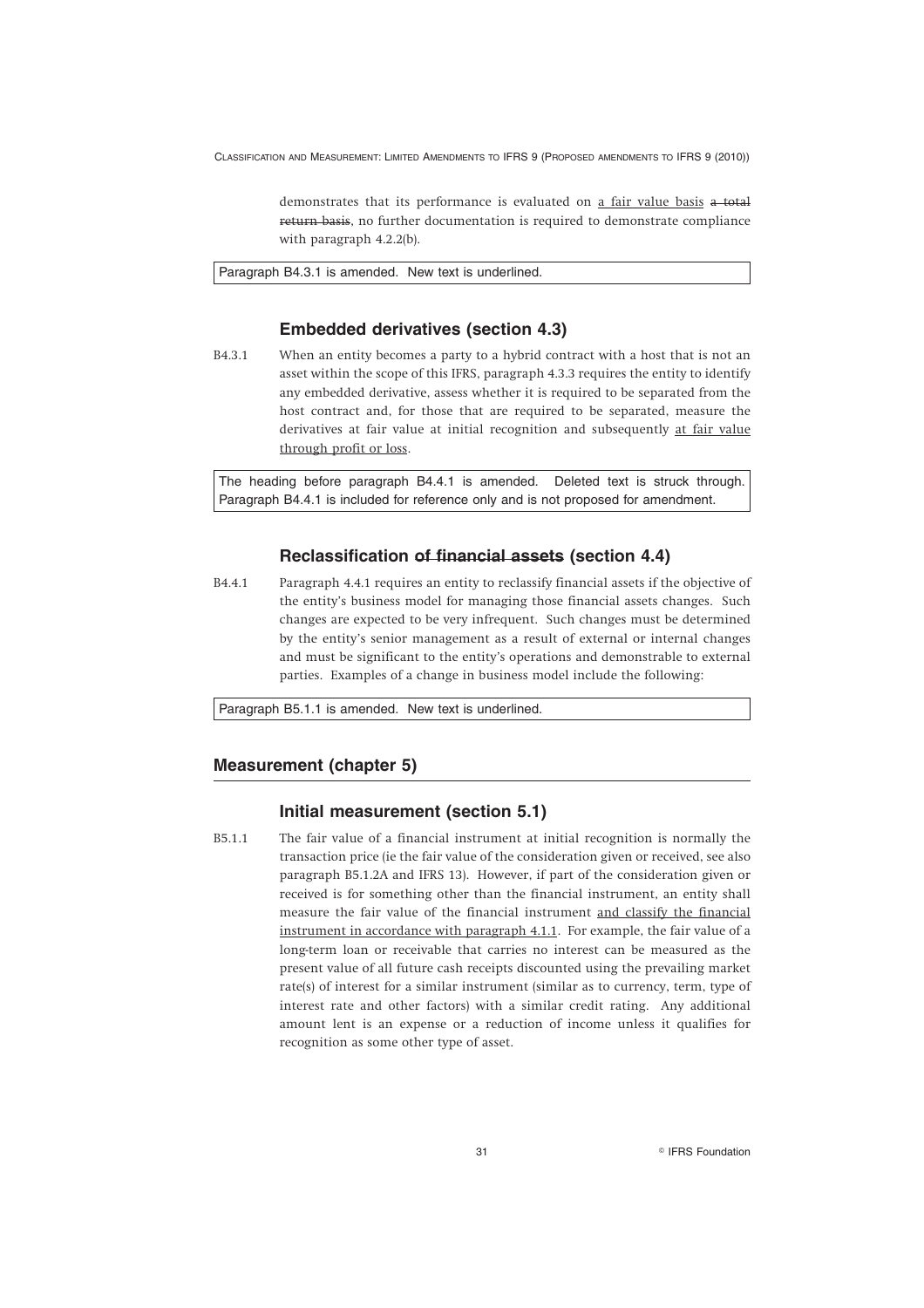Paragraphs B5.2.1–B5.2.2 are amended. New text is underlined and deleted text is struck through.

# **Subsequent measurement of financial assets (section 5.2)**

- B5.2.1 If a financial instrument that was previously recognised as a financial asset is measured at fair value through profit or loss and its fair value decreases below zero, it is a financial liability measured in accordance with paragraph 4.2.1. However, hybrid contracts with hosts that are assets within the scope of this IFRS are always measured in accordance with paragraph 4.3.2.
- B5.2.2 The following example illustrates the accounting for transaction costs on the initial and subsequent measurement of an equity investment financial asset that is elected to be measured at fair value with changes through other comprehensive income in accordance with paragraph 5.7.5. An entity acquires an asset for CU100 plus a purchase commission of CU2. Initially, the entity recognises the asset at CU102. The reporting period ends one day later, when the quoted market price of the asset is CU100. If the asset were sold, a commission of CU3 would be paid. On that date, the entity measures the asset at CU100 (without regard to the possible commission on sale) and recognises a loss of CU2 in other comprehensive income.

Paragraphs B5.6.1–B5.6.2 and heading are added.

# **Reclassification of financial assets (section 5.6)**

- B5.6.1 Paragraph 5.6.1 requires the reclassification of financial assets to be applied prospectively from the reclassification date. Both the amortised cost and fair value through other comprehensive income categories require the effective interest rate to be determined at initial recognition. When reclassifying a financial asset between amortised cost and fair value through other comprehensive income, the recognition of interest income will therefore not change and an entity shall continue to use the effective interest rate determined at initial recognition of the financial asset. Financial assets that are reclassified out of the fair value through other comprehensive income category to the amortised cost category shall be measured at amortised cost as if they had always been classified as such by transferring the cumulative gain or loss previously recognised in other comprehensive income out of equity with the offsetting entry against the fair value of the financial assets at the reclassification date.
- B5.6.2 However, for financial assets measured at fair value through profit or loss, an entity is not required to separately recognise interest income. When reclassifying financial assets out of the fair value through profit or loss category, the fair value at the date of the reclassification becomes the carrying amount and the effective interest rate is determined based on that carrying amount.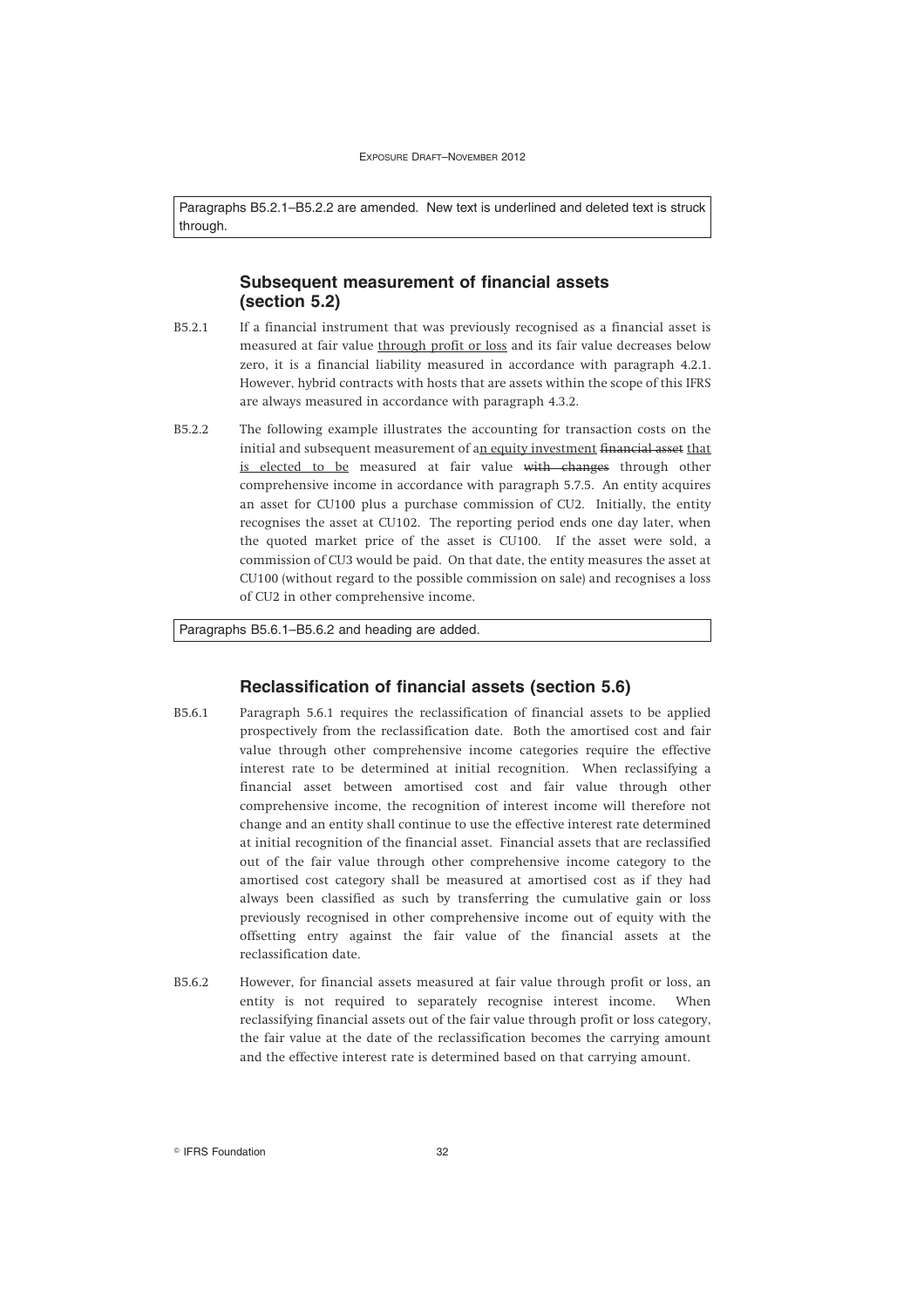Paragraphs B5.7.1A and B5.7.2A are added.

...

...

# **Gains and losses (section 5.7)**

- B5.7.1A Paragraph 4.1.2A requires instruments with contractual terms that give rise to cash flows that are solely payments of principal and interest on the principal amount outstanding, and that are held in a business model in which the assets are managed both in order to collect contractual cash flows and for sale, to be measured at fair value through other comprehensive income. This measurement presents information in profit or loss as if the financial assets are measured at amortised cost, while measurement in the statement of financial position will reflect the fair value of the financial assets. Gains or losses, other than those recognised in profit or loss in accordance with paragraph 5.7.1A, shall be recognised in other comprehensive income. When these financial assets are derecognised, cumulative gains or losses previously recognised in other comprehensive income shall be reclassified to profit or loss. This will reflect the gain or loss that would have been recognised in profit or loss upon derecognition if the financial asset was measured on an amortised cost basis.
- B5.7.2A For the purpose of recognising foreign exchange gains and losses under IAS 21, a financial asset measured at fair value through other comprehensive income in accordance with paragraph 4.1.2A is treated as a monetary item. Accordingly, such a financial asset is treated as if it were carried at amortised cost in the foreign currency. Exchange differences resulting from changes in amortised cost are recognised in profit or loss and other changes in the carrying amount are recognised in accordance with paragraph 5.7.1A.

#### Paragraph B5.7.3 is amended. New text is underlined and deleted text is struck through.

B5.7.3 Paragraph An equity investment measured at fair value through other comprehensive income in accordance with paragraph 5.7.5 permits an entity to make an irrevocable election to present in other comprehensive income changes in the fair value of an investment in an equity instrument that is not held for trading. Such an investment is not a monetary item. Accordingly, the gain or loss that is presented in other comprehensive income in accordance with paragraph 5.7.5 includes any related foreign exchange component.

33 IFRS Foundation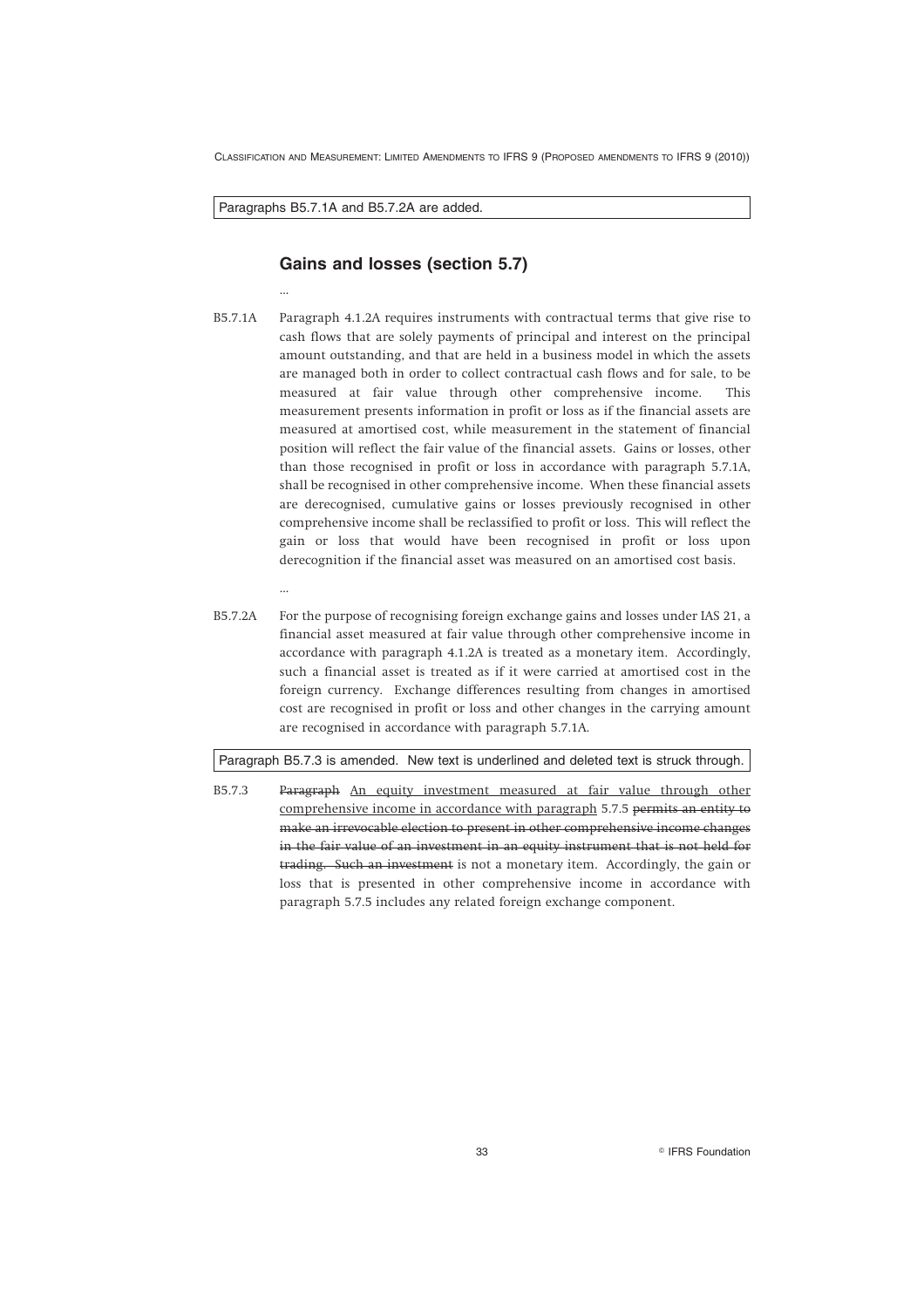Paragraph B7.2.1 is amended. New text is underlined.

# **Effective date and transition (chapter 7)**

# **Transition (section 7.2)**

# **Financial assets held for trading**

B7.2.1 At the date of initial application of this IFRS, an entity must determine whether the objective of the entity's business model for managing any of its financial assets meets the condition in paragraph 4.1.2(a) or in paragraph 4.1.2A(a) or if a financial asset is eligible for the election in paragraph 5.7.5. For that purpose, an entity shall determine whether financial assets meet the definition of held for trading as if the entity had acquired the assets at the date of initial application.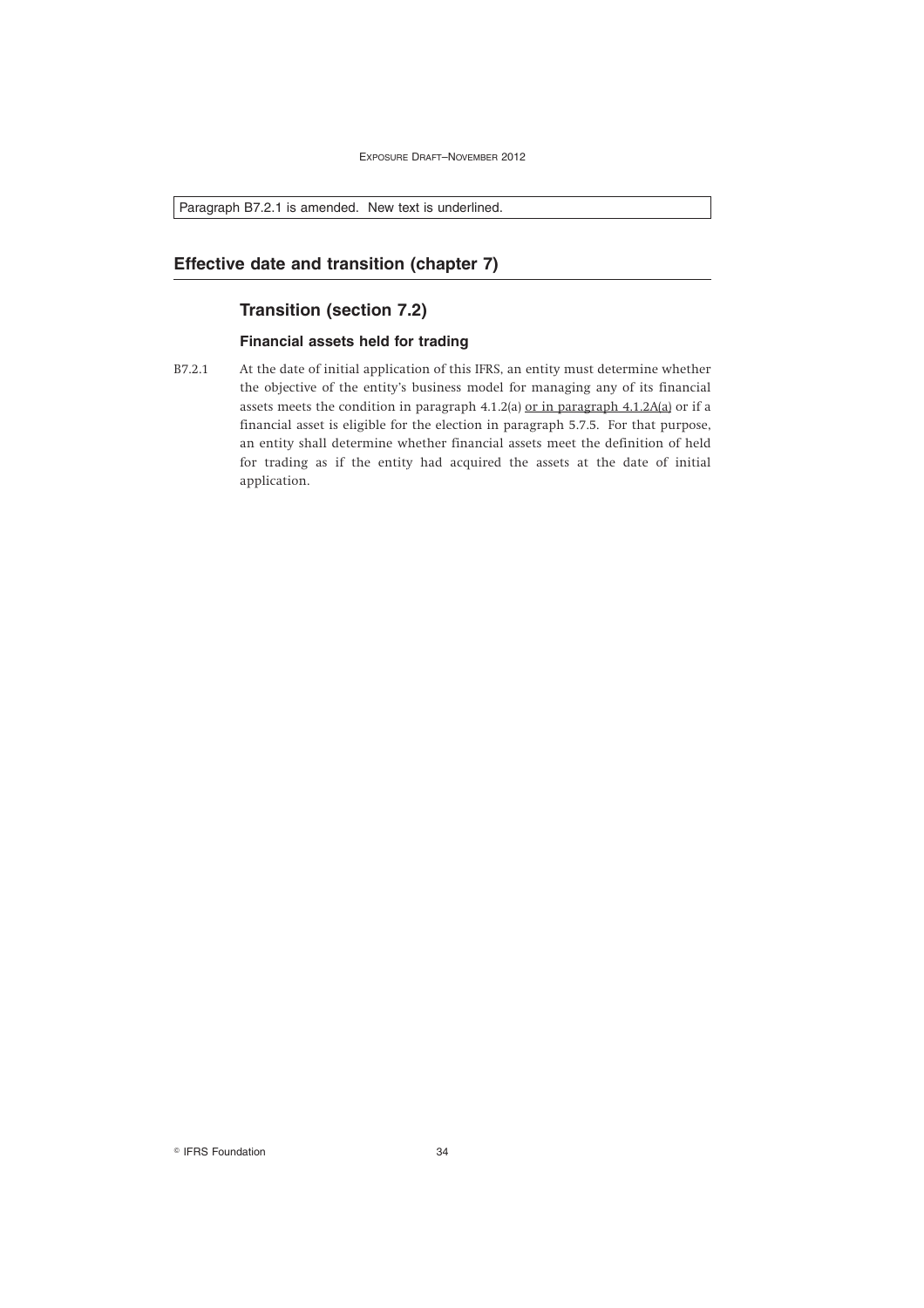# **Appendix C Amendments to other IFRSs**

*Except where otherwise stated, an entity shall apply the amendments outlined in this [draft] appendix when it applies* Classification and Measurement: Limited Amendments to IFRS 9 *(Proposed amendments to IFRS 9 (2010)) issued on [date to be inserted after exposure].*

# **IFRS 1** *First-time Adoption of International Financial Reporting Standards*

Paragraphs B4 and B8 are amended. New text is underlined.

# **Hedge accounting**

B4 As required by IFRS 9, at the date of transition to IFRSs an entity shall:

- (a) measure all derivatives at fair value through profit or loss; and
- (b) eliminate all deferred losses and gains arising on derivatives that were reported in accordance with previous GAAP as if they were assets or liabilities.

# **Classification and measurement of financial assets**

B8 An entity shall assess whether a financial asset meets the conditions in paragraphs 4.1.2 or 4.1.2A of IFRS 9 on the basis of the facts and circumstances that exist at the date of transition to IFRSs.

# **IFRS 3** *Business Combinations*

Paragraph 16 is amended. New text is underlined.

# **Recognising and measuring the identifiable assets acquired, the liabilities assumed and any non-controlling interest in the acquiree**

#### **Recognition principle**

*Classifying or designating identifiable assets acquired and liabilities assumed in a business combination*

...

16 In some situations, IFRSs provide for different accounting depending on how an entity classifies or designates a particular asset or liability. Examples of classifications or designations that the acquirer shall make on the basis of the pertinent conditions as they exist at the acquisition date include but are not limited to:

> (a) classification of particular financial assets and liabilities as measured at fair value through profit or loss, or at amortised cost, as financial assets mandatorily measured at fair value through other comprehensive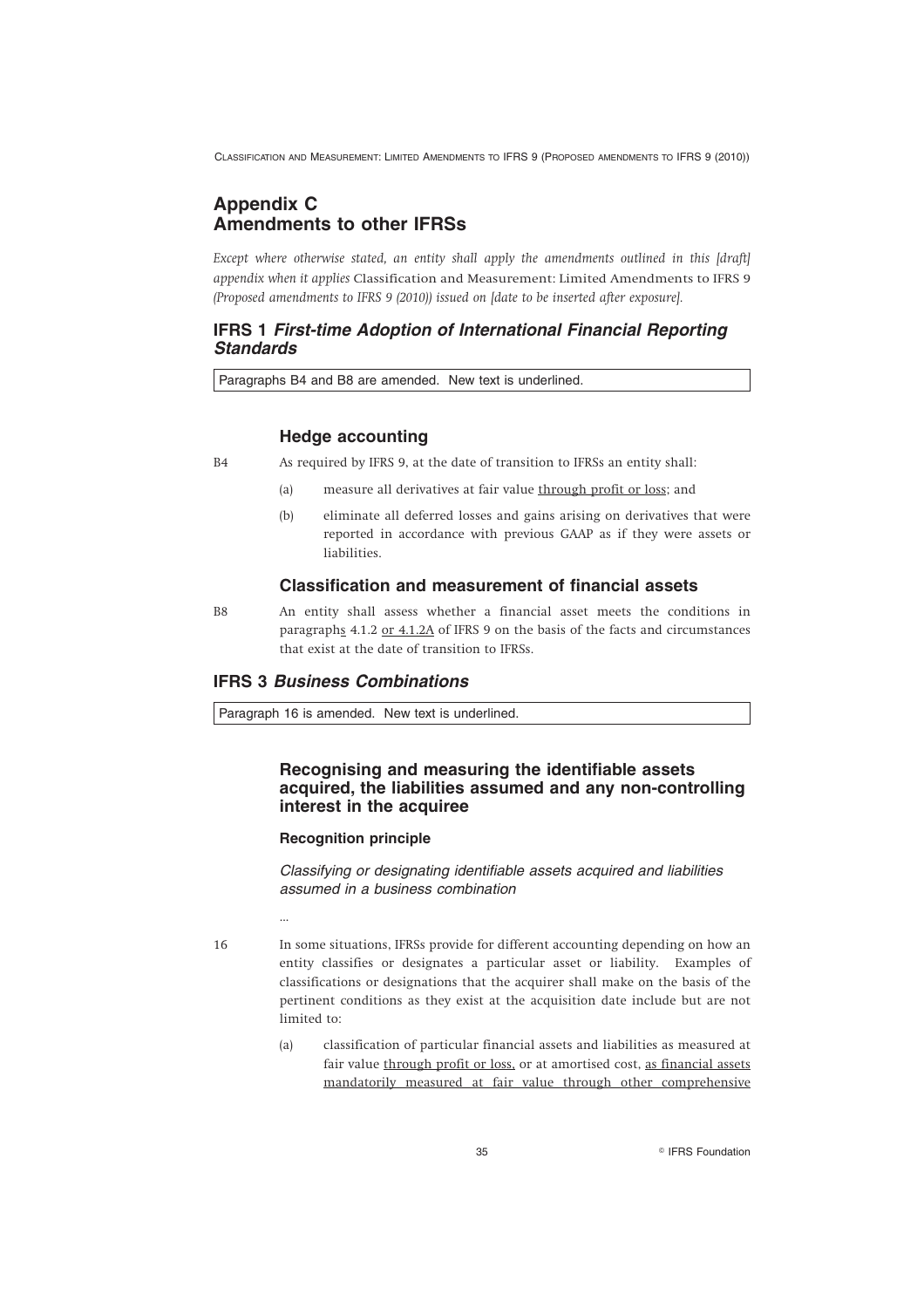income or equity investments designated to be measured as such upon initial recognition in accordance with IFRS 9 *Financial Instruments*;

- (b) designation of a derivative instrument as a hedging instrument in accordance with IAS 39; and
- (c) assessment of whether an embedded derivative should be separated from a host contract in accordance with IFRS 9 (which is a matter of 'classification' as this IFRS uses that term).

# **IFRS 4** *Insurance Contracts*

Paragraph 45 is amended. New text is underlined.

## **Redesignation of financial assets**

45 Notwithstanding paragraph 4.4.1 of IFRS 9, when an insurer changes its accounting policies for insurance liabilities, it is permitted, but not required, to reclassify some or all of its financial assets so that they are measured at fair value through profit or loss. This reclassification is permitted if an insurer changes accounting policies when it first applies this IFRS and if it makes a subsequent policy change permitted by paragraph 22. The reclassification is a change in accounting policy and IAS 8 applies.

# **IFRS 7** *Financial Instruments: Disclosures*

Paragraphs 8 is amended. New text is underlined.

## **Categories of financial assets and financial liabilities**

- 8 The carrying amounts of each of the following categories, as specified in IFRS 9, shall be disclosed either in the statement of financial position or in the notes:
	- (a) financial assets measured at fair value through profit or loss, showing separately (i) those designated as such upon initial recognition and (ii) those mandatorily measured at fair value through profit or loss in accordance with IFRS 9.
	- (h) financial assets measured at fair value through other comprehensive income, showing separately (i) financial assets that are mandatorily measured at fair value through other comprehensive income in accordance with IFRS 9; and (ii) equity investments designated to be measured as such upon initial recognition.

<sup>©</sup> IFRS Foundation 36

...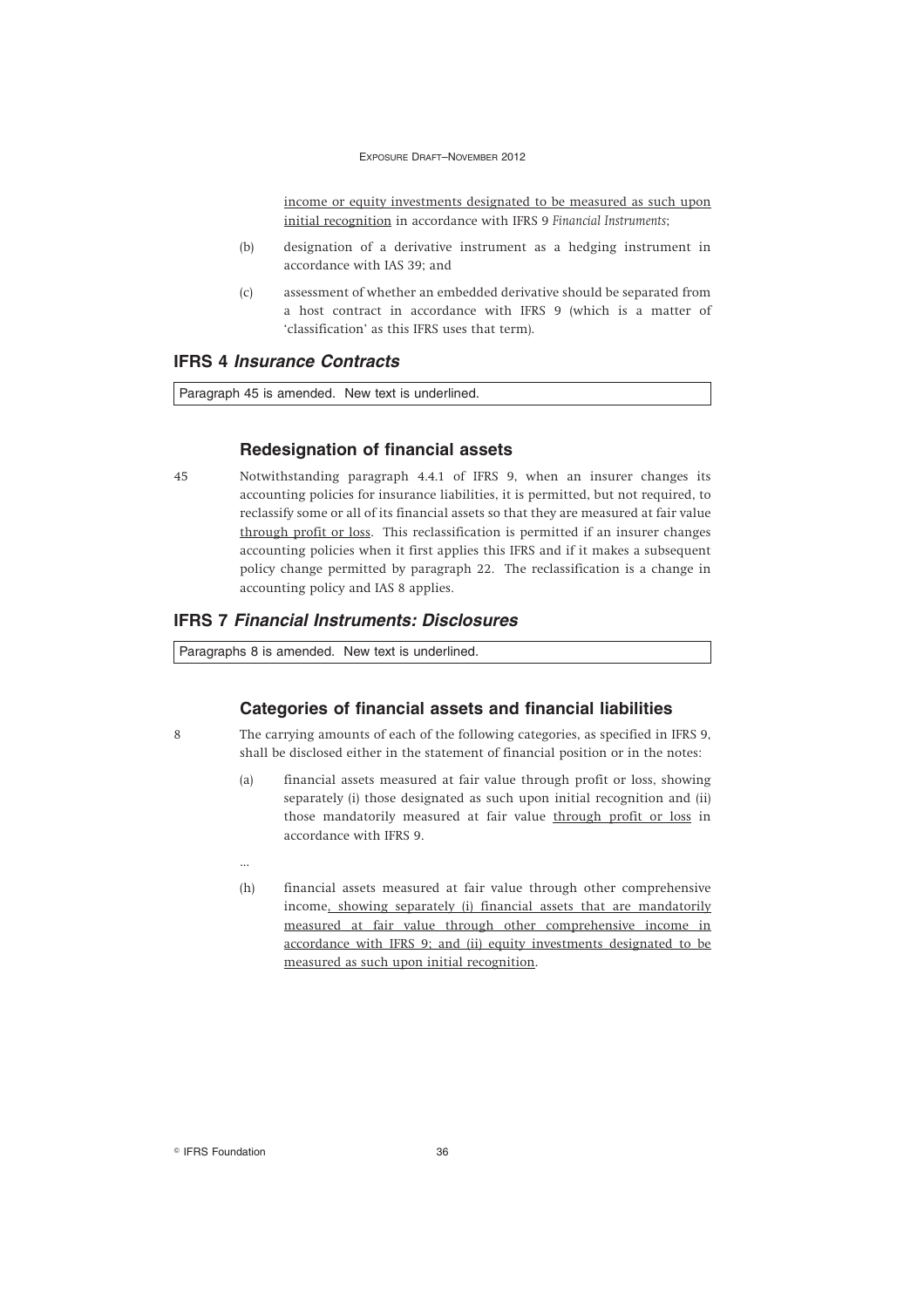Paragraph 9 is amended. New text is underlined.

...

# **Financial assets or financial liabilities at fair value through profit or loss**

9 If the entity has designated as measured at fair value through profit or loss a financial asset (or group of financial assets) that would otherwise be measured at fair value through other comprehensive income or amortised cost, it shall disclose:

The heading before paragraph 11A is amended. New text is underlined and deleted text is struck through. Paragraph 11A is included for reference only and is not proposed for amendment.

## **Financial assets designated measured at fair value through other comprehensive income**

- 11A If an entity has designated investments in equity instruments to be measured at fair value through other comprehensive income, as permitted by paragraph 5.7.5 of IFRS 9, it shall disclose:
	- (a) which investments in equity instruments have been designated to be measured at fair value through other comprehensive income.
	- (b) the reasons for using this presentation alternative.
	- (c) the fair value of each such investment at the end of the reporting period.
	- (d) dividends recognised during the period, showing separately those related to investments derecognised during the reporting period and those related to investments held at the end of the reporting period.
	- (e) any transfers of the cumulative gain or loss within equity during the period including the reason for such transfers.

Paragraphs 12C–2D are amended. New text is underlined and deleted text is struck through.

# **Reclassification**

12C For each reporting period following reclassification until derecognition, an entity shall disclose for assets reclassified out of the fair value through profit or loss category so that they are measured at amortised cost in accordance with paragraph 4.4.1 of IFRS 9:

- (a) the effective interest rate determined on the date of reclassification; and
- (b) the interest income or expense recognised.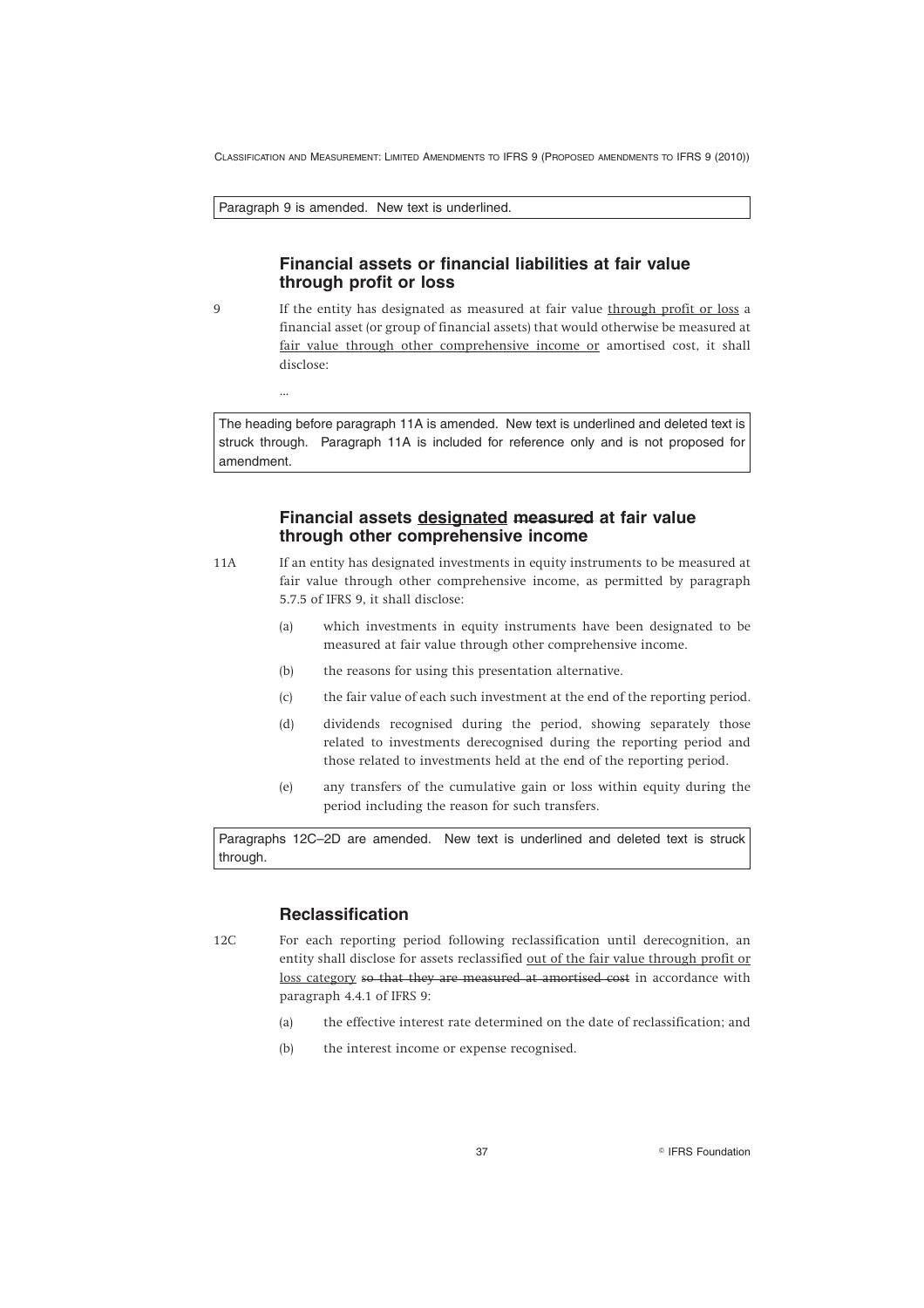- 12D If an entity has reclassified financial assets out of the fair value through profit or loss category so that they are measured at amortised cost since its last annual reporting date, it shall disclose:
	- (a) the fair value of the financial assets at the end of the reporting period; and
	- (b) the fair value gain or loss that would have been recognised in profit or loss during the reporting period if the financial assets had not been reclassified.

Paragraph 16A is added. New text is underlined. Paragraph 16 is included for reference but is not proposed for amendment.

### **Allowance account for credit losses**

- 16 When financial assets are impaired by credit losses and the entity records the impairment in a separate account (eg an allowance account used to record individual impairments or a similar account used to record a collective impairment of assets) rather than directly reducing the carrying amount of the asset, it shall disclose a reconciliation of changes in that account during the period for each class of financial assets.
- 16A The carrying amount of financial assets measured at fair value through other comprehensive income in accordance with paragraph 4.1.2A of IFRS 9 is not directly reduced by an accumulated impairment amount and an entity is prohibited from presenting the accumulated impairment amount in the statement of financial position. However, an entity shall disclose the accumulated impairment amount in the notes to the financial statements.

Paragraph 20 is amended. New text is underlined and deleted text is struck through.

### **Items of income, expense, gains or losses**

20 An entity shall disclose the following items of income, expense, gains or losses either in the statement of comprehensive income or in the notes:

- $(a)$
- (vii) financial assets designated measured at fair value through other comprehensive income.
- (viii) financial assets mandatorily measured at fair value through other comprehensive income, showing separately the amount of gain or loss recognised in other comprehensive income during the period and the amount reclassified upon derecognition from accumulated other comprehensive income to profit or loss for the period.
- (b) total interest income and total interest expense (calculated using the effective interest method) for financial assets that are measured at amortised cost or that are mandatorily measured at fair value through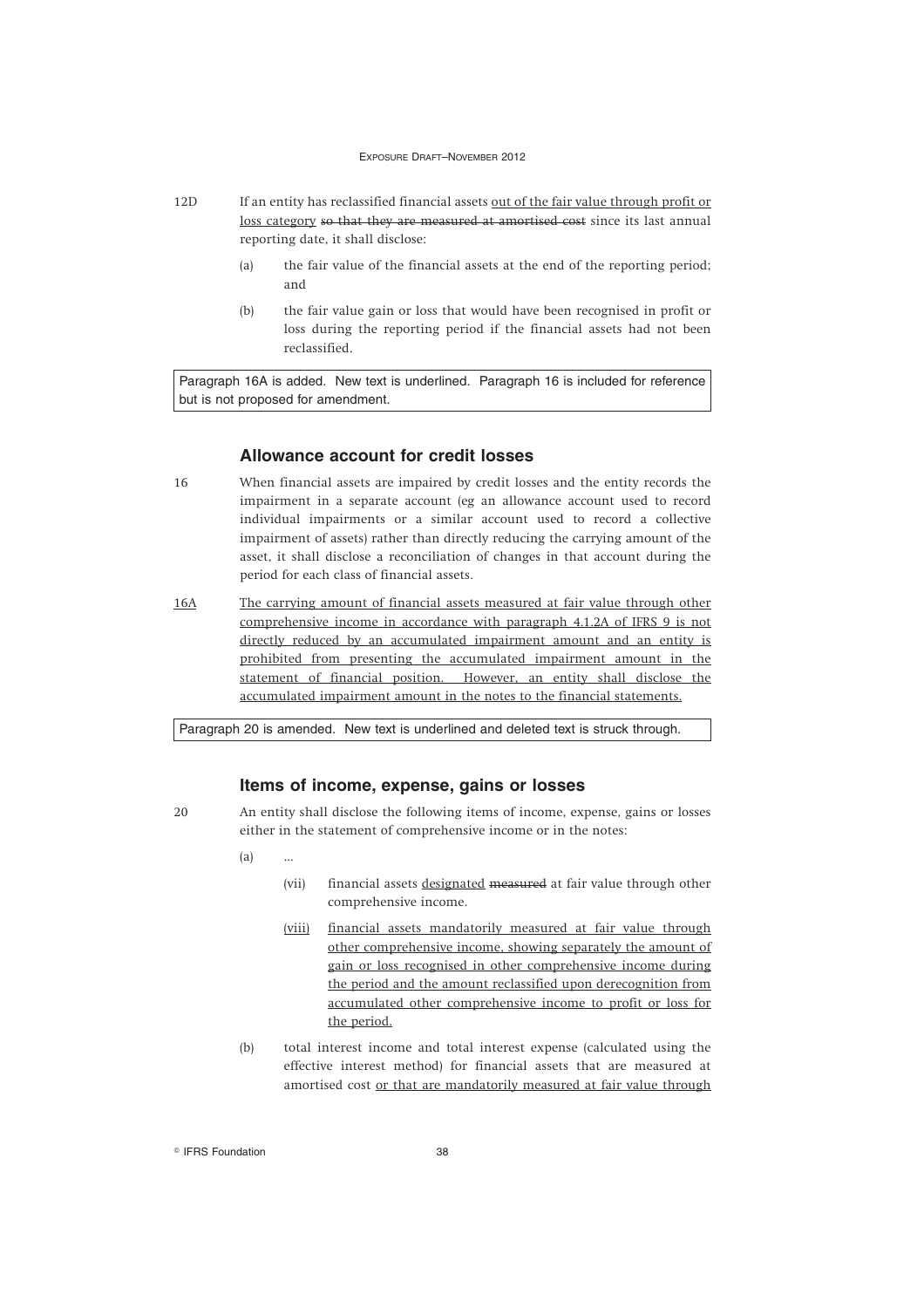other comprehensive income or financial liabilities that are not measured at fair value through profit or loss.

Paragraphs 44N, 44S, 44U and 44V are amended. Paragraphs 44UA and 44X are added. New text is underlined and deleted text is struck through.

# **Effective date and transition**

...

...

...

- 44N IFRS 9, issued in October 2010, amended paragraphs 2–5, 8–10, 11, 14, 20, 28, 30 and 42C–42E, Appendix A, and paragraphs B1, B5, B10(a), B22 and B27, added paragraphs 10A, 11A, 11B, 12B–12D, 20A, 44I and 44J, and deleted paragraphs 12, 12A, 29(b), 44E, 44F, 44H and B4 and Appendix D. An entity shall apply those amendments when it first applies IFRS 9 as issued in October 2010 subject to the requirements in paragraphs 7.1.1 and 7.1.1A–7.1.1B of IFRS 9 (2010).
- 44S When an entity first applies the classification and measurement requirements of IFRS 9, it shall present the disclosures set out in paragraphs 44T–44W of this IFRS if it elects to, or is as required to, provide these disclosures in accordance with IFRS 9 (see paragraph 8.2.12 of IFRS 9 (2009) and paragraph 7.2.14 of IFRS 9 (2010).
- 44U In the reporting period in which IFRS 9 is initially applied, an entity shall disclose the following for financial assets and financial liabilities that have been reclassified so that they are measured at amortised cost or, in case of financial assets, mandatorily measured at fair value through other comprehensive income as a result of the transition to IFRS 9:
	- (a) the fair value of the financial assets or financial liabilities at the end of the reporting period;
	- (b) the fair value gain or loss that would have been recognised in profit or loss or other comprehensive income during the reporting period if the financial assets or financial liabilities had not been reclassified;
	- (c) the effective interest rate determined on the date of reclassification; and
	- (d) the interest income or expense recognised.

If an entity treats the fair value of a financial asset or a financial liability as its amortised cost at the date of initial application (see paragraph 8.2.10 of IFRS 9 (2009) and paragraph 7.2.10 of IFRS 9 (2010)), the disclosures in (c) and (d) of this paragraph shall be made for each reporting period following reclassification until derecognition. Otherwise, the disclosures in this paragraph need not be made after the reporting period containing the date of initial application.

44UA If an entity applies paragraph 7.2.4A of IFRS 9 (2010) because retrospective assessment of a modified economic relationship between the principal and the consideration for time value of money and credit risk is impracticable, an entity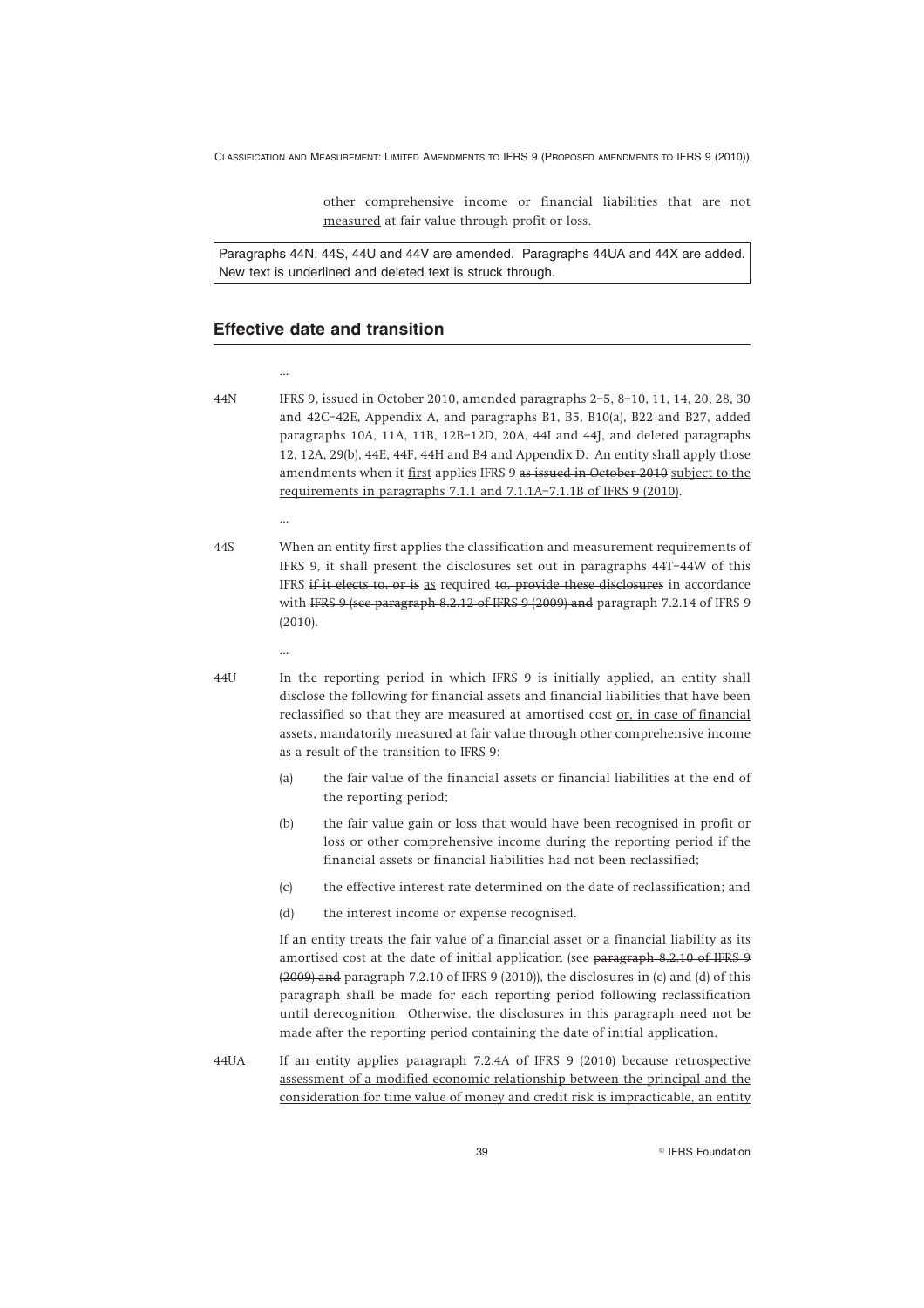shall disclose the carrying value of the financial assets whose contractual cash flow characteristics have been assessed in accordance with IFRS 9 (2010), notwithstanding the amendments listed in paragraph 7.1.1A of that IFRS until those financial assets are derecognised.

44V If an entity presents the disclosures set out in paragraphs 44S–44U at the date of initial application of IFRS 9, those disclosures, and the disclosures in paragraph 28 of IAS 8 during the reporting period containing the date of initial application, must permit reconciliation between:

- (a) the measurement categories in accordance with IAS 39 and IFRS 9; and
- (b) the line items presented in the statements of financial position.

In the reporting period in which IFRS 9 is initially applied, an entity is not required to disclose the line item amounts that would have been reported in accordance with the classification and measurement requirements of:

- (a) IFRS 9 for prior periods; and
- (b) IAS 39 for the current period.
- 44X An entity that has designated a financial liability as at fair value through profit or loss in accordance with paragraph 9 of IAS 39 and has elected to early apply paragraphs 5.7.1(c), 5.7.7–5.7.9, 7.2.13 and B5.7.5–B5.7.20 of IFRS 9 (2010) shall apply paragraphs 10 and 10A of this IFRS at the same time.

## **IAS 1** *Presentation of Financial Statements*

The definition of 'other comprehensive income' in paragraph 7 is amended. New text is underlined.

## **Definitions**

7 **The following terms are used in this Standard with the meanings specified:**

...

*Other comprehensive income* **comprises items of income and expense (including reclassification adjustments) that are not recognised in profit or loss as required or permitted by other IFRSs.**

The components of other comprehensive income include:

- ...
- (d) gains and losses from investments in equity instruments measured designated at fair value through other comprehensive income in accordance with paragraph 5.7.5 of IFRS 9 *Financial Instruments*;
- (da) gains and losses on financial assets measured at fair value through other comprehensive income in accordance with paragraph 4.1.2A of IFRS 9;
- (e) ...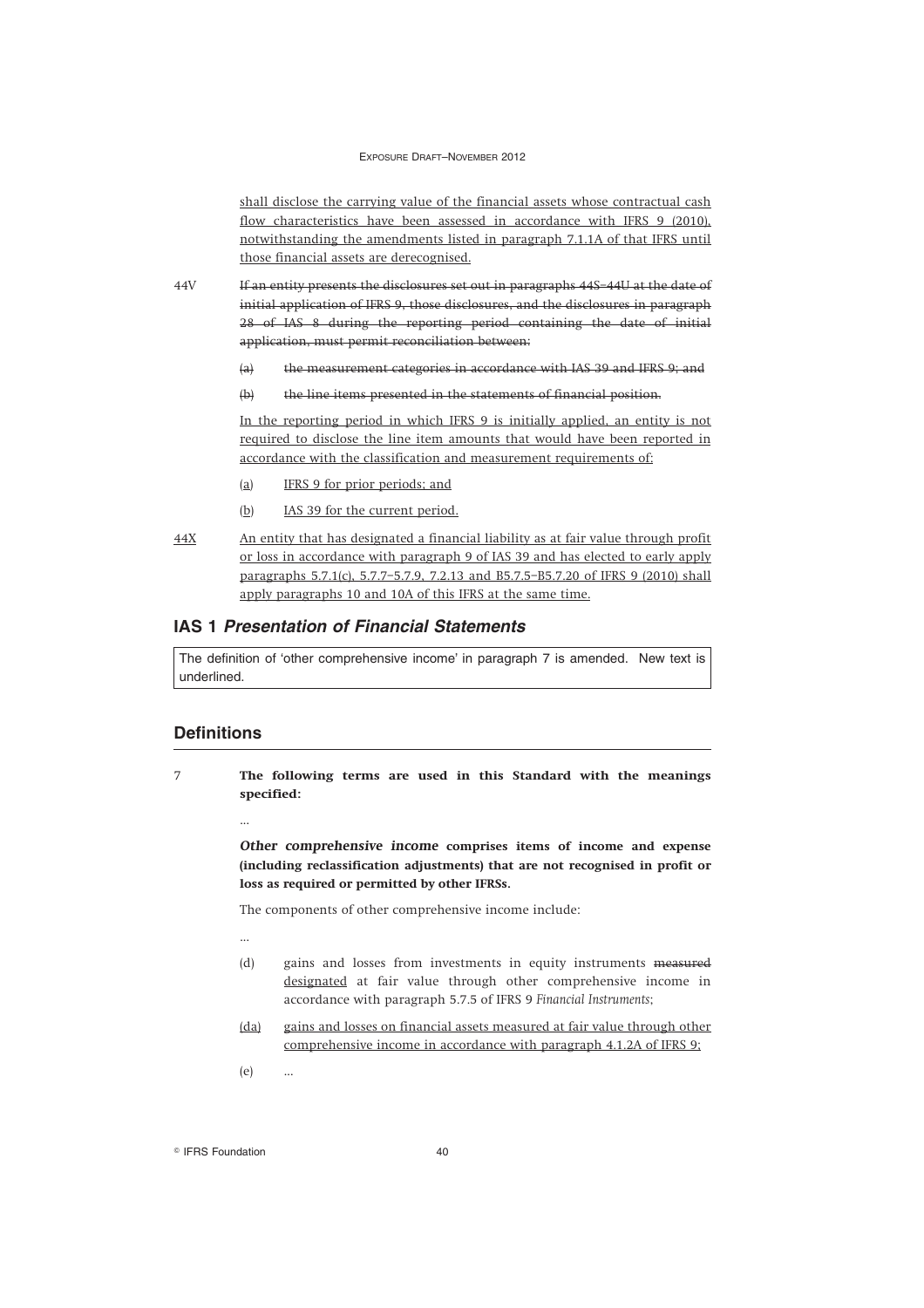Paragraph 82 is amended. New text is underlined and deleted text is struck through.

### **Information to be presented in the profit or loss section or the statement of profit or loss**

- 82 In addition to items required by other IFRSs, the profit or loss section or the statement of profit or loss shall include line items that present the following amounts for the period:
	- (ca) if a financial asset is reclassified out of the amortised cost measurement category so that it is measured at fair value through profit or loss, any gain or loss arising from a difference between the previous carrying amount and its fair value at the reclassification date (as defined in IFRS 9);
	- (cb) if a financial asset is reclassified out of the fair value through other comprehensive income measurement category so that it is measured at fair value through profit or loss, any cumulative gain or loss previously recognised in other comprehensive income that is reclassified to profit or loss;
	- $(d)$

...

Paragraph 123 of IAS 1 is amended. New text is underlined and deleted text is struck through. Paragraph 122 is included for reference only and is not proposed for amendment.

- **122 An entity shall disclose, in the summary of significant accounting policies or other notes, the judgements, apart from those involving estimations (see paragraph 125) that management has made in the process of applying the entity's accounting policies and that have the most significant effect on the amounts recognised in the financial statements.**
- 123 In the process of applying the entity's accounting policies, management makes various judgements, apart from those involving estimations, that can significantly affect the amounts it recognises in the financial statements. For example, management makes judgements in determining:
	- (a) [deleted]
	- (b) when substantially all the significant risks and rewards of ownership of financial assets and lease assets are transferred to other entities; and
	- (c) whether, in substance, particular sales of goods are financing arrangements and therefore do not give rise to revenue.; and
	- (d) whether contractual cash flows of a financial asset are solely payments of principal and interest.

41 **IFRS** Foundation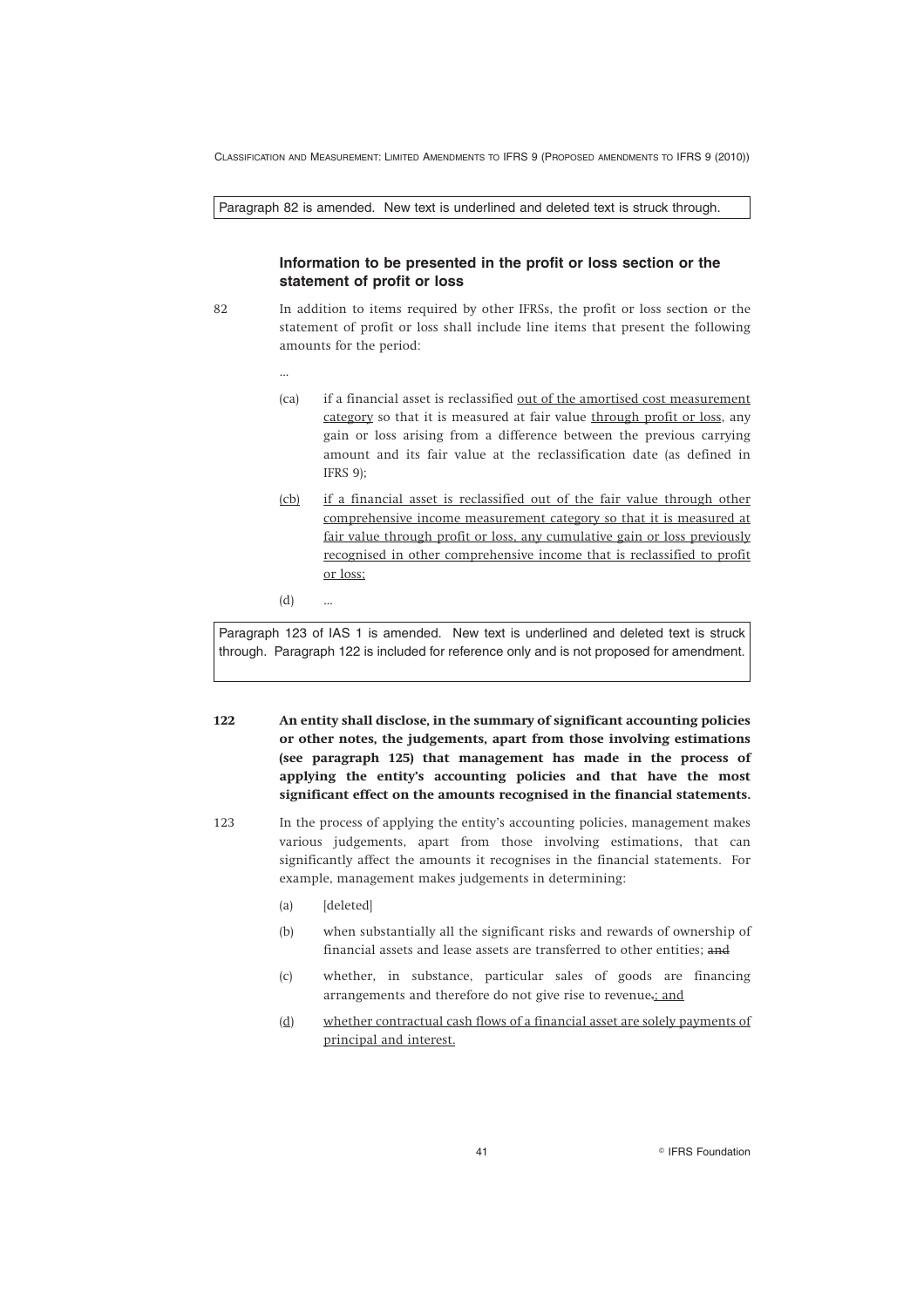# **IFRIC Interpretation 12** *Service Concession Arrangements*

Paragraphs 24–25 are amended. New text is underlined and deleted text is struck through.

# **Financial asset**

- ...
- 24 The amount due from or at the direction of the grantor is accounted for in accordance with IFRS 9 as:
	- (a) at amortised cost; or
	- (b) measured at fair value through other comprehensive income; or
	- $(c)$  measured at fair value through profit or loss.
- 25 If the amount due from the grantor is measured accounted for at amortised cost or fair value through other comprehensive income, IFRS 9 requires interest calculated using the effective interest method to be recognised in profit or loss.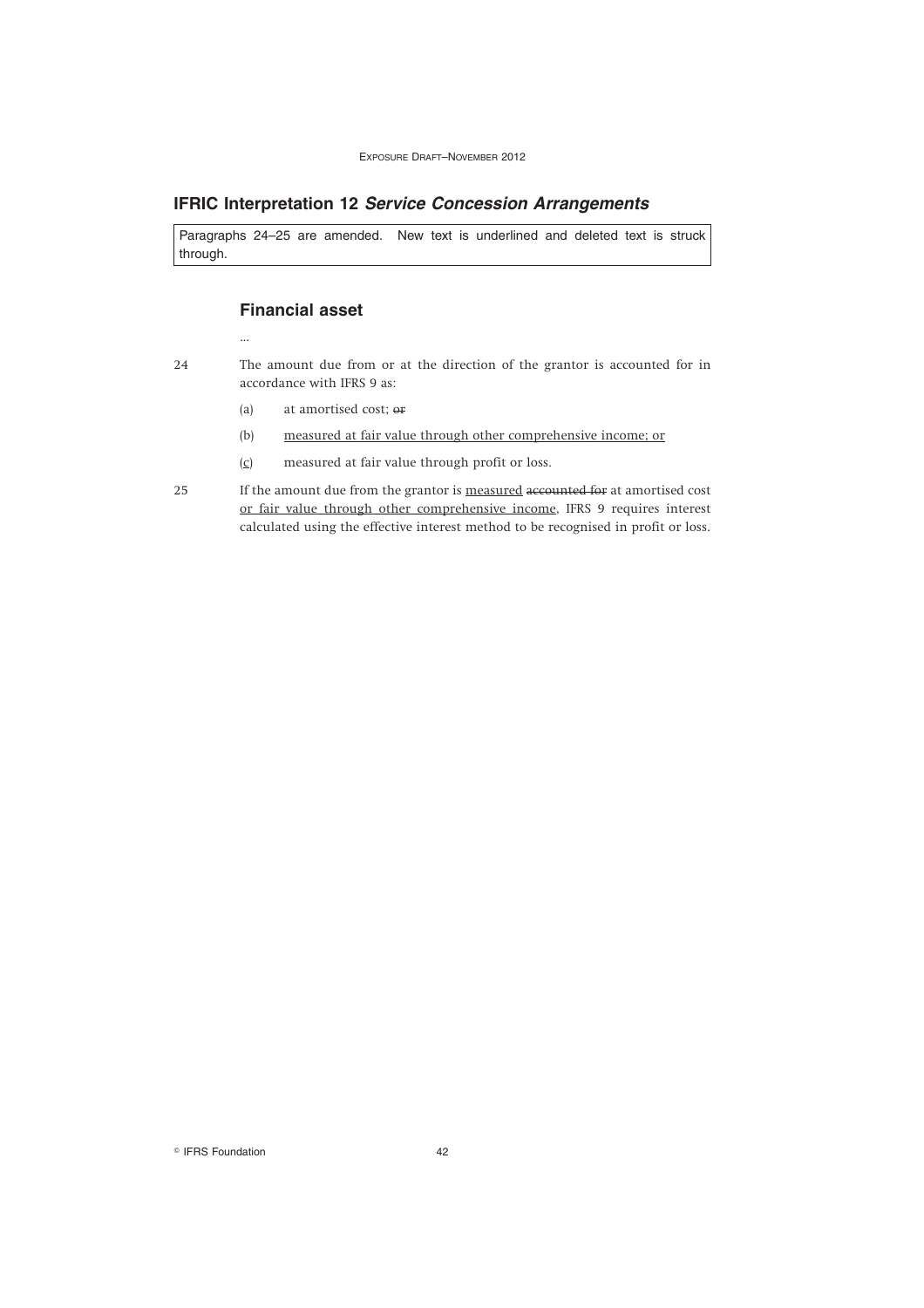# **Approval by the Board of** *Classification and Measurement: Limited Amendments to IFRS 9* **(Proposed amendments to IFRS 9 (2010)) published in November 2012**

The Exposure Draft *Classification and Measurement: Limited Amendments to IFRS 9* (Proposed amendments to IFRS 9 (2010)) was approved for publication by thirteen of the fifteen members of the International Accounting Standards Board. Messrs Cooper and Engström voted against its publication. Their alternative views are set out after the Basis for Conclusions.

| Hans Hoogervorst             | Chairman      |
|------------------------------|---------------|
| Ian Mackintosh               | Vice-Chairman |
| Stephen Cooper               |               |
| Philippe Danjou              |               |
| Martin Edelmann              |               |
| Jan Engström                 |               |
| Patrick Finnegan             |               |
| Amaro Luiz de Oliveira Gomes |               |
| Prabhakar Kalavacherla       |               |
| Patricia McConnell           |               |
| Takatsugu Ochi               |               |
| Paul Pacter                  |               |
| Darrel Scott                 |               |
| Chungwoo Suh                 |               |
| Wei-Guo Zhang                |               |

43 **IFRS Foundation**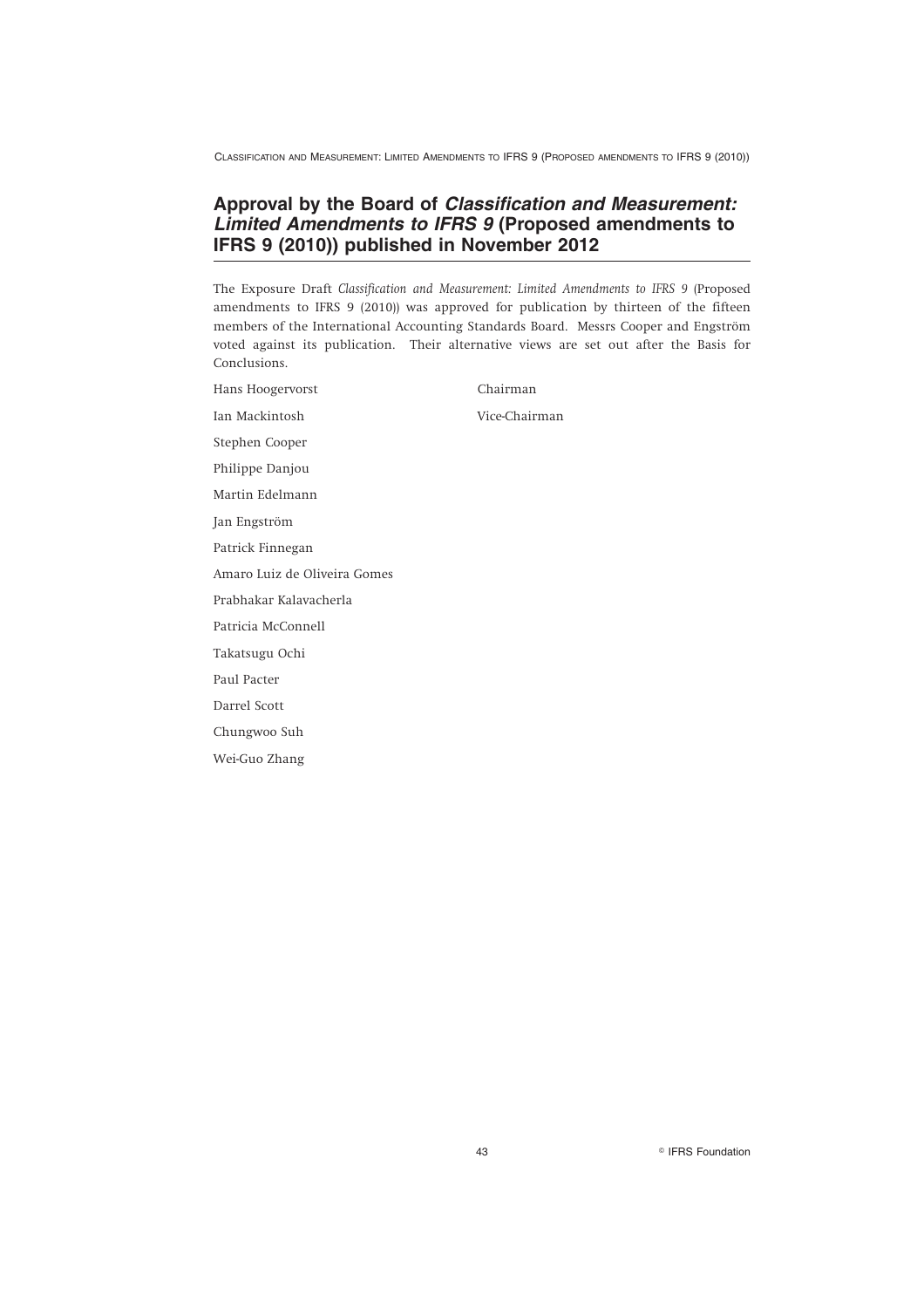# **CONTENTS**

| from paragraph |
|----------------|
|                |

# **BASIS FOR CONCLUSIONS ON EXPOSURE DRAFT** *CLASSIFICATION AND MEASUREMENT: LIMITED AMENDMENTS TO IFRS 9 (PROPOSED AMENDMENTS TO IFRS 9 (2010))*

| <b>INTRODUCTION</b>                                                                                                                    | BC <sub>1</sub> |
|----------------------------------------------------------------------------------------------------------------------------------------|-----------------|
| <b>SCOPE OF THIS EXPOSURE DRAFT</b>                                                                                                    | BC <sub>6</sub> |
| <b>CLASSIFICATION</b>                                                                                                                  | BC <sub>9</sub> |
| The entity's business model                                                                                                            | BC <sub>9</sub> |
| Amortised cost                                                                                                                         | <b>BC13</b>     |
| Fair value through other comprehensive income                                                                                          | <b>BC17</b>     |
| Fair value through profit or loss                                                                                                      | <b>BC31</b>     |
| Alternative approaches to the business model assessment                                                                                | <b>BC34</b>     |
| Contractual cash flow characteristics of financial assets                                                                              | <b>BC37</b>     |
| Contractual cash flow characteristics of financial assets mandatorily measured                                                         |                 |
| at fair value through other comprehensive income                                                                                       | BC46            |
| Investments in contractually linked instruments (tranches)                                                                             | <b>BC47</b>     |
| Bifurcation of embedded features                                                                                                       | <b>BC49</b>     |
| Other proposed amendments                                                                                                              | <b>BC73</b>     |
| Fair value option for financial assets mandatorily measured at fair value<br>through other comprehensive income                        | <b>BC74</b>     |
| Reclassifications into and out of the fair value through other comprehensive<br>income measurement category                            | <b>BC75</b>     |
| Presentation and disclosure requirements for financial assets mandatorily<br>measured at fair value through other comprehensive income | <b>BC78</b>     |
| <b>TRANSITION</b>                                                                                                                      | <b>BC81</b>     |
| Transition to the proposed amendments to the business model assessment                                                                 | <b>BC81</b>     |
| Transition to the proposed amendments to the contractual cash flow                                                                     |                 |
| characteristics assessment                                                                                                             | <b>BC83</b>     |
| Fair value option                                                                                                                      | <b>BC88</b>     |
| Early application                                                                                                                      | <b>BC92</b>     |
| Presentation of 'own credit' gains or losses on financial liabilities                                                                  | <b>BC96</b>     |
| <b>Transition disclosures</b>                                                                                                          | <b>BC107</b>    |
| <b>First-time adopters of IFRS</b>                                                                                                     | <b>BC113</b>    |
| ANALYSIS OF THE EFFECTS OF THIS EXPOSURE DRAFT                                                                                         | <b>BC114</b>    |
| ALTERNATIVE VIEWS ON EXPOSURE DRAFT                                                                                                    | AV <sub>1</sub> |

IFRS Foundation 44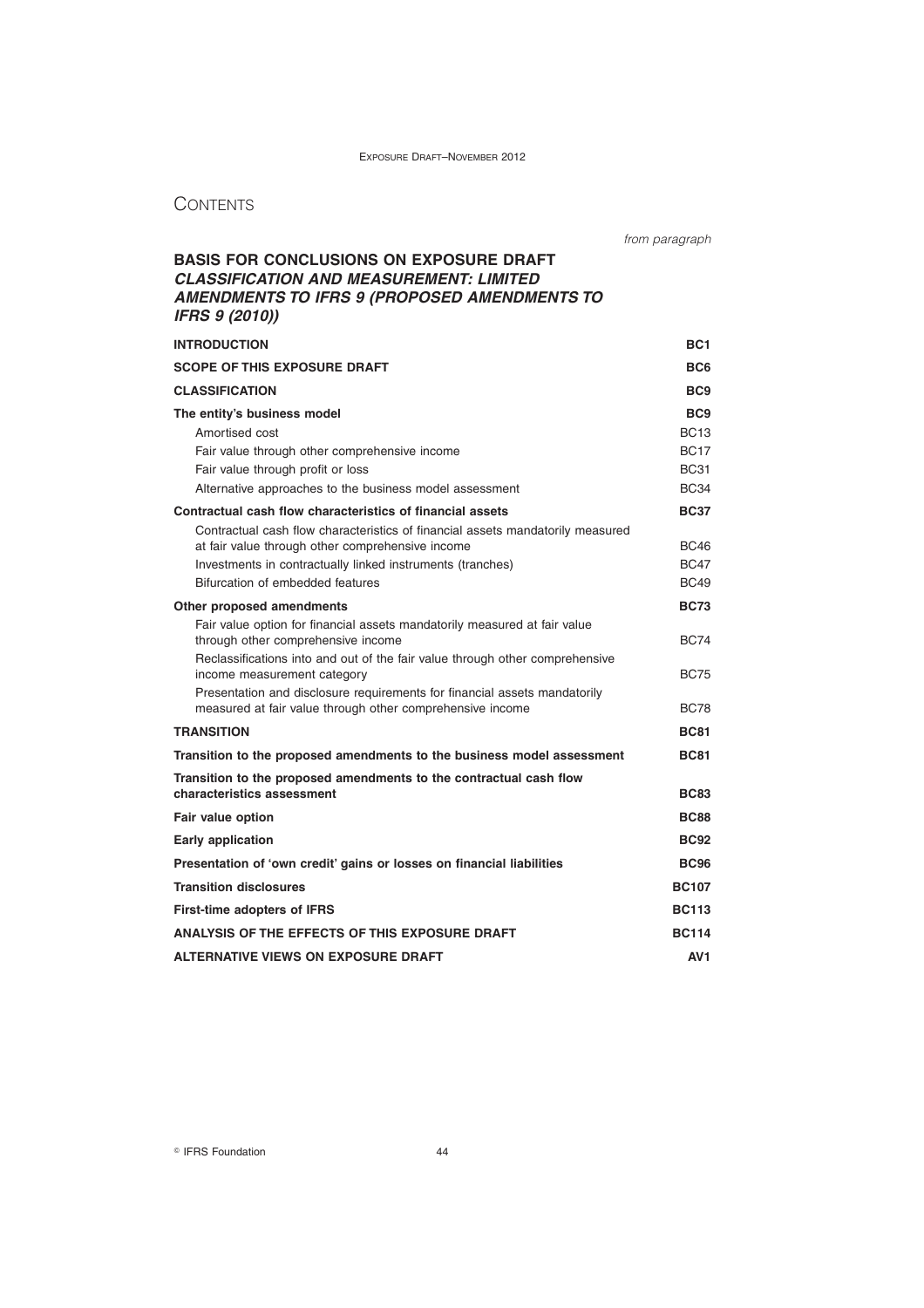# **Basis for Conclusions on the Exposure Draft** *Classification and Measurement: Limited Amendments to IFRS 9* **(Proposed amendments to IFRS 9 (2010))**

*This Basis for Conclusions accompanies, but is not part of, the draft IFRS.*

# **Introduction**

- BC1 This Basis for Conclusions summarises the considerations of the International Accounting Standards Board (IASB) in reaching the conclusions in the Exposure Draft *Classification and Measurement: Limited Amendments to IFRS 9* (Proposed amendments to IFRS 9 (2010)). Individual IASB members gave greater weight to some factors than to others.
- BC2 When the first requirements of IFRS 9 were issued in 2009, the IASB's priority was to make improvements to the accounting for financial instruments available quickly. Consequently, although financial instruments are part of the convergence efforts with the US Financial Accounting Standards Board (FASB), the IASB issued the classification and measurement requirements for financial assets in IFRS 9 while the FASB was still developing its classification and measurement model. However, the boards remained committed to achieving increased comparability internationally in the accounting for financial instruments.
- BC3 In addition, when issuing IFRS 9 in 2009, the IASB acknowledged the difficulties that might be created by differences in timing between the Classification and Measurement phase of the project to replace IAS 39 *Financial Instruments: Recognition and Measurement* and the Insurance Contracts project. The IASB consistently stated that the interaction between IFRS 9 and the Insurance Contracts project would be considered once the insurance contracts model has been developed sufficiently.
- BC4 Since the publication of IFRS 9, the IASB has received feedback from interested parties in various jurisdictions who have chosen to apply IFRS 9 early or who have reviewed IFRS 9 in detail in preparation for application. Some have raised application issues.
- BC5 Accordingly, the IASB has proposed limited amendments to IFRS 9 with the aims of:
	- (a) addressing specific application issues raised by those who have chosen to apply IFRS 9 early or who have reviewed IFRS 9 in detail in preparation for application;
	- (b) seeking to reduce key differences with the FASB's tentative classification and measurement model; and
	- (c) considering the interaction between the classification and measurement of financial assets and the accounting for insurance contracts liabilities.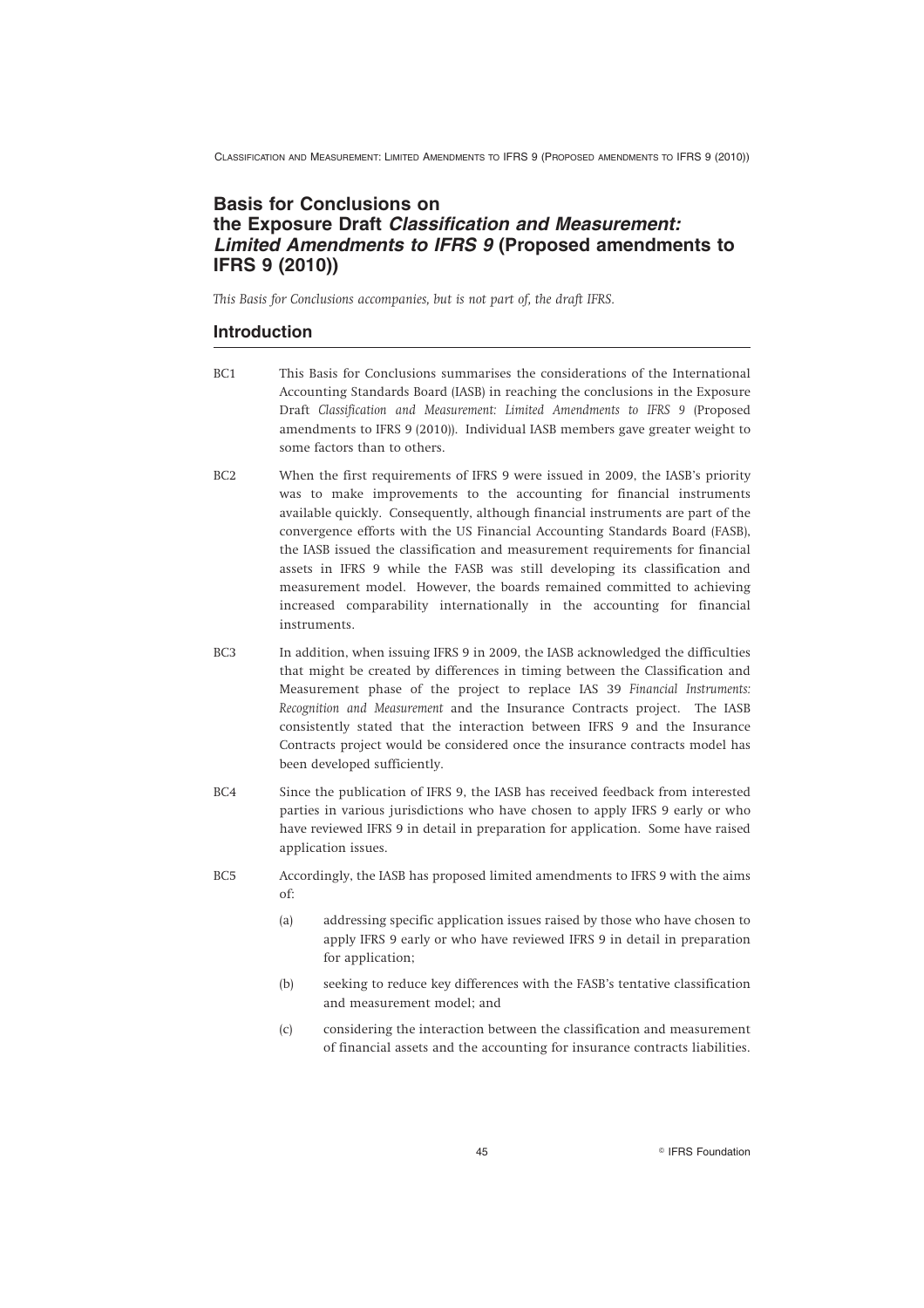#### **Scope of this exposure draft**

- BC6 The IASB believes that IFRS 9 is fundamentally sound and will result in useful information being provided to users of financial statements. Feedback from interested parties has also confirmed that it is operational. Accordingly, although some would have liked additional issues to be included in this Exposure Draft, $^{13}$  the IASB is proposing only limited amendments to IFRS 9 in line with the objectives set out in paragraph BC5.
- BC7 In limiting the scope of this Exposure Draft, the IASB was also mindful of the need to:
	- (a) complete the entire project on financial instruments on a timely basis; and
	- (b) minimise the cost and disruption to entities that have already applied—or begun preparations to apply—IFRS 9.
- BC8 The proposals in this Exposure Draft result both from IASB-only deliberations and joint deliberations with the FASB. The following issues were deliberated:
	- (a) the assessment of a financial asset's contractual cash flow characteristics—specifically, whether, and if so, what, additional guidance is required to clarify how the principle is to be applied;
	- (b) the need for bifurcation of embedded features in financial assets and, if this approach were taken, the basis for bifurcation;
	- (c) the basis for, and the scope of, a possible third measurement category (financial assets mandatorily measured at fair value through other comprehensive income); and
	- (d) interrelated issues arising from the topics above (including issues considered separately by the IASB).

## **Classification**

### **The entity's business model**

- BC9 IFRS 9 already requires the assessment of the entity's business model for managing the financial assets. Financial assets are measured at amortised cost, subject to the contractual cash flow characteristics assessment, if they are held within a business model whose objective is to hold financial assets to collect contractual cash flows (a 'hold to collect' business model). Financial assets that do not meet this condition are measured at fair value through profit or loss.
- BC10 After the issue of IFRS 9, the IASB received questions about the level of sales of assets measured at amortised cost that would be considered to be 'more than infrequent', and when sales activity contradicts the objective of the amortised

<sup>13</sup> For example, a cost exception for some unquoted equity instruments, which was considered, but not included in IFRS 9 for the reasons discussed in paragraphs BC5.13–BC5.18 of IFRS 9 (2010).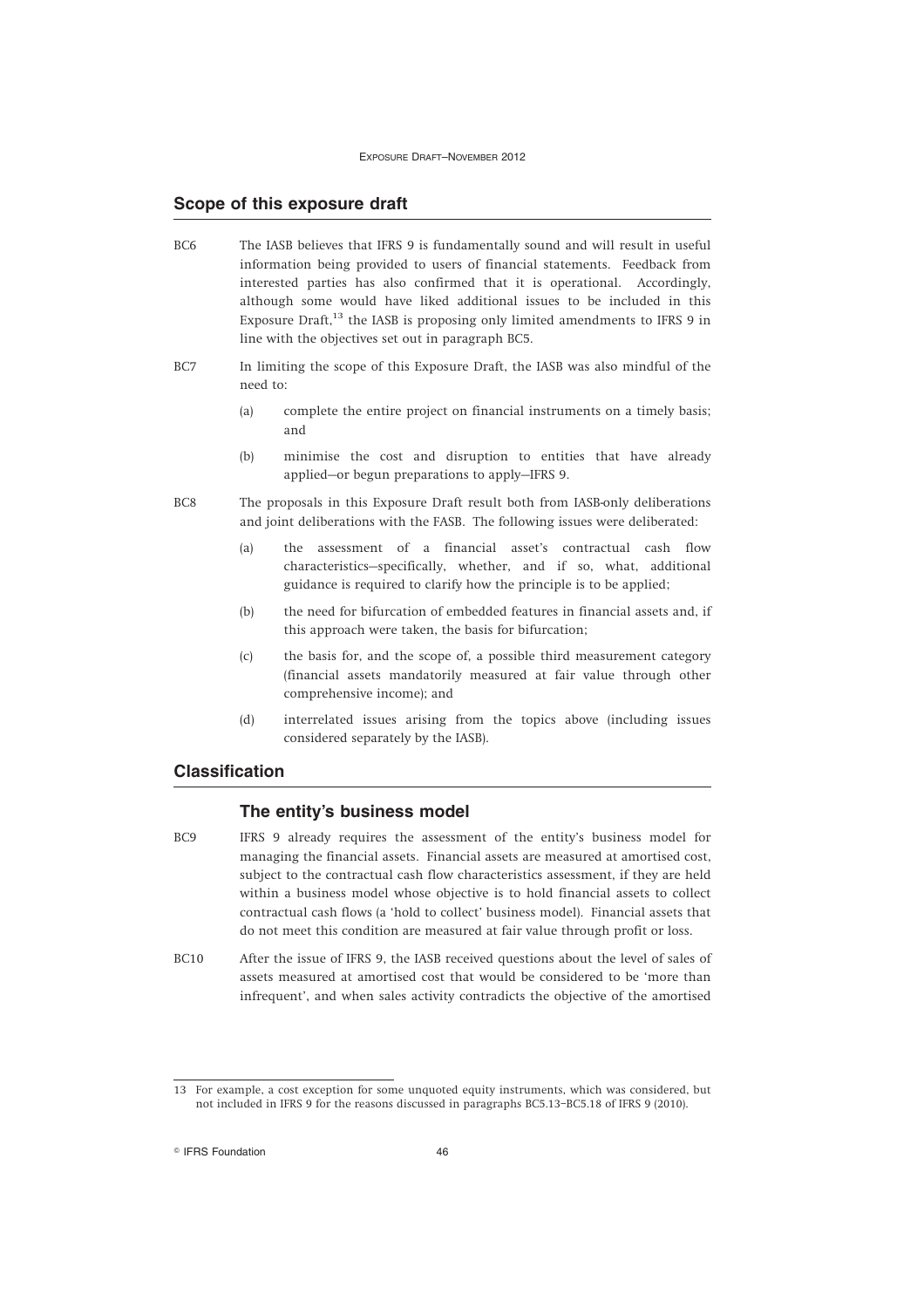cost measurement category.<sup>14</sup> Interested parties also indicated that significant judgement is involved when classifying some portfolios—notably so-called 'liquidity portfolios', which are portfolios of assets held by banks to satisfy their actual or potential liquidity needs, often in response to regulatory requirements— as being measured at amortised cost or fair value through profit or loss, and that there may be some inconsistency in the interpretation of whether the objective of a business model is to hold financial assets to collect contractual cash flows.

- BC11 In addition, the IASB received views from some interested parties about the need for a 'fair value through other comprehensive income' measurement category. These views mainly related to:
	- (a) whether measurement at fair value through profit or loss appropriately reflects the performance of financial assets that are managed both in order to collect contractual cash flows and for sale, so as to maximise a return from a combination of contractual cash flows and fair value gains. Some believed that the business model assessment results in classification outcomes that are too limited, ie an entity either holds assets to collect contractual cash flows, or it is required to measure the financial assets at fair value through profit or loss, and
	- (b) the potential accounting mismatch that may arise because of the interaction between accounting for financial assets in accordance with IFRS 9 and the accounting for insurance contracts liabilities under the Insurance Contracts project. In addition, unlike IFRS 9, under the FASB's tentative classification and measurement model<sup>15</sup> at the start of the joint deliberations, financial assets were measured at amortised cost, fair value through other comprehensive income or fair value through profit or loss.
- BC12 Accordingly, the IASB considered whether, depending on the contractual cash flows characteristics, financial assets should be mandatorily measured at fair value through other comprehensive income on the basis of the business model within which they are held and, if so, what the mechanics of this measurement category should be. The IASB and the FASB also considered the objective of the business models for measurement at amortised cost, fair value through other comprehensive income, and fair value through profit or loss. The boards also considered which measurement category should be residual.

<sup>14</sup> Paragraph B.4.1.3 of IFRS 9 states that if more than an infrequent number of sales are made out of a portfolio, the entity needs to assess whether, and if so, how, such sales are consistent with the objective of collecting contractual cash flows (and whether the portfolio would therefore be measured at amortised cost).

<sup>15</sup> One of the stated objectives of these proposals is to reduce key differences with the FASB's model. Consequently, depending on the context, references to the FASB's 'tentative classification and measurement model' may refer to their model (a) before the joint deliberations (because that affected the issues deliberated), (b) after the joint deliberations (to clarify whether the objective was achieved), or (c) both (if an aspect of their model did not change as a result of the joint deliberations).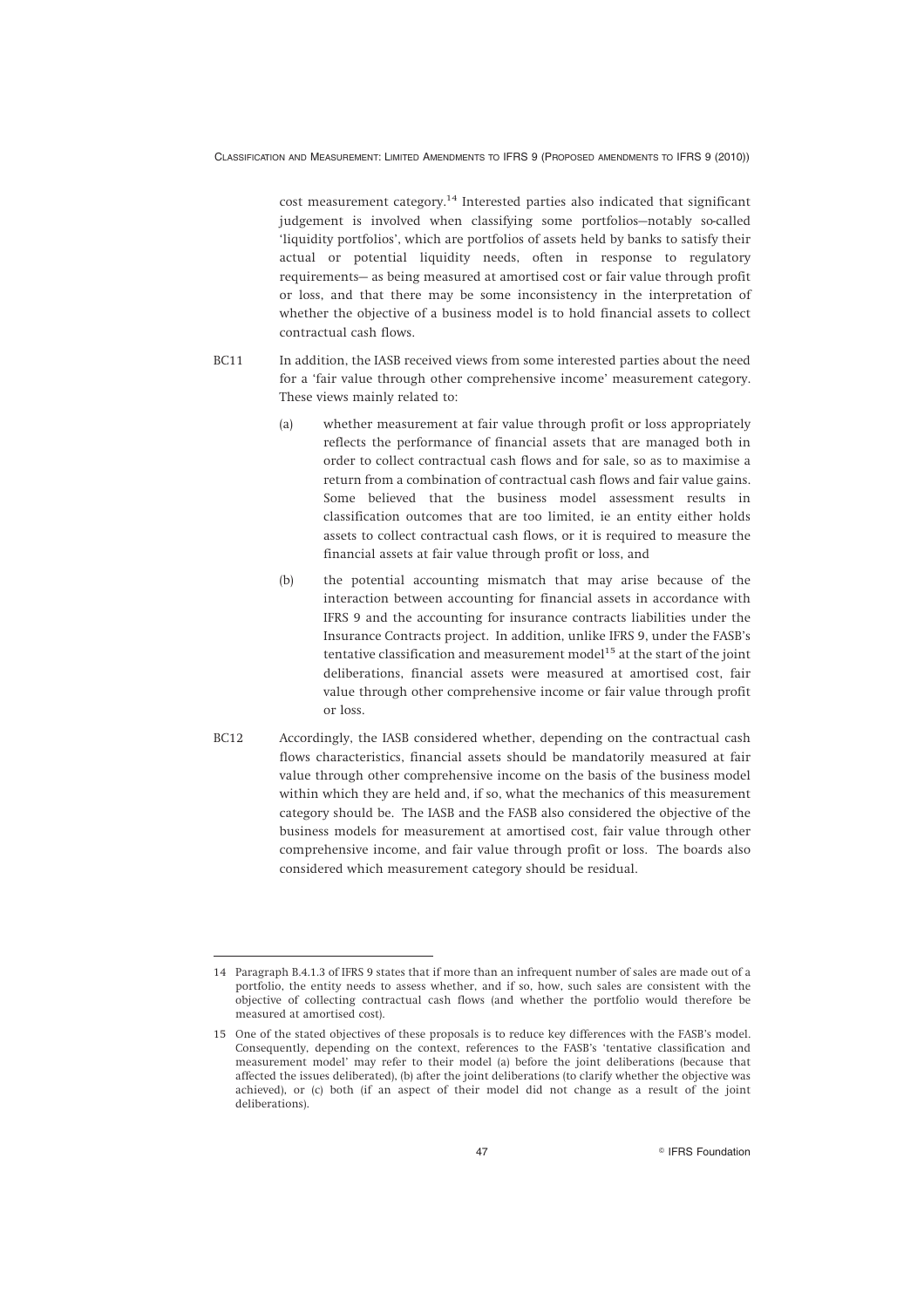#### **Amortised cost**

- BC13 The IASB noted that because of the questions raised and the different views in applying a 'hold to collect' business model in IFRS 9, it would be necessary to clarify the business model assessment irrespective of whether an additional business model was to be added to IFRS 9. Thus, the proposals on the business model assessment are not intended to merely accommodate an additional business model. In the proposed amendments to the application guidance, the IASB seeks to address some of the questions received about the business model assessment for the amortised cost measurement category. In particular, questions were raised about the interaction between the examples in paragraph B4.1.4 of IFRS 9 and the reference to selling activity in paragraph B4.1.3.
- BC14 The IASB reaffirmed the existing principle in IFRS 9 that, depending on the contractual cash flow characteristics, financial assets would be measured at amortised cost if the objective of the business model is to hold those assets to collect contractual cash flows. Furthermore, the IASB decided to provide additional application guidance on both the types of business activities and the frequency and nature of sales that would prohibit financial assets from being measured at amortised cost.
- BC15 In order to assess the business model, an entity needs to consider the frequency and significance of past sales and the reason for those sales, as well as expectations for the future. This is done to determine whether the cash flows from financial assets will arise from the collection of contractual cash flows or from sale. The IASB noted that the credit quality of financial assets is relevant to the entity's ability to collect contractual cash flows. Consequently, it is consistent with an objective of collecting contractual cash flows to sell a financial asset when concerns are raised about the collectability of those cash flows.
- BC16 The IASB also noted that it would expect sales out of the amortised cost measurement category to be less frequent than sales out of the other measurement categories in IFRS 9. In order to clarify the relevance (for example, the frequency, significance and the reason for the sales) of selling activity to the business model assessment, the IASB decided to provide additional application guidance to IFRS 9 and to remove some of the language that had appeared contradictory.

#### **Fair value through other comprehensive income**

- BC17 In this Exposure Draft, the IASB proposes to introduce a fair value through other comprehensive income measurement category for financial assets whose contractual cash flow characteristics are solely payments of principal and interest, and are managed within a defined business model. The IASB believes that this measurement category will:
	- (a) provide useful information for the financial assets classified in this measurement category, and address the feedback from those who have questioned the appropriate classification for those financial assets under IFRS 9;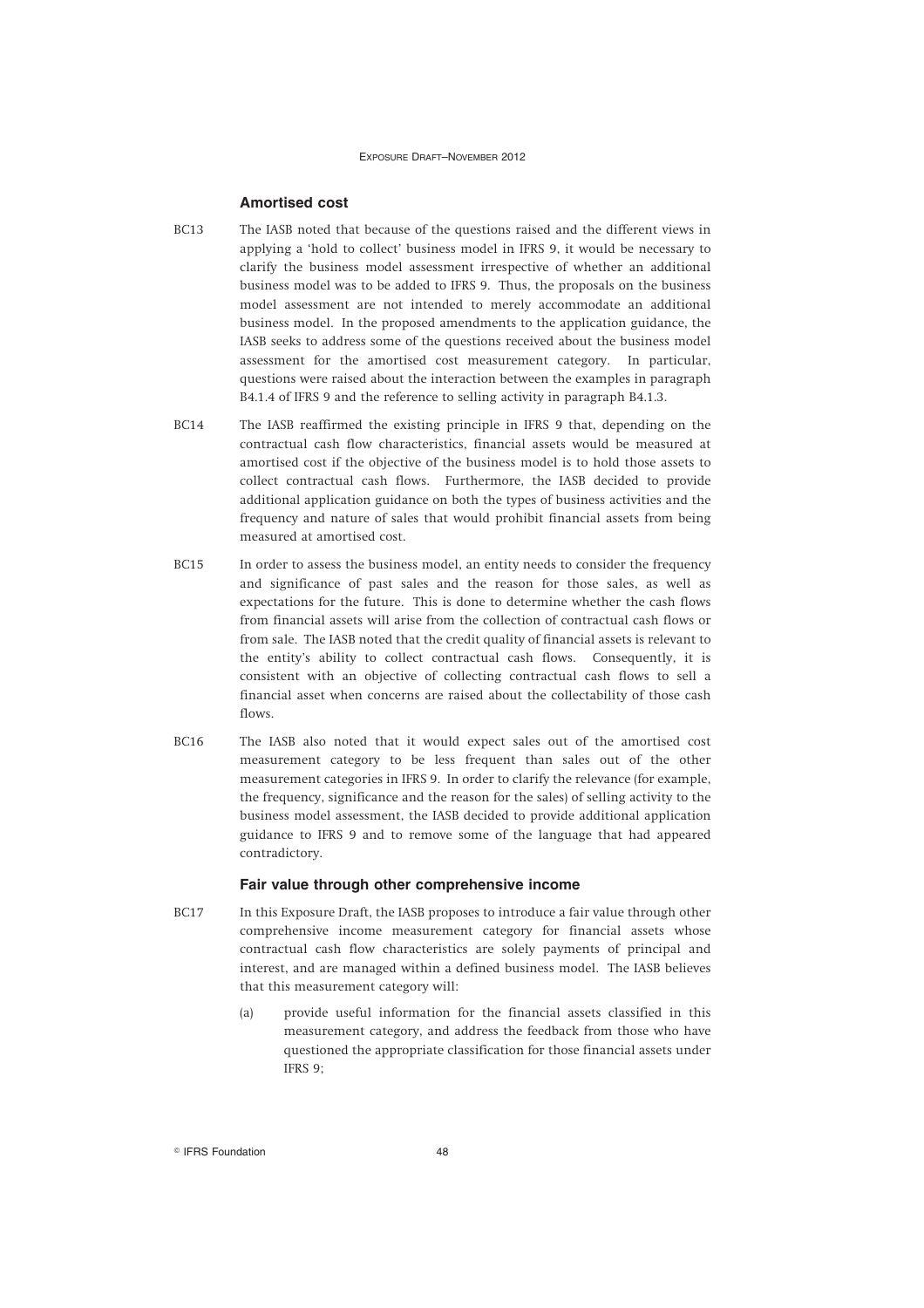- (b) address the interaction between the classification and measurement of financial assets and the accounting for insurance contracts liabilities; and
- (c) increase comparability with the FASB's tentative classification and measurement model.
- BC18 Prior to the joint deliberations, the FASB had already decided to include a fair value through other comprehensive income measurement category in their tentative classification and measurement model for financial assets. This difference would have resulted in many financial assets being classified differently under IFRS and US GAAP if the FASB were to finalise those proposals, because IFRS 9 currently has only two measurement categories for financial assets.
- BC19 The boards jointly decided to propose that financial assets should be mandatorily measured at fair value through other comprehensive income if, and only if, $16$  they:
	- (a) have contractual cash flow characteristics that give rise on specified dates to cash flows that are solely payments of principal and interest on the principal amount outstanding (paragraph BC46); and
	- (b) are managed within the relevant business model (described in the following paragraph).
- BC20 The boards decided to propose that if the entity's business model is to manage financial assets both to collect contractual cash flows and to sell, $17$  financial assets managed within that business model should be measured at fair value through other comprehensive income (depending on their contractual cash flows). The IASB noted that the introduction of the fair value through other comprehensive income measurement category will also address the feedback of those interested parties who have questioned the appropriate classification of financial assets held within a business model in which assets are managed both in order to collect contractual cash flows and for sale.<sup>18</sup>
- BC21 The IASB acknowledged that a third measurement category adds complexity to IFRS 9. However, the IASB believes that, for some financial assets, measurement at fair value through other comprehensive income would reflect their performance better than measurement at either amortised cost or fair value through profit or loss, and that the complexity would be justified by the usefulness of the information provided.
- BC22 For a business model in which financial assets are managed both in order to collect contractual cash flows and for sale, performance will be affected by both

<sup>16</sup> Subject to eligibility for, and election of, the fair value option (paragraph BC74).

<sup>17</sup> The business model assessment is made for a group of financial assets, and therefore an expectation to hold (some assets) and an expectation to sell (some assets) are not mutually exclusive.

<sup>18</sup> In contrast, the IASB is aware that other interested parties believe that the two-measurement-category classification approach in IFRS 9 results in an appropriate reflection of business models for managing financial assets. Some have stated this view within the context of interpreting a 'hold to collect' business model that is broader than the IASB intended (paragraphs BC13–BC16) and therefore might have a different view in the light of the clarifications to amortised cost.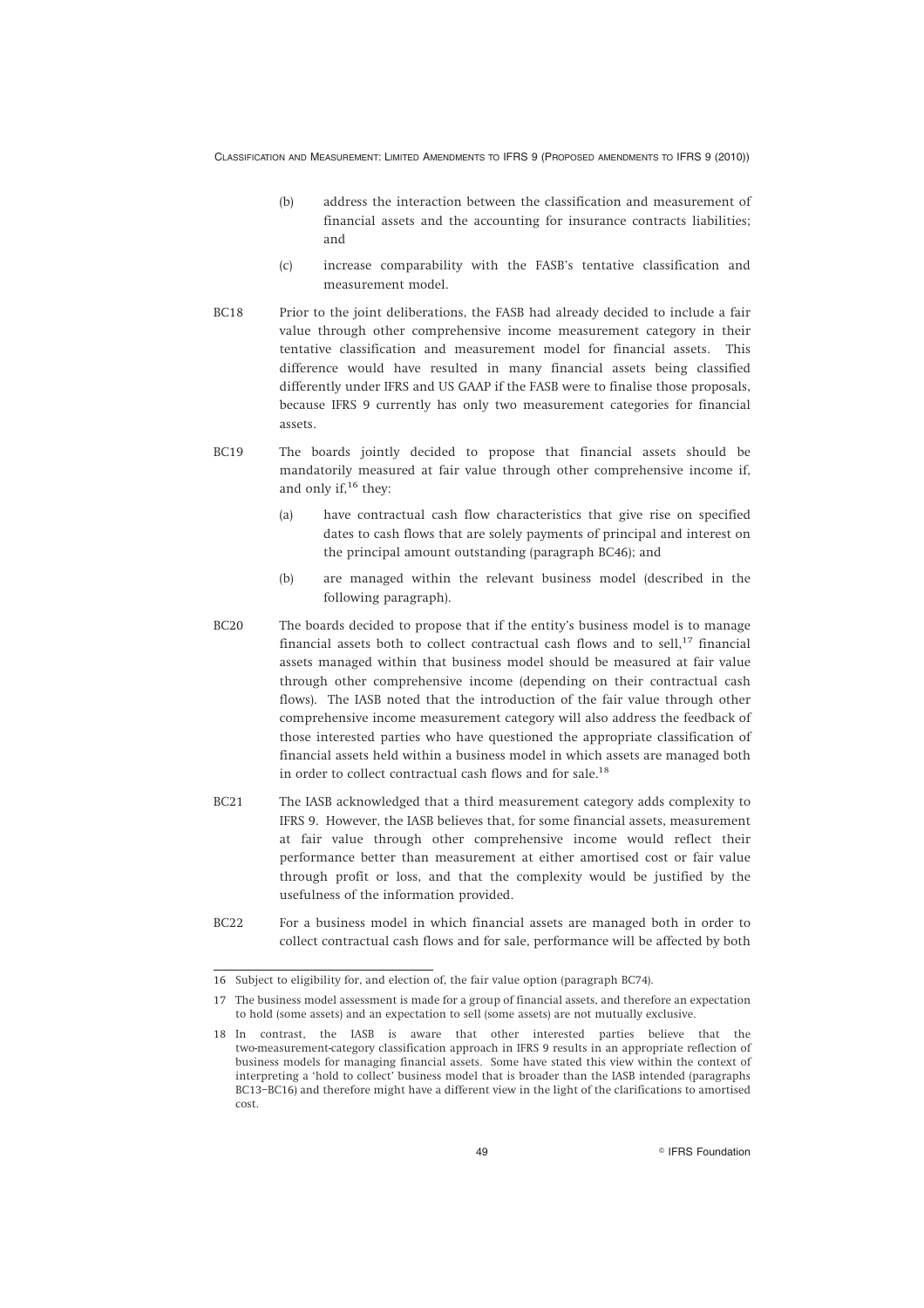contractual cash flows and the realisation of fair values. Amortised cost information reflects the decision to hold the assets to collect contractual cash flows unless, and until, they are sold in order to achieve the objective of the business model. Fair value information reflects the cash flows that would be realised if, and when, they were sold. The IASB therefore decided that the fair value through other comprehensive income measurement category should result in a fair value carrying amount in the statement of financial position and amortised cost information being provided in profit or loss. Accordingly, the IASB proposes that for financial assets mandatorily measured at fair value through other comprehensive income:

- (a) interest income should be recognised in profit or loss using the effective interest method that is already applied to financial assets measured at amortised cost in IFRS 9;
- (b) impairment should be recognised in profit or loss using the same credit impairment methodology as for financial assets measured at amortised cost; and
- (c) the cumulative fair value gain or loss recognised in other comprehensive income should be reclassified ('recycled') from equity to profit or loss as a reclassification adjustment when these financial assets are derecognised.
- BC23 The IASB noted that amortised cost information could not be provided in profit or loss without recycling the gains or losses previously accumulated in other comprehensive income to profit or loss upon derecognition of those financial assets, which is a key feature of the fair value through other comprehensive income measurement category. Even so, the IASB also acknowledged that the gains and losses accumulated in other comprehensive income are not recycled upon derecognition of either:
	- (a) equity instruments for which an entity makes an irrevocable election at initial recognition to present the fair value changes (other than dividend income) in other comprehensive income; or
	- (b) financial liabilities designated under the fair value option.
- BC24 However, the IASB noted that some of the reasons for not permitting the recycling of these gains or losses accumulated in other comprehensive income do not apply to the proposed fair value through other comprehensive income measurement category. Specifically:
	- (a) *Equity instruments:* paragraph BC5.25(b) of IFRS 9 discusses the reasons why fair value gains and losses are not recycled for equity instruments. In publishing this Exposure Draft, the IASB also noted that recycling accumulated fair value gains or losses would require an instrument to be assessed for impairment. The requirements for the impairment of equity instruments in IAS 39 were very subjective and were some of the most criticised accounting requirements during the financial crisis. Equity instruments are not subject to impairment in accordance with IFRS 9. In contrast to that, the IASB is proposing that financial assets mandatorily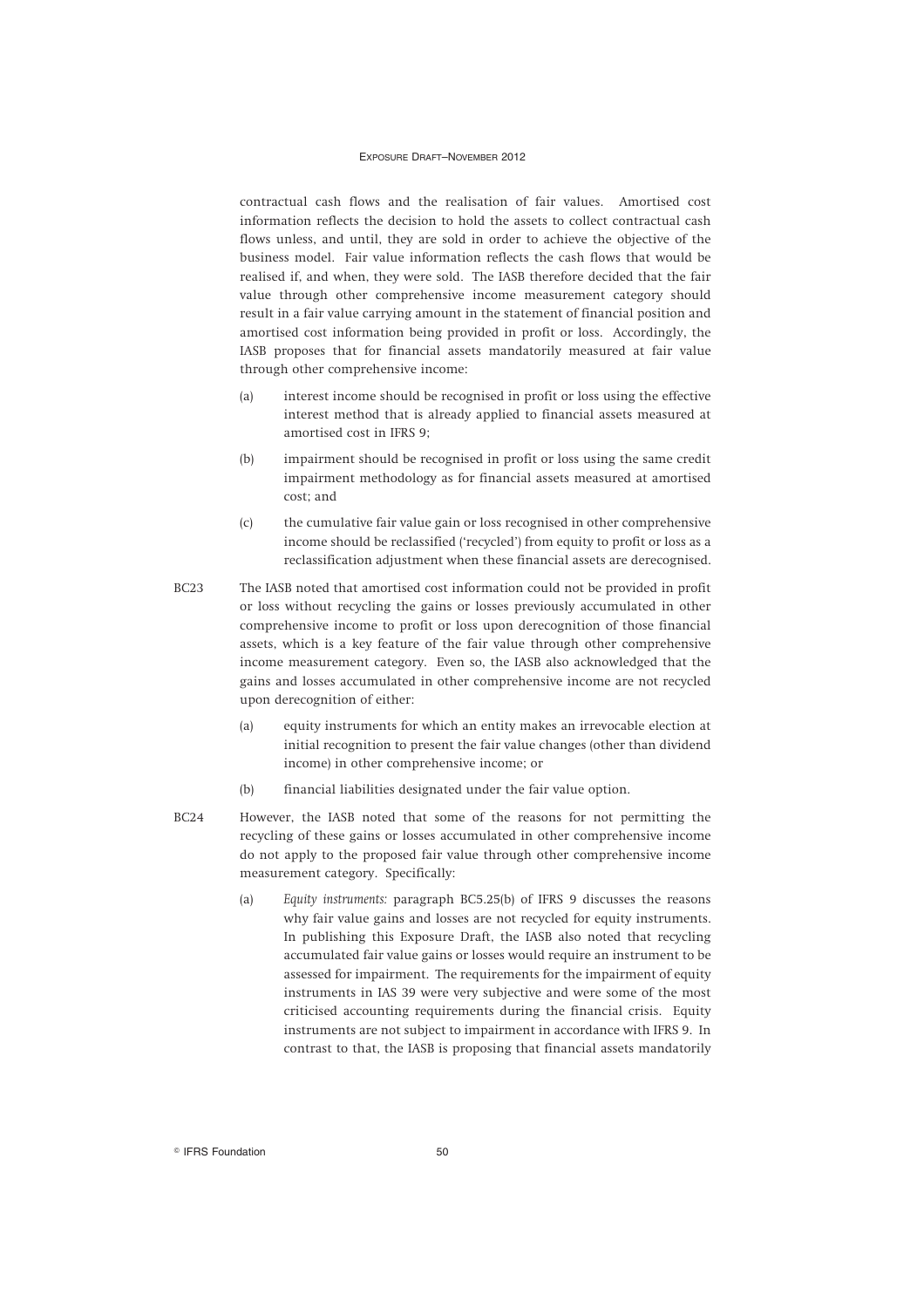measured at fair value through other comprehensive income should be subject to the same impairment approach as for financial assets measured at amortised cost.

- (b) *Financial liabilities designated under the fair value option:* paragraphs BC5.52–BC5.57 of IFRS 9 discuss the reasons why accumulated amounts attributable to own credit are not recycled for financial liabilities designated under the fair value option. One of the main reasons is that these financial liabilities are typically held to repay contractual amounts and thus the cumulative effect of changes in own credit risk naturally unwinds to zero at maturity. In contrast, the proposed business model for financial assets mandatorily measured at fair value through other comprehensive income is one in which some financial assets are sold prior to maturity, and therefore the fair value gains and losses recognised in other comprehensive income would not naturally unwind at maturity.
- BC25 In addition, requiring recycling for financial assets mandatorily measured at fair value through other comprehensive income would be consistent with the FASB's tentative classification and measurement model and thus would achieve the objective of reducing key differences between the boards' classification and measurement models for financial instruments.
- BC26 The IASB proposes that, consistent with providing amortised cost information in profit or loss, for the purpose of recognising foreign exchange gains and losses under IAS 21 *The Effects of Changes in Foreign Exchange Rates*, a financial asset measured at fair value through other comprehensive income should be treated as if it was measured at amortised cost in the foreign currency. Consequently, exchange differences resulting from changes in the amortised cost basis (ie interest income calculated using the effective interest method and impairment) should be recognised in profit or loss, with all other exchange differences being recognised in other comprehensive income (like other fair value changes).
- BC27 In ED/2009/7 *Financial Instruments: Classification and Measurement* (the '2009 Exposure Draft'), the IASB proposed that financial assets that had basic loan features and were managed on a contractual yield basis would be measured at amortised cost, and all other financial assets would be measured at fair value through profit or loss. As part of the 2009 Exposure Draft, the IASB also solicited feedback on an alternative approach whereby financial assets would have been required to be measured at amortised cost if, and only if, they met the criteria for measurement at amortised cost that were in the 2009 Exposure Draft, **and** met the definition of loans and receivables in IAS 39. All other financial assets would have been measured at fair value in the statement of financial position, with changes in recognised value determined on an amortised cost basis in profit or loss (including impairment in accordance with IAS 39), and other fair value changes presented in other comprehensive income and not recycled to profit or loss.
- BC28 The IASB rejected the alternative approach for the reasons discussed in paragraph BC4.43 of IFRS 9, and IFRS 9 did not require any fair value changes to be presented in other comprehensive income for financial assets (unless the presentation alternative was elected for an equity instrument at initial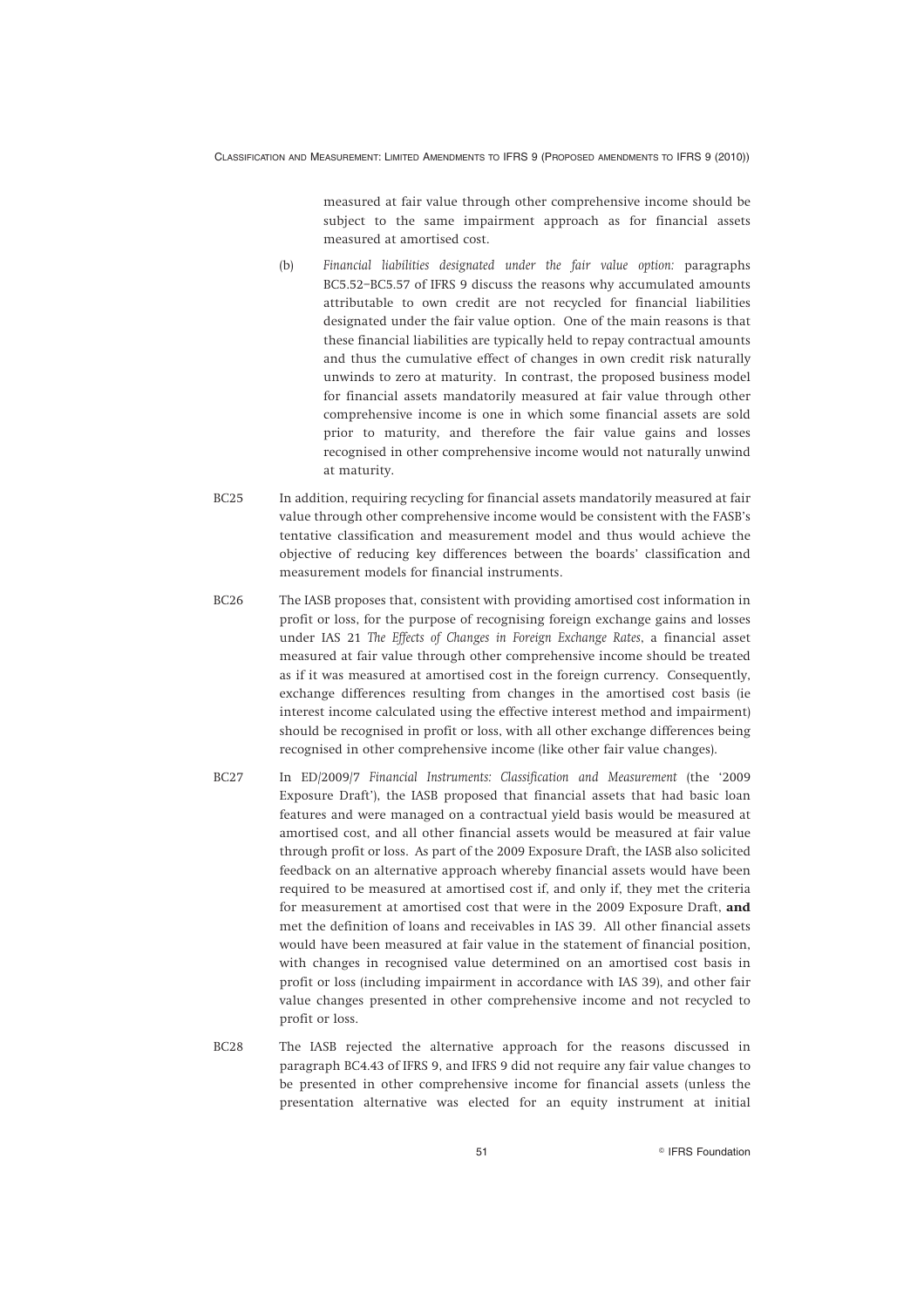recognition). However, the fair value through other comprehensive income measurement category in this Exposure Draft is different from the alternative approach in the 2009 Exposure Draft, because:

- (a) The alternative approach would have resulted in measurement at fair value through other comprehensive income as a residual classification for financial assets that did not meet both the definition of loans and receivables in IAS 39 and criteria for measurement at amortised cost in the 2009 Exposure Draft. In contrast, this Exposure Draft would define the criteria for measurement at fair value through other comprehensive income and require this measurement only for those financial assets for which it provides useful information.
- (b) In addition, recycling upon derecognition would have been prohibited under the alternative approach in the 2009 Exposure Draft, and consequently that approach would not have resulted in amortised cost information being provided in profit or loss for financial assets mandatorily measured at fair value through other comprehensive income. In accordance with this Exposure Draft, recycling upon derecognition is required for financial assets mandatorily measured at fair value through other comprehensive income, just as for financial assets measured at amortised cost.
- BC29 In addition to providing useful information as described in the preceding paragraphs, the introduction of a fair value through other comprehensive income measurement category may improve consistency between the classification and measurement of financial assets and insurance contracts liabilities. This is because, according to the tentative decisions in the Insurance Contracts project, changes in insurance contracts liabilities attributable to changes in the discount rate will be presented in other comprehensive income. When the insurer holds financial assets measured at fair value through other comprehensive income, changes in both the fair value of the financial assets that the insurer holds (other than interest calculated using the effective interest method and impairment) and in the value of the insurer's insurance contract liabilities arising from the effect of changes in the discount rate would be presented in other comprehensive income.
- BC30 Similar to concerns that were raised with the alternative approach in the 2009 Exposure Draft, interested parties have raised concerns that the introduction of the fair value through other comprehensive income measurement category would increase the use of fair value relative to IFRS 9. However, the IASB notes that it did not seek to increase or reduce the use of fair value measurement. Rather it sought to ensure that relevant information is provided. In addition, the IASB noted that in some cases financial assets that would have been measured at fair value through profit or loss could be measured at fair value through other comprehensive income as a result of the proposals. Thus, in these cases there would not be an increase in the use of fair value.

#### **Fair value through profit or loss**

BC31 In IFRS 9, there are only two measurement categories, and the fair value through profit or loss measurement category is residual. This Exposure Draft proposes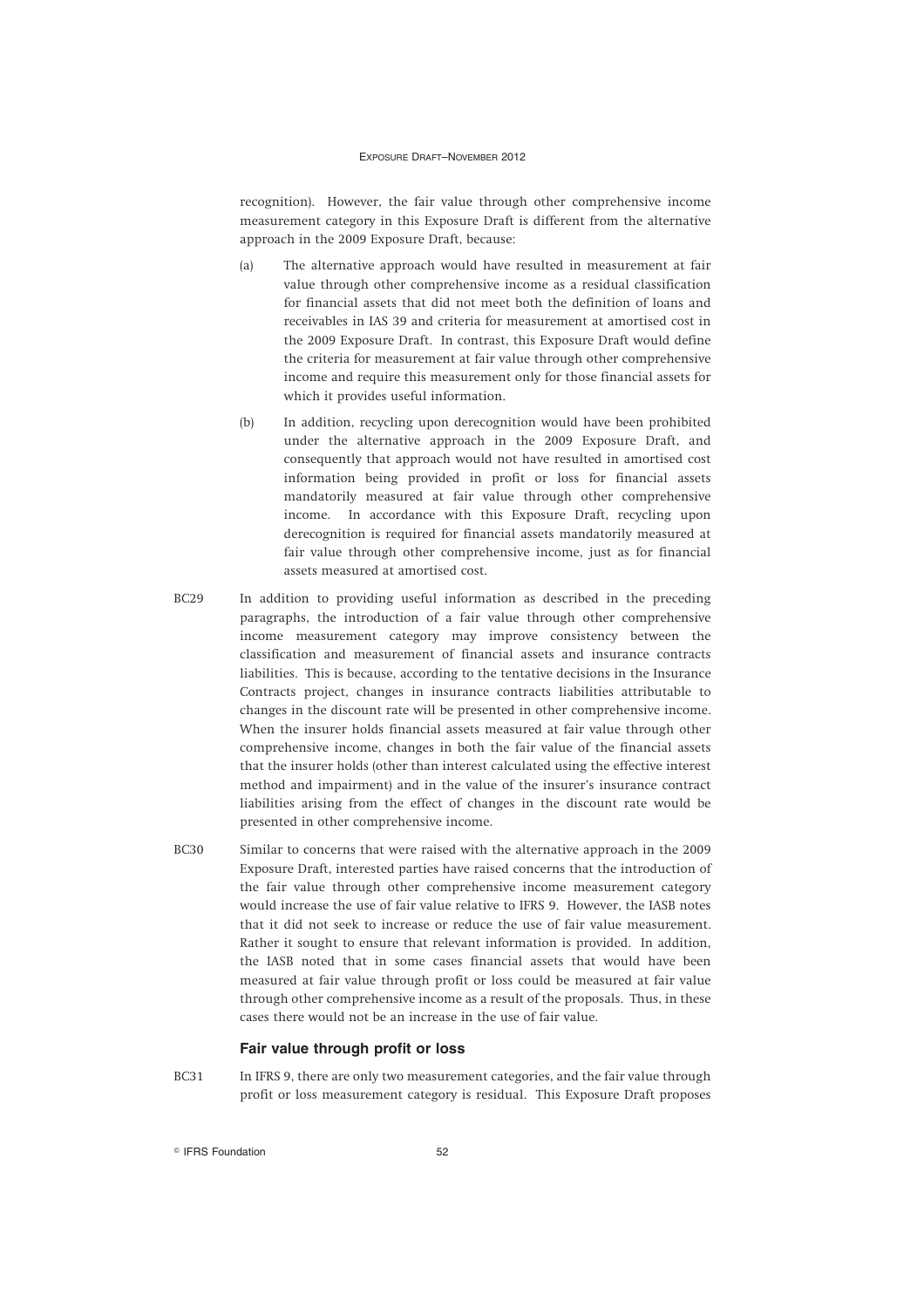the addition of a fair value through other comprehensive income measurement category, and the IASB considered whether fair value through profit or loss should remain the residual measurement category. The IASB considered that there may be some benefits in making the fair value through other comprehensive income measurement category residual, because a clear distinction could be made in the description of amortised cost and the description of fair value through profit or loss.

- BC32 However, the IASB noted that the residual measurement category should provide useful information for all of the instruments classified in that measurement category. Amortised cost information is provided in profit or loss for both the amortised cost and the fair value through other comprehensive income measurement categories. This information is only relevant for particular business models and for instruments with particular cash flow characteristics. As a result, neither of these two measurement categories would be useful as a residual measurement category.
- BC33 Consequently, the IASB reaffirmed the existing requirement in IFRS 9—that the fair value through profit or loss measurement category is the residual measurement category. As was already the case in IFRS 9, the IASB confirmed that financial assets held for trading and those managed on a fair value basis should be measured at fair value through profit or loss.

#### **Alternative approaches to the business model assessment**

- BC34 In the deliberations leading to the publication of this Exposure Draft, the boards jointly considered alternative approaches to the business model assessment for all of the measurement categories. These alternatives were considered within the context of the amortised cost measurement category, but would have had implications for the other measurement categories.
- BC35 The main alternative approach considered was a business-activity based approach similar to the FASB's tentative approach prior to the joint deliberations. In summary, the business activities under this alternative would have included lending (amortised cost), investing (fair value through other comprehensive income), and trading or held for sale (fair value through profit or loss). A lending business activity criterion would have required the entity to have, in addition to holding the financial assets to collect the contractual cash flows, the ability to negotiate any potential adjustments to contractual cash flows with the counterparty in the event of a potential credit loss. In the IASB's view, requiring entities to have the ability to negotiate the terms with the counterparty might have been unduly costly and complex to apply and might have resulted in different classification of lending activities simply because of the different legal frameworks in different jurisdictions. In addition, the nature of the financial asset would have had an effect on its classification—for example, widely-held bonds would typically have failed to meet the criteria due to the inability to renegotiate the terms on a bilateral basis. The IASB continued to support an approach that would allow financial assets that are held with the objective of collecting contractual cash flows to be measured at amortised cost.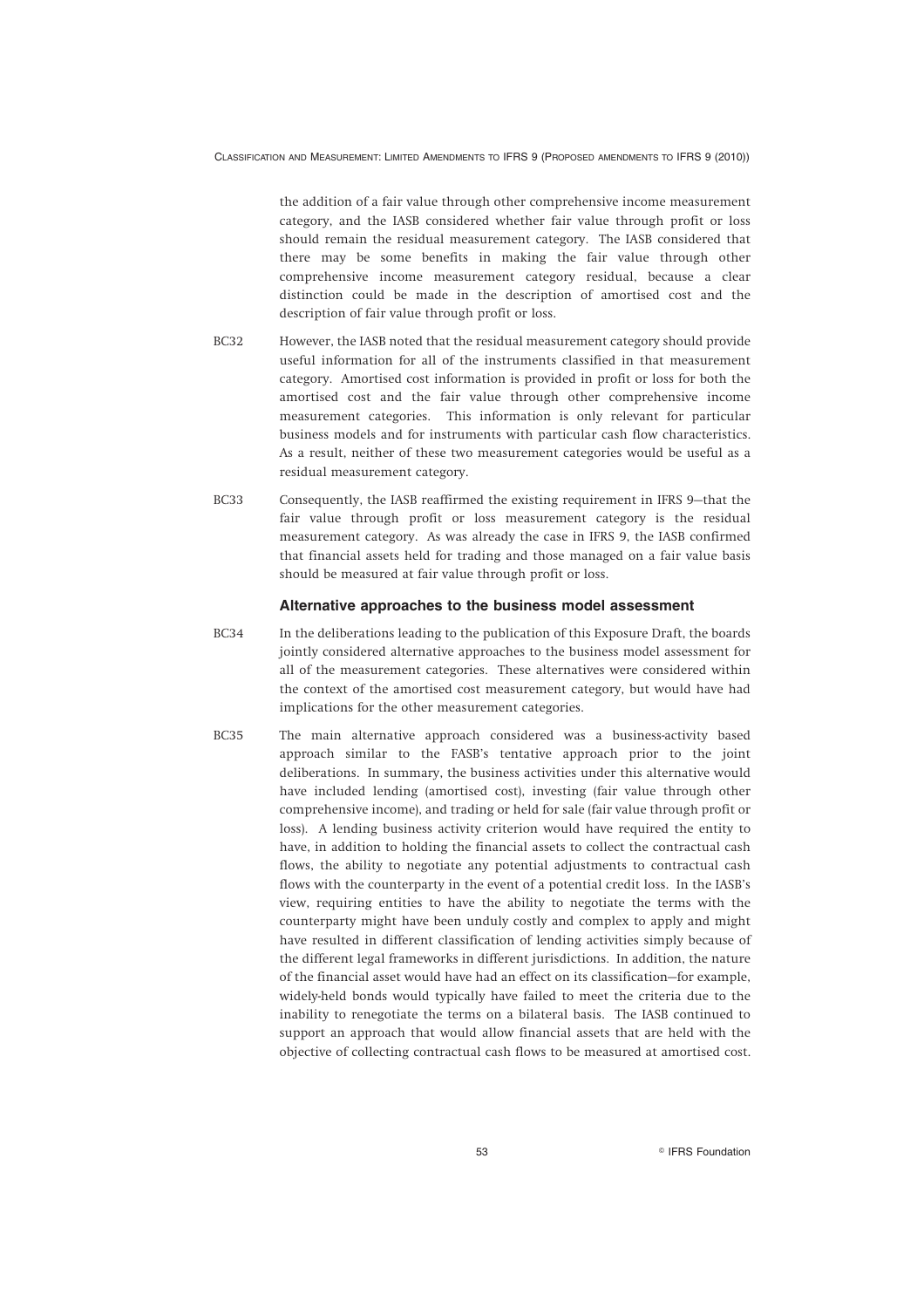In the IASB's view, because the anticipated future cash flows for widely-held bonds are the contractual cash flows in some cases, measurement at amortised cost is appropriate in such cases.

BC36 For the reasons described in paragraphs BC4.15–BC4.21 of IFRS 9, the IASB reaffirmed the principle in IFRS 9 for the amortised cost measurement category, and the business model approach in IFRS 9 generally.

### **Contractual cash flow characteristics of financial assets**

- BC37 Contractual cash flow characteristics of financial assets. In accordance with IFRS 9, subject to the business model assessment, a financial asset is measured at amortised cost if its contractual terms give rise on specified dates to cash flows that are solely payments of principal and interest on the principal amount outstanding. Interest is consideration for the time value of money and for the credit risk associated with the principal amount outstanding during a particular period of time. As noted in BC4.7 of IFRS 9, amortised cost information is relevant and useful in assessing an entity's likely cash flows for particular types of financial assets in particular circumstances (in other words, for financial assets with simple cash flows, depending on the business model). The contractual cash flow characteristics assessment also identifies instruments to which the effective interest method can be appropriately applied—this method simply allocates interest over the life of the instrument and is only suitable for instruments with cash flows that only represent principal and interest.
- BC38 This approach was supported by interested parties and generally found to be operational. However, the IASB received some application questions subsequent to publication of IFRS 9.
- BC39 The boards noted that although the assessment of the contractual cash flow characteristics differed between IFRS 9 and the FASB's tentative classification and measurement model (before the joint deliberations), the underlying objective was similar—that is, to identify simple debt instruments that could be eligible for a measurement category other than fair value through profit or loss.
- BC40 Accordingly, the IASB decided to re-affirm the principle in IFRS 9 in this Exposure Draft. However, the IASB also decided to propose a minor amendment to the application guidance in IFRS 9 to clarify how the principle should be applied to particular instruments to address the questions that had been received.
- BC41 The IASB noted that in some cases the economic relationship between principal and the consideration for the time value of money and the credit risk in a financial asset may be modified. The particular examples considered were when a financial asset contains leverage or an interest rate that is reset or resettable where the frequency of the reset does not match the tenor of the interest rate (an interest rate mismatch). Some had asked whether contractual cash flows could be considered to be solely principal and interest as long as the structure of the economic relationship between principal and interest was consistent with market norms in a particular market. The IASB noted that some market norms may not be consistent with the economic concept of the time value of money.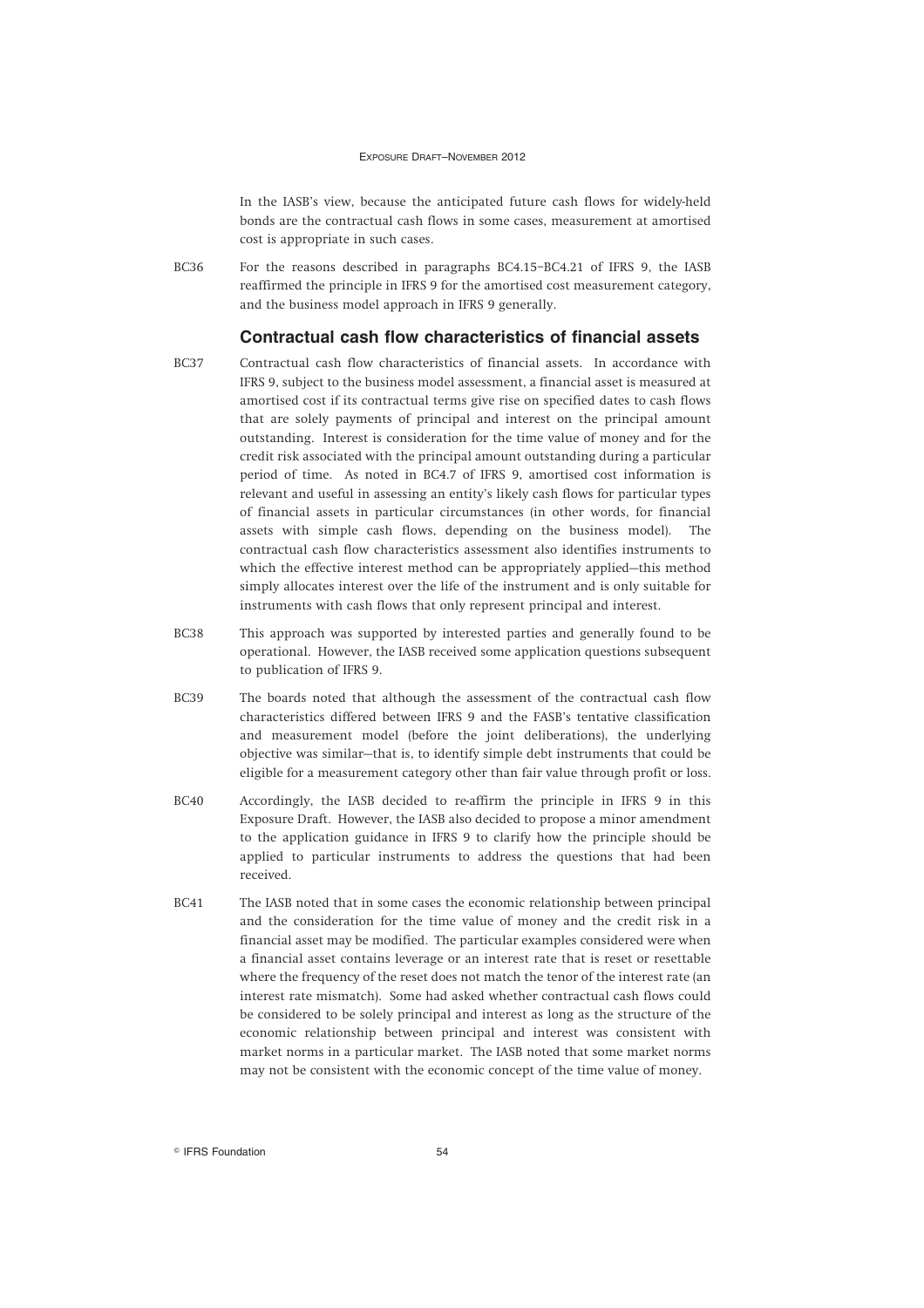- BC42 Nonetheless, the IASB acknowledged that it did not always intend for financial assets to be measured at fair value through profit or loss due to the existence of a modified relationship between principal and the consideration for the time value of money and the credit risk. However, it was brought to the IASB's attention that some had interpreted the existing application guidance in IFRS 9 very strictly and concluded that any modification in the economic relationship between the principal and the consideration for the time value of money and the credit risk resulted in the financial asset being measured at fair value through profit or loss.
- BC43 Accordingly, the IASB decided to propose clarifying that a financial asset only contains contractual cash flows that are payments of principal and the consideration for the time value of money and for the credit risk. However, because the relationship between them is modified due to an interest rate mismatch feature or leverage ('modified economic relationship') an entity needs to assess the significance of that modification to conclude whether the financial asset's cash flows are consistent with the notion of solely principal and interest.
- BC44 While developing the proposed clarification, the IASB received feedback about interest rates in regulated environments that modify the economic relationship between principal and the consideration for the time value of money and the credit risk in financial instruments. It was noted that in such environments the base interest rates are established and reset by a central authority, and the base interest rates may not be reset in a manner that reflects the reset period. Furthermore, in such environments there may not be any financial instruments available that are priced on a different basis. Some concerns were raised about how to determine whether the cash flows on such instruments would be considered to satisfy the contractual cash flow characteristics assessment and whether the proposed notion of a modified economic relationship was operational and appropriate in such environments. The IASB noted that it would gather further feedback during and after the comment period on whether the clarifications proposed in this Exposure Draft would appropriately address any concerns related to interest rates in regulated environments.
- BC45 The IASB considered whether additional disclosure requirements should be introduced in the light of the proposed clarification to the assessment of the contractual cash flow characteristics. The IASB noted that if the judgements made in assessing the contractual cash flow characteristics are significant and have a significant effect on the amounts recognised in the financial statements, regardless of whether the economic relationship is modified, disclosure of that fact would be required by paragraph 122 of IAS 1 *Presentation of Financial Statements*. The IASB noted that this disclosure might be required, for example, in cases where large volumes of products are issued with a modified economic relationship. The IASB decided to reinforce the general requirement in paragraph 122 of IAS 1 by adding the assessment of the contractual cash flow characteristics of financial assets to the existing list of examples in paragraph 123 of IAS 1.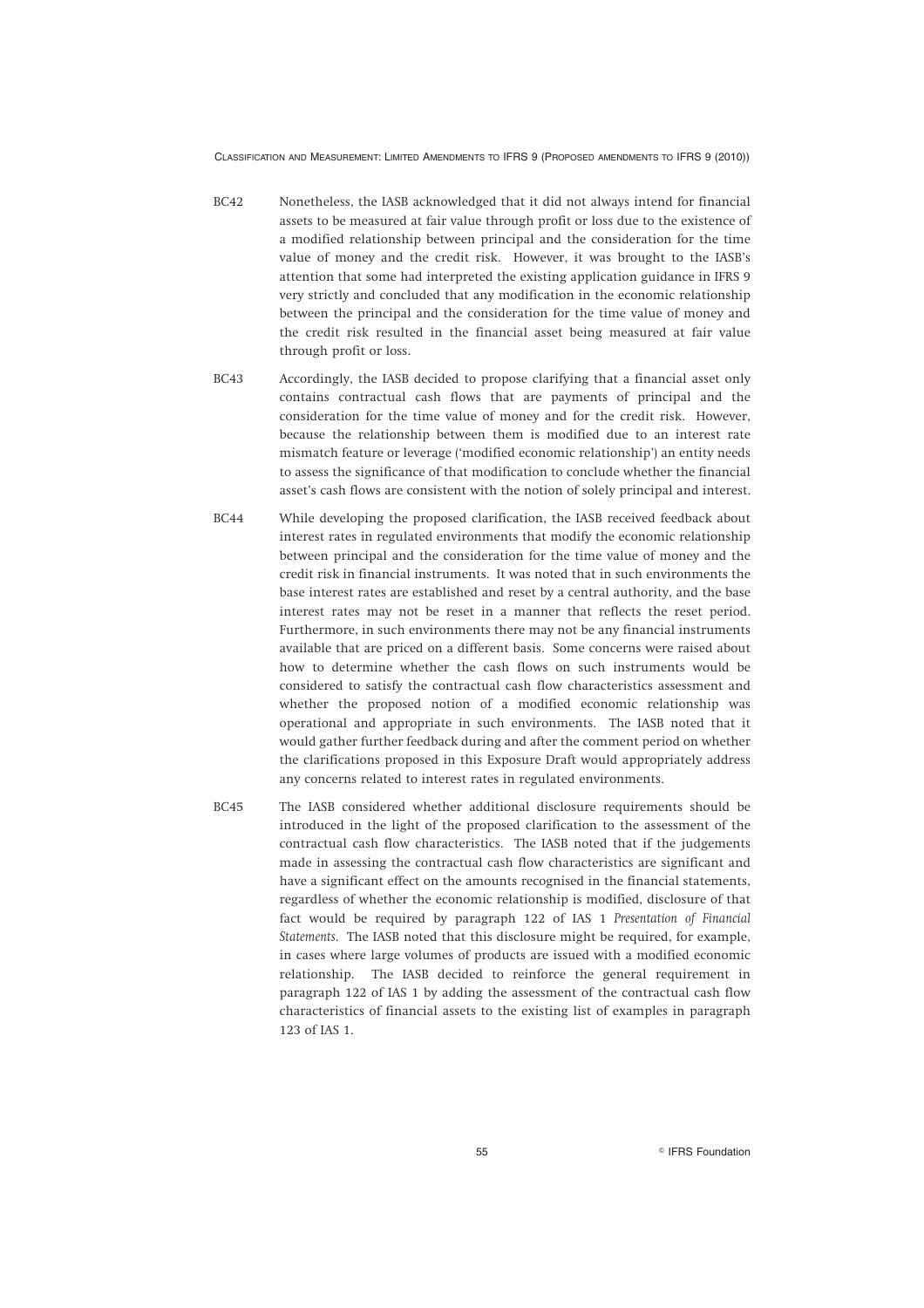## **Contractual cash flow characteristics of financial assets mandatorily measured at fair value through other comprehensive income**

BC46 As discussed in paragraphs BC17–BC30, the IASB decided to add a fair value through other comprehensive income measurement category to IFRS 9, and that, subject to the assessment of the business model, a financial asset will be mandatorily measured at fair value through other comprehensive income if, and only if, its contractual cash flows are solely payments of principal and interest. Some interested parties expressed the view that entities should be permitted to classify financial assets in the fair value through other comprehensive income measurement category even if the assets' contractual cash flows are not solely payments of principal and interest, for example, if they contain features such as an equity or commodity link. The IASB believes, however, that it would not be appropriate to classify such instruments in the fair value through other comprehensive income measurement category. The main reason for this decision was that the fair value through other comprehensive income measurement category provides amortised cost information in profit or loss and consequently the same considerations for requiring the contractual cash flow characteristics assessment would apply to this measurement category as those that apply to the amortised cost measurement category. In particular, paragraph BC4.23 of IFRS 9 explains that the effective interest method is not an appropriate method to allocate cash flows that are not principal or interest on the principal amount outstanding. In addition, to do otherwise would be to ignore the assessment of some assets' contractual cash flow characteristics. This would be inconsistent with the classification and measurement model for financial assets. It would also require significant changes to IFRS 9, which would go beyond the scope of the limited amendments, and would not minimise the extent of the proposed changes as desired by the IASB given the time and effort already invested by some entities in implementing IFRS 9.

#### **Investments in contractually linked instruments (tranches)**

- BC47 In accordance with IFRS 9, investments in contractually linked instruments (tranches) may have contractual cash flows that are solely payments of principal and interest if (in summary):
	- (a) the contractual cash flows of the tranche give rise to cash flows that are solely payments of principal and interest on the principal amount outstanding;
	- (b) the underlying pool of financial assets has cash flows that are solely principal and interest, or they reduce cash flow variability; and
	- (c) the tranche being assessed does not have greater exposure to credit risk than the exposure of the underlying assets.<sup>19</sup>
- BC48 As a result of these specific criteria in IFRS 9 related to tranches, the IASB received questions about whether a tranche could have contractual cash flows that are solely payments of principal and interest if the tranche is prepayable

<sup>19</sup> Paragraphs B4.1.20–B4.1.26 and BC4.26–BC4.36 of IFRS 9 provide additional detail.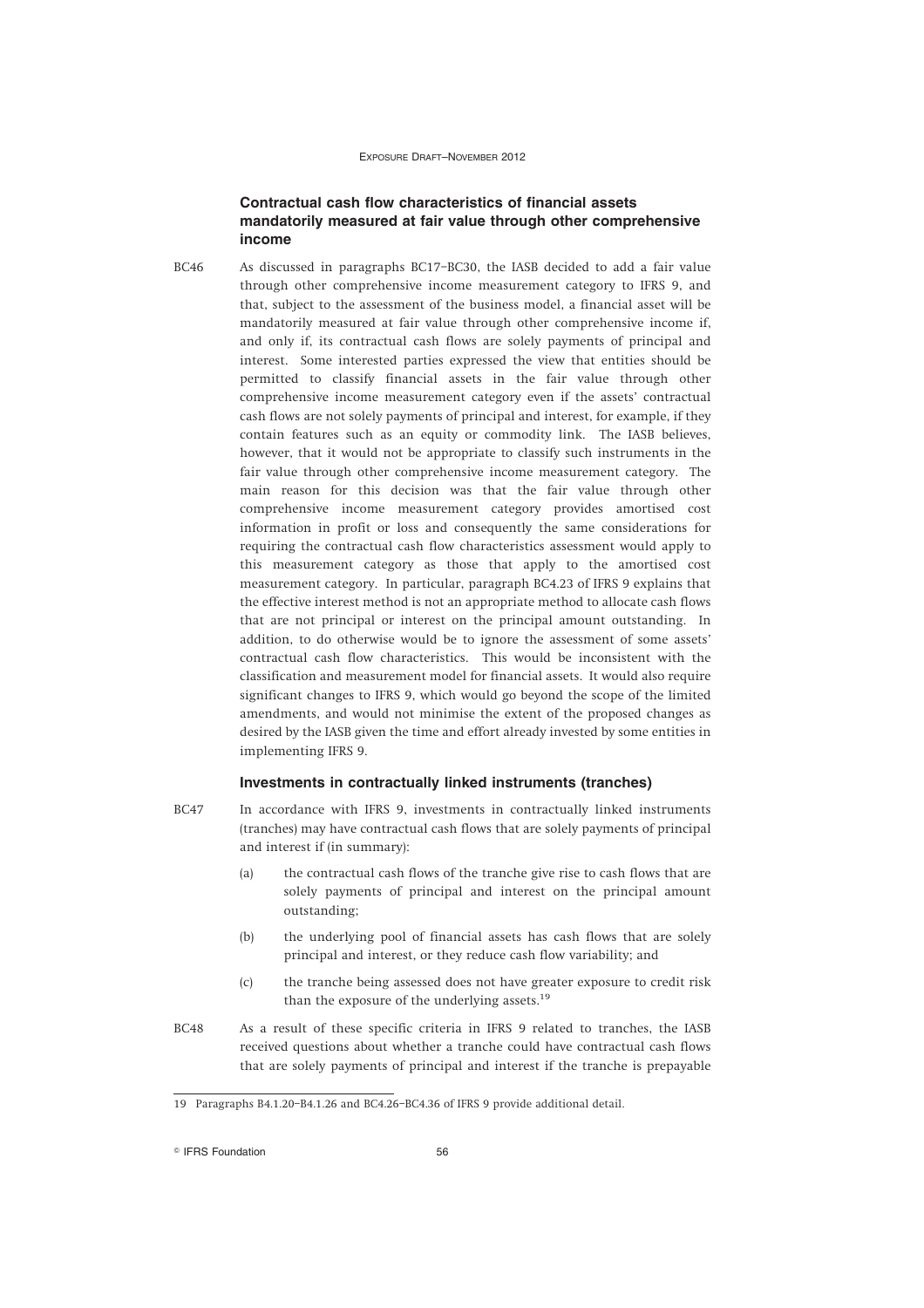contingent upon a prepayment occurring in the underlying pool of assets. The IASB noted that a key principle underlying the contractual cash flow provisions for contractually linked instruments was that an entity should not be disadvantaged simply by holding an asset indirectly if the underlying asset has cash flows that are solely principal and interest and the holding is not subject to more-than-insignificant leverage or a concentration of credit risk relative to the underlying assets. Accordingly, the IASB clarified that a tranche may have contractual cash flows that are solely payments of principal and interest even if:

- (a) the tranche is prepayable contingent on a prepayment occurring in the underlying pool. Because the underlying assets must have contractual cash flows that are solely principal and interest, by definition any prepayment features in the underlying assets must be consistent with solely principal and interest.
- (b) financial assets in the underlying pool are collateralised by assets that do not meet the qualifying conditions for measurement at amortised cost. In such cases, the possibility that the pool may contain the collateral in the future should be disregarded unless the instrument was acquired with the intention of controlling the collateral. This is consistent with the manner in which collateral underlying financial assets is considered more generally for classification purposes, ie that a financial asset that is collateralised can still have payments that consist solely of principal and interest.

#### **Bifurcation of embedded features**

- BC49 In accordance with IFRS 9, financial assets are not assessed for bifurcation. Instead, financial assets are classified in their entirety on the basis of their contractual cash flow characteristics (and the business model). However, IFRS 9 retains the bifurcation requirements in IAS 39 for financial liabilities.
- BC50 After the issue of IFRS 9, some interested parties continued to express support for the IASB's approach to bifurcation in IFRS 9.
- BC51 Others expressed the view that bifurcation should be reintroduced for financial assets. Much of this feedback was similar to some that was received in developing IFRS 9 (paragraph BC4.88 of IFRS 9). They cited reasons why bifurcation is needed for financial assets, including:
	- (a) components of some financial assets are managed separately, so bifurcation may provide more relevant information to users of financial statements;
	- (b) a relatively insignificant feature could result in a financial asset being measured at fair value through profit or loss in its entirety; and
	- (c) symmetry in bifurcating financial assets and financial liabilities is of primary importance. Consequently, because the IASB retained bifurcation for financial liabilities, financial assets should also be bifurcated.
- BC52 In addition, some took the view that IFRS 9 inappropriately classified some financial assets at fair value through profit or loss (including financial assets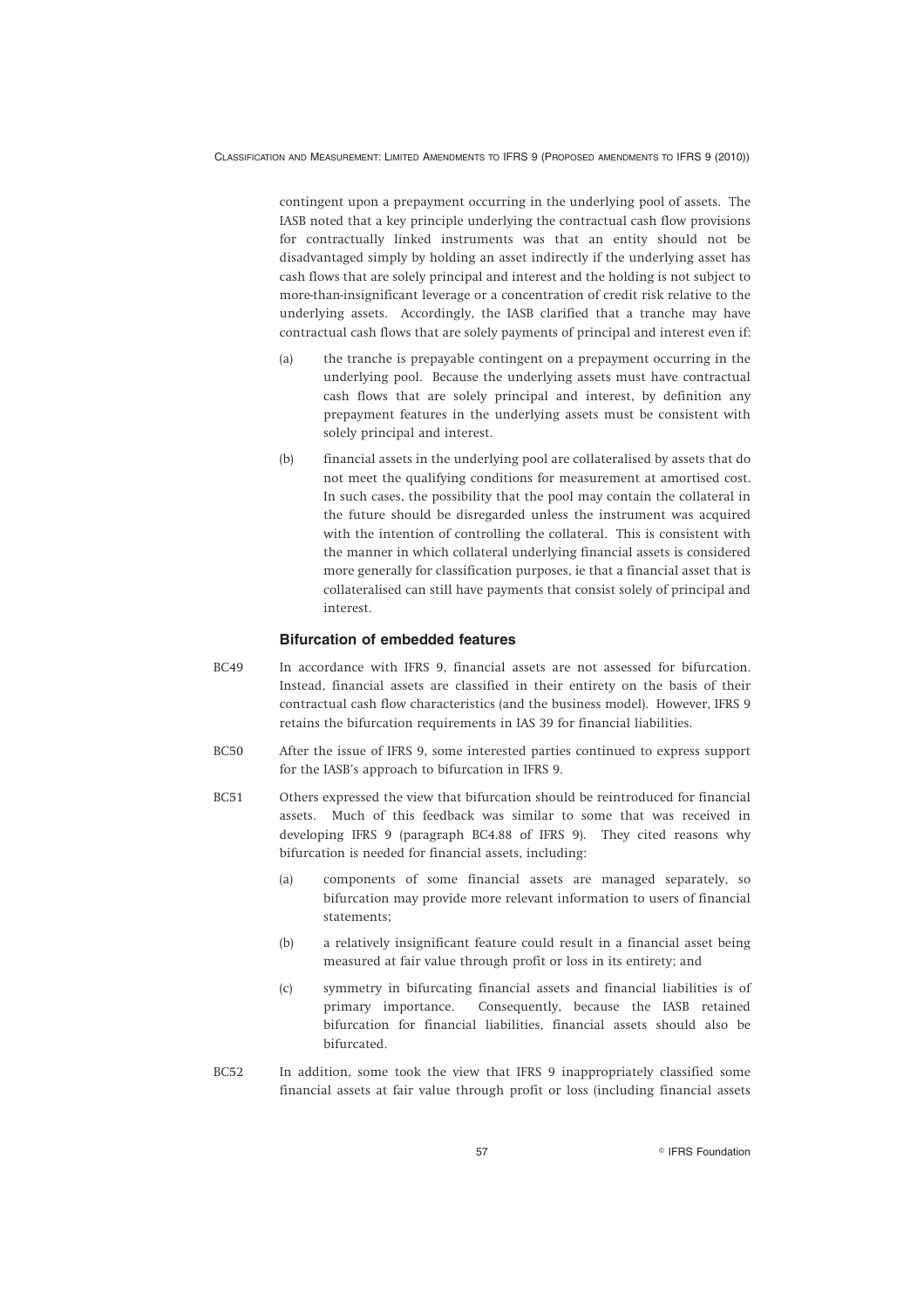with interest rate mismatches and/or leverage) and believed that bifurcation would improve the classification of those assets. The IASB believes that the questions about the application of the contractual cash flow characteristics assessment for some financial assets with interest rate mismatches and/or leverage could be resolved by clarifying the application guidance on the cash flow characteristics as described in paragraph BC42–BC43.

- BC53 The boards jointly considered whether bifurcation should be pursued for both, or either, financial assets and financial liabilities and, if so, what the basis for bifurcation should be. In the joint deliberations, three approaches to bifurcation were considered:
	- (a) no bifurcation;
	- (b) 'closely-related' bifurcation (ie bifurcation using the 'closely related' bifurcation criteria that were contained in IAS 39 and were retained for financial liabilities in IFRS 9); and
	- (c) 'principal-and-interest' bifurcation.

In assessing these approaches, the boards considered whether they were appropriate for both, or either, financial assets and financial liabilities. For the reasons described in the following paragraphs and consistent with the existing requirements in IFRS 9 for the IASB, the boards jointly decided upon a no-bifurcation approach for financial assets, and to retain their respective existing closely-related bifurcation approaches for financial liabilities. For the IASB, the approach to bifurcation was thus unchanged from IFRS 9, and no changes to bifurcation are proposed in this Exposure Draft.

#### *No bifurcation of embedded features*

- BC54 A no-bifurcation approach for financial assets is consistent with IFRS 9, which requires an assessment of the contractual cash flows of financial assets in their entirety. In considering this approach, the IASB noted its rationale in IFRS 9 for not bifurcating financial assets (paragraphs BC4.83–BC4.90 of IFRS 9). In developing that rationale, the feedback that the IASB considered was similar to the feedback it has continued to receive from some interested parties, which is described in paragraph BC51.
- BC55 In contrast, the IASB noted that if financial liabilities were not bifurcated, more financial liabilities would be measured at fair value through profit or loss, including the host component of financial liabilities that are currently measured at amortised cost. By bifurcating financial liabilities, far fewer non-derivative financial liabilities are measured at fair value through profit or loss. It is the effect of remeasuring non-derivative liabilities at fair value (reflecting changes in the entity's own credit risk) that has been raised as the greatest concern by users of financial statements. In order to address the issue of own credit risk for financial liabilities (which is relevant only to financial liabilities), IFRS 9 retains bifurcation for financial liabilities (paragraph BC4.91 of IFRS 9).
- BC56 In addition, feedback has indicated that different information is useful in assessing the amounts, timing and uncertainty of future cash flows from financial liabilities than from financial assets (paragraphs BC4.49 and BC4.89(c)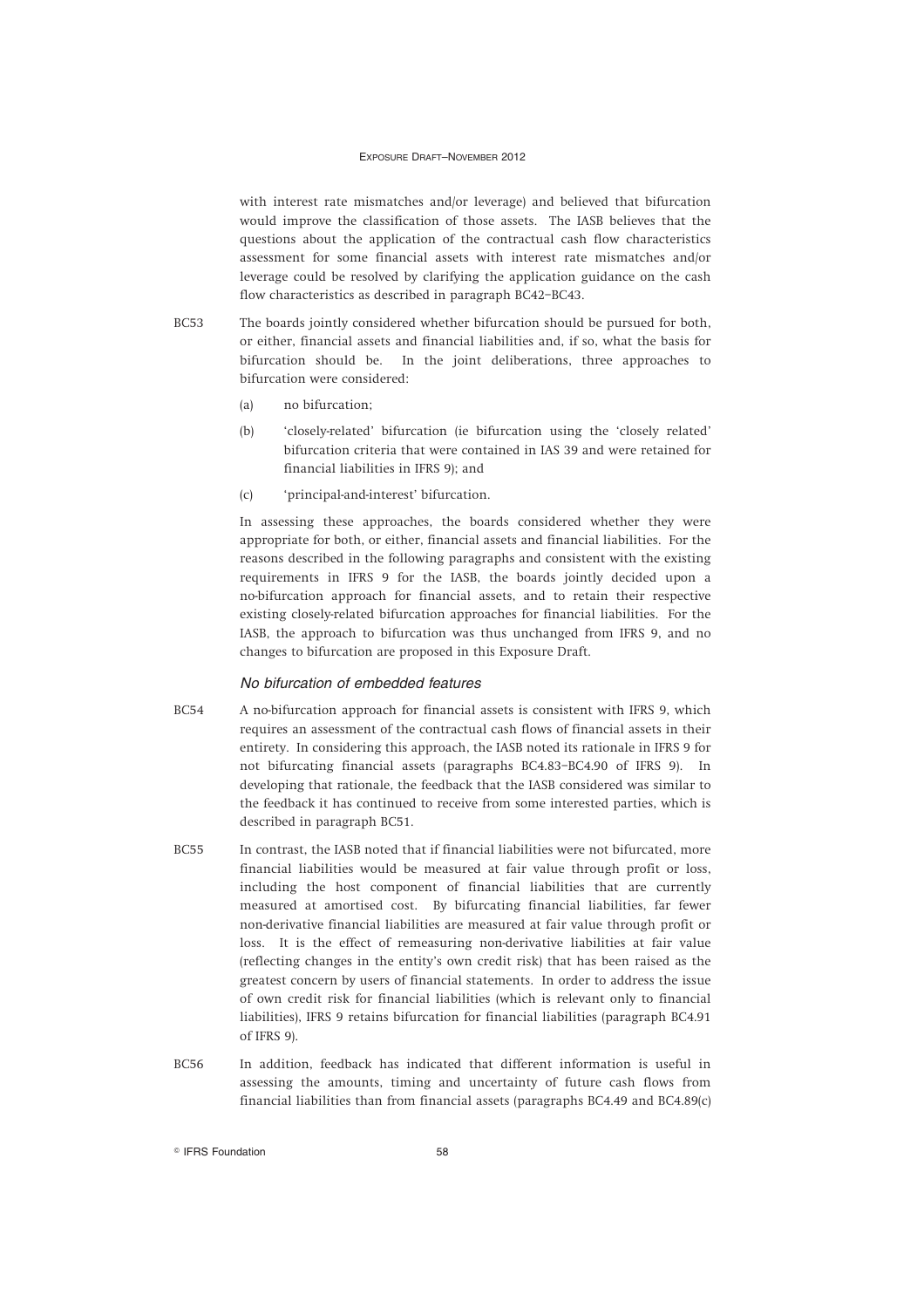of IFRS 9). Unlike the difficulty with applying closely-related bifurcation to financial assets, this feedback indicated that the closely-related bifurcation approach works well in practice for financial liabilities.

#### *Closely-related bifurcation*

BC57 Although the closely-related bifurcation approach works well for financial liabilities, the IASB noted that the assessment of the contractual cash flow characteristics of financial assets and the closely-related bifurcation approach do not align well. If both the contractual cash flow characteristics assessment and the closely-related bifurcation approach were to be required, the question of which one to apply first would arise. The boards discussed the following possible sequence:

- (a) First, the contractual cash flow characteristics of a financial asset would be assessed to determine whether they are solely principal and interest.
- (b) If the contractual cash flows were solely payments of principal and interest, the financial asset could be classified in any measurement category, depending on the business model. No further analysis would be necessary.
- (c) If the contractual cash flows were not solely payments of principal and interest, embedded features within the financial asset would be assessed for bifurcation under the existing bifurcation requirements (the closely-related requirements), including whether their economic characteristics and risks are closely related to the economic characteristics and risks of the rest of the financial asset.<sup>20</sup> An embedded feature that met the criteria for bifurcation in IAS 39 would be bifurcated and separately accounted for as a derivative at fair value through profit or loss. In contrast, an embedded feature that did not meet the criteria for bifurcation would not be bifurcated from the rest of the financial asset.
- BC58 The IASB considered the application of this assessment to two financial assets with the following characteristics:
	- (a) One financial asset whose contractual cash flow characteristics would be solely principal and interest, except that it contains an embedded derivative that is not consistent with principal and interest or closely related to the rest of the financial asset; and

<sup>20</sup> In accordance with paragraph 11 of IAS 39, an embedded derivative is separated (bifurcated) from the host contract and accounted for as a derivative if, and only if:

<sup>(</sup>a) the economic characteristics and risks of the embedded derivative are not closely related to the economic characteristics and risks of the host contract;

<sup>(</sup>b) a separate instrument with the same terms as the embedded derivative would meet the definition of a derivative; and

<sup>(</sup>c) the hybrid (combined) instrument is not measured at fair value with changes in fair value recognised in profit or loss (ie a derivative that is embedded in a financial asset or financial liability at fair value through profit or loss is not separated).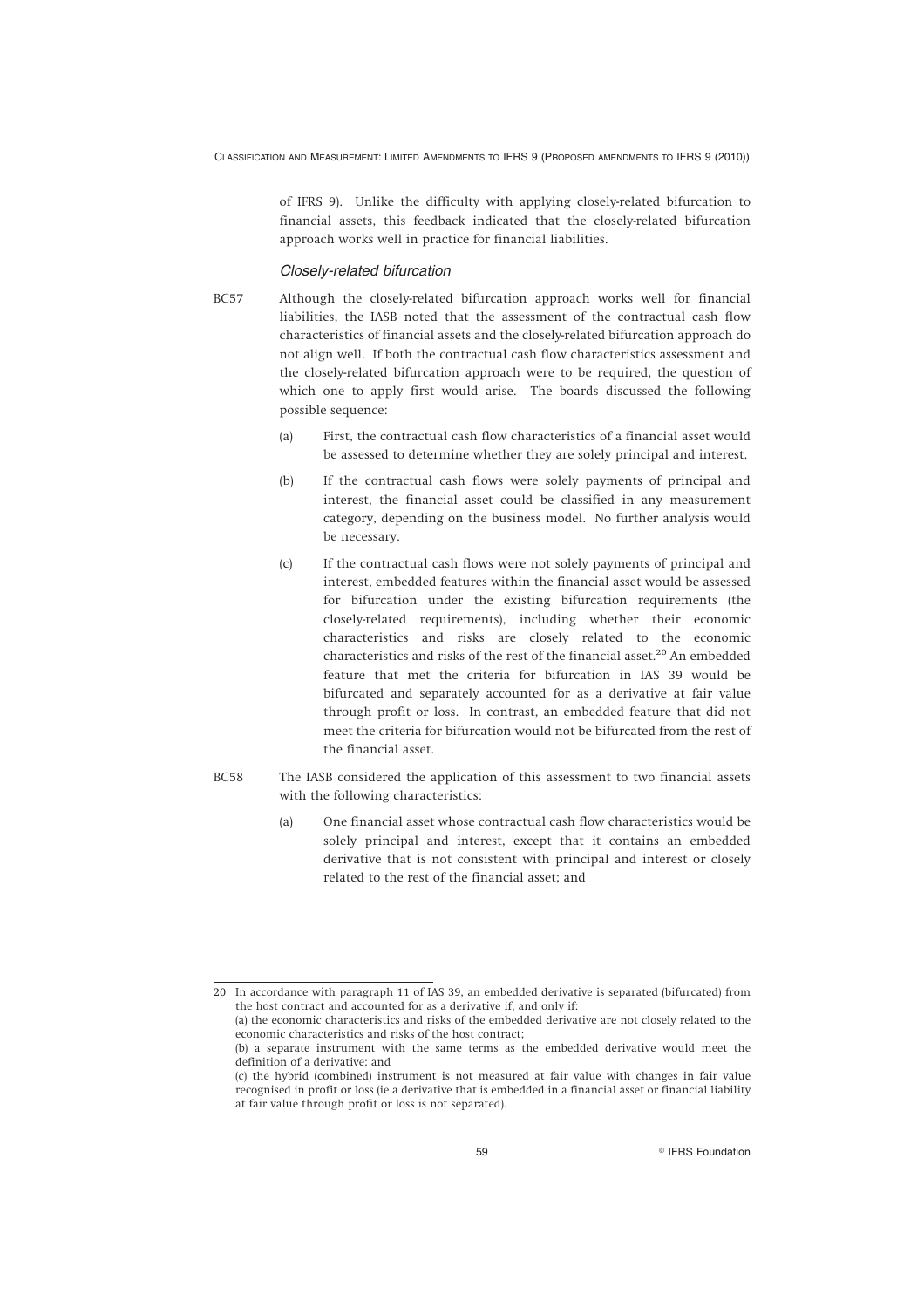- (b) another financial asset with the same characteristics as the first (ie its contractual cash flows are not solely principal and interest), except that the embedded derivative is closely related to the rest of the financial asset.
- BC59 The embedded derivative would have been bifurcated from the first financial asset and measured at fair value through profit or loss, and the rest of the financial asset could have been measured at amortised cost or fair value through other comprehensive income, depending on the business model. The IASB considered whether the second financial asset should be measured in its entirety:
	- (a) at fair value through profit or loss, because its contractual cash flows are not solely principal and interest; or
	- (b) at amortised cost, fair value through other comprehensive income or fair value through profit or loss, depending on the business model because the embedded derivative is closely related to the rest of the financial asset.
- BC60 The IASB noted that the classification outcome in paragraph BC59(a) is counter-intuitive. For example, a debt instrument with a leveraged interest rate of 1.75 times LIBOR would be measured at fair value through profit or loss in its entirety. At the same time, a debt instrument whose contractual cash flows are linked to an equity or commodity price would be bifurcated and thus the host would be measured at amortised cost, fair value through other comprehensive income or fair value through profit or loss (depending on the business model), and only the equity or commodity indexed feature would be measured at fair value through profit or loss. In other words, a 'simpler' financial asset (ie one with closely related embedded derivatives) could be classified and measured at fair value through profit or loss in its entirety, whereas a more complex financial asset (ie one with embedded derivatives that are not closely related) could be bifurcated.
- BC61 However, the classification outcome in paragraph BC59(b) would also be troublesome because it would effectively override the contractual cash flow characteristics assessment. To illustrate using the same simple example, depending on the business model, the debt instrument with the interest rate of 1.75 times LIBOR could be measured at amortised cost or fair value through other comprehensive income, even though its cash flows do not consist of principal and interest. Consequently, the IASB concluded that, overall, combining the concept of solely principal and interest with closely-related bifurcation would be complicated and might give rise to contradictory outcomes.
- BC62 As noted in paragraphs BC55–BC56, feedback received by the IASB has supported the closely-related bifurcation approach for financial liabilities and this approach has therefore been retained in IFRS 9 (paragraph BC4.91 of IFRS 9). $^{21}$

<sup>21</sup> The notion of solely principal and interest is not used for financial liabilities so the complication of the interaction with closely related bifurcation does not arise.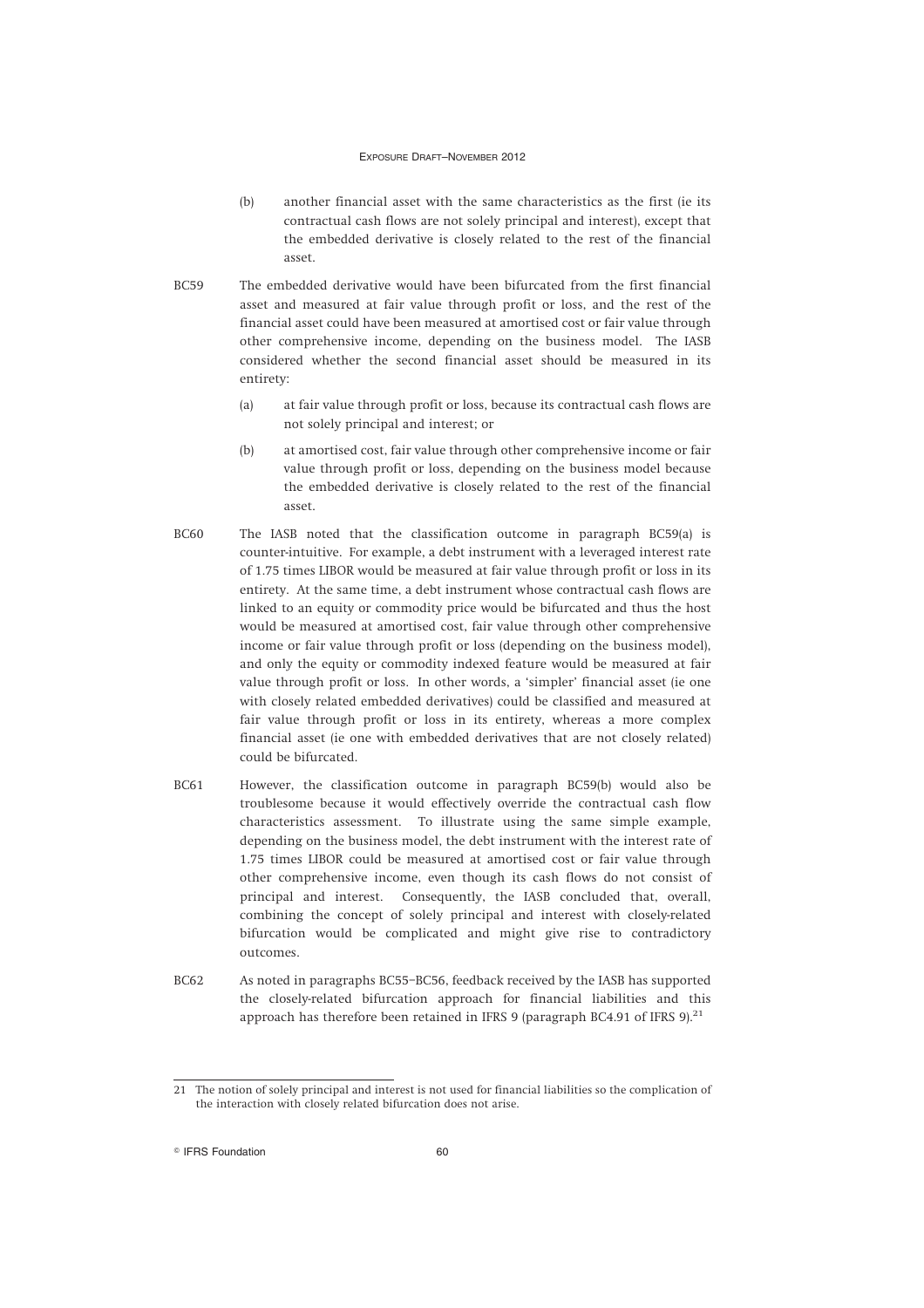#### *'Principal-and-interest' bifurcation*

- BC63 Under the principal-and-interest bifurcation approach, if a financial instrument had cash flows that are not solely payments of principal and interest, the instrument would be assessed to determine whether it should be bifurcated into:
	- (a) a host contract with cash flows that are solely payments of principal and interest; and
	- (b) an embedded residual feature.
- BC64 The host contract could qualify for a measurement category other than at fair value through profit or loss, depending on the business model. The embedded feature would be measured at fair value through profit or loss. This approach is different to the approach in IFRS 9 for both financial assets and financial liabilities.
- BC65 The IASB also considered variations of a principal-and-interest bifurcation approach whereby bifurcation would be conditional on:
	- (a) the embedded feature meeting the definition of a derivative; or
	- (b) the components being separately managed.

If these conditions were not met, the financial instrument would be measured at fair value through profit or loss in its entirety.

- BC66 The IASB noted that in many, if not most, cases, the embedded feature would meet the definition of a derivative and would often result in bifurcation of components similar to those that are bifurcated under current requirements. If the embedded feature were required to be a derivative, it would provide greater comparability in the application of the bifurcation guidance and limit opportunities for entities to achieve particular accounting outcomes (for example, by selecting the features it would treat as part of the host and what would be left as the residual).
- BC67 Feedback from some interested parties indicated that a hybrid instrument can be managed either as a single unit of account or as more than one unit of account. They believe that bifurcation based on separate management of components would result in more useful information being provided and provide discipline in how bifurcation is achieved. Some who hold this view believe that a hybrid contract should be bifurcated only if the components are separately managed. When a hybrid instrument is managed in its entirety, it represents a single unit of account and, therefore, bifurcation may not provide the most relevant information to users of financial statements.
- BC68 The IASB noted that a principal-and-interest bifurcation approach that is based on the separate management of the components of an instrument would be an instrument-by-instrument assessment of the management of financial instruments. This would be inconsistent with the assessment of the business model that requires the management of financial assets to be assessed at a higher level of aggregation. It would also introduce an additional 'management' concept into the model.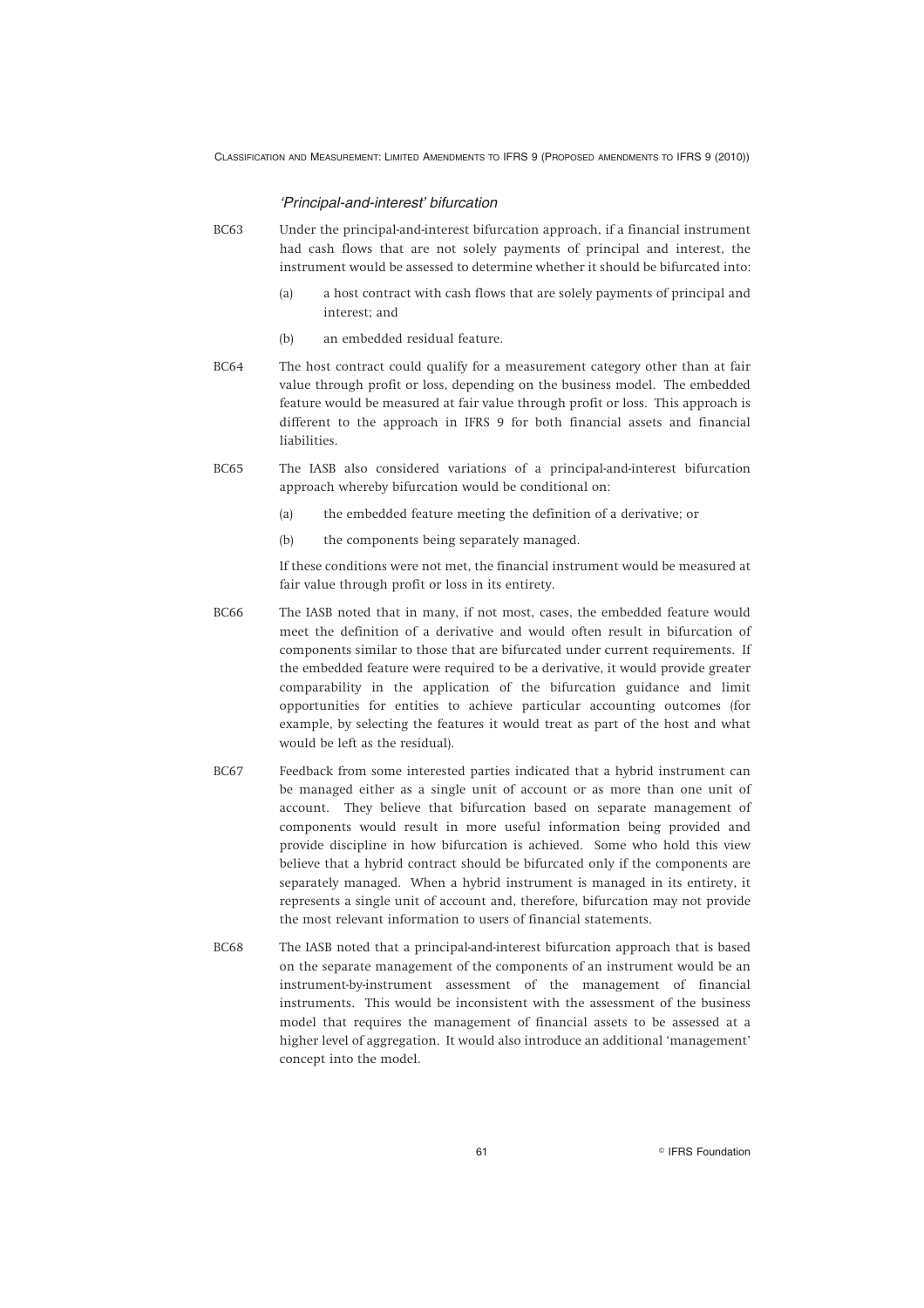BC69 The IASB noted that a principal-and-interest bifurcation approach, including variants on such an approach, might, in principle, be more compatible with the requirement to assess whether the contractual cash flow characteristics of financial assets are solely payments of principal and interest than would a closely-related approach. However, because a principal-and-interest bifurcation approach would have introduced new concepts into classification and measurement for both financial assets and financial liabilities, it would have raised questions about how the host contract and embedded feature should be defined and measured, and would have introduced the risk of unintended consequences. In addition, if it were pursued for financial liabilities, the principal-and-interest bifurcation approach would have required principal-and-interest-based classification requirements to be developed for financial liabilities. While many cite the current bifurcation requirements in IAS 39 as one of the greatest sources of complexity in the accounting for financial instruments, practice has developed and both preparers and users of financial statements understand the current requirements for financial liabilities.

#### *Consideration of approaches for financial assets and financial liabilities*

- BC70 The IASB considered which of the three approaches discussed above would result in the most useful and relevant information for both, or either, financial assets and financial liabilities.
- BC71 In order to decide on the approach in the light of the considerations raised in the preceding paragraphs, the IASB noted that a no-bifurcation approach works well for financial assets and was supported by most parties. However, the same was not considered to be true for financial liabilities (paragraphs BC54–BC56). The IASB also noted that the accounting for financial liabilities in IFRS 9, including the own credit requirements, are well supported. Also, a closely-related bifurcation approach works well for financial liabilities but does not align with the contractual cash flow characteristics assessment for financial assets (paragraphs BC57–BC62). A principal-and-interest bifurcation approach might work for financial assets, but would require a change in practice with largely similar outcomes for financial liabilities, and would have introduced new concepts and the risk of unintended consequences for both financial assets and financial liabilities (paragraphs BC63–BC69). The IASB also noted that the project to consider limited amendments to IFRS 9 was limited in scope and that no new information about the accounting for financial liabilities had been brought to their attention.
- BC72 Consequently, consistent with IFRS 9 the IASB decided to continue to require the closely related bifurcation approach for financial liabilities and not to require or permit bifurcation for financial assets.

#### **Other proposed amendments**

- BC73 As a result of the proposed introduction of the fair value through other comprehensive income measurement category in IFRS 9, the IASB considered the following interrelated issues for such instruments:
	- (a) availability of the existing fair value option in IFRS 9;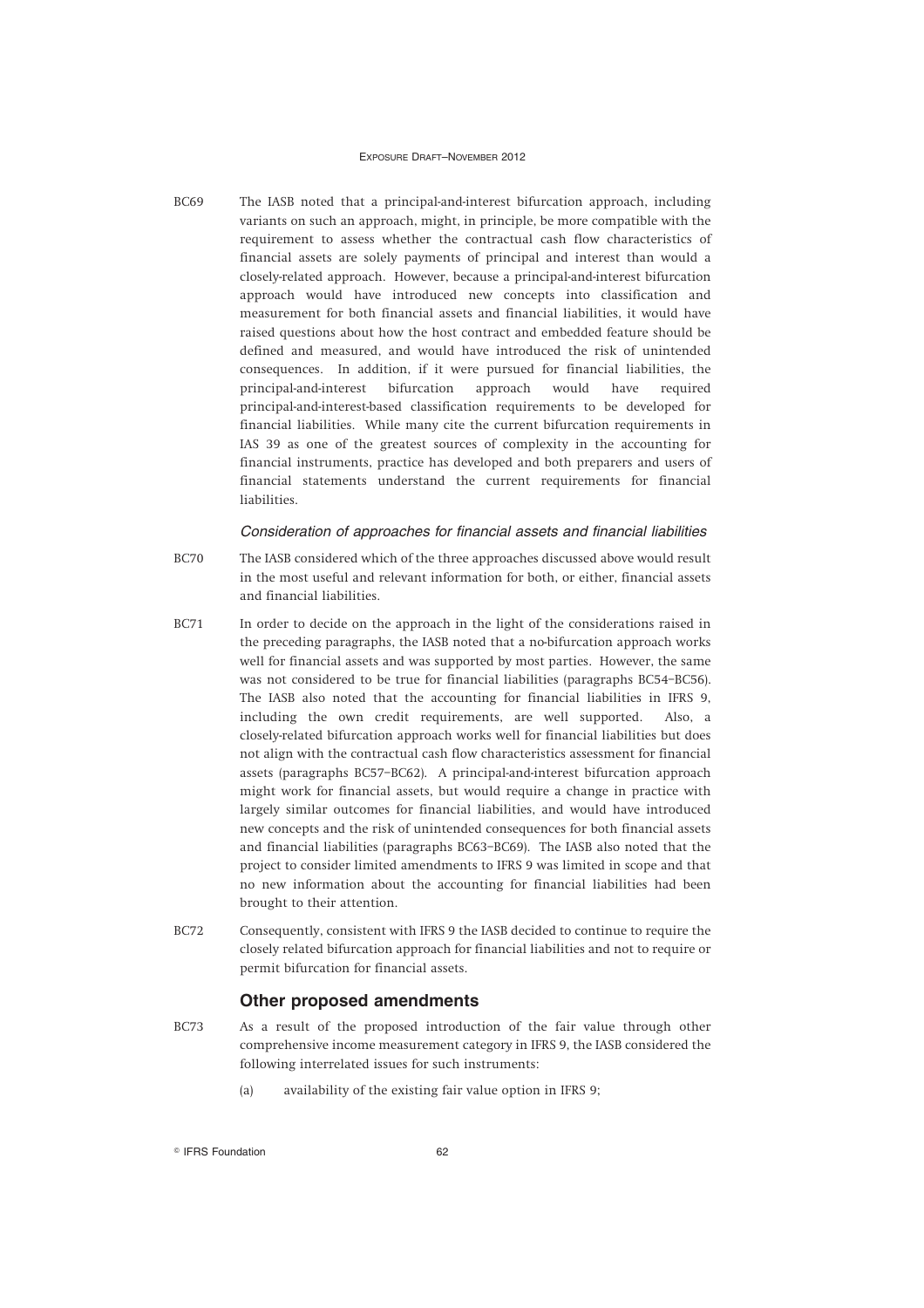- (b) reclassification; and
- (c) presentation and disclosure requirements.

### **Fair value option for financial assets mandatorily measured at fair value through other comprehensive income**

BC74 In accordance with IFRS 9, entities are permitted to designate financial assets that would otherwise be measured at amortised cost as measured at fair value through profit or loss if, and only if, such designation eliminates or significantly reduces a measurement or recognition inconsistency (sometimes referred to as an 'accounting mismatch'). Such designation is available at initial recognition and is irrevocable. The IASB decided that the same fair value option in IFRS 9 should be available for financial instruments that would otherwise be measured at fair value through other comprehensive income, for the same reasons that apply to financial assets measured at amortised cost (paragraph BC4.79 of IFRS 9).

### **Reclassifications into and out of the fair value through other comprehensive income measurement category**

- BC75 For the same reasons as noted in the Basis for Conclusions to IFRS 9.<sup>22</sup> the IASB decided that reclassification requirements should also apply to financial assets mandatorily measured at fair value through other comprehensive income. That is, all affected financial assets will be required to be reclassified into or out of the fair value through other comprehensive income measurement category when, and only when, the entity changes its business model for managing financial assets. The IASB noted that the number of measurement categories does not affect the rationale for the reclassification requirements in IFRS 9. Consistent with the existing requirements in IFRS 9, the IASB decided that reclassifications into and out of the fair value through other comprehensive income measurement category should be prospective, and that previously recognised gains, losses or interest should not be restated.
- BC76 The IASB noted that, because amortised cost information is provided in profit or loss for financial assets mandatorily measured at fair value through other comprehensive income (paragraph BC22), reclassifications between the amortised cost and fair value through other comprehensive income measurement categories should not change the recognition of interest revenue. That is, the entity would have established the effective interest rate when the financial asset was originally recognised and would continue to use that rate after the financial asset is reclassified.
- BC77 The IASB also considered disclosure requirements for reclassifications into and out of the fair value through other comprehensive income measurement category. The IASB noted that paragraphs 12B–12D of IFRS 7 set out disclosure requirements for reclassifications of financial assets between the fair value through profit or loss and amortised cost measurement categories under IFRS 9. The IASB decided that these disclosures would likewise be useful for, and should

<sup>22</sup> Paragraphs BC4.111–BC4.120 of IFRS 9.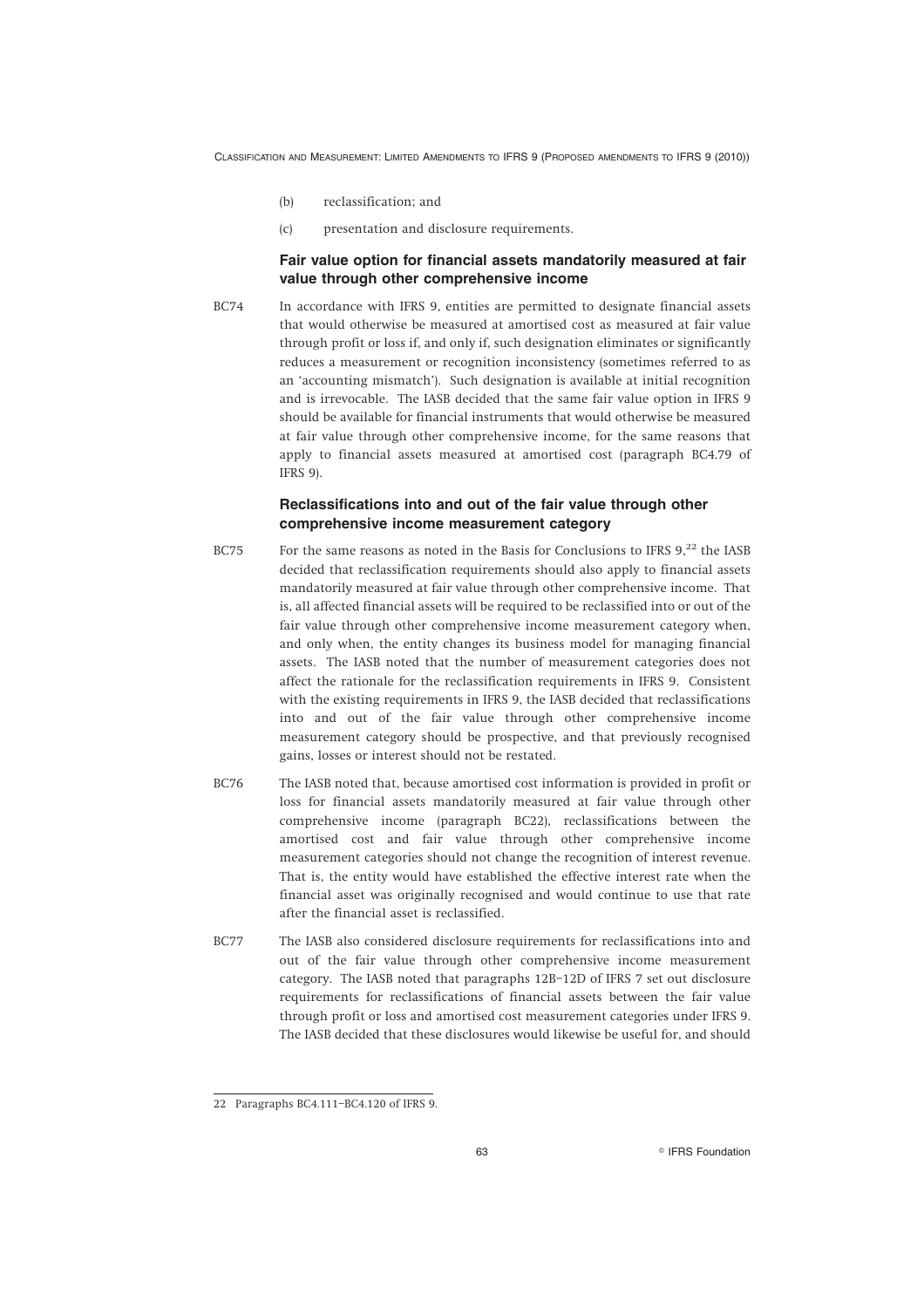apply to, reclassifications into and out of the fair value through other comprehensive income measurement category.

## **Presentation and disclosure requirements for financial assets mandatorily measured at fair value through other comprehensive income**

- BC78 The IASB considered presentation and disclosure requirements for financial assets mandatorily measured at fair value through other comprehensive income under the proposals in the Exposure Draft. As discussed in paragraph BC22, the IASB decided that amortised cost information in profit or loss is relevant for financial assets mandatorily measured at fair value through other comprehensive income. Consequently, the same impairment and interest revenue recognition methods would be required for such financial assets as for financial assets measured at amortised cost. Likewise, the IASB decided that, in principle, the same presentation and disclosure requirements should be applied to these two measurement categories. Accordingly, the IASB decided that the impairment disclosures for financial assets mandatorily measured at fair value through other comprehensive income should be consistent with those for assets measured at amortised cost, including disclosure of an accumulated impairment amount.
- BC79 However, the IASB noted that, by definition, financial assets mandatorily measured at fair value through other comprehensive income are recognised at fair value on the statement of the financial position, and that presentation of an accumulated impairment amount on the statement of financial position would be a departure from that fair value carrying amount. Consequently, the IASB decided to prohibit the presentation of an accumulated impairment amount on the face of the statement of financial position for financial assets mandatorily measured at fair value through other comprehensive income.
- BC80 The IASB considered whether to add to IAS 1 a requirement to separately present in the statement of comprehensive income gains or losses on sales of financial assets mandatorily measured at fair value through other comprehensive income. The IASB noted that paragraph 82(aa) of IAS 1 requires such separate presentation for financial assets measured at amortised cost. That requirement was introduced to ensure transparency and provide discipline around sales out of the amortised cost measurement category. However, financial assets are mandatorily measured at fair value through other comprehensive income because they are held within a business model in which assets are managed both for the collection of contractual cash flows and for sale. Consequently, because sales out of this measurement category are part of the business model, the IASB decided not to require separate presentation of gains or losses on such sales in the statement of comprehensive income. In addition, the IASB noted that this information will be available to users of financial statements. That is because paragraph 7 of IAS 1 requires entities to disclose reclassification adjustments of components of equity, one of which will be gains or losses on financial assets mandatorily measured at fair value through other comprehensive income upon derecognition.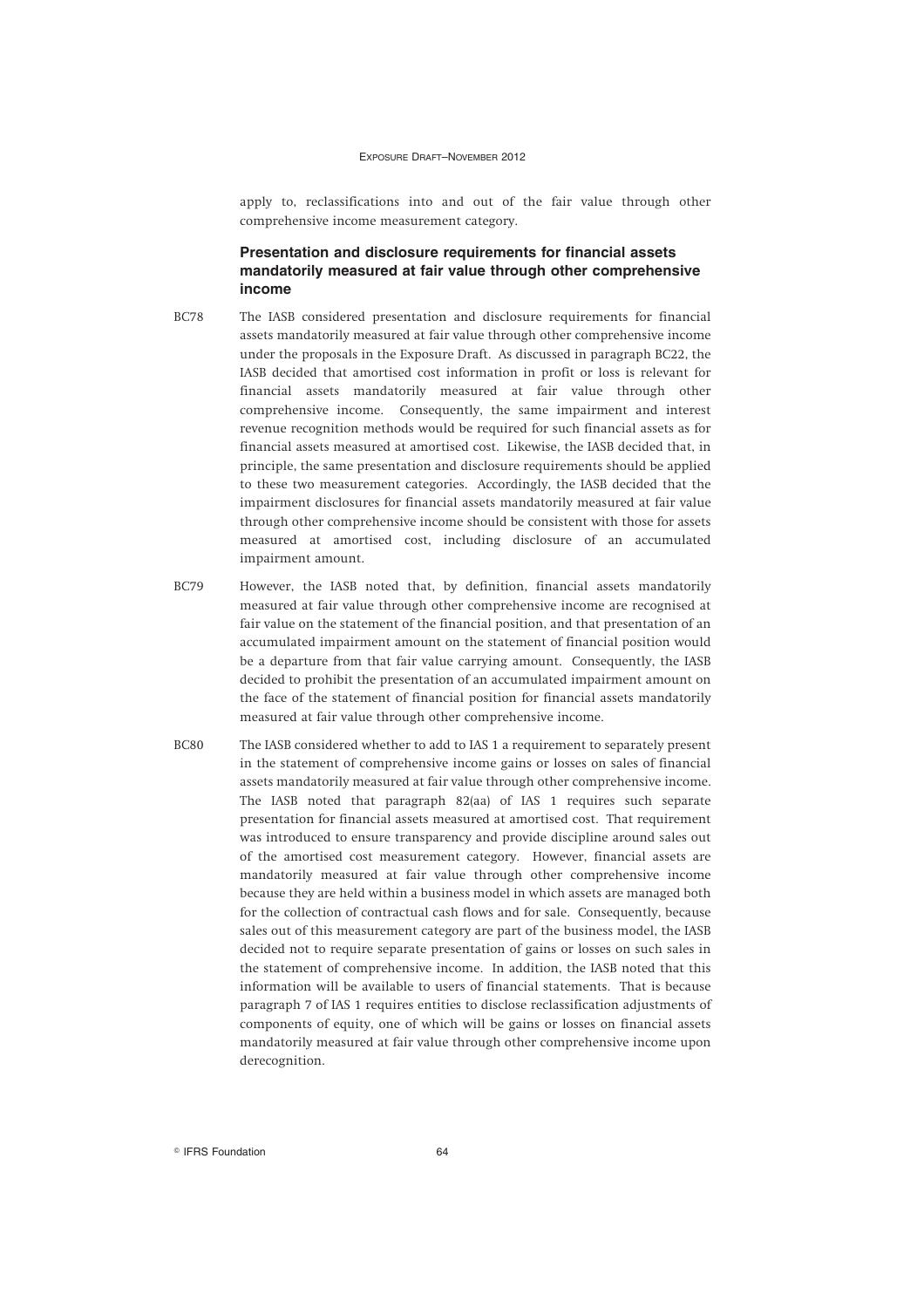## **Transition**

## **Transition to the proposed amendments to the business model assessment**

- BC81 In accordance with the existing transition provisions in IFRS 9, the business model assessment is performed on the basis of facts and circumstances that exist on the date of initial application of IFRS 9. The IASB noted that the proposals in this Exposure Draft do not have any implications on the ability to assess the business model at the date of initial application of IFRS 9.
- BC82 The resulting classification is required to be applied retrospectively. The IASB noted that this requirement would also be appropriate for the fair value through other comprehensive income measurement category. Accordingly, the IASB did not propose any amendments to this requirement.

## **Transition to the proposed amendments to the contractual cash flow characteristics assessment**

- BC83 In accordance with the existing transition provisions in IFRS 9, when IFRS 9 is initially applied, the assessment of the contractual cash flow characteristics is based on the facts and circumstances that existed at the initial recognition of the financial asset, and the resulting classification is applied retrospectively. As discussed in paragraphs BC37–BC45, the proposals in this Exposure Draft would clarify how the assessment of contractual cash flow characteristics in IFRS 9 would be applied. The IASB noted that assessing the contractual cash flow characteristics in accordance with IFRS 9 already requires judgement but acknowledged that the proposed clarification introduces a greater degree of judgement and presents a greater risk that hindsight will be used when the assessment is required of whether the modification in economic relationship is more than insignificant. Accordingly, in the light of the proposed amendment to the contractual cash flow characteristics assessment, the IASB concluded that it should address situations when it is impracticable (for example, due to the risk of using hindsight) to make the assessment based on the terms of the financial asset and other relevant facts and circumstances that existed at initial recognition of the financial asset.
- BC84 The IASB considered the following alternatives to deal with this issue:<sup>23</sup>
	- (a) assess the contractual cash flow characteristics using the clarified criteria as of the earliest period practicable, as would be required by paragraph 24 of IAS 8 in the absence of specific transition provisions;
	- (b) assess the contractual cash flow characteristics using the clarified criteria based on the terms of the financial asset and the facts and circumstances at the date of initial application of IFRS 9; and

<sup>23</sup> These transition alternatives would be different to the way the contractual cash flow characteristics of other financial assets are assessed at the date of initial application of IFRS 9 (and on an ongoing basis under IFRS 9).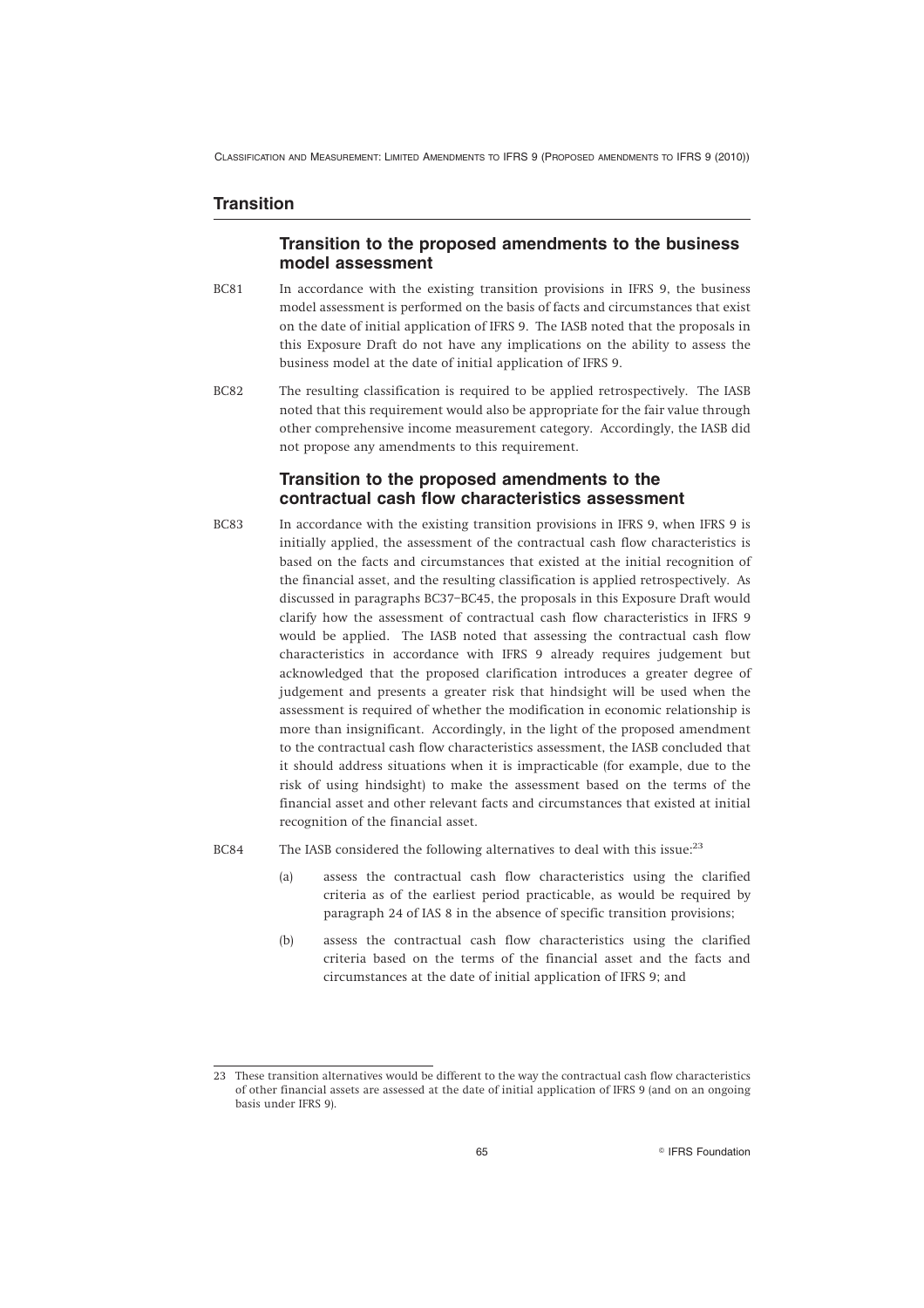- (c) assess the contractual cash flows as at initial recognition using the criteria in IFRS 9 (2010). If an entity were unable to conclude that they were solely payments of principal and interest in accordance with the criteria in IFRS 9 (2010), the instrument would be measured at fair value through profit or loss.
- BC85 In deciding between the alternatives, the IASB noted that the assessment of the contractual cash flow characteristics should not be performed other than at the date of initial recognition of the financial asset. This would result in an outcome that was inconsistent with the principle in IFRS 9, which requires contractual cash flows to be assessed as at initial recognition with no subsequent reassessment (and this requirement also applies at transition to IFRS 9). The first two alternatives are not consistent with that principle; however, the third alternative would be consistent with the existing principle (and transition provisions) in IFRS 9. Consequently, the IASB proposes that in cases where it is impracticable to apply the clarified criteria at the date of initial application of IFRS 9, an entity would be required to make the contractual cash flow characteristics assessment using the criteria in IFRS 9 (2010).
- BC86 The IASB considered whether additional disclosures should be required because of this proposed amendment to the transition provisions. However, the IASB noted that paragraph 28(h) of IAS 8 already requires disclosures when retrospective application, in accordance with the requirements of a Standard, is impracticable upon initial application of that Standard.
- BC87 In addition, the IASB noted that disclosure of the carrying values of the financial assets whose contractual cash flows have been assessed under IFRS 9 (2010) rather than the clarified version due to impracticability would provide useful information and enhance comparability. Accordingly, the IASB decided that entities should be required to disclose, until the affected financial assets are derecognised, the carrying values of the financial assets whose contractual cash flows have been assessed under IFRS 9 (2010) rather than the clarified assessment proposed in this Exposure Draft.

### **Fair value option**

- BC88 The IASB considered the existing transition provisions in IFRS 9 for the fair value option in the light of the limited amendments to IFRS 9. When the classification and measurement requirements for financial assets are initially applied, entities are both:
	- (a) permitted to reconsider their fair value option elections for both financial assets and financial liabilities—that is, to elect to apply the fair value option even if an accounting mismatch already existed before the date of initial application and/or revoke the fair value option even if an accounting mismatch continues to exist; and
	- (b) required to revoke their fair value option elections for both financial assets and financial liabilities if an accounting mismatch no longer exists at the date of initial application.
- BC89 The transition provision described in the previous paragraph is available only once when the entity initially applies the classification and measurement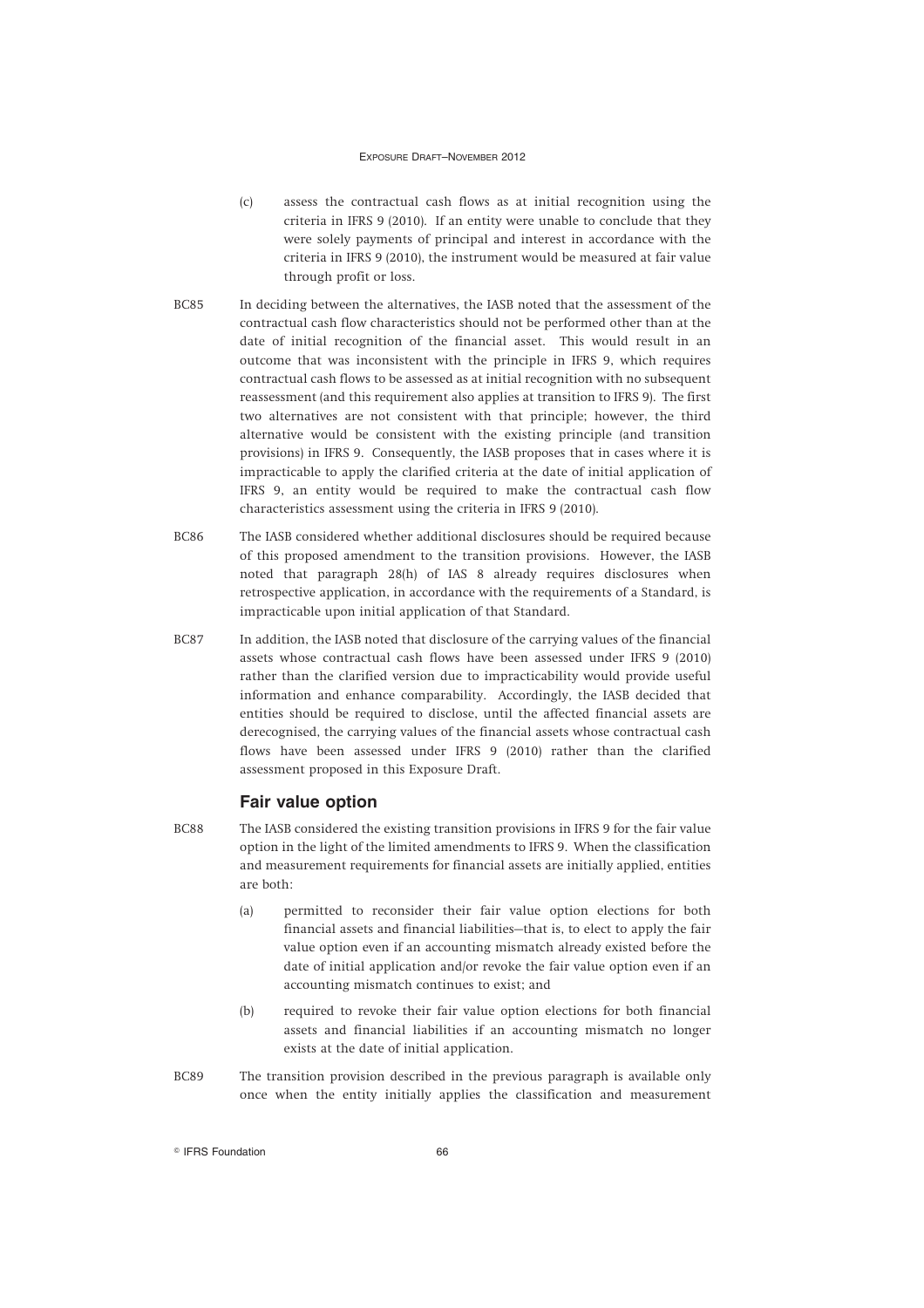requirements for financial assets. $24$  Consequently, this transition provision would still be available to entities who have not yet applied IFRS 9. In the deliberations leading to the publication of this Exposure Draft, the IASB noted that entities that apply IFRS 9 (2009) and/or IFRS 9 (2010) before they apply the limited amendments to IFRS 9 will have already applied this transition provision. However, the application of the amended classification and measurement requirements could cause the measurement attribute of some financial assets to change and, consequently, accounting mismatches could also change. Accordingly, the IASB considered whether such entities should be permitted or required to re-consider the existing fair value option elections when they apply the limited amendments to IFRS 9.

- BC90 The IASB noted that permitting entities to reconsider all of their fair value option elections again would undermine the irrevocable nature of these elections. The fair value option is generally only available at initial recognition and is irrevocable so that entities are unable to 'cherry pick' their designations to achieve a desired result in profit or loss. However, the IASB did not consider that the 'cherry picking' concern would be relevant if the entities were permitted to apply the fair value option only as a result of changes in accounting mismatches created by the initial application of the limited amendments. Additionally, the IASB noted that requiring entities to revoke their fair value option elections when an accounting mismatch no longer exists would prevent one-sided profit or loss effects until the position that continues to be measured at fair value is derecognised, which could be for a long period of time.
- BC91 Consequently, the IASB decided that entities that have already applied IFRS 9 (2009) and/or IFRS 9 (2010) before they apply the limited amendments to IFRS 9 should be:
	- (a) permitted to apply the fair value option to new accounting mismatches created by the initial application of the amended classification and measurement requirements; and
	- (b) required to revoke previous fair value option elections if an accounting mismatch no longer exists as a result of the initial application of the amended classification and measurement requirements.

## **Early application**

BC92 In accordance with the existing transition provisions in IFRS 9, entities are permitted to early apply IFRS 9. If they choose to do so, they are required to apply all requirements issued prior to those that they choose to early apply, but they are not required to apply subsequent requirements until the mandatory effective date. The IASB considered whether entities should continue to be permitted to early apply previous versions of IFRS 9 after the completed version of IFRS 9 is issued (ie when the Classification and Measurement, Impairment and General Hedge Accounting chapters are completed).

<sup>24</sup> Paragraphs BC7.19 and BC7.27–BC7.28 of IFRS 9 discuss the reason that the fair value option transition provision is available only once.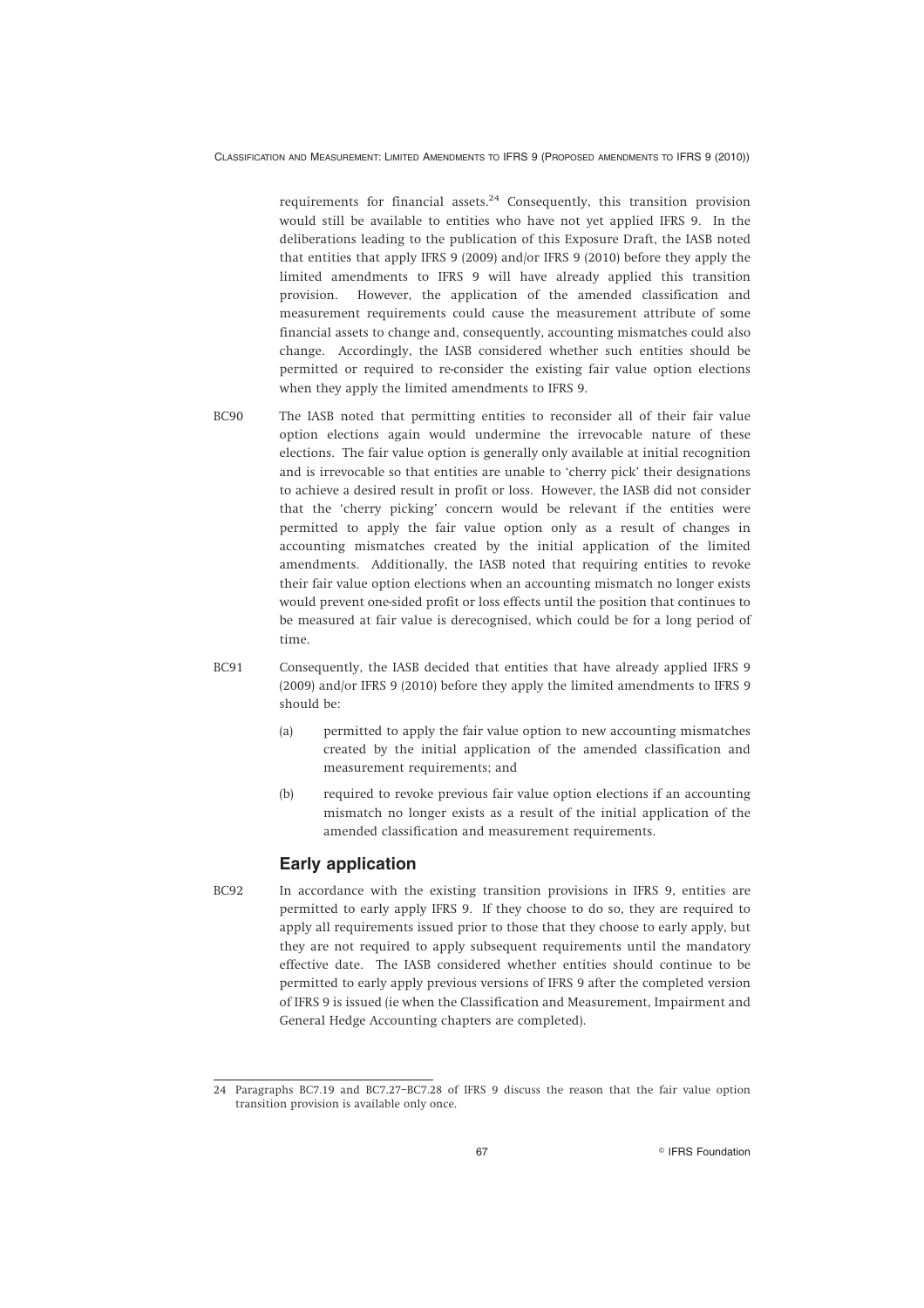- BC93 The IASB noted that having multiple versions of IFRS 9 available for application (in addition to IAS 39) reduces comparability for users of financial statements. The IASB therefore decided that early application of these limited amendments would not be permitted. Furthermore, the IASB decided that six months after the completed version of IFRS 9 is issued, previous versions of IFRS 9 should no longer be available to be newly early applied. However, those entities that had already applied a previous version of IFRS 9 could continue to apply that version. The IASB also decided that early application should continue to be permitted but that, once the completed version of IFRS 9 is issued, all chapters must be applied at once.<sup>25</sup> In considering this issue, the IASB noted that the fair value through other comprehensive income measurement category proposed in this Exposure Draft has been designed to be applied with the same impairment model as that applied to financial assets measured at amortised cost and therefore the proposed amendments to IFRS 9 and the new impairment model are best applied together as a package.
- BC94 In making these decisions, the IASB noted that the phased approach (including transition) was originally developed in response to requests from the G20 and the Financial Stability Board that improvements to the accounting for financial instruments should be available quickly, and for this reason the classification and measurement requirements in IFRS 9 were issued before impairment and hedge accounting were completed. Once all of the phases are complete, the IASB noted that the decrease in comparability and the complexity of continuing to permit a phased approach to transition would not be justified because the completed version of IFRS 9 would be available for early application.
- BC95 In addition, the IASB decided that phased early application of IFRS 9 would be prohibited effective six months after the completed version of IFRS 9 is issued. This was to minimise the cost and disruption to entities that are preparing to apply IFRS 9 at the time it is being issued.

# **Presentation of 'own credit' gains or losses on financial liabilities**

- BC96 IFRS 9 (2010) requires that the effects of changes in the credit risk of financial liabilities designated under the fair value option are presented in other comprehensive income unless such treatment would create or enlarge an accounting mismatch in profit or loss. Those amounts presented in other comprehensive income are not subsequently recycled to profit or loss. The IASB developed the 'own credit' requirements to respond to widespread concerns about the effects of changes in a financial liability's credit risk affecting profit or loss whilst an entity will generally not realise these effects unless the liability is held for trading.
- BC97 Some respondents to the Exposure Draft that preceded IFRS 9 (2010) urged the IASB to finalise the proposals as an amendment to IAS 39, rather than add the proposals to IFRS 9. At that time, the IASB decided that it would be inappropriate to amend IAS 39 while it was in the process of replacing it.

<sup>25</sup> Except for the presentation of 'own credit' gains or losses on financial liabilities, which would be available for early application under the proposals in this Exposure Draft (paragraphs BC97–BC107).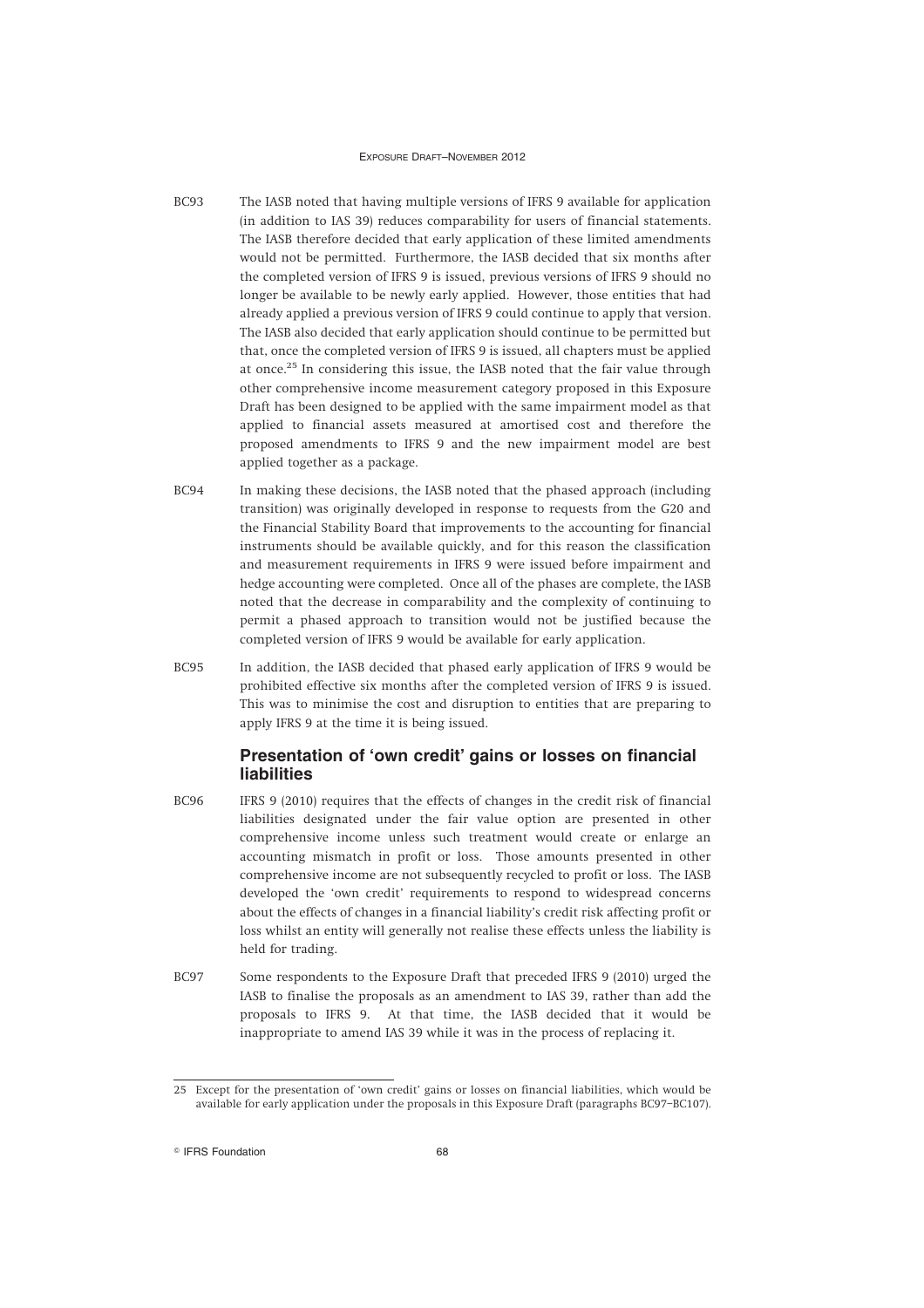- BC98 The transition requirements in IFRS 9 (2010) require that if an entity elects to early apply the classification and measurement requirements for financial liabilities, it must also apply the classification and measurement requirements for financial assets at the same time. As a result of the IASB's decision in November 2011 to consider limited amendments to IFRS 9, entities that have not already applied the classification and measurement requirements of IFRS 9 are less likely to consider early applying IFRS 9 before the limited amendments to IFRS 9 are issued.
- BC99 Since the publication of IFRS 9 (2010), requests for the IASB to accelerate the application of the own credit requirements have intensified. That is because markets continue to be volatile and own credit gains or losses remain significant, which accentuates the concerns about the usefulness of reporting gains when an entity is experiencing deterioration in its own credit quality.
- BC100 As discussed in paragraphs BC92–BC95, the IASB decided that six months after the completed version of IFRS 9 is issued, entities will no longer be permitted to newly early apply previous versions of IFRS 9. Entities wishing to apply the amended classification and measurement requirements will therefore have to wait until the completed version of IFRS 9 is issued (and entities have developed and implemented the necessary impairment systems) before they are able to apply the classification and measurement requirements. That effectively makes the availability of the own credit requirements for early application dependent on the implementation of an expected loss impairment model. Consequently, the IASB considered whether the own credit requirements in IFRS 9 should be made available more quickly.
- BC101 The IASB considered the following possible approaches to address the concerns about the availability of the own credit requirements for early application:
	- (a) do not permit the own credit requirements to be applied in isolation (ie no acceleration);
	- (b) amend IAS 39 to incorporate the own credit requirements;
	- (c) modify the early application guidance in IFRS 9 (2010) and later versions of IFRS 9 to permit the early application of the own credit requirements in isolation; or
	- (d) once the completed version of IFRS 9 is issued, permit the early application of the own credit requirements in isolation.
- BC102 The IASB noted that the approach in BC101(a) would result in greater comparability and would be consistent with eliminating the phased application of IFRS 9. In addition, paragraph 10 of IFRS 7 already requires disclosure of the changes in own credit risk, during the period and cumulatively, for financial liabilities designated as at fair value through profit or loss in accordance with IAS 39. The IASB further observed that preparers also often provide non-GAAP information that adjusts for the changes in own credit risk. The IASB acknowledged that although this is not an ideal situation, it is a process that is fairly well understood by both preparers and users of financial statements and results in the users of financial statements understanding the effect of own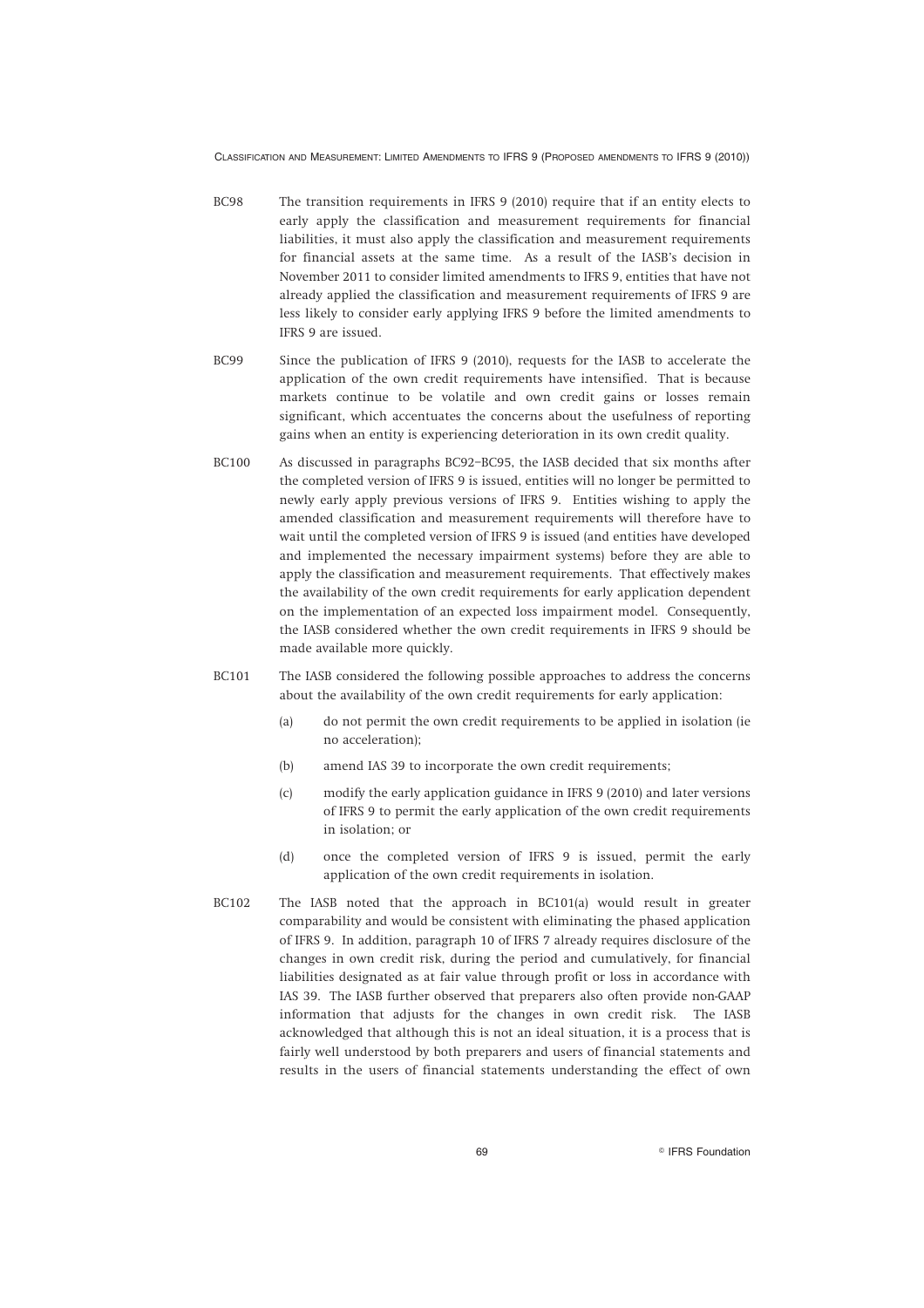credit risk. However, given the considerations in paragraphs BC96–BC100, the IASB decided to make the own credit requirements available for early application in isolation.

- BC103 The IASB noted that the approaches in paragraphs BC101(b)–(d) would all have a similar outcome—in effect, the accounting for financial instruments would continue as in IAS 39 except that the accounting for own credit risk would be changed. The difference would be in the steps needed to achieve the outcome and the likely time to completion. These approaches would all reduce comparability between entities during the time leading up to the mandatory effective date of IFRS 9.
- BC104 The IASB noted that the approach in BC101(b) would insulate the application of the own credit requirements from the overall IFRS 9 timeline and would be consistent with the recommendations made by a number of interested parties. However, the IASB reiterated that it no longer intends to make changes to IAS 39 while it is in the process of replacing it. Furthermore, the own credit requirements were developed within the context of IFRS 9 and so would require more changes to IAS 39 than simply inserting the own credit requirements. This also carries the risk of causing unintended consequences as a result of the amendment.
- BC105 The IASB also noted that the approaches in paragraphs BC101(c)–(d) would have a similar effect, ie allowing an entity to only change the presentation of own credit gains or losses while continuing to otherwise account for financial instruments in accordance with IAS 39. However, both of these approaches would be inconsistent with the IASB's decision to eliminate the phased implementation of IFRS 9. The IASB noted that an advantage of the approach in paragraph BC101(d) is that, if a jurisdiction only wants to adopt IFRS 9 when fully complete, this approach is more appropriate so that entities within that jurisdiction would be able to early apply only the own credit requirements similarly to other entities outside that jurisdiction.
- BC106 The IASB acknowledged that a disadvantage of the approach in paragraph BC101(d) is that the early application relief will only be available once the remaining phases of IFRS 9 have been issued. However, the IASB does not anticipate that the time difference between completion of the approaches in BC101(c)–(d) would be significantly different. Consequently, based on current circumstances, the IASB decided on the approach in paragraph BC101(d). The IASB decided to take this approach because the own credit requirements would be available for early application in isolation roughly as soon as they would be available if these requirements were instead added to IFRS 9 (2010). By exposing the proposal as part of this Exposure Draft, the IASB noted that it would still be possible to change this approach if necessary.

### **Transition disclosures**

BC107 As part of these proposals, the IASB decided to specify the quantitative disclosures that would be required upon initial application of the new classification and measurement requirements for financial instruments rather than relying on the general quantitative disclosure requirements of other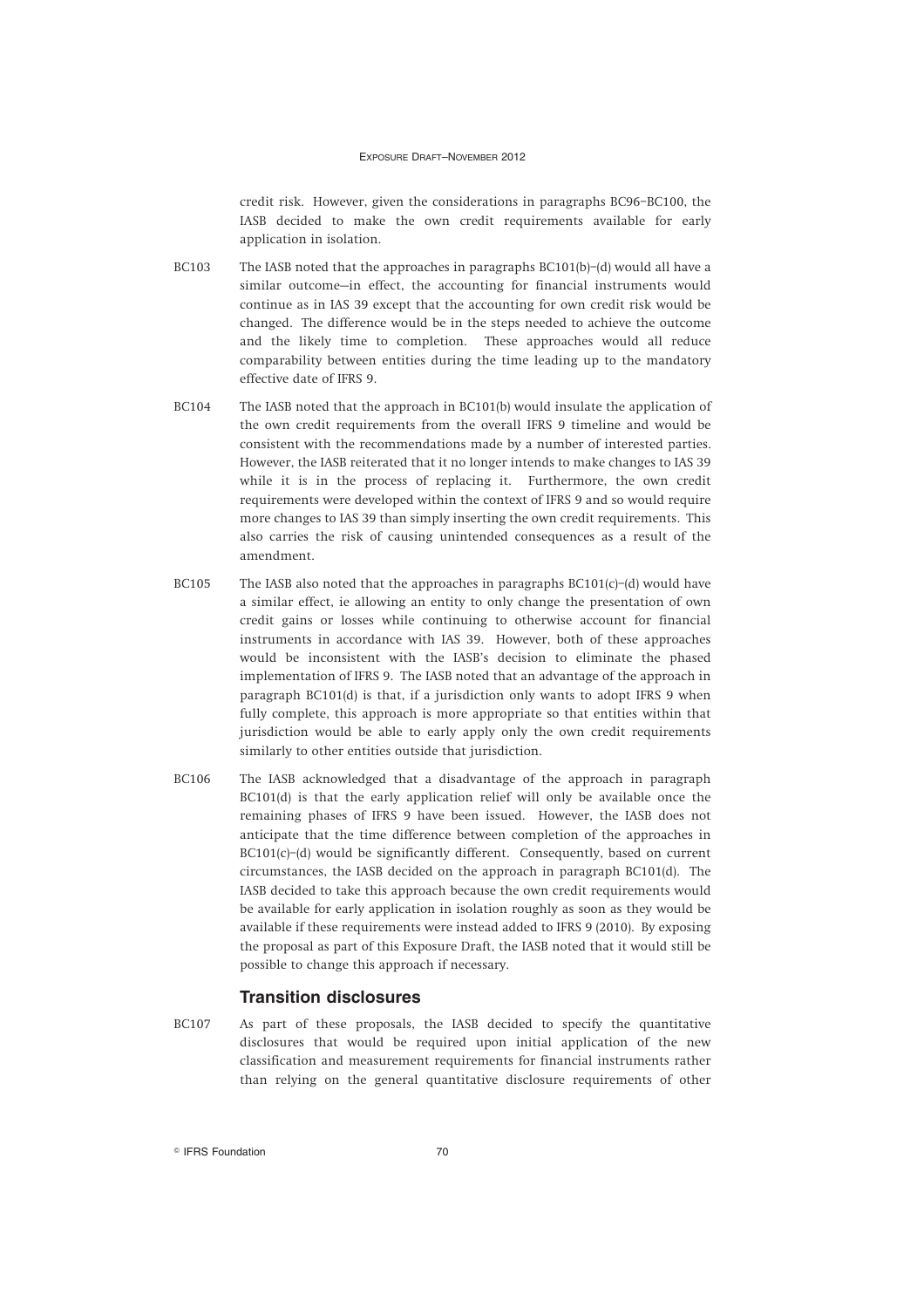Standards. Consequently, the IASB decided to limit the quantitative transition disclosures to those contained in IFRS 7.

#### **Prior periods**

BC108 In accordance with IFRS 9, comparative periods need not be restated when the classification and measurement requirements are initially applied.<sup>26</sup> The IASB noted that it would be inconsistent to provide comparative relief for the classification and measurement requirements while requiring disclosure of restated line-item amounts under IFRS 9 for the comparative period. Consequently, the IASB confirmed that in the period in which IFRS 9 is initially applied, disclosure of the line item amounts that would have been reported in prior periods in accordance with the classification and measurement requirements in IFRS 9 should not be required.

#### **Current period**

- BC109 The IASB considered three primary factors in evaluating whether each line item should be required to be reported in accordance with the classification and measurement requirements in both IFRS 9 and IAS 39 in the current period when those requirements in IFRS 9 are initially applied. These factors are:
	- (a) the usefulness of the disclosures;
	- (b) the cost of providing such disclosures; and
	- (c) whether the existing transition disclosure requirements are sufficient and enable users of financial statements to assess the effect of transition.
- BC110 In assessing the usefulness of this disclosure, the IASB considered the interaction between classification and measurement and hedge accounting at transition. The concept of hedge accounting does not lend itself to assumptions about what hedge accounting (under IAS 39) might have been, because hedge accounting is an elective accounting treatment that allows the resolution of accounting mismatches. In order to apply hedge accounting, an entity must make that election and then, if the hedging relationship meets the qualifying criteria, prospectively applies hedge accounting. In accordance with IAS 39, an entity can also discontinue hedge accounting at any time and without giving any reason. This means that any IAS 39-based hedge accounting information 'as if applied in the current period' would be based on highly speculative assumptions that could distort comparability. Consequently, the IASB confirmed that considering hedge accounting in accordance with IAS 39 in the period during which hedge accounting in accordance with IFRS 9 is first applied would not be appropriate. This means that a line-item disclosure provided for classification and measurement in the current period in accordance with IAS 39 would be essentially incomplete as it would not give a true picture of IFRS 9 relative to IAS 39. The IASB also noted that requiring disclosure of IAS 39 amounts in the current period would require entities to incur the costs of running parallel systems, which would be onerous for preparers.

<sup>26</sup> However, an entity would be permitted to restate prior periods if it were possible to do so without the use of hindsight.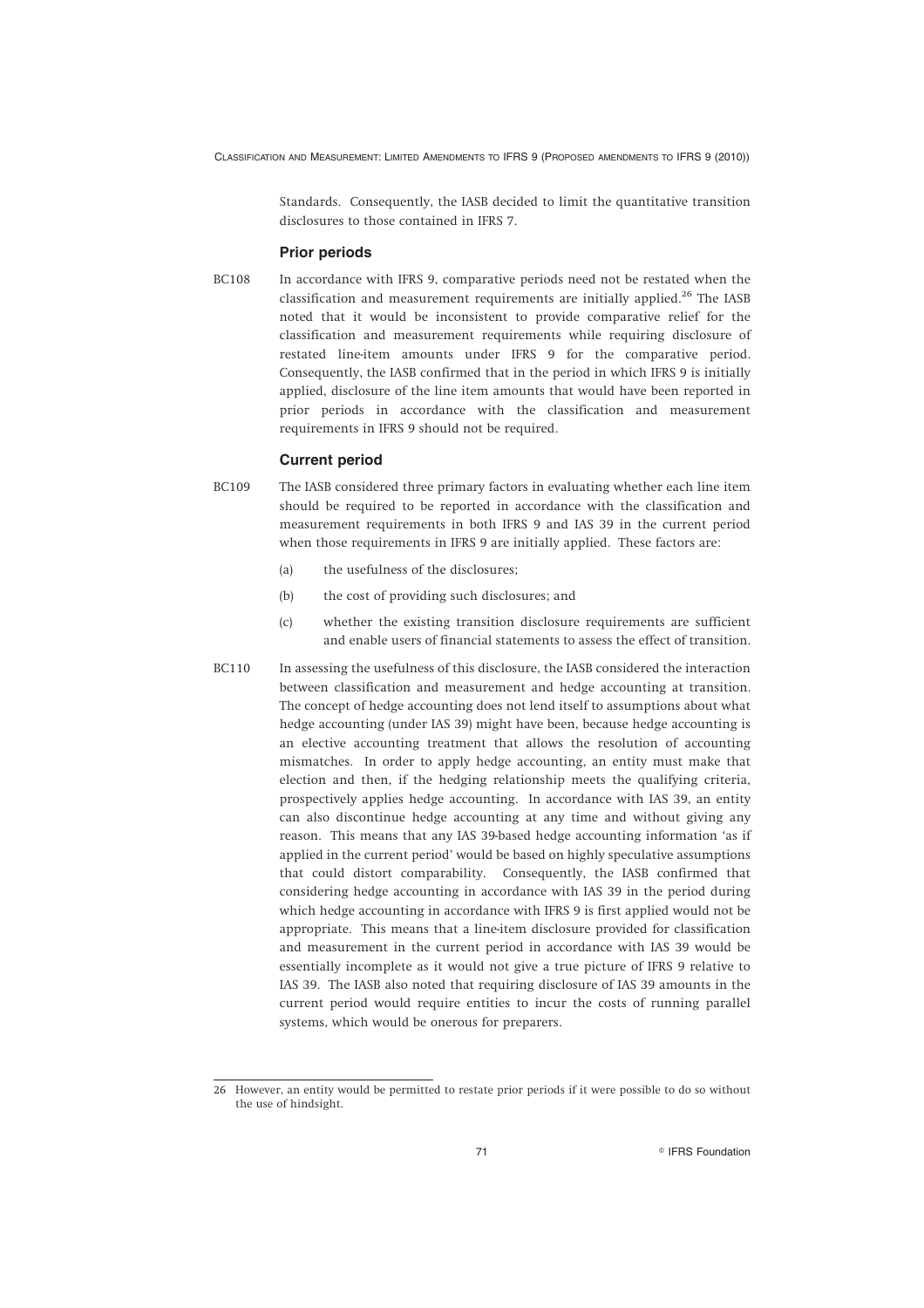- BC111 Lastly, the IASB noted that IFRS 7 already includes modified transition disclosure requirements that focus on changes in the statement of financial position at the date of initial application of IFRS 9 and the effect on the key financial statement line items for the current period. The IASB believes that these disclosures will allow users of financial statements to assess the effect of transition to IFRS 9. In addition, the IASB noted that users of financial statements provided favourable feedback on these disclosures because these disclosures provide the necessary information to explain the transition (paragraphs BC7.35I–BC7.35J of IFRS 9).
- BC112 Consequently, the IASB decided that in the period in which IFRS 9 is initially applied, disclosure of the current-period line-item amounts that would have been reported in accordance with the classification and measurement requirements in IAS 39 should not be required.

### **First-time adopters of IFRS**

BC113 The IASB noted that the transition provisions to IFRS 9 for entities that apply IFRS for the first time should generally be the same as for entities already applying IFRS. However, the IASB acknowledged that there are unique considerations for first-time adopters. This is because the date of initial application of IFRS 9 for a first-time adopter is defined as the date of transition to IFRS and, according to IFRS 1 *First-time Adoption of International Financial Reporting Standards*, consistent accounting policies are required to be applied throughout an entity's first IFRS financial statements. Consequently, in order to apply IFRS 9 in its first IFRS financial statements, a first-time adopter must present all of the periods in those financial statements in accordance with IFRS 9. This requirement may cause extra challenges for first-time adopters because retrospectively applying some aspects of the completed version of IFRS 9 (especially impairment) would be impracticable due to the risk of hindsight if those requirements were not actually applied during the reporting periods covered by the first IFRS financial statements. Consequently, a first-time adopter may be unable to apply the completed version of IFRS 9 in its first IFRS financial statements. Accordingly, the IASB intends to reconsider transition to IFRS 9 for first-time adopters once the re-deliberations of these proposed limited amendments to IFRS 9 and the Impairment project progress sufficiently to make sure that first-time adopters of IFRS are given adequate lead time to apply IFRS 9 and are not at a disadvantage in comparison to existing preparers.

## **Analysis of the effects of this Exposure Draft**

#### **Introduction**

BC114 The following paragraphs describe the IASB's analysis of the likely effects that will result from the amendments proposed by this Exposure Draft (the 'proposals') to the classification and measurement requirements for financial instruments in IFRS 9 *Financial Instruments* (issued October 2010)—hereafter referred to as IFRS 9. The effects analysed relate only to the proposals rather than to IFRS 9 more generally. However, because the proposals would amend aspects of IFRS 9, some of the requirements of IFRS 9 are relevant to the effects of the proposals and are therefore discussed when it is necessary to provide context to this analysis.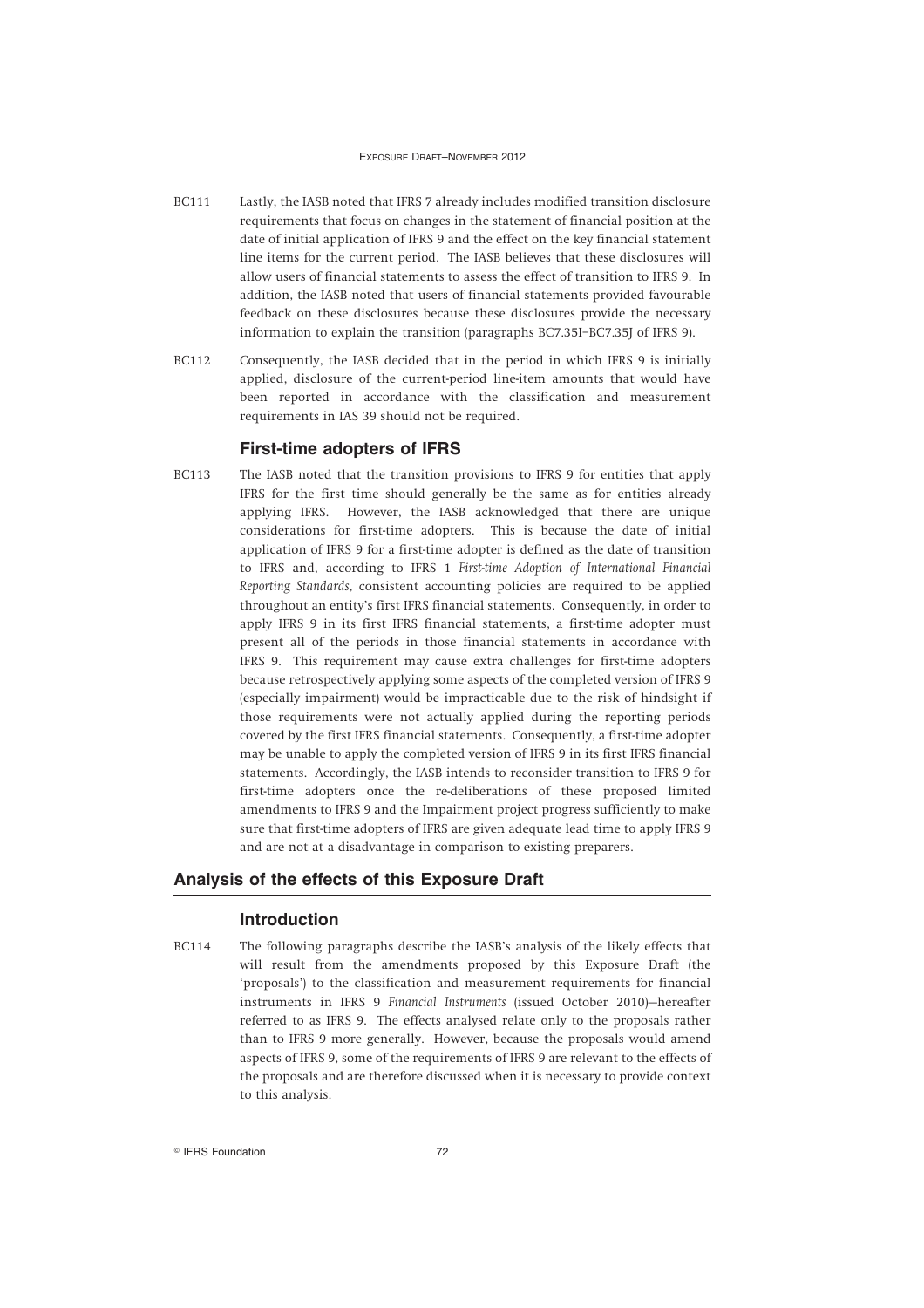- BC115 The IASB is committed to assessing and sharing knowledge about the likely costs of implementing proposed new requirements and the likely, associated ongoing costs and benefits of each new Standard—these costs and benefits are collectively referred to as 'effects'. The IASB gains insight on the likely effects of the proposals for new or revised Standards through its formal exposure of proposals and through its analysis and consultations with relevant parties through outreach activities.
- BC116 In evaluating the likely effects of the proposals, the IASB has considered how:
	- (a) activities would be reported in the financial statements of those applying IFRS;
	- (b) comparability of financial information would be improved between different reporting periods for an individual entity and between different entities in a particular reporting period;
	- (c) the new approach would improve the usefulness of the financial information in assessing the future cash flows of an entity;
	- (d) more useful financial reporting would result in better economic decision-making;
	- (e) the compliance costs for preparers would likely be affected, both on initial application and on an ongoing basis; and
	- (f) the likely costs of analysis for users of financial statements (including the costs of extracting data, identifying how the data has been measured and adjusting data for the purposes of including them in, for example, a valuation model) would be affected.

## **How activities would be reported in the financial statements of those applying IFRS**

#### **Approach to classifying financial assets**

- BC117 After IFRS 9 was issued, it came to the IASB's attention that there were different views of applying the 'hold to collect' business model that result in measuring financial assets at amortised cost. Consequently, the IASB is proposing a clarification of the 'hold to collect' business model (paragraphs B4.1.9–B4.1.9E).
- BC118 In addition, the IASB proposes to add a third measurement category to IFRS 9 that provides a clear rationale for when financial assets should be measured at fair value through other comprehensive income. In accordance with the proposals, financial assets are measured at fair value through other comprehensive income when they meet the criteria specified in paragraph  $4.1.2A<sup>27</sup>$  Consequently the proposals, in conjunction with the related requirements in IFRS 9, eliminate accounting arbitrage and reduce complexity by eliminating the rule-based classification associated with the financial asset measurement categories in IAS 39.

<sup>27</sup> The mandatory classification at fair value through other comprehensive income is for debt instruments only and is different from the election to designate equity investments at fair value through other comprehensive income as permitted by paragraph 5.7.5 of IFRS 9.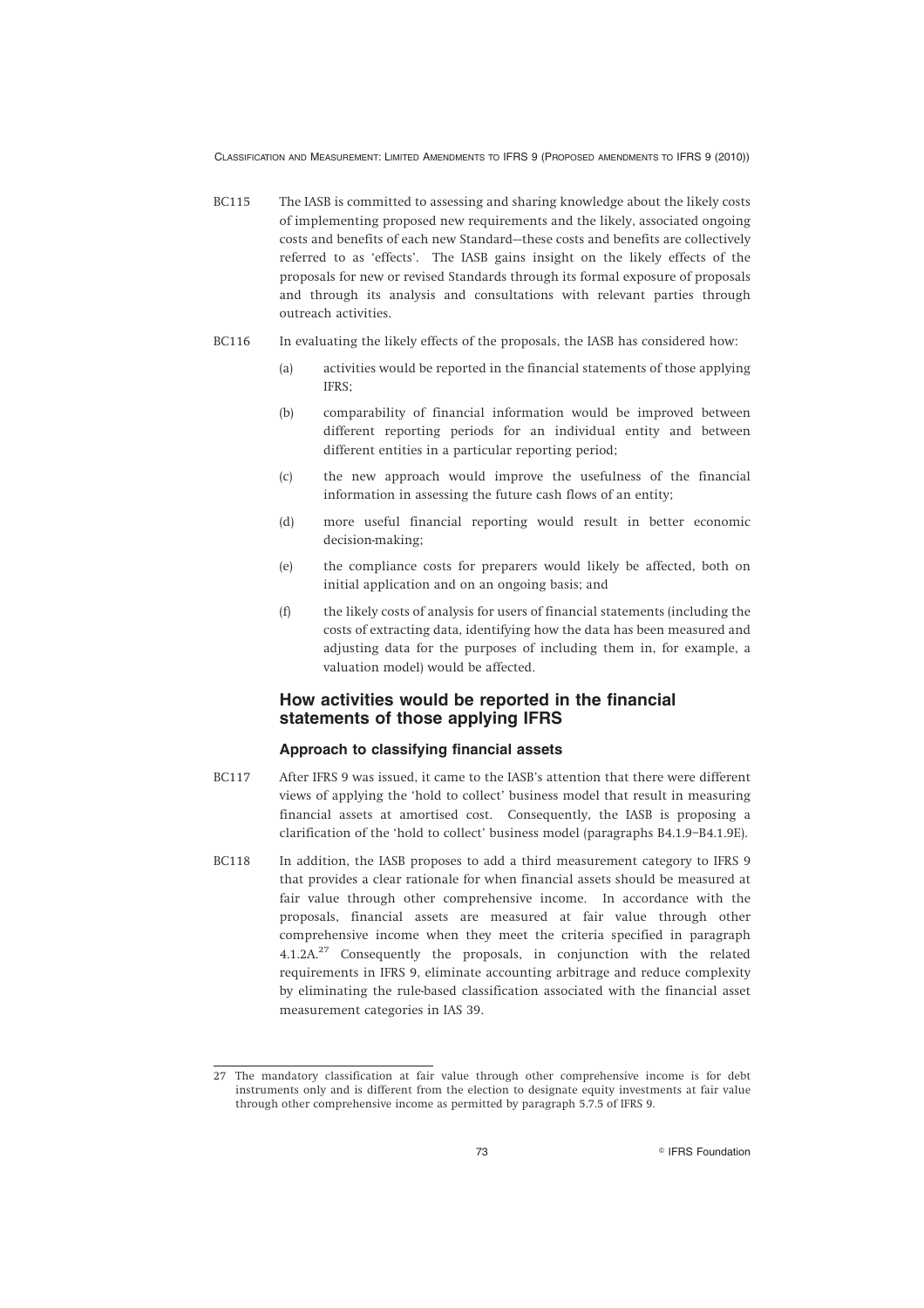#### **Bifurcation of embedded features in financial assets**

- BC119 IFRS 9 eliminates the application of the complex and rule-based requirements in IAS 39 for the bifurcation of hybrid financial assets. In accordance with IFRS 9, a financial asset is accounted for in its entirety on the basis of all of its features. That is in contrast to IAS 39, where components of a financial asset could have been classified and measured separately—resulting in the financial asset being measured at amortised cost or fair value through other comprehensive income (available for sale), while some or all of the embedded features were measured at fair value through profit or loss, even though the financial asset was a single instrument that was settled as a whole on the basis of all of its features.
- BC120 Under IFRS 9, a financial asset with an equity-indexed interest rate will be measured at fair value through profit or loss in its entirety, because an equity-indexed interest rate is not consistent with the notion of principal and interest as described in paragraph 4.1.3. However, financial assets with structured features will not always be measured at fair value through profit or loss because of the embedded features. For example, financial assets that contain prepayment or extension features, and unleveraged interest rate caps and floors, can be considered to have payments that are solely principal and interest if the effect of those features is consistent with the concept of principal and interest as described in paragraph 4.1.3. As a result, these may qualify for a measurement category other than fair value through profit or loss (depending on the holder's business model).
- BC121 The proposed amendments do not reintroduce bifurcation for financial assets. However, the proposals described in paragraphs B4.1.9–B4.1.9E clarify the existing concept of 'solely principal and interest' in IFRS 9. This will increase the range of financial assets that are considered to have payments that are solely principal and interest within the provisions of IFRS 9.

#### **Reclassification**

- BC122 IAS 39 included complex rules for the reclassification of financial assets, and different entities could choose to reclassify financial assets in different circumstances. In contrast, IFRS 9 requires the reclassification of financial assets when (and only when) the business model for managing those financial assets changes. Changes in business model are demonstrable events and are expected to be very infrequent. For example, a change in business model can arise from a business combination, if a reporting entity changes the way it manages its financial assets following the acquisition of a new business.
- BC123 The proposals extend the concept of reclassifications in IFRS 9 to also apply to financial assets that are mandatorily measured at fair value through other comprehensive income.

### **Main changes to the approach to classifying and measuring financial liabilities**

BC124 IFRS 9 carries forward almost all of the requirements in IAS 39 for the classification and measurement of financial liabilities, including the bifurcation of particular embedded derivatives. As a result, most financial liabilities, apart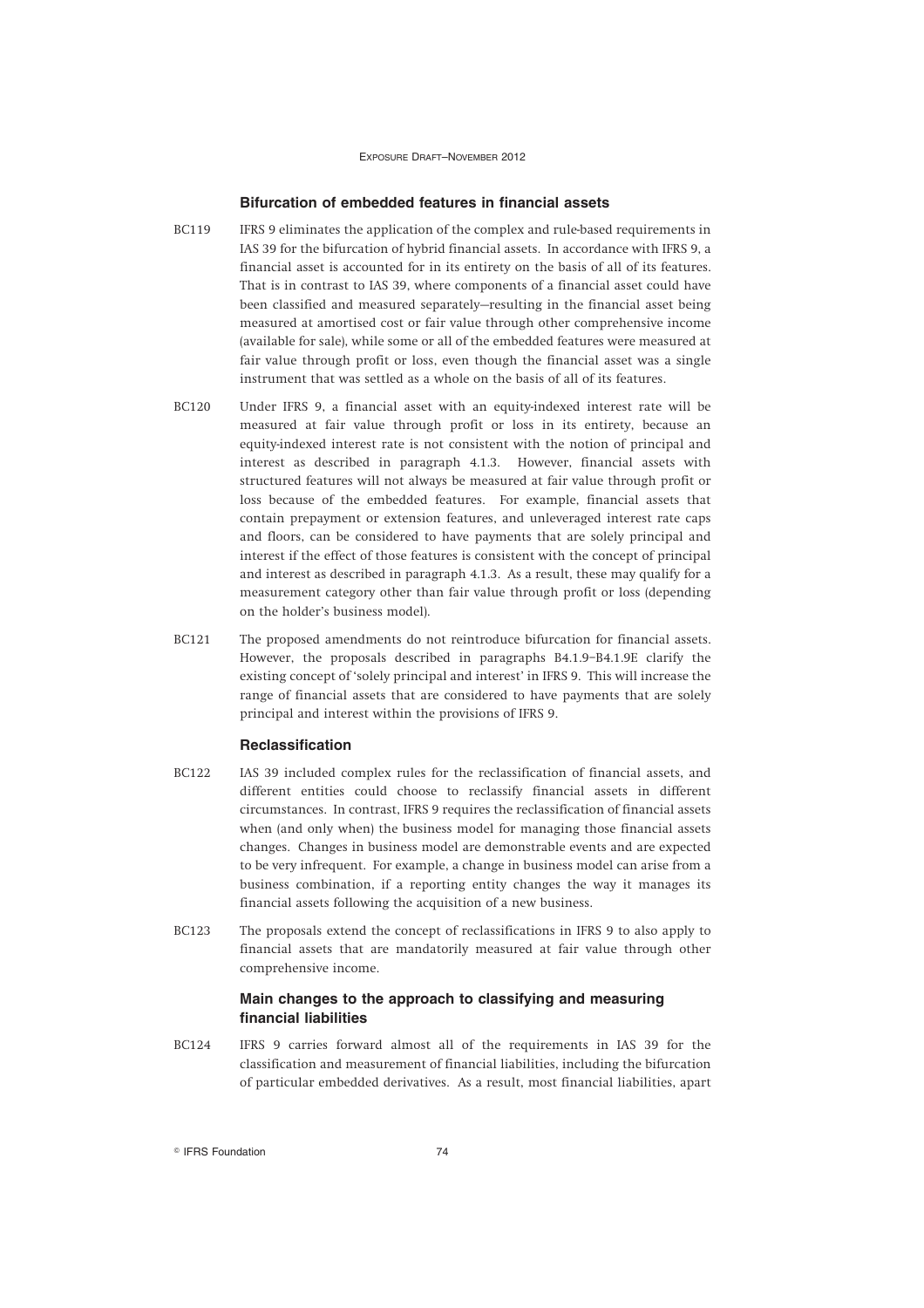from derivatives or financial liabilities that an entity designates under the fair value option, will continue to be measured at amortised cost.

- BC125 The main concern the IASB was asked to address in relation to financial liabilities was the so-called 'own credit' issue, whereby changes in the credit risk of a financial liability give rise to gains or losses in profit or loss. Users of financial statements told the IASB that recognising such gains or losses in profit or loss does not result in useful information. As a result of retaining the bifurcation requirements, in general the only non-derivative financial liabilities measured at fair value that will give rise to own credit gains or losses were those designated at fair value through profit or loss under the fair value option. IFRS 9 addresses this concern by requiring that the effect of changes in an entity's own credit risk should be presented in other comprehensive income.<sup>28</sup> This change means that entities no longer recognise gains in profit or loss when their credit risk deteriorates, and losses when their credit risk improves.
- BC126 The proposals would result in these changes to the own credit requirements being available sooner than they would otherwise. Except for these changes to early application (paragraphs BC127–BC128), the proposals do not change the approach to classifying and measuring financial liabilities.

### **Early application**

- BC127 In order to address critical issues during the financial crisis and to make improvements to financial reporting available more quickly, the IASB decided to replace IAS 39 in phases and to allow entities the option to early apply only some phases of IFRS 9 (although if a later phase was applied, earlier phases were also required to be applied). Consequently, entities have the option to apply the requirements for financial assets (IFRS 9 (2009)) only, or the requirements for financial assets and financial liabilities (IFRS 9 (2010)) or, following the completion of [draft] Chapter 6 Hedge Accounting, the requirements for financial assets, financial liabilities and hedge accounting. However, in this Exposure Draft the IASB proposes that once the completed version of IFRS 9 is issued, an entity that subsequently elects to apply IFRS 9 early must either apply the completed version of IFRS 9 (ie all of the classification and measurement requirements, impairment and hedge accounting) or apply only the own credit requirements.
- BC128 This will mean that once the completed version of IFRS 9 is issued and before its mandatory effective date, fewer combinations of accounting for financial instruments will be available to be newly early applied. Until the mandatory effective date of IFRS 9, entities that have not already applied a previous version of IFRS 9 will either continue to apply IAS 39 unchanged, apply IAS 39 along with the own credit requirements (as described in paragraph BC125) or apply the completed version of IFRS 9.

<sup>28</sup> This applies unless that treatment would create or enlarge an accounting mismatch in profit or loss, in which case all changes in fair value are presented in profit or loss.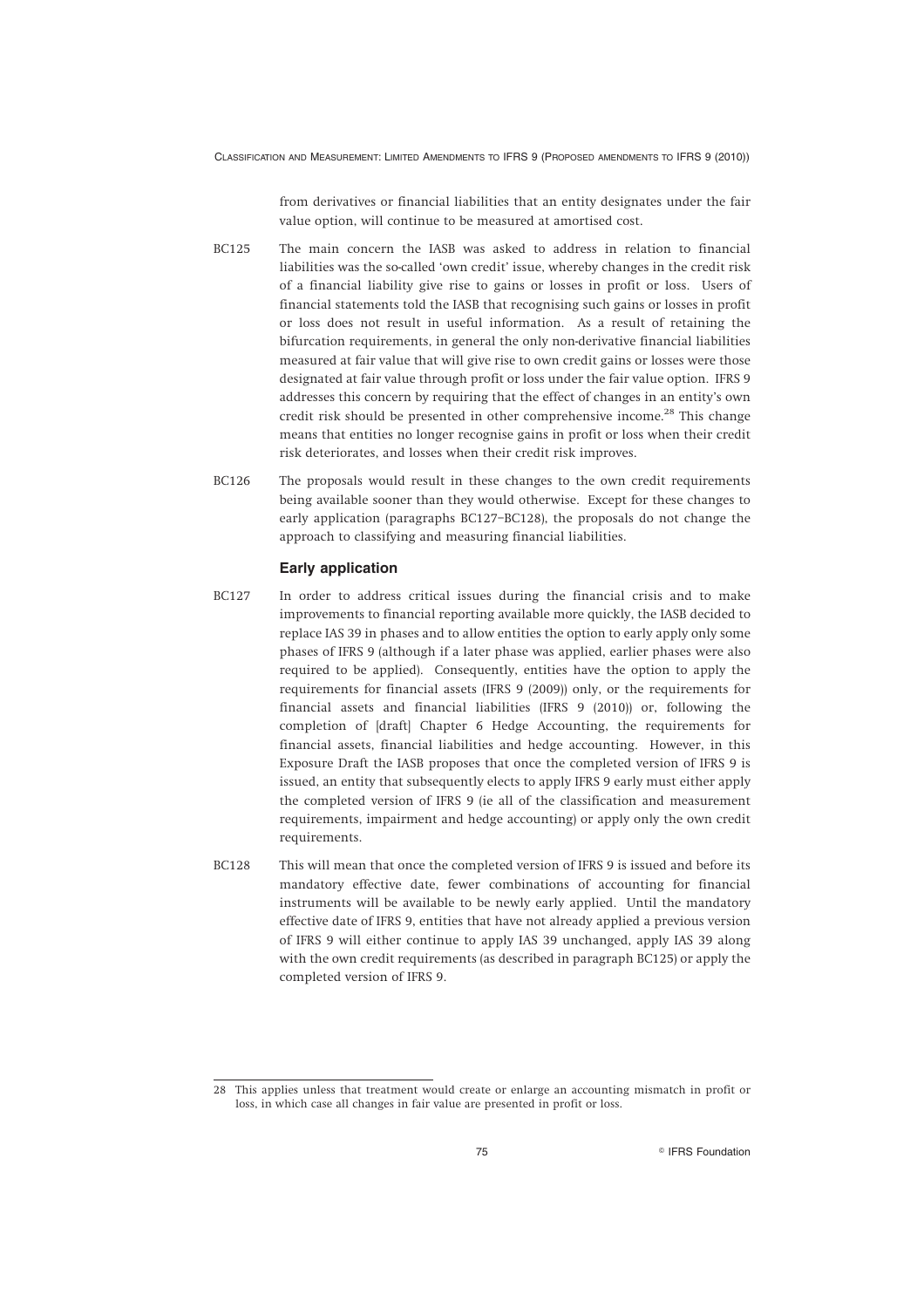## **Comparability of financial information**

BC129 At a high level, classification and measurement, in accordance with both IAS 39 and IFRS 9, require consideration of similar aspects of financial instruments—their contractual cash flow characteristics and how they are managed. However, IAS 39 and IFRS 9 approach these aspects of financial instruments in very different ways. IAS 39 was complex and rule-based and the classification of financial assets placed emphasis on an entity's intentions in respect of individual financial assets. IAS 39 also involved an element of free choice. As discussed in the following paragraphs, IFRS 9 and these proposals require systematic classifications with less accounting choice. Consequently, differences in financial reporting between reporting periods for an individual entity, and between different entities in a particular reporting period, will more often reflect the differences in underlying economics rather than being affected by differences in accounting choices.

#### **The business model assessment**

- BC130 In contrast to IAS 39, the business model assessment in IFRS 9 is determined by how financial assets are managed. This is not a question of intention for an individual instrument but is instead based on an assessment of objective evidence at a higher level of aggregation. As a result, the assessment is a matter of fact, which results in less accounting choice than is available when applying IAS 39 today.
- BC131 The proposals will improve comparability by improving consistency in how different entities apply the guidance in IFRS 9 and classify and measure their financial assets. The proposals enhance the guidance for assessing whether financial assets are held to collect contractual cash flows and should therefore be measured at amortised cost (depending on the contractual cash flows). In addition, the proposals would add a fair value through other comprehensive income measurement category to IFRS 9. The IASB has received some preliminary views that the addition of this measurement category will also enhance the application of the amortised cost measurement category. In addition, the fair value through other comprehensive income measurement category will allow some business models to be better reflected in the financial statements. This will improve comparability between entities because economically similar instruments that are managed in a similar manner will be accounted for in the same way. Differences in financial reporting will more often reflect the underlying economic differences.

#### **Reclassifications**

BC132 IAS 39 permitted reclassifications at the entity's discretion in rare circumstances. Users of financial statements consistently commented that these reclassifications decreased the comparability and usefulness of the financial reporting. In contrast, IFRS 9 makes reclassifications mandatory when (and only when) there has been a change in the business model. The reclassification requirements will enhance comparability because an entity will generally account for its financial instruments consistently over time. The exception will be in the rare circumstance that the entity's business model changes, in which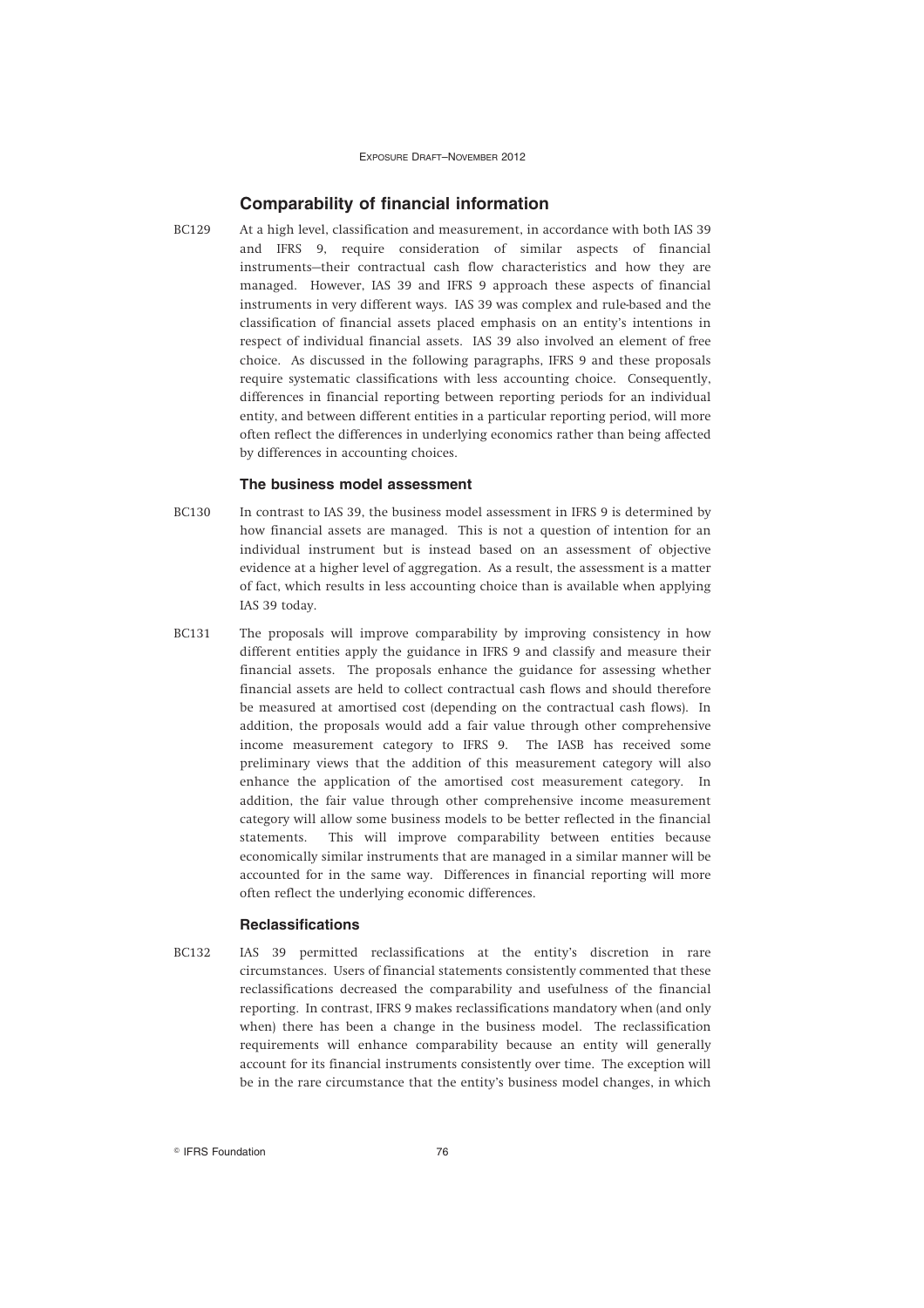case required reclassification nonetheless strengthens comparability because financial assets will continue to be accounted for consistent with how they are managed.

#### **Early application**

BC133 The proposals will remove the option in IFRS 9 to early apply only some of the requirements in IFRS 9 (paragraph BC127–BC128). Instead, following the completion of IFRS 9, entities will either continue to apply IAS 39 unchanged, apply IAS 39 along with the presentation for own credit gains and losses, or apply the completed version of IFRS 9. This decision was made in order to improve comparability for users of financial statements because there will be fewer versions of IFRS 9 available.

#### **Convergence with the FASB**

- BC134 One of the main reasons for undertaking the limited scope project that has led to the publication of the proposals was to more closely align IFRS 9 with the classification and measurement approach that is being developed by the FASB.
- BC135 The FASB and the IASB have agreed on common language for the objectives of the amortised cost and fair value through other comprehensive income measurement categories, with the fair value through profit or loss measurement category representing the residual measurement category in both boards' models. While the boards may have slightly different application guidance to describe these measurement categories, there will be closer alignment between IFRS 9 and the FASB's tentative model by having common objectives for these business models and through the introduction of a third measurement category for financial assets. This will be beneficial to users of financial statements as it will enhance comparability between financial statements prepared in accordance with IFRS and those prepared in accordance with US GAAP.

## **Usefulness of financial information in assessing the future cash flows of an entity**

#### **Financial assets**

BC136 In the Basis for Conclusions to IFRS 9, the IASB acknowledged that some users of financial statements support a single measurement method—fair value—for all financial assets. However, the IASB continues to believe that both amortised cost and fair value can provide useful information to users of financial statements for particular types of financial assets in particular circumstances. In issuing both IFRS 9 and these proposals, the IASB did not seek to increase or reduce the use of fair value measurement. Instead, it sought to ensure that information based on a specific measurement attribute is provided when it is relevant. The IASB decided that if that measurement attribute and the profit or loss effect for financial assets are aligned with both (a) the business model for managing financial assets and (b) their contractual cash flow characteristics, financial reporting will provide relevant information about the timing, amounts and uncertainty of an entity's future cash flows. For example, financial assets held in a traditional banking business that involves deposit funding and mortgage lending will typically qualify for amortised cost measurement.

77 **IFRS** Foundation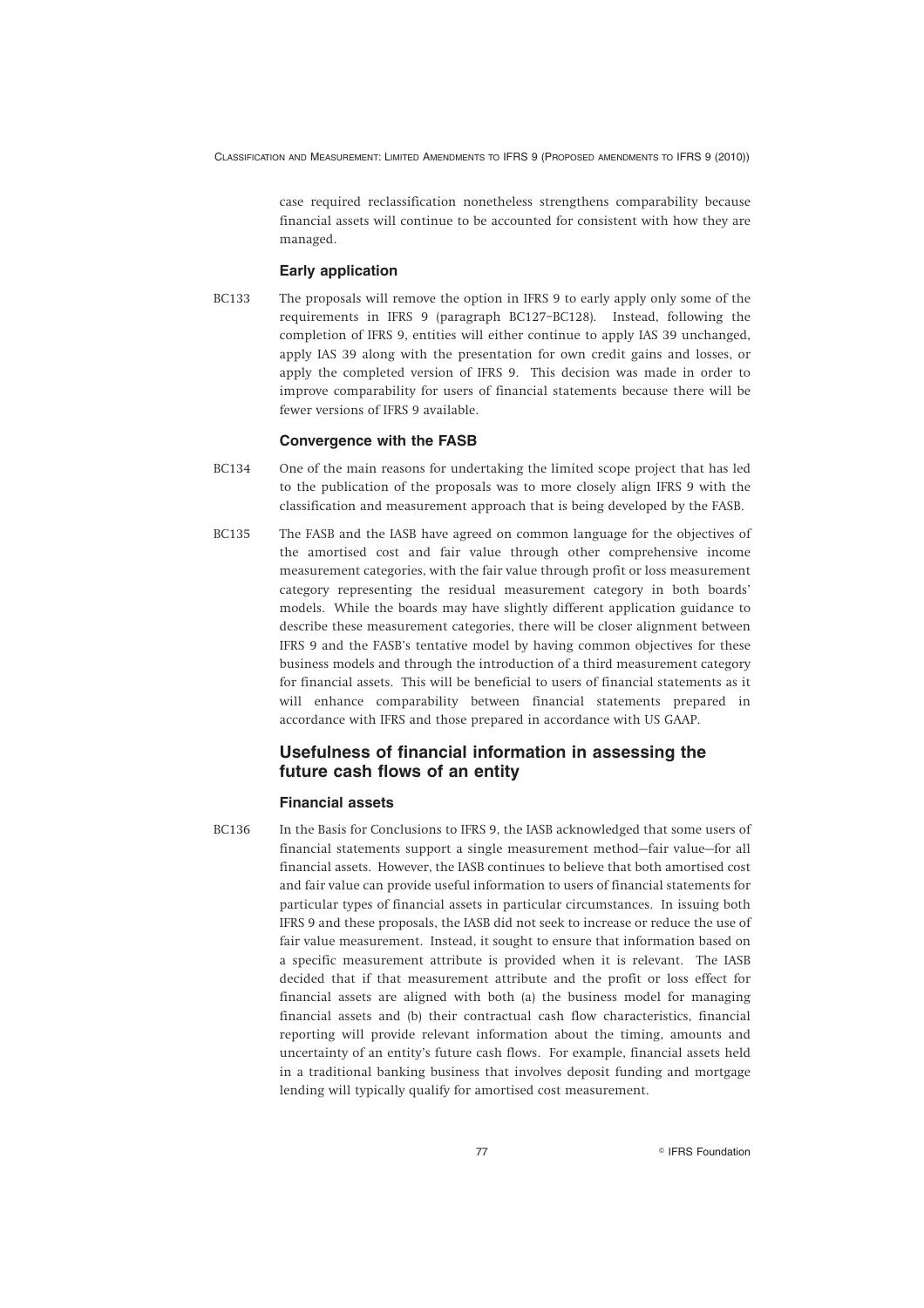#### *The business model*

- BC137 The business model for managing financial assets determines whether their cash flows are realised through the collection of contractual cash flows, through the sale of the instruments or both. Consequently, the business model provides information that is useful in assessing the amounts, timing and uncertainty of the entity's future cash flows.
- BC138 If the objective of an entity's business model is to collect contractual cash flows then (depending on the characteristics of the contractual cash flows) amortised cost measurement in both the statement of financial position and in profit or loss provides information about future cash flows. However, if the objective of the business model is to realise cash flows by selling financial assets, fair value measurement provides more relevant information about future cash flows in both the statement of financial position and in profit or loss.
- BC139 The proposals would clarify the application guidance for a 'hold to collect' business model that results in financial assets being measured at amortised cost (depending on their contractual cash flow characteristics). This clarification will improve the quality of the financial information and its usefulness in assessing the amounts, timing and uncertainty of an entity's future cash flows by resulting in amortised cost measurement only for financial assets that are truly held to collect contractual cash flows.
- BC140 Usefulness of financial information will be further improved by the proposal to introduce a fair value through other comprehensive income measurement category to IFRS 9. As described in greater detail in paragraph 5.7.1A, the fair value through other comprehensive income measurement category results in a fair value carrying amount in the statement of financial position while the effect on profit or loss would be the same as if the financial assets were measured at amortised cost. This is considered appropriate for such a business model because, by design, both holding and selling activities are taking place, making both amortised cost and fair value information relevant to the financial statements. Because of the addition of this fair value through other comprehensive income measurement category to IFRS 9, some question whether the classification and measurement approach will still be an improvement over IAS 39. However, in contrast to the available-for-sale measurement category in IAS 39, there is a clear business model resulting in measurement at fair value through other comprehensive income. This will allow entities to better reflect the way in which financial assets are managed and improve the usefulness of the information provided for those business models in assessing the timing, amounts and uncertainty of an entity's future cash flows.

#### *Contractual cash flow characteristics*

BC141 Since the publication of IFRS 9, the IASB has received questions as to how the contractual cash flow characteristics of particular instruments should be assessed, notably of financial assets that contain leverage or an interest rate mismatch feature as described in paragraphs B4.1.9–B4.1.9E. For example, some questioned if a relatively simple variable-rate loan would have to be measured at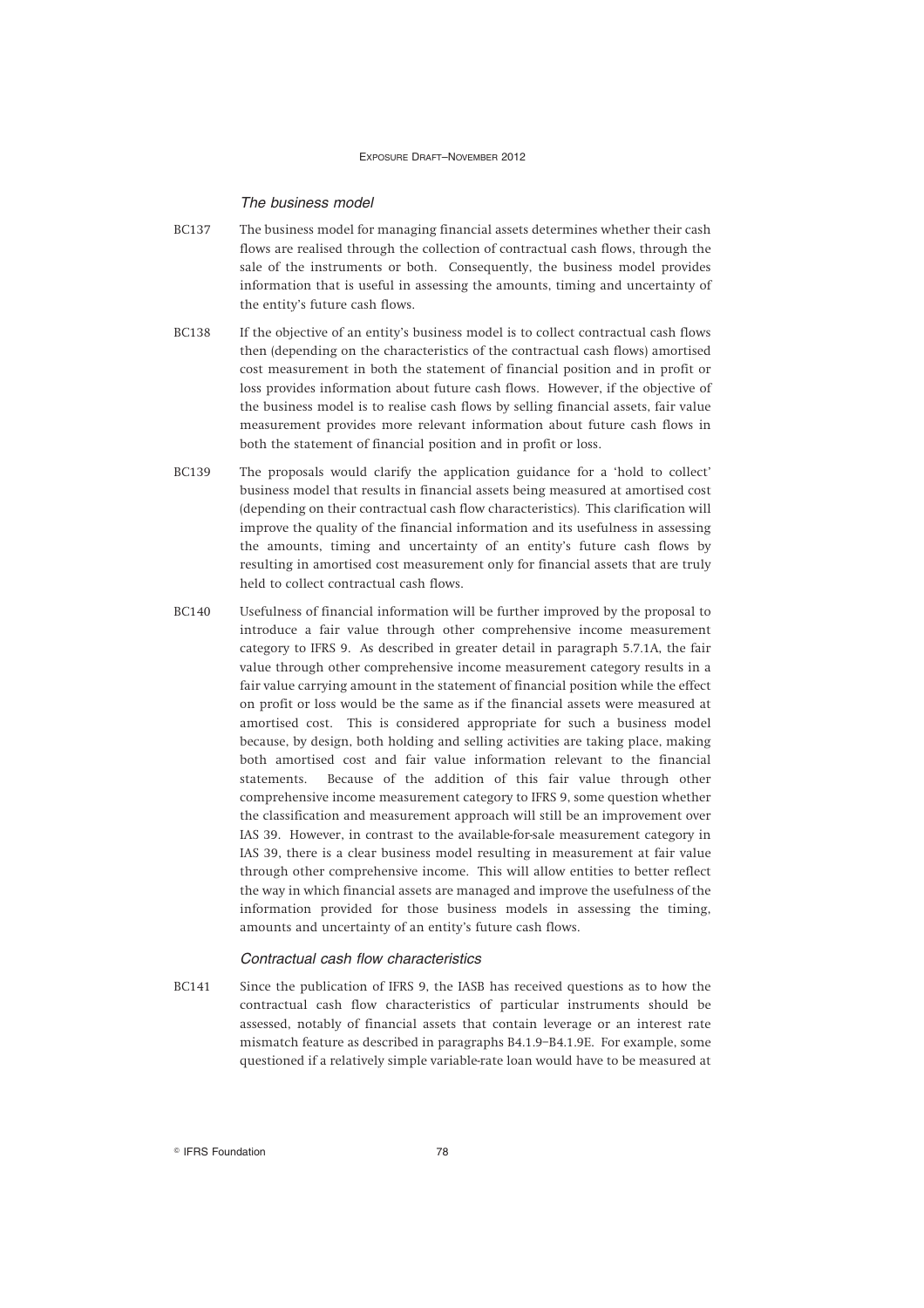fair value through profit or loss if it has an interest smoothing feature that limits the variability in the interest rate via a calculation that is consistent with the notion of time value of money.

- BC142 As a result, the IASB proposes a clarification that, if the relationship between principal and interest is modified by leverage or an interest rate mismatch, the effect of the modification should be considered when determining whether the cash flows are solely payments of principal and interest. The feedback received so far has indicated that this proposed clarification will result in some financial assets now meeting the contractual cash flow characteristics assessment in IFRS 9. Consequently, this clarification will result in a better alignment between the economic concept of principal and interest and the relevant criteria in IFRS 9. For example, the simple variable-rate loan described in the previous paragraph could be measured at amortised cost because its contractual cash flows are economically principal and interest.
- BC143 In addition to questions of clarity, after the publication of IFRS 9 some interested parties suggested that bifurcation for financial assets should be reintroduced, partly because of a concern that some financial assets will be measured at fair value through profit or loss in their entirety, whereas under IAS 39 only the derivative component would have been measured at fair value through profit or loss. The IASB believes that, to some extent, the concern will be addressed for some financial assets by the clarifications to the principal and interest criteria because, despite the presence of embedded features, these financial assets may economically have principal and interest cash flows. However, for other financial assets—for example, where the contractual cash flows are linked to an underlying that is unrelated to principal or interest, such as a commodity price—the proposals will not change the requirements in IFRS 9. For the reasons discussed in detail in paragraphs BC4.83–BC.4.89 of IFRS 9 and BC70–BC72 of this Exposure Draft, the IASB believes that classifying financial assets in their entirety rather than bifurcating them will result in financial information that is more useful in assessing the amounts, timing and uncertainty of future cash flows.
- BC144 In addition to providing information that is more useful in assessing future cash flows, the elimination of bifurcation also simplifies the information about financial assets that is provided to users of financial statements. When a financial asset was bifurcated, the components of that financial asset were measured in different ways, and also could have been presented in different places in the financial statements. Consequently, although the settlement of the financial asset considers all of its contractual terms, there was no way to understand that financial asset as a whole until settlement took place.

### **Financial liabilities**

BC145 In IFRS 9, the IASB made fewer changes to the classification and measurement of financial liabilities than to financial assets. Views received from users of financial statements, and others, indicated that amortised cost is the most appropriate measurement attribute for many financial liabilities because it reflects the issuer's legal obligation to pay the contractual amounts in the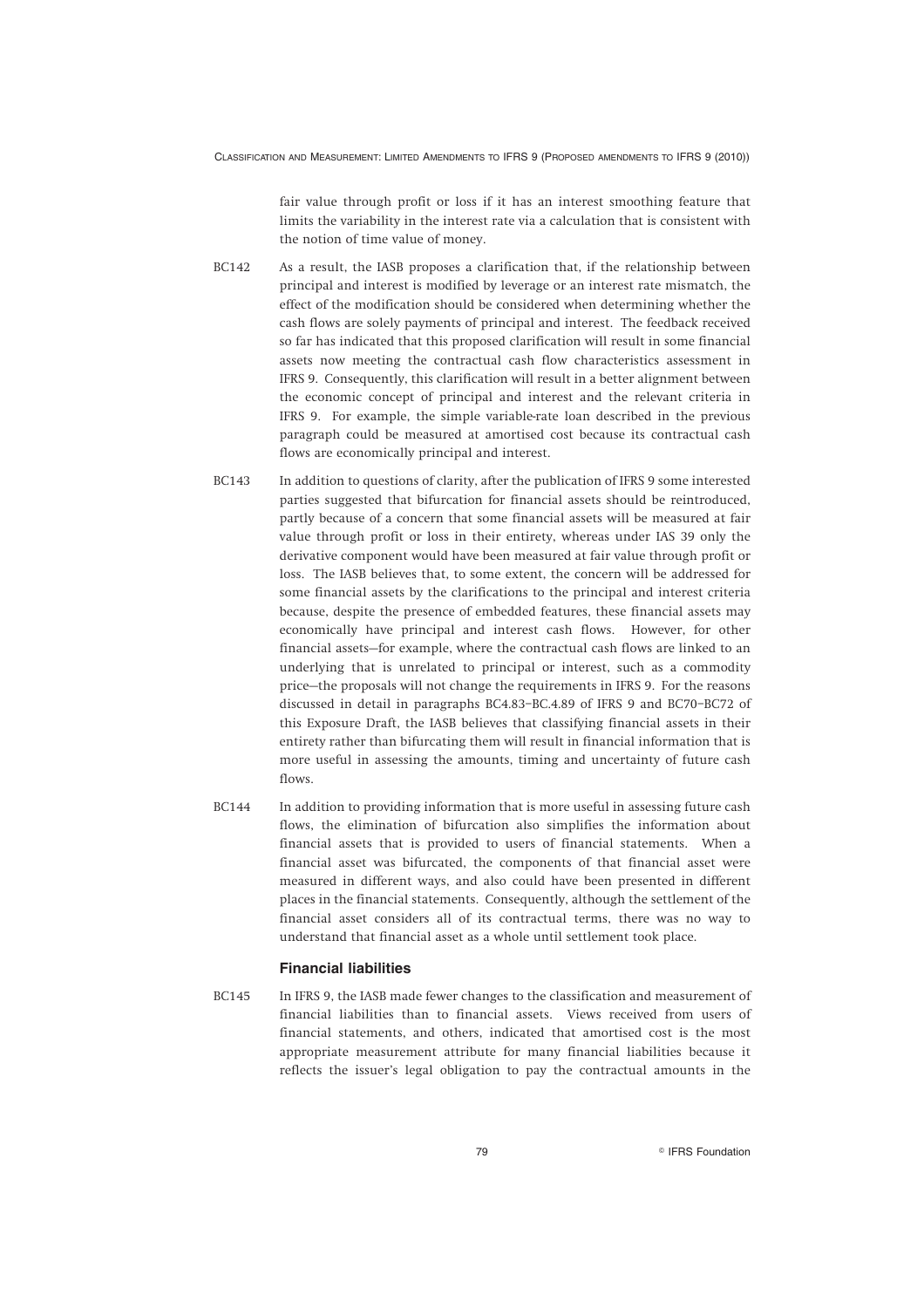normal course of business (ie on a going concern basis) and, in many cases, the issuer plans to hold liabilities to maturity and pay the contractual amounts.

- BC146 However, if a liability has structured features (for example, embedded derivatives), amortised cost is difficult to apply and understand because the cash flows can be highly variable. Consequently, the IASB decided to retain the bifurcation requirements in IAS 39 for financial liabilities. The views received by the IASB indicated that the bifurcation approach in IAS 39 is generally working well for financial liabilities and that a new bifurcation approach (such as a principal-and-interest-based bifurcation methodology as described in paragraphs BC63–BC69) would most likely have the same classification and measurement outcomes as the approach in IAS 39.
- BC147 However, views received indicated—and the IASB agreed—that the effects of changes in a liability's credit risk ought not to affect profit or loss unless the liability is held for trading, because an entity will generally not realise the effects of changes in the liability's credit risk unless the liability is held for trading. The result of the IASB's decisions, including the own credit requirements for financial liabilities described in BC96–BC106, result in information being reported for financial liabilities that is more useful in assessing the amounts, timing and uncertainty of the entity's future cash flows.
- BC148 Currently, in accordance with IFRS 9, in order to apply the own credit requirements an entity must also apply the classification and measurement requirements in IFRS 9 for financial assets. However, as a result of the IASB's decision to consider limited amendments to the classification and measurement requirements for financial assets, entities that have not already applied the requirements for financial assets are unlikely to consider applying them before the limited amendments are issued. The proposals would allow an entity to early apply only the own credit requirements and to otherwise continue accounting for their financial instruments in accordance with IAS 39, thereby enabling entities to benefit from the improved financial reporting for gains or losses on changes in own credit risk as requested by preparers and users of financial statements alike.

## **Better economic decision-making as a result of improved financial reporting**

- BC149 As described in greater detail in the Basis for Conclusions to IFRS 9 and this Exposure Draft, the IASB believes that the proposals, in conjunction with the related requirements in IFRS 9, satisfy the fundamental qualitative characteristics of useful financial information as stated in Chapter 3 of the IASB's *Conceptual Framework*. That is, they would:
	- (a) provide information that is more useful in assessing the amounts, timing and uncertainty of an entity's future cash flows than the information reported in accordance with IAS 39 (BC136–BC148) and is therefore more relevant and timely; and
	- (b) reduce accounting choice and instead require classifications that are consistent with economic substance (BC117–BC128). Consequently, the financial reporting is a more faithful representation than the financial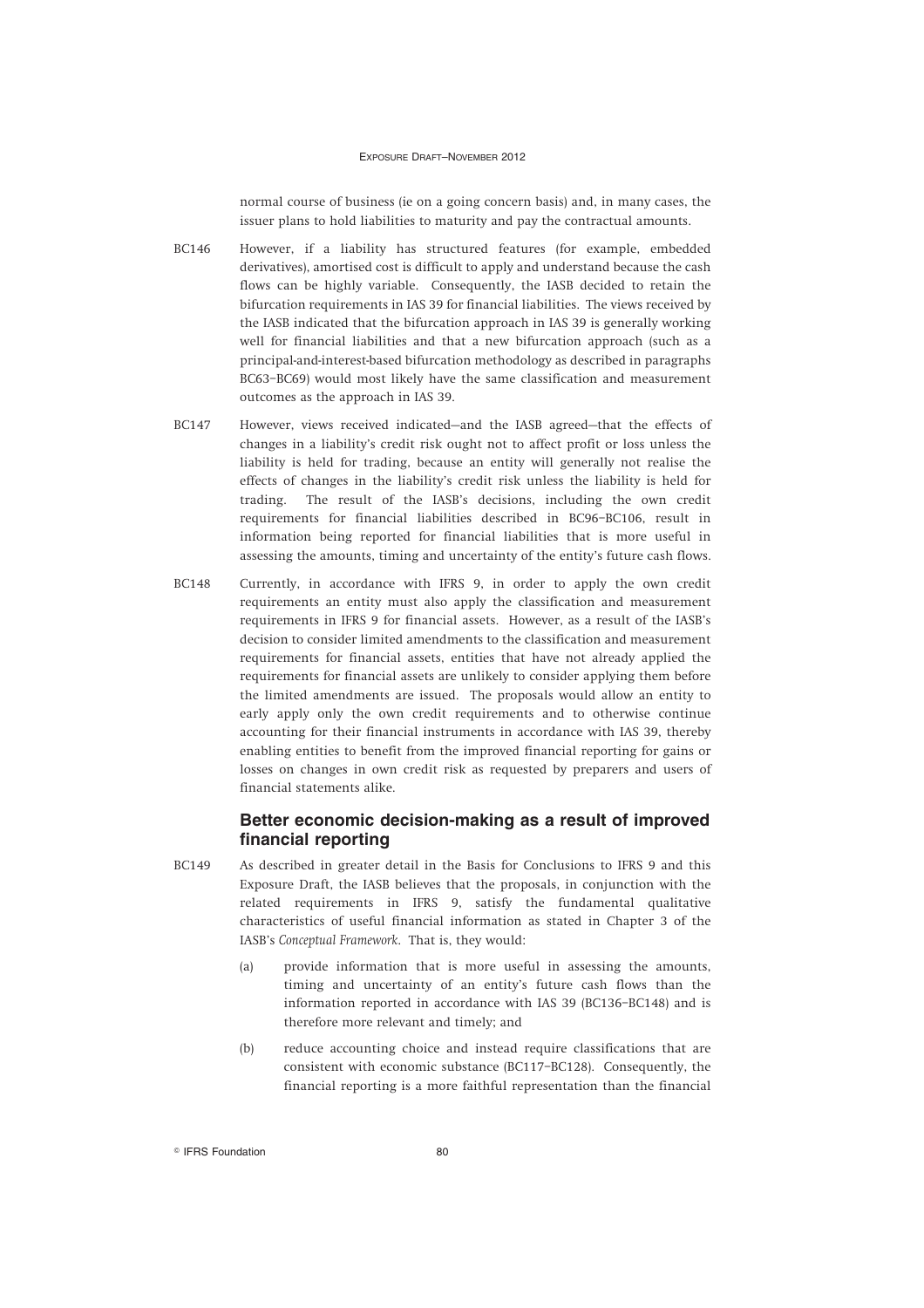reporting in accordance with IAS 39. It is also more complete and neutral and is supported by economic substance, which will help it to be free from error and verifiable.

In addition, the IASB notes that the proposals, in conjunction with the related requirements in IFRS 9, enhance the comparability (BC129–BC135) and understandability (BC117–BC128) of the financial information relative to IAS 39.

- BC150 In assessing whether the proposals, in conjunction with the related requirements in IFRS 9, would improve financial reporting, the IASB also considered the concerns voiced by some interested parties, especially those related to financial assets. Some believe that, in conjunction with the related requirements in IFRS 9, the proposals will result in more financial assets being reported at fair value as compared to the requirements in IAS 39, and this concerns them for one or more of the following reasons:
	- (a) While fair value might be relevant during times of relative market stability, it lacks relevance and reliability during times of relative market instability.
	- (b) Fair value reporting leads to procyclicality, meaning that it magnifies economic or financial fluctuations. In response to changes in fair value, entities may need, or choose, to sell different amounts of financial assets than they normally would, and the entity may have a different estimate of the present value of the future cash flows than is indicated by the fair value or market price (fair value amounts that are lower than the entity's estimate of future cash flows are of particular concern).
	- (c) Although the objective of many regulatory frameworks is to encourage economic stability rather than to provide useful information to users of financial statements, regulatory reporting nonetheless uses some of the amounts reported in accordance with IFRS. Consequently, IFRS reporting has effects for regulated entities. For example, regulated entities (especially banks) are often required to increase their capital reserves when their regulatory reporting indicates that they may face increased risk. Decreases in the fair value of some financial assets and increases in impairment losses both trigger the requirement to increase capital reserves. In order to meet this requirement, regulated entities may decrease lending during an economic downturn, which can further exacerbate the downturn.
- BC151 Some are of the view that fair value information is less relevant for all financial instruments in times of relative market instability. Others, including the IASB, agree that fair value is not equally relevant for all financial instruments, but believe that fair value is relevant in all market conditions for some financial instruments. Consequently, the IASB believes that the new approach to classifying and measuring financial instruments will provide relevant information that will lead to better economic decision-making throughout economic cycles.
- BC152 The IASB did not seek to increase or reduce the number of financial instruments that would be measured at fair value. The use of fair value is essentially unchanged in IFRS 9 relative to IAS 39 for financial liabilities (and in fact, a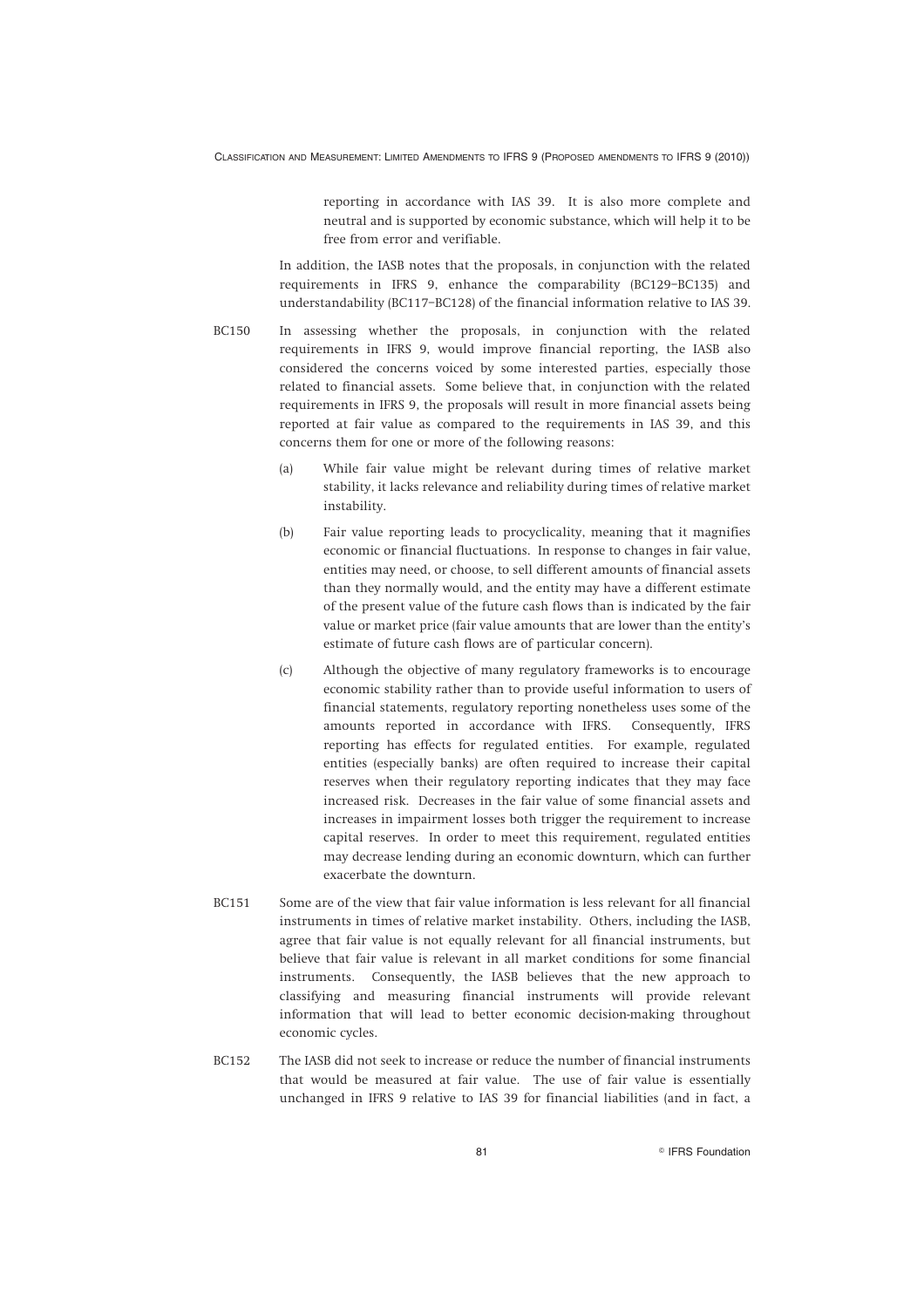portion of the fair value changes will now be recognised in other comprehensive income rather than profit or loss), and the proposals do not change this fact. In addition, financial assets are measured at fair value only when it is relevant because of the contractual cash flow characteristics of the asset and/or the entity's business model. Depending on the entity, its particular financial assets, and how it manages them, the proposals, in conjunction with the related requirements in IFRS 9, may actually result in fewer financial assets being measured at fair value than under IAS 39. For example, because of the rule-based criteria for amortised cost measurement under IAS 39, debt securities that are quoted in active markets are typically measured at fair value in accordance with IAS 39, even if they are held within a business model in which assets are managed to collect contractual cash flows. Such financial assets may be measured at amortised cost in accordance with IFRS 9, and this would be unchanged by the proposals.

- BC153 The IASB acknowledges that the fair value through other comprehensive income measurement category may affect some regulated banks, because the Basel III regulatory framework removes the 'regulatory filter' for fair value gains or losses recognised in other comprehensive income.<sup>29</sup> Consequently, if this regulatory change remains in place, the fair value changes of financial assets that are measured at fair value through other comprehensive income will have a direct effect on regulatory capital. However, the addition of the fair value through other comprehensive income measurement category will only have the potential to adversely affect regulatory capital if those financial assets would otherwise have been measured at amortised cost. In these proposals, the IASB is clarifying the assessment of contractual cash flows, which may increase the use of the amortised cost measurement category relative to IFRS 9. However, the proposals will also clarify the meaning of a 'hold to collect' business model that results in amortised cost measurement (depending on the contractual cash flow characteristics), which may cause some financial assets that entities expected to measure at amortised cost not to be measured at amortised cost.
- BC154 The objective of financial reporting should be to provide transparent information that is useful in order to enable better economic decision-making. The IASB notes that the objective of providing useful information does not contradict the objective of economic stability. Instead, the IASB believes that transparency is essential to maintain stability in the long term.

## **The likely effect on compliance costs for preparers, both on initial application and on an ongoing basis**

BC155 Although the initial application of IFRS 9 may require significant costs, the IASB does not expect preparers to incur significant incremental costs on an ongoing basis in comparison to applying IAS 39. The IASB notes the following factors that mitigate the ongoing costs of applying IFRS 9 in comparison to IAS 39:

<sup>29</sup> Footnote 10 of Basel III: *A global regulatory framework for more resilient banks and banking systems* ('Basel III') published by the Basel Committee on Banking Supervision states "that '[t]here is no adjustment applied to remove from Common Equity Tier 1 unrealised gains or losses recognised on the balance sheet [the 'regulatory filter'] ... The Committee will continue to review the appropriate treatment of unrealised gains, taking into account the evolution of the accounting framework." In contrast, Basel II did contain a regulatory filter.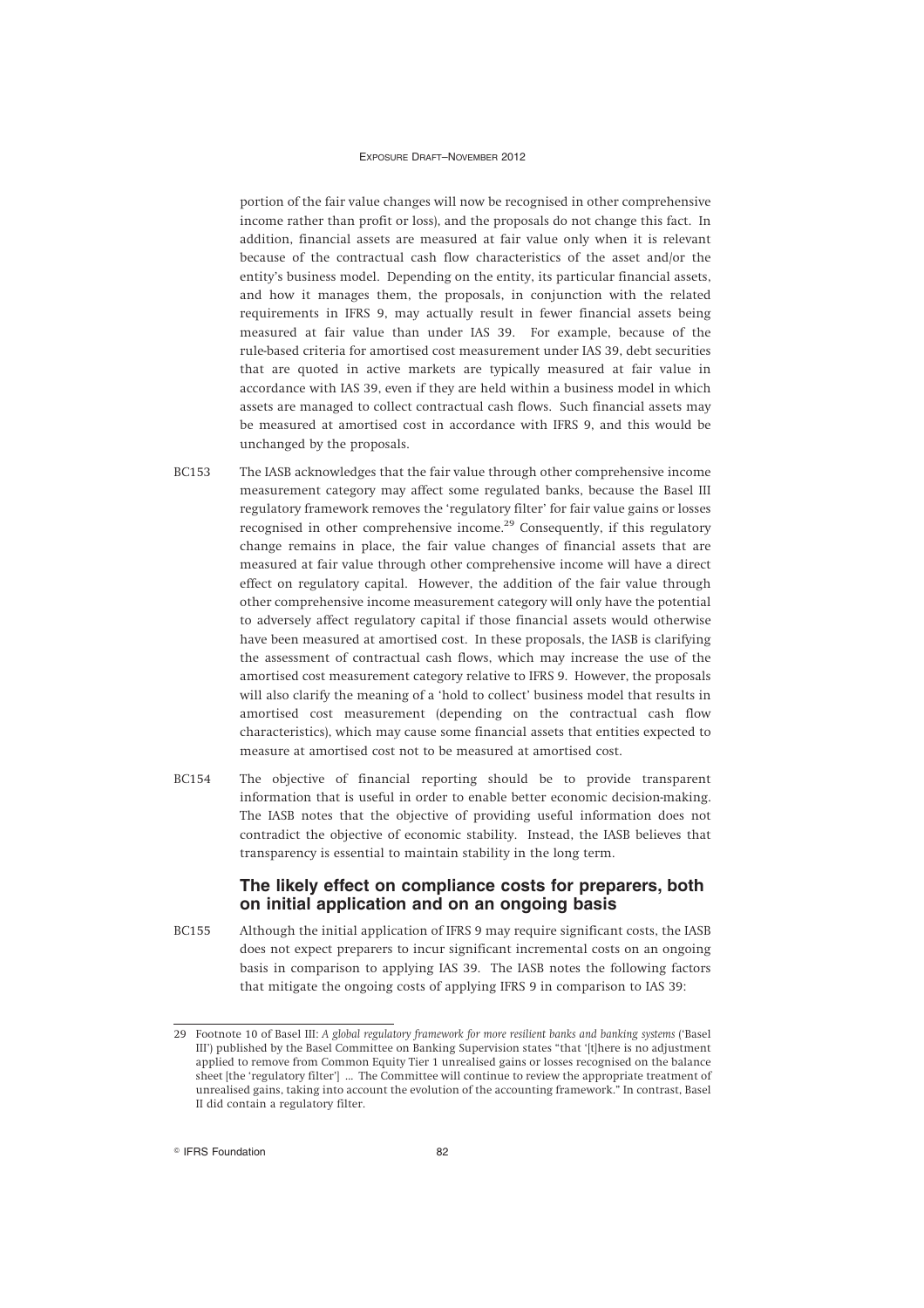- (a) the entity's business model is determined on a more aggregated basis than an individual instrument level and is a matter of fact that can be observed by the way in which an entity is managed and information provided to its management;
- (b) the contractual cash flows need not be analysed in all business models (ie when the assets are not held in a business model whose objective is to collect the contractual cash flows or where the assets are managed both in order to collect contractual cash flows and for sale); and
- (c) IAS 39 already has requirements that entities evaluate the contractual terms of their financial instruments on an instrument-by-instrument basis.
- BC156 In addition, the IASB notes that the elimination of bifurcation and tainting for financial assets measured at amortised cost, as well as having a single impairment method, will simplify compliance with the classification and measurement requirements for financial assets.
- BC157 For financial liabilities, the classification and measurement model is largely unchanged from IAS 39, except for the own credit requirements for financial liabilities designated as at fair value through profit or loss under the fair value option (paragraphs BC124–BC126). Entities are already required to disclose the gains or losses recognised for changes in own credit risk and there should therefore not be any incremental costs to preparers for financial liabilities.
- BC158 For the reasons described in the preceding paragraphs, the IASB believes that the benefits of the improvements to financial reporting described in the Basis for Conclusions to this Exposure Draft will justify the costs to implement and apply the proposals, in conjunction with the related requirements in IFRS 9.

## **The likely effect on costs of analysis for users of financial statements**

- BC159 The likely benefits of improved reporting resulting from the proposals, in conjunction with the related requirements in IFRS 9, are expected to outweigh costs of analysis for users of financial statements. However, the extent of the benefit will depend on existing practices.
- BC160 Some of the complexity in IAS 39 is eliminated and it is therefore easier for users of financial statements to understand and use the financial reporting information for financial instruments. In addition, although some users of financial statements favour fair value as a primary measurement attribute for financial assets, users of financial statements as a group have consistently commented that both amortised cost information and fair value information are useful in particular circumstances. The IASB has developed the proposals, in conjunction with the related requirements in IFRS 9, to provide information that is useful in predicting an entity's future cash flows. Also, existing and proposed disclosures provide additional information that will enable users of financial statements to readily understand how financial instruments have been classified and measured, and to use supplementary information from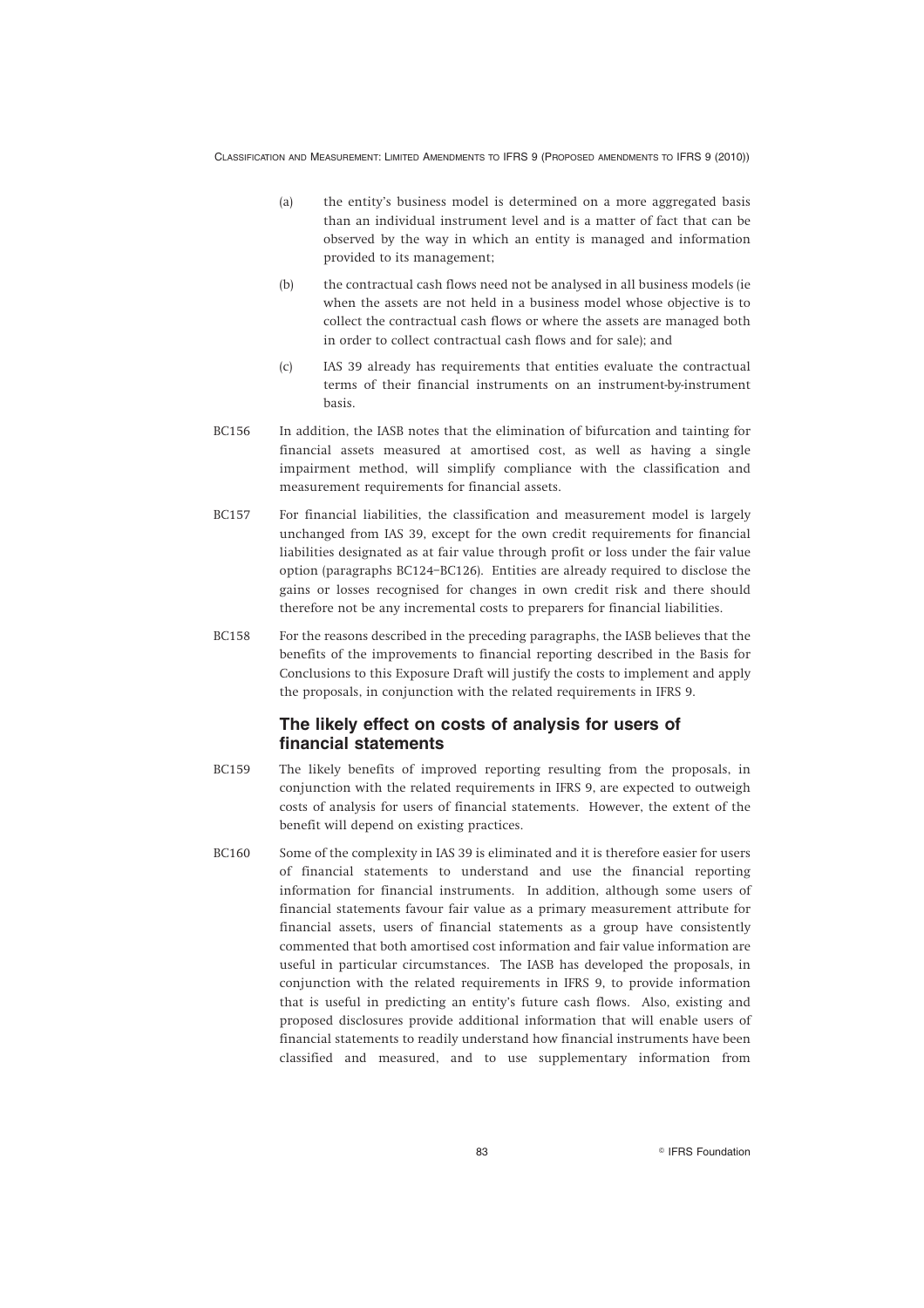disclosures in their modelling as desired (for example, the fair value of financial instruments measured at amortised cost or the carrying value of reclassified financial assets).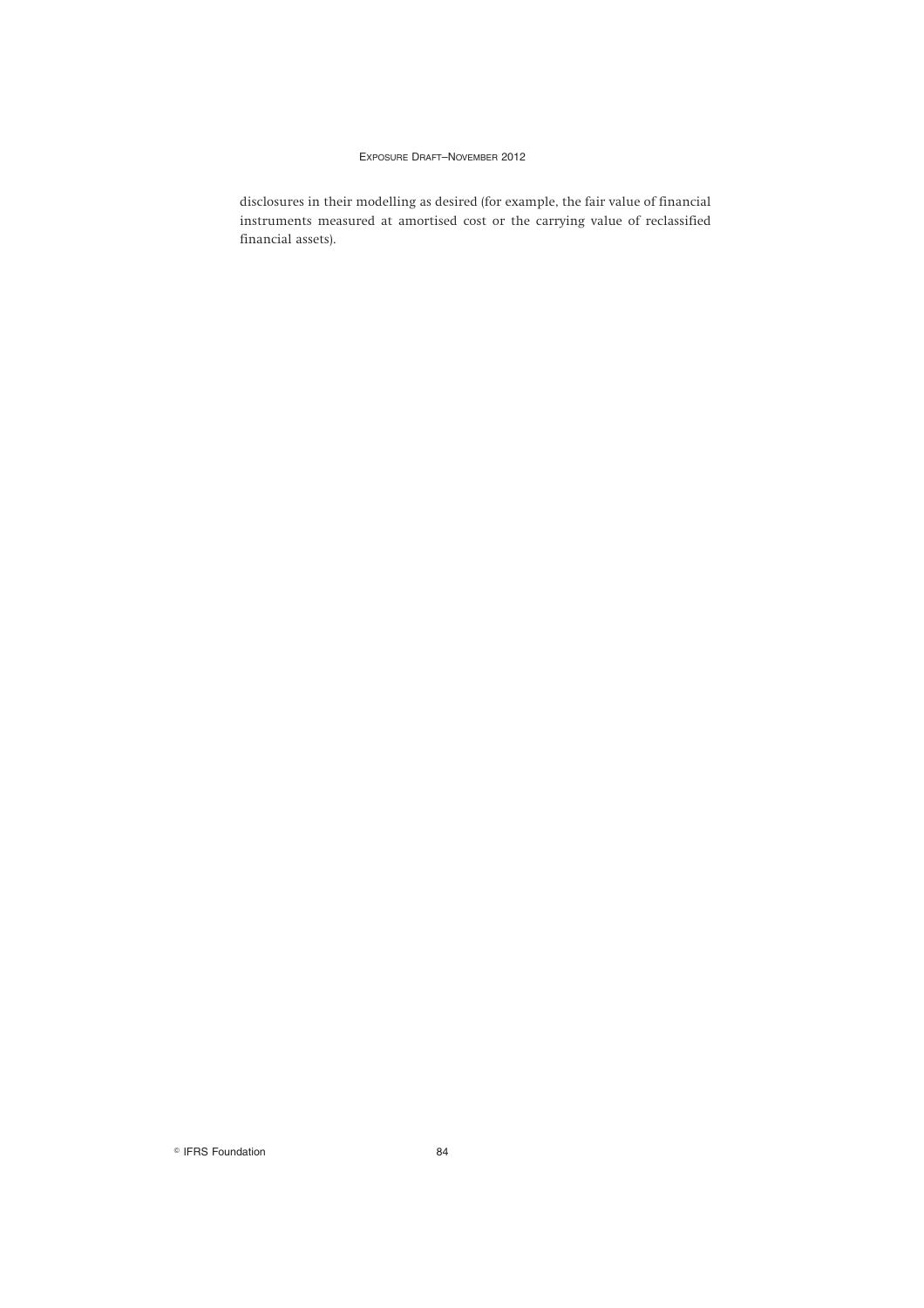### **Alternative Views on Exposure Draft**

### **Alternative views of Messrs Cooper and Engström**

- AV1 Messrs Cooper and Engström voted against the publication of the Exposure Draft because they disagree with the proposal to introduce the fair value through other comprehensive income measurement category. They believe that:
	- (a) the proposal would unnecessarily increase complexity for the reporting of financial instruments;
	- (b) the distinction between the supposed different business models that justify measurement at fair value through other comprehensive income rather than at fair value through profit or loss is unclear, would lead to diversity in practice and is insufficient to justify a difference in accounting treatment; and
	- (c) faithful representation of insurance contracts in financial statements does not need the fair value through other comprehensive income measurement category for (some) assets that back insurance liabilities.
- AV2 Messrs Cooper and Engström believe that the existing IFRS 9 classification at either amortised cost or fair value through profit or loss should be retained; although they support clarification of the 'hold to collect' business model and the proposed amendments to the contractual cash flow characteristics assessment.

### **Increased complexity that is undesirable and unnecessary**

- AV3 One of the IASB's main objectives for replacing IAS 39 with IFRS 9 is to reduce the complexity of accounting for financial instruments. An important component of that is to reduce the number of measurement categories of financial instruments and the even larger number of different measurement and presentation methods in IAS 39. This objective was widely supported and Messrs Cooper and Engström believe this has been achieved in the current IFRS 9 classification and measurement requirements. They consider that the proposals in this Exposure Draft would reverse a significant part of this improvement in reporting.
- AV4 Messrs Cooper and Engström believe that, where amortised cost is judged to be the most appropriate basis for reporting, this should be applied consistently throughout the financial statements. Likewise, if fair value provides the more relevant information, it should be applied consistently. In their view the fair value through other comprehensive income measurement category provides a confusing mixture of amortised cost and fair value measurement that will make financial statements more complex and less easy to understand. While they accept that in many cases fair value is an important additional piece of information for assets that are appropriately reported under amortised cost, they believe that this should be provided as supplementary information in the notes, albeit with prominent and clear disclosure.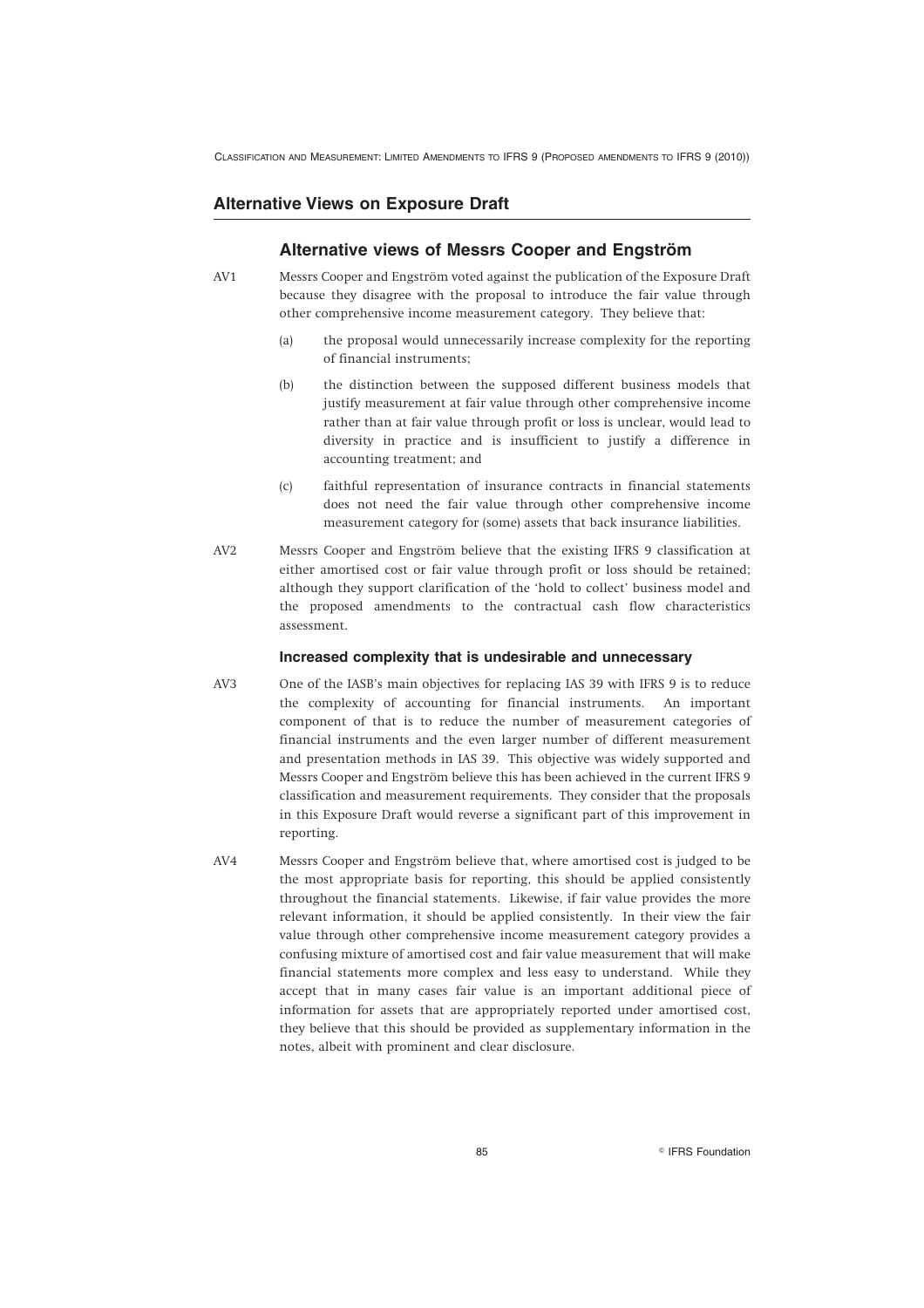### **'Managed both in order to collect contractual cash flows and to sell' is not a distinct business model**

- AV5 The proposed amendments are based on the assertion that there are distinct business models that justify accounting for qualifying debt instruments using either fair value through other comprehensive income or fair value through profit or loss, and that these different business models can be observed by the way the business is managed and its performance evaluated by the entity's key management personnel. Messrs Cooper and Engström believe that, while the reasons for holding debt instruments outside a 'hold to collect' business model can vary significantly, it is not possible to identify distinct business models or that these reasons justify different accounting. For example, managing assets with the objective to maximise return through opportunistic selling and reinvestment is given as an illustration of management in order to collect contractual cash flows and for sale (see B4.1.4B, Example 1); however, where assets are managed and performance evaluated on a 'fair value basis' with collection of contractual cash flows being 'incidental', the proposals would require the use of fair value through profit or loss (see paragraph B4.1.6). Messrs Cooper and Engström believe that managing to maximise return and on a fair value basis is a distinction without a difference and is not a valid justification for a very different accounting treatment. Considering the difficulty in differentiating between business models that justify either fair value through other comprehensive income or fair value through profit or loss, Messrs Cooper and Engström believe that there is a significant risk of diversity in practice in how these accounting methods would be applied.
- AV6 Messrs Cooper and Engström accept that differentiating between different business models is subjective, nevertheless they believe that it is possible to identify a distinct 'hold to collect' business model for which earning an interest margin is the primary objective and where the realisation of fair value changes through the sales of assets is not a significant factor in assessing performance. In contrast, they do not believe it is possible to differentiate between business models aside from the 'hold to collect' model, and that in all other cases the appropriate accounting treatment is fair value through profit or loss.
- AV7 Messrs Cooper and Engström believe that if fair value is indeed the most appropriate measurement basis the full fair value change is relevant in assessing overall performance and should be presented within profit or loss. If debt instruments are, for example, managed with the objective of maximising return then showing only amortised cost-based interest income and realised value changes in profit or loss would fail to provide a faithful representation of this economic activity. Furthermore, the use of fair value through other comprehensive income permits an entity significant freedom to manage profit or loss simply through the selective sale of assets (although Messrs Cooper and Engström acknowledge that gains and losses from such sales are prominently disclosed). While Messrs Cooper and Engström believe that, for assets measured at fair value, all fair value changes should be reported in profit or loss, they observe that, in accordance with IFRS 9, an entity is able to disaggregate fair value gains or losses to highlight certain components (such as the interest yield) if this helps in providing relevant information about performance.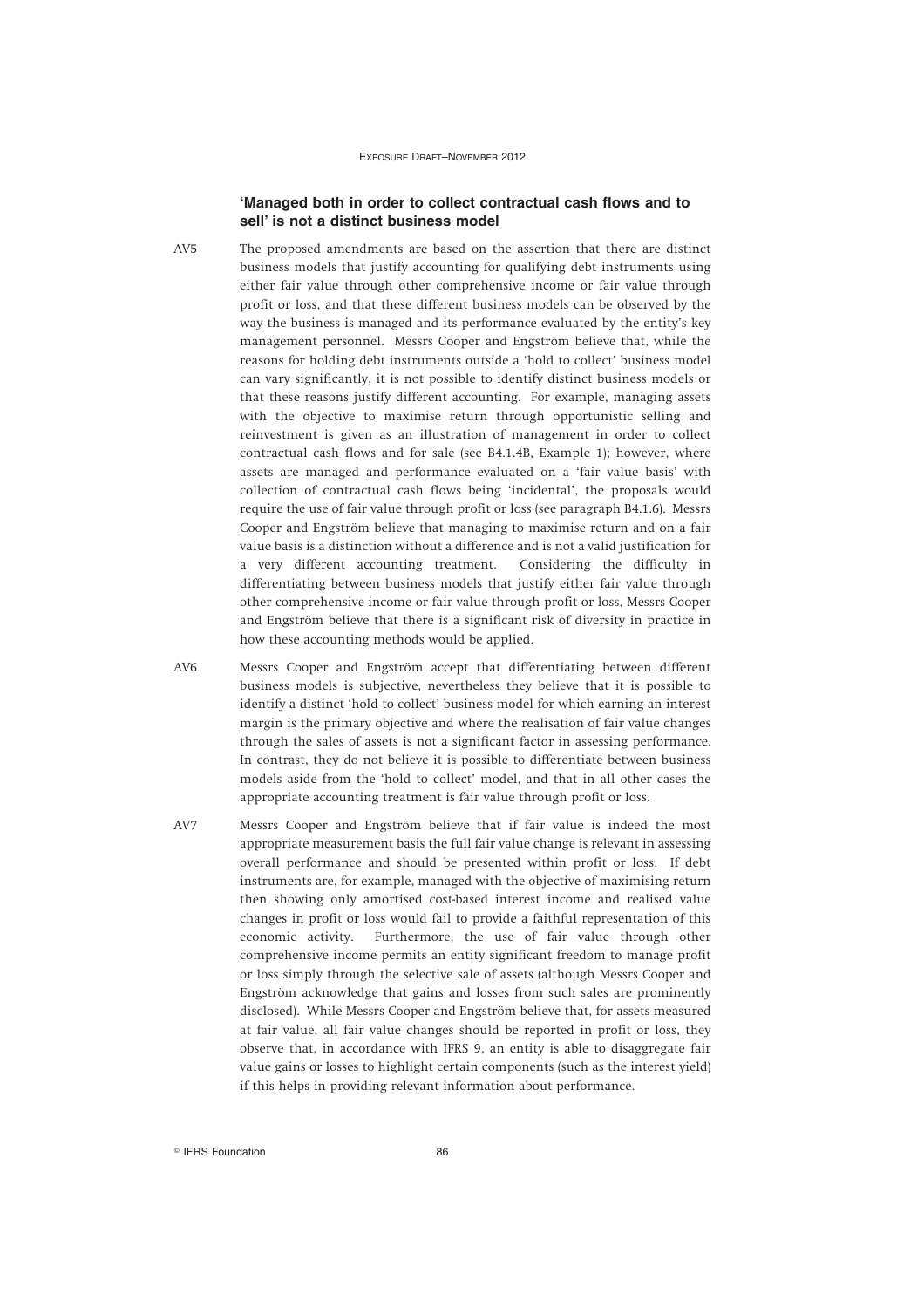### **The fair value through other comprehensive income measurement category is not necessary to achieve improvements to insurance accounting**

- AV8 The proposals state that one of the considerations that led the IASB to propose introducing the fair value through other comprehensive income measurement category is the interaction with the current IASB Insurance Contracts project. The tentative decision by the IASB to introduce the fair value through other comprehensive income measurement category was taken at the same meeting as, and was related to, the tentative decision to require some changes in insurance contracts liabilities arising from changes in the discount rate to be recognised in other comprehensive income. While the insurance proposals are yet to be re-exposed, due to the interaction of the proposals in this Exposure Draft and the tentative decisions for insurance contracts Messrs Cooper and Engström believe that respondents should consider the relevance of using other comprehensive income for insurance contracts when commenting on the proposals in this Exposure Draft.
- AV9 Messrs Cooper and Engström believe that the reason that the IASB has tentatively concluded that gains and losses attributable to changes in discount rates for some insurance contracts should be recognised in other comprehensive income is so that the volatility arising from changes in interest rates does not impact profit or loss and that the underwriting results can be differentiated from the impact of market movements. In order to avoid this approach creating an accounting mismatch it would be necessary to recognise in other comprehensive income the change in the fair value of assets backing those insurance liabilities. This would appear to be partially achieved under the proposals in this Exposure Draft since many (but not all) assets held to back insurance liabilities would qualify for measurement at fair value through other comprehensive income. Some might argue that reporting changes in assets and liabilities (other than those arising from interest accretion and impairment) in other comprehensive income would successfully isolate the effect of market movements and highlight within other comprehensive income the impact of any investment (including duration) mismatches. However, Messrs Cooper and Engström do not believe this to be the case.
- AV10 If a debt instrument held to back an insurance liability has the same duration as that liability, and both are held to maturity, then reporting changes in the value of both in other comprehensive income would not be a problem (although it would arguably also be of no use as the gains and losses would exactly offset anyway). However, in the opinions of Messrs Cooper and Engström, in all other situations (such as where assets are sold prior to maturity or where there is a duration mismatch between the assets and liabilities) the overall amounts separately reported in profit or loss and in other comprehensive income would have little meaning. While comprehensive income would be meaningful, the resulting disaggregation between profit or loss and other comprehensive income would not. Also, the use of other comprehensive income for changes in the insurance liability discount rate would create accounting mismatches if assets held to back those insurance liabilities did not qualify for measurement at fair value through other comprehensive income.

87 **IFRS** Foundation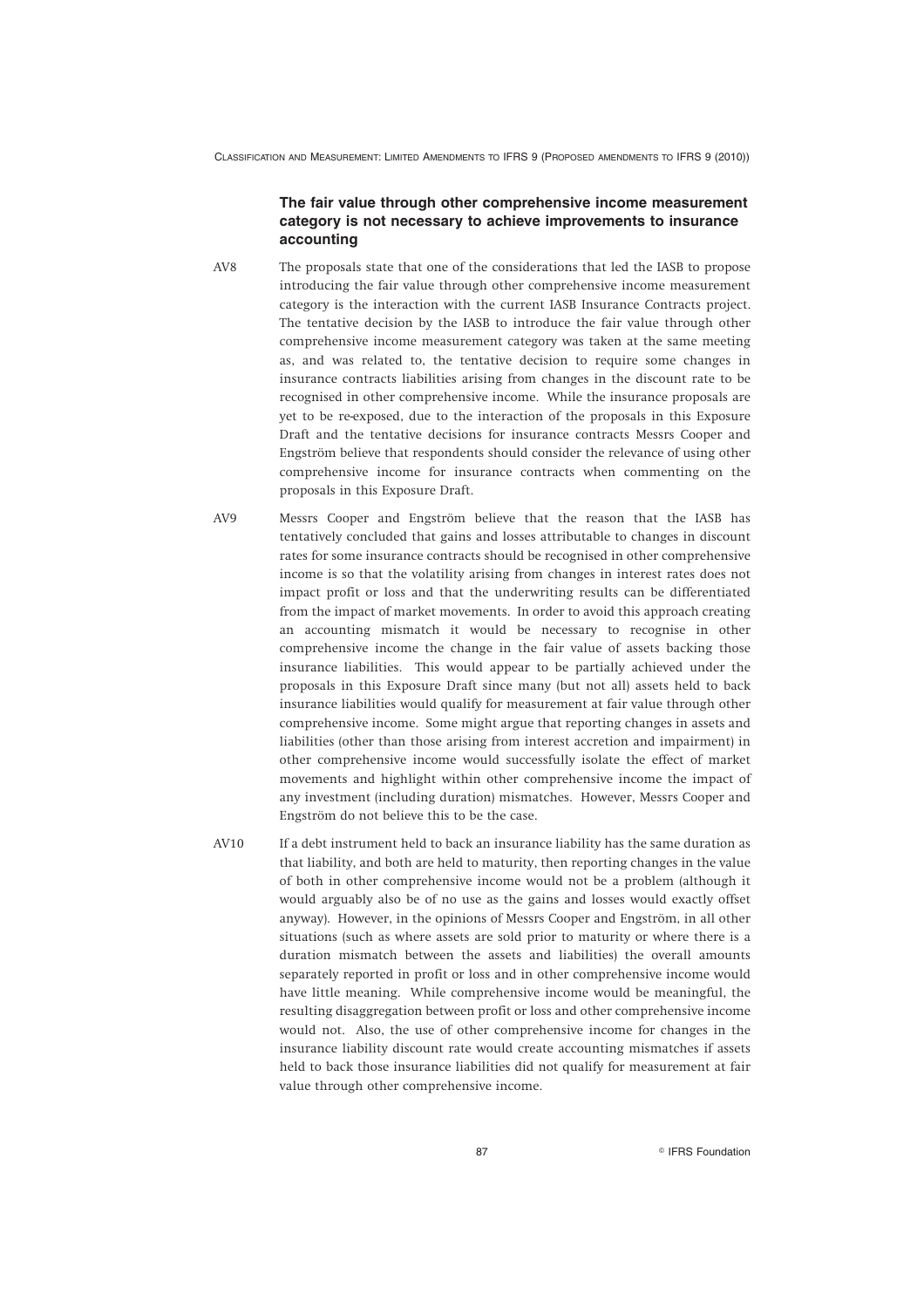- AV11 Messrs Cooper and Engström believe that the use of other comprehensive income for insurance contracts combined with measurement at fair value through other comprehensive income for (some) assets that back insurance liabilities would lead to unnecessary complexity, a lack of transparency in insurance accounting, opportunities for earnings management through selective realisation of assets and would not faithfully represent the performance of entities engaged in this activity. Accordingly, they believe that the introduction of the fair value through other comprehensive income measurement category in IFRS 9, combined with the use of other comprehensive income for certain changes in insurance contracts liabilities, will undermine the potential improvements in the quality of financial reporting by entities engaged in issuing insurance contracts resulting from the introduction of an insurance contracts standard.
- AV12 Messrs Cooper and Engström believe that the appropriate accounting for insurance contracts is to report all changes in insurance liabilities in profit or loss and that, consequently, the existing IFRS 9 treatment of related assets (which would likely result in the frequent use of fair value through profit or loss, either because the assets would be required to be so measured or would be designated as such under the fair value option to address accounting mismatches that would otherwise arise if the assets were measured at amortised cost) should be retained, albeit with appropriate disaggregation of gains or losses to enable clear identification of the sources of earnings for such entities.

#### **Convergence in the accounting for financial instruments**

AV13 Mr Engström supports the ambition of having converged financial instruments standards for IFRS and US GAAP. However Mr Engström notes that convergence in the accounting for financial instruments is challenging to achieve, and that the recent and current projects on offsetting, hedge accounting and impairment have not resulted in a converged approach. Mr Engström believes that publication of this Exposure Draft should follow the publication by the FASB of its final proposals on financial instruments to allow respondents to consider the proposals at the same time. Mr Engström acknowledges that this could lead to a delay in the completion of the proposed Limited Amendments to IFRS 9 but believes that such delay would be justified as it would facilitate convergence in this important area.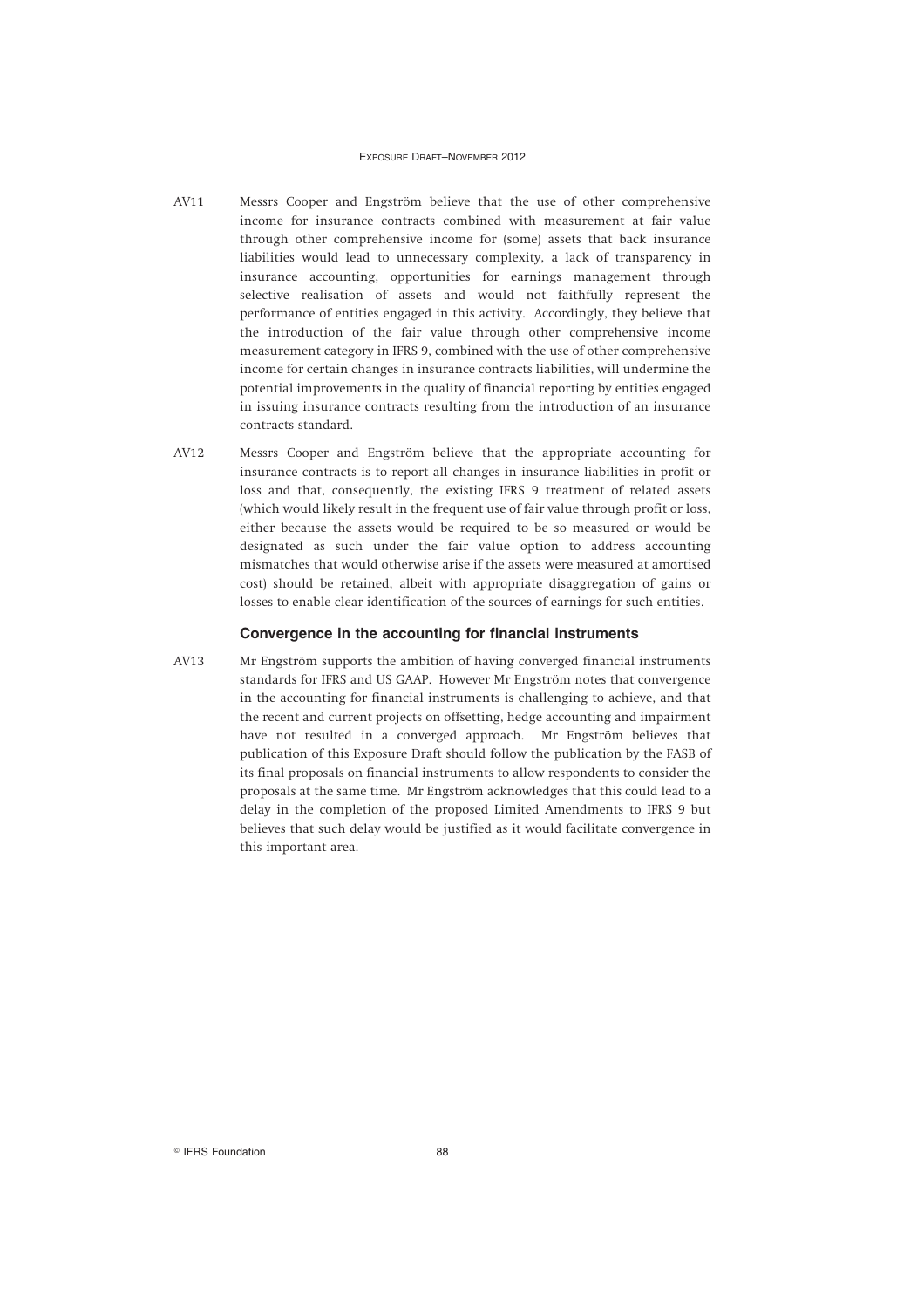# **[Draft] Amendments to the Illustrative Example of IFRS 9** *Financial Instruments* **(2010)**

The financial assets table in paragraph IE6 of IFRS 9 (2010) is amended. New text is underlined and deleted text is struck through. Paragraph IE6 is included for reference and is not proposed for amendment.

## **Disclosures on Transition from IAS 39 to IFRS 9**

IE6 The following illustration is an example of one possible way to meet the quantitative disclosure requirements in paragraphs 44S–44W of IFRS 7 at the date of initial application of IFRS 9. However, this illustration does not address all possible ways of applying the disclosure requirements of this IFRS.

Reconciliation of statement of financial position balances from IAS 39 to IFRS 9 at 1 January 2015

| <b>Financial assets</b>        | (i)                       | (i)               | (iii)          | $(iv) = (i) + (ii) +$<br>(iii) | $(v) = (iii)$                  |
|--------------------------------|---------------------------|-------------------|----------------|--------------------------------|--------------------------------|
|                                | IAS 39 carrying<br>amount | Reclassifications | Remeasurements | IFRS 9 carrying<br>amount      | Retained earnings<br>effect on |
|                                | 31 December               |                   |                | 1 January 2015                 | 1 January 2015                 |
|                                | 2014(1)                   |                   |                |                                | (2), (3)                       |
| Measurement category:          |                           |                   |                |                                |                                |
| Fair value through profit or   |                           |                   |                |                                |                                |
| loss                           |                           |                   |                |                                |                                |
| Additions:                     |                           |                   |                |                                |                                |
| From available for sale        |                           |                   |                |                                |                                |
| (IAS 39)                       |                           | (a)               |                |                                | (C)                            |
| From amortised cost (IAS 39)   |                           |                   |                |                                |                                |
| - required reclassification    |                           | (b)               |                |                                |                                |
| From amortised cost (IAS 39)   |                           |                   |                |                                |                                |
| - fair value option elected at |                           |                   |                |                                |                                |
| 1 January 2015                 |                           |                   |                |                                |                                |
| Subtractions:                  |                           |                   |                |                                |                                |
| To amortised cost (IFRS 9)     |                           |                   |                |                                |                                |
| To fair value through other    |                           |                   |                |                                |                                |
| comprehensive income -         |                           |                   |                |                                |                                |
| debt instruments (IFRS 9)      |                           |                   |                |                                |                                |
| To fair value through other    |                           |                   |                |                                |                                |
| comprehensive income -         |                           |                   |                |                                |                                |
| equity instruments (IFRS 9)    |                           |                   |                |                                |                                |
| Total change to fair value     |                           |                   |                |                                |                                |
| through profit or loss         |                           |                   |                |                                |                                |
| Fair value through other       |                           |                   |                |                                |                                |
| comprehensive income           |                           |                   |                |                                |                                |
|                                |                           |                   |                |                                | continued                      |
|                                |                           |                   |                |                                |                                |

89 **IFRS Foundation**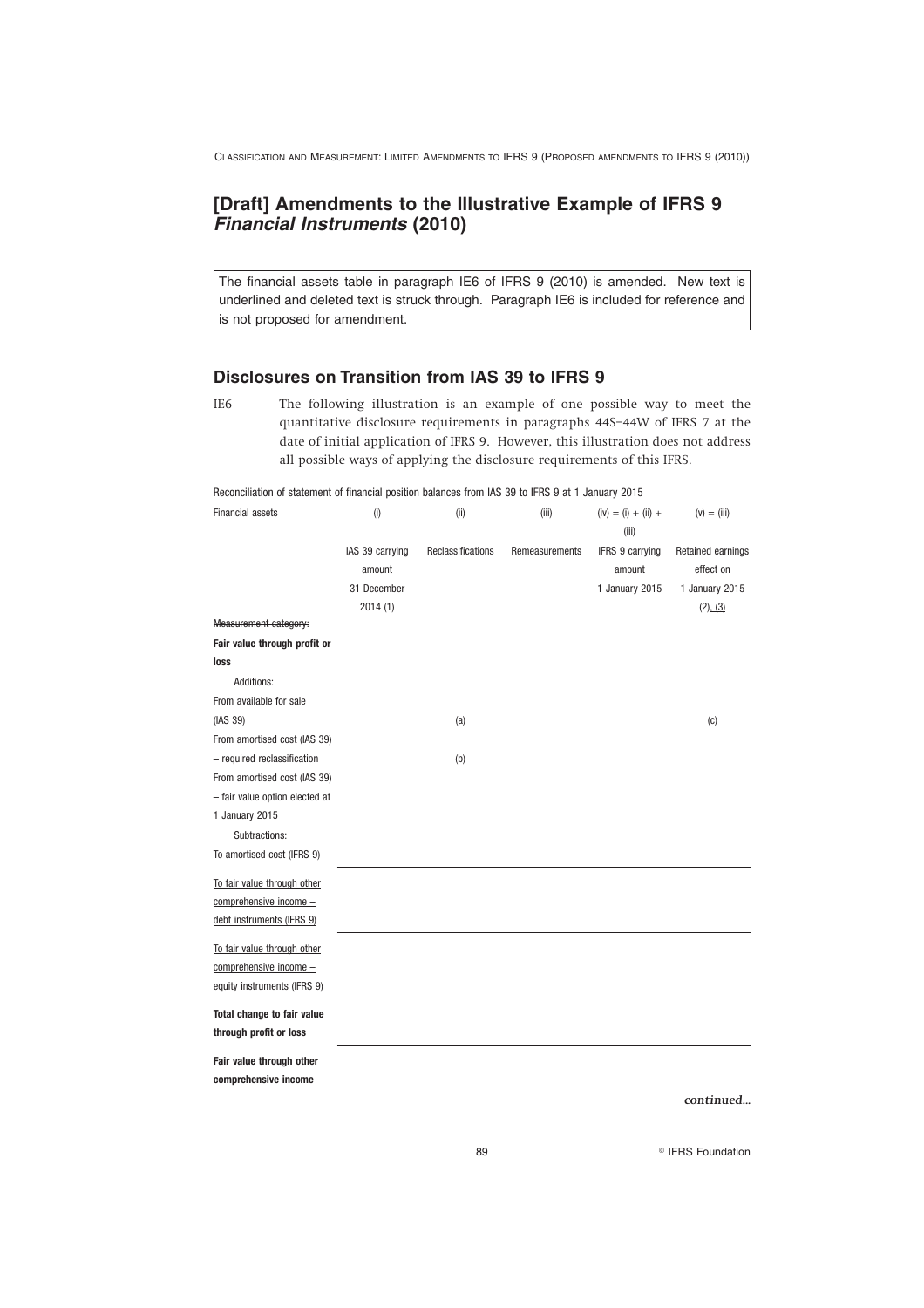## *...continued*

| Reconciliation of statement of financial position balances from IAS 39 to IFRS 9 at 1 January 2015 |  |  |
|----------------------------------------------------------------------------------------------------|--|--|
|                                                                                                    |  |  |

| <b>Financial assets</b>        | (i)             | (ii)              | (iii)          | $(iv) = (i) + (ii) +$<br>(iii) | $(v) = (iii)$         |
|--------------------------------|-----------------|-------------------|----------------|--------------------------------|-----------------------|
|                                | IAS 39 carrying | Reclassifications | Remeasurements | IFRS 9 carrying                | Retained earnings     |
|                                | amount          |                   |                | amount                         | effect on             |
|                                | 31 December     |                   |                | 1 January 2015                 | 1 January 2015        |
|                                | 2014(1)         |                   |                |                                | (2), (3)              |
| <b>Additions - debt</b>        |                 |                   |                |                                |                       |
| instruments:                   |                 |                   |                |                                |                       |
| From available for sale        |                 |                   |                |                                |                       |
| (IAS 39)                       |                 |                   |                |                                | (q)                   |
| From amortised cost (IAS 39)   |                 |                   |                |                                | (h)                   |
| From fair value through        |                 |                   |                |                                |                       |
| profit or loss (IAS 39) -      |                 |                   |                |                                |                       |
| required reclassification      |                 |                   |                |                                |                       |
| based on classification        |                 |                   |                |                                |                       |
| criteria                       |                 |                   |                |                                | $\overline{\text{u}}$ |
| From fair value through        |                 |                   |                |                                |                       |
| profit or loss (fair value     |                 |                   |                |                                |                       |
| option under IAS 39) - fair    |                 |                   |                |                                |                       |
| value option criteria not met  |                 |                   |                |                                |                       |
| at 1 January 2015              |                 |                   |                |                                | $\Omega$              |
| From fair value through        |                 |                   |                |                                |                       |
| profit or loss (IAS 39) - fair |                 |                   |                |                                |                       |
| value option revoked at        |                 |                   |                |                                |                       |
| 1 January 2015 by choice       |                 |                   |                |                                | (k)                   |
| Additions - equity             |                 |                   |                |                                |                       |
| instruments:                   |                 |                   |                |                                |                       |
| From available for sale        |                 |                   |                |                                |                       |
| (IAS 39)                       |                 |                   |                |                                |                       |
| From fair value through        |                 |                   |                |                                |                       |
| profit or loss (fair value     |                 |                   |                |                                |                       |
| option under IAS 39)-fair      |                 |                   |                |                                |                       |
| value through other            |                 |                   |                |                                |                       |
| comprehensive income           |                 |                   |                |                                |                       |
| elected at 1 January 2015      |                 |                   |                |                                |                       |
| From cost (IAS 39)             |                 |                   |                |                                |                       |
| Subtractions - debt and        |                 |                   |                |                                |                       |
| equity instruments:            |                 |                   |                |                                |                       |
| Available for sale (IAS 39) to |                 |                   |                |                                |                       |
| fair value through profit or   |                 |                   |                |                                |                       |
| $loss$ (IFRS 9) – required     |                 |                   |                |                                |                       |
| reclassification based on      |                 |                   |                |                                |                       |
| classification criteria        |                 |                   |                |                                | (d)                   |

*continued...*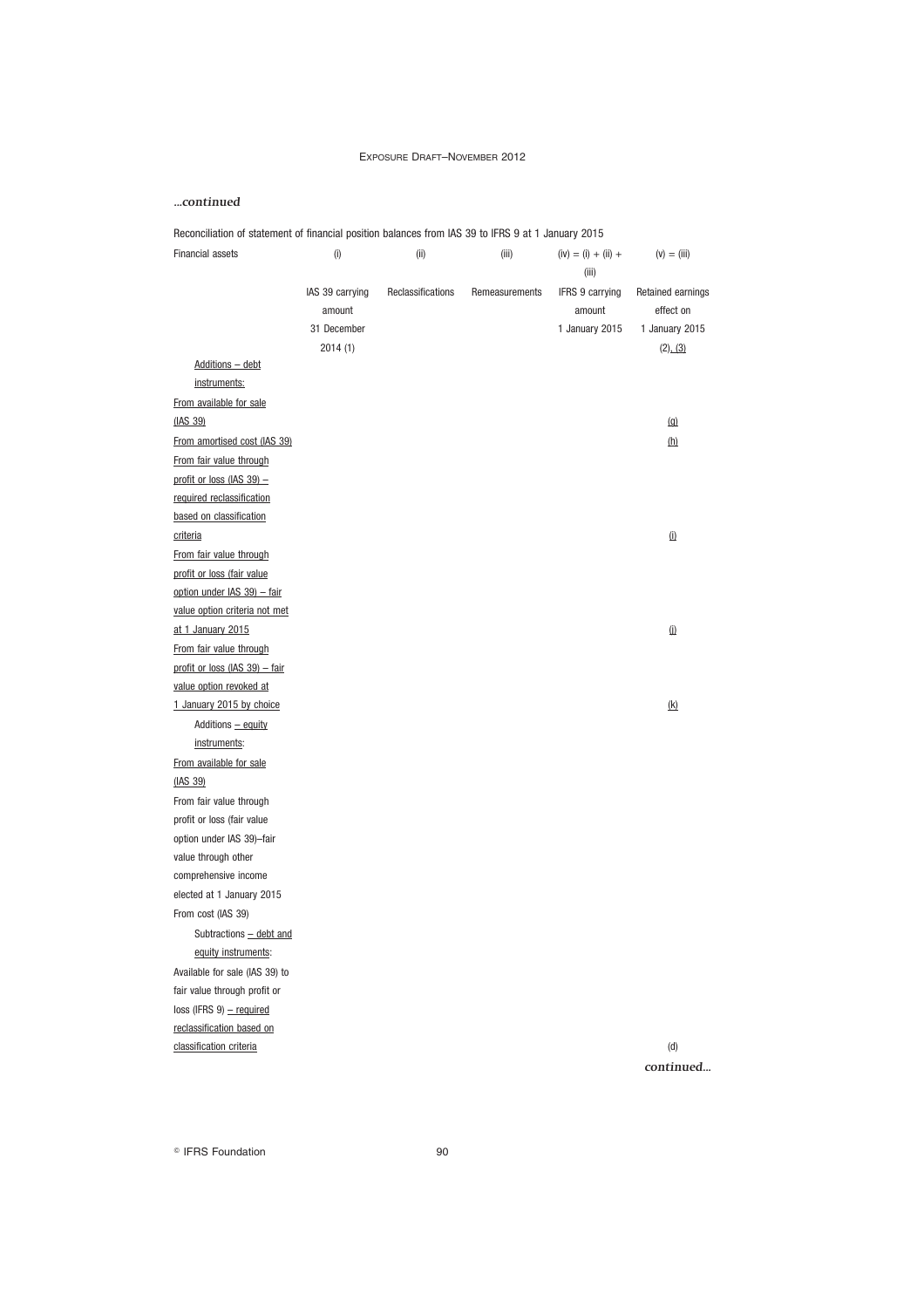### *...continued*

Reconciliation of statement of financial position balances from IAS 39 to IFRS 9 at 1 January 2015

| (iii)<br>IAS 39 carrying<br>Reclassifications<br><b>IFRS 9 carrying</b><br>Retained earnings<br>Remeasurements<br>effect on<br>amount<br>amount<br>31 December<br>1 January 2015<br>1 January 2015<br>2014(1)<br>(2), (3)<br>Available for sale (IAS 39) to |  |
|-------------------------------------------------------------------------------------------------------------------------------------------------------------------------------------------------------------------------------------------------------------|--|
|                                                                                                                                                                                                                                                             |  |
| fair value through profit or<br>$loss$ (IFRS $9$ ) - fair value<br>option elected at 1 January<br>2015<br>Available for sale (IAS 39) to<br>amortised cost (IFRS 9)<br>(e)                                                                                  |  |
| Total change to fair value                                                                                                                                                                                                                                  |  |
| through other                                                                                                                                                                                                                                               |  |
| comprehensive income                                                                                                                                                                                                                                        |  |
| <b>Amortised cost</b>                                                                                                                                                                                                                                       |  |
| Additions:                                                                                                                                                                                                                                                  |  |
| From available for sale                                                                                                                                                                                                                                     |  |
| (IAS 39)<br>(f)                                                                                                                                                                                                                                             |  |
| From fair value through                                                                                                                                                                                                                                     |  |
| profit or loss (IAS 39) -                                                                                                                                                                                                                                   |  |
| required reclassification                                                                                                                                                                                                                                   |  |
| From fair value through                                                                                                                                                                                                                                     |  |
| profit or loss (fair value                                                                                                                                                                                                                                  |  |
| option under IAS 39) - fair                                                                                                                                                                                                                                 |  |
| value option criteria not met                                                                                                                                                                                                                               |  |
| at 1 January 2015                                                                                                                                                                                                                                           |  |
| From fair value through                                                                                                                                                                                                                                     |  |
| profit or loss (IAS 39) - fair                                                                                                                                                                                                                              |  |
| value option revoked at                                                                                                                                                                                                                                     |  |
| 1 January 2015 by choice                                                                                                                                                                                                                                    |  |
| Subtractions:                                                                                                                                                                                                                                               |  |
| To fair value through other                                                                                                                                                                                                                                 |  |
| comprehensive income                                                                                                                                                                                                                                        |  |
| (IFRS 9)<br>$(\underline{\mathbb{I}})$                                                                                                                                                                                                                      |  |
| To fair value through profit or                                                                                                                                                                                                                             |  |
| $loss$ (IFRS $9$ ) - required                                                                                                                                                                                                                               |  |
| reclassification based on                                                                                                                                                                                                                                   |  |
| classification criteria<br>continued                                                                                                                                                                                                                        |  |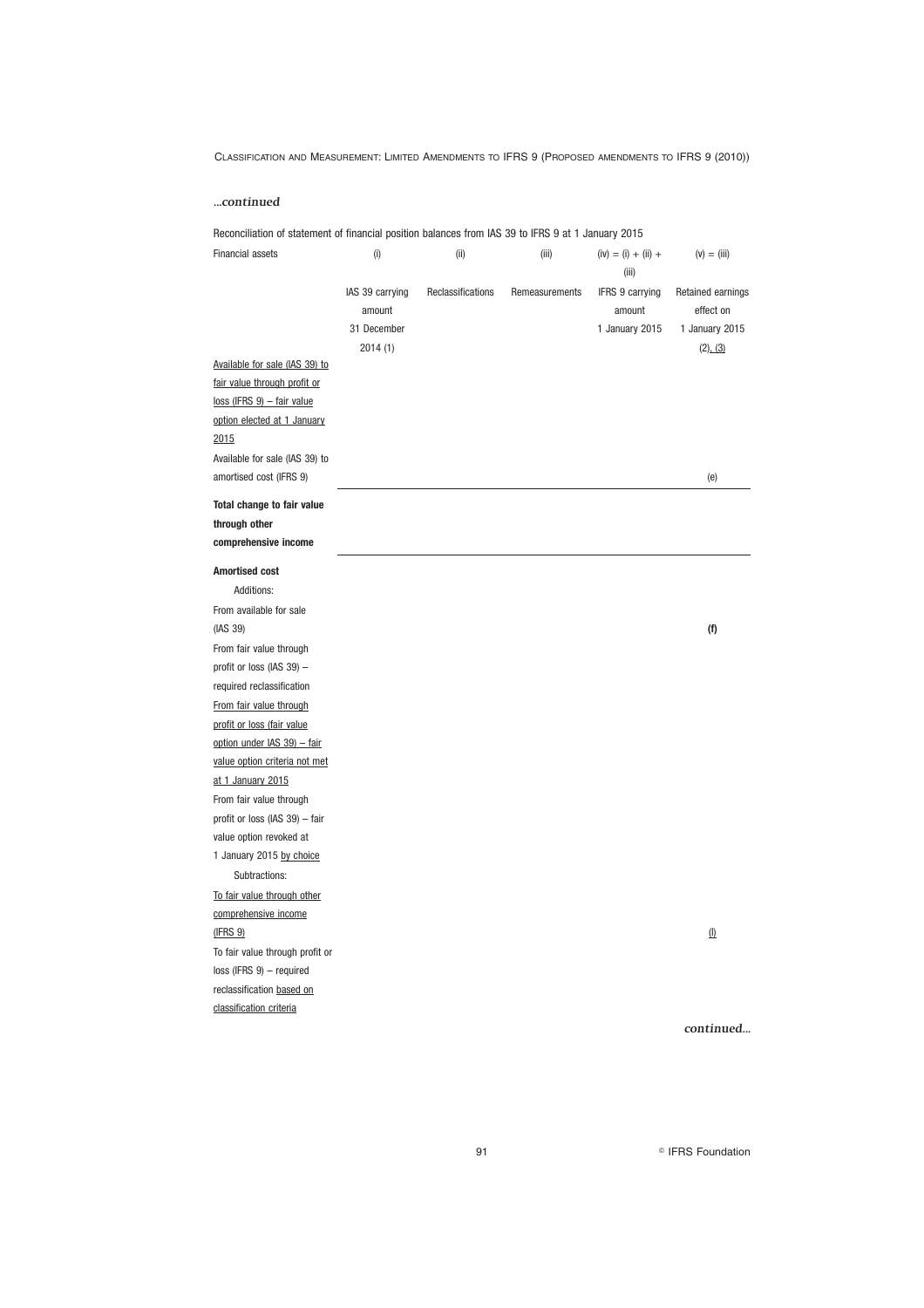### *...continued*

| Reconciliation of statement of financial position balances from IAS 39 to IFRS 9 at 1 January 2015 |                                          |                   |                |                                                    |                                                  |
|----------------------------------------------------------------------------------------------------|------------------------------------------|-------------------|----------------|----------------------------------------------------|--------------------------------------------------|
| Financial assets                                                                                   | (i)                                      | (ii)              | (iii)          | $(iv) = (i) + (ii) +$<br>(iii)                     | $(v) = (iii)$                                    |
|                                                                                                    | IAS 39 carrying<br>amount<br>31 December | Reclassifications | Remeasurements | <b>IFRS 9 carrying</b><br>amount<br>1 January 2015 | Retained earnings<br>effect on<br>1 January 2015 |
|                                                                                                    | 2014(1)                                  |                   |                |                                                    | (2), (3)                                         |
| To fair value through profit or<br>loss (IFRS 9)-fair value<br>option elected at 1 January<br>2015 |                                          |                   |                |                                                    |                                                  |
| <b>Total change to amortised</b><br>cost                                                           |                                          |                   |                |                                                    |                                                  |
| <b>Total financial asset</b><br>balances, reclassifications<br>and remeasurements at               |                                          |                   |                | $(iv) = (i) + (ii) +$                              |                                                  |
| 1 January 2015                                                                                     | (i)                                      | Total (ii) $= 0$  | (iii)          | (iii)                                              |                                                  |

(1) Includes the effect of reclassifying hybrid instruments that were bifurcated under IAS 39 with host contract components of (a), which had associated embedded derivatives with a fair value of X at 31 December 2014, and (b), which had associated embedded derivatives with a fair value of Y at 31 December 2014.

- (2) Includes (c), (d), (e) and (f), which are amounts reclassified from other comprehensive income to retained earnings at the date of initial application.
- (3) Includes (g), (h), (i), (j), (k) and (l), which are amounts reclassified from retained earnings to accumulated other comprehensive income at the date of initial application.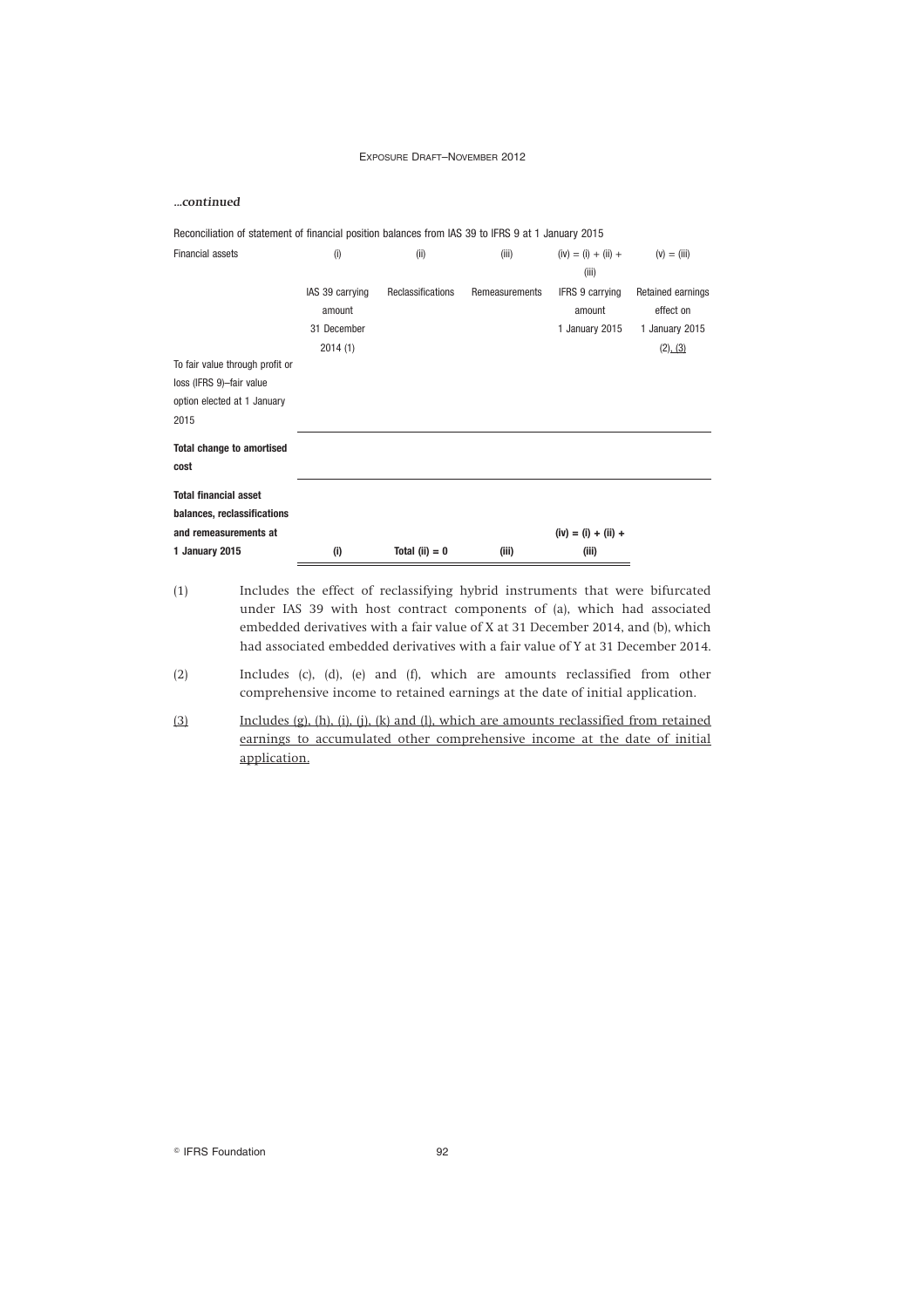# **[DRAFT] APPENDIX Amendments to the guidance on other IFRSs**

# **IFRS 1** *First-time Adoption of International Financial Reporting Standards*

Paragraphs IG56–IG59 are amended. New text is underlined and deleted text is struck through.

### **Measurement**

- IG56 In preparing its opening IFRS statement of financial position, an entity applies the criteria in IFRS 9 to identify on the basis of the facts and circumstances that exist at the date of transition to IFRSs those financial assets and financial liabilities that are measured at fair value through profit or loss and those that are measured at amortised cost or, in case of financial assets, at fair value through other comprehensive income. The resulting classifications are applied retrospectively.
- IG57 For those financial assets and financial liabilities measured at amortised cost or, in case of financial assets, at fair value through other comprehensive income in the opening IFRS statement of financial position, an entity determines their carrying amount cost on the basis of circumstances existing when the assets and liabilities first satisfied the recognition criteria in IFRS 9. However, if the entity acquired those financial assets and financial liabilities in a past business combination, their carrying amount in accordance with previous GAAP immediately following the business combination is their deemed cost in accordance with IFRSs at that date (paragraph C4(e) of the IFRS).
- IG58 An entity's estimates of impairments of financial assets mandatorily measured at fair value through other comprehensive income or at amortised cost at the date of transition to IFRSs are consistent with estimates made for the same date in accordance with previous GAAP (after adjustments to reflect any difference in accounting policies), unless there is objective evidence that those assumptions were in error (paragraph 14 of the IFRS). The entity treats the impact of any later revisions to those estimates as impairment losses (or, if the criteria in IAS 39 are met, reversals of impairment losses) of the period in which it makes the revisions.<sup>30</sup>

## **Transition adjustments**

IG58A An entity shall treat an adjustment to the carrying amount of a financial asset or financial liability as a transition adjustment to be recognised in the opening balance of retained earnings (or another component of equity, as appropriate) at the date of transition to IFRSs only to the extent that it results from adopting IAS 39 and IFRS 9. Because all derivatives, other than those that are financial guarantee contracts or are designated and effective hedging instruments, are

<sup>30</sup> References to the requirements in IAS 39 will be replaced by references to the relevant paragraphs in this Standard in the completed version of this Standard.